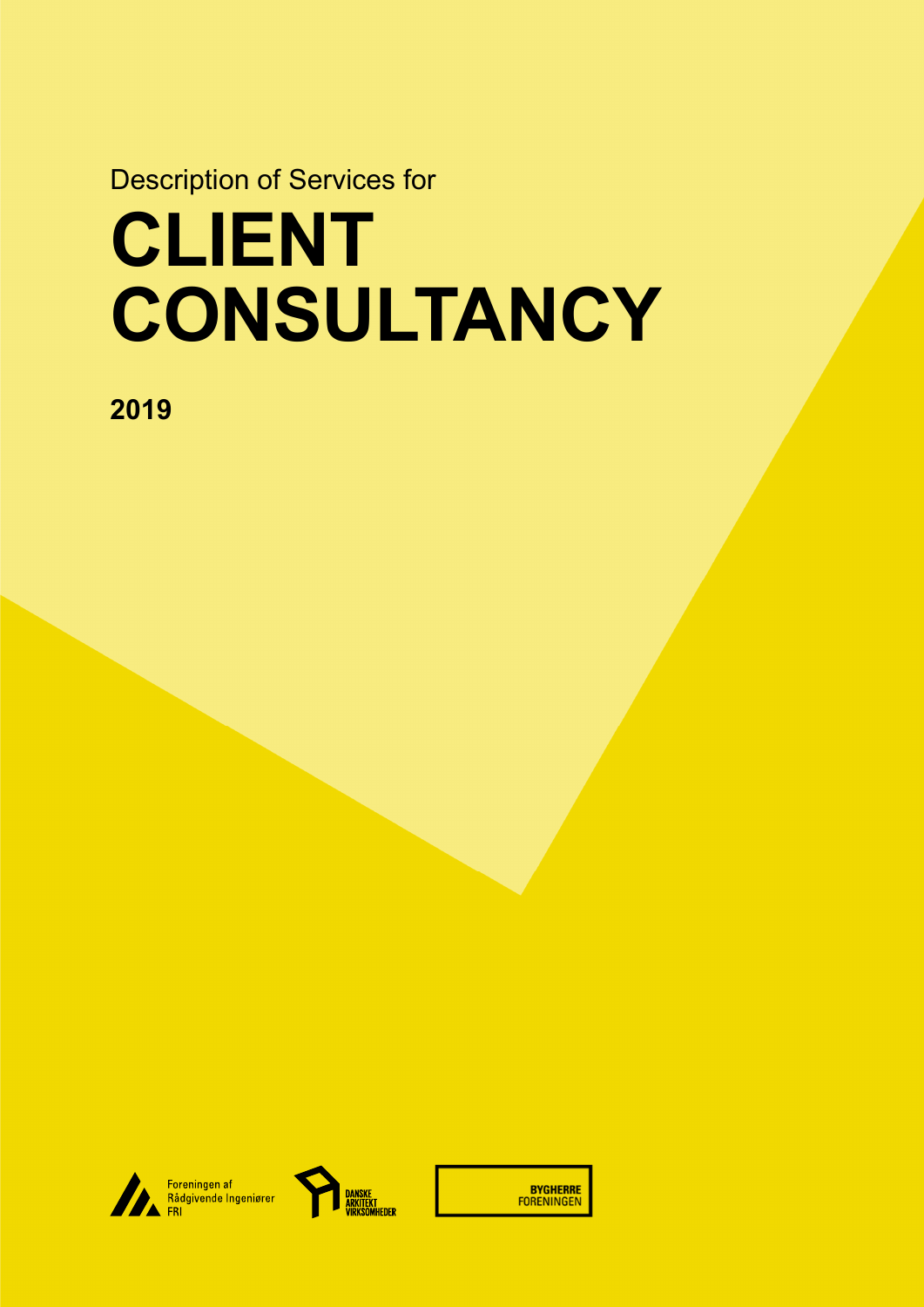The description of services has been prepared by: The Danish Association of Consulting Engineers (FRI) The Danish Association of Architectural Firms The Danish Association of Construction Clients with support from **Realdania.** 

The following companies have been members of the editorial committee: The Danish Association of Construction Clients: Copenhagen Airports A/S, represented by Finn Bloch, emcon A/S, represented by Tora Fridell, the Danish Association of Construction Clients, represented by Hanne Ullum, The Danish Association of Architectural Firms: AART architects A/S, represented by Jens Henrik Birkmose, Flemming Andersen Arkitekter A/S, represented by Flemming Andersen, KANT Arkitekter A/S, represented by Morten Stahlschmidt, Danske Arkitektvirksomheder, represented by Preben Dahl

The Danish Association of Consulting Engineers (FRI) COWI A/S, represented by Niels Chr. Toppenberg, NIRAS A/S, represented by Lars Hauberg, Rambøll Danmark A/S, represented by Helen Kristensen, Sweco A/S, represented by Peder Nielsen, FRI, represented by Ulla Sassarsson

ISBN: 978-87-93451-10-0

Design: BGRAPHIC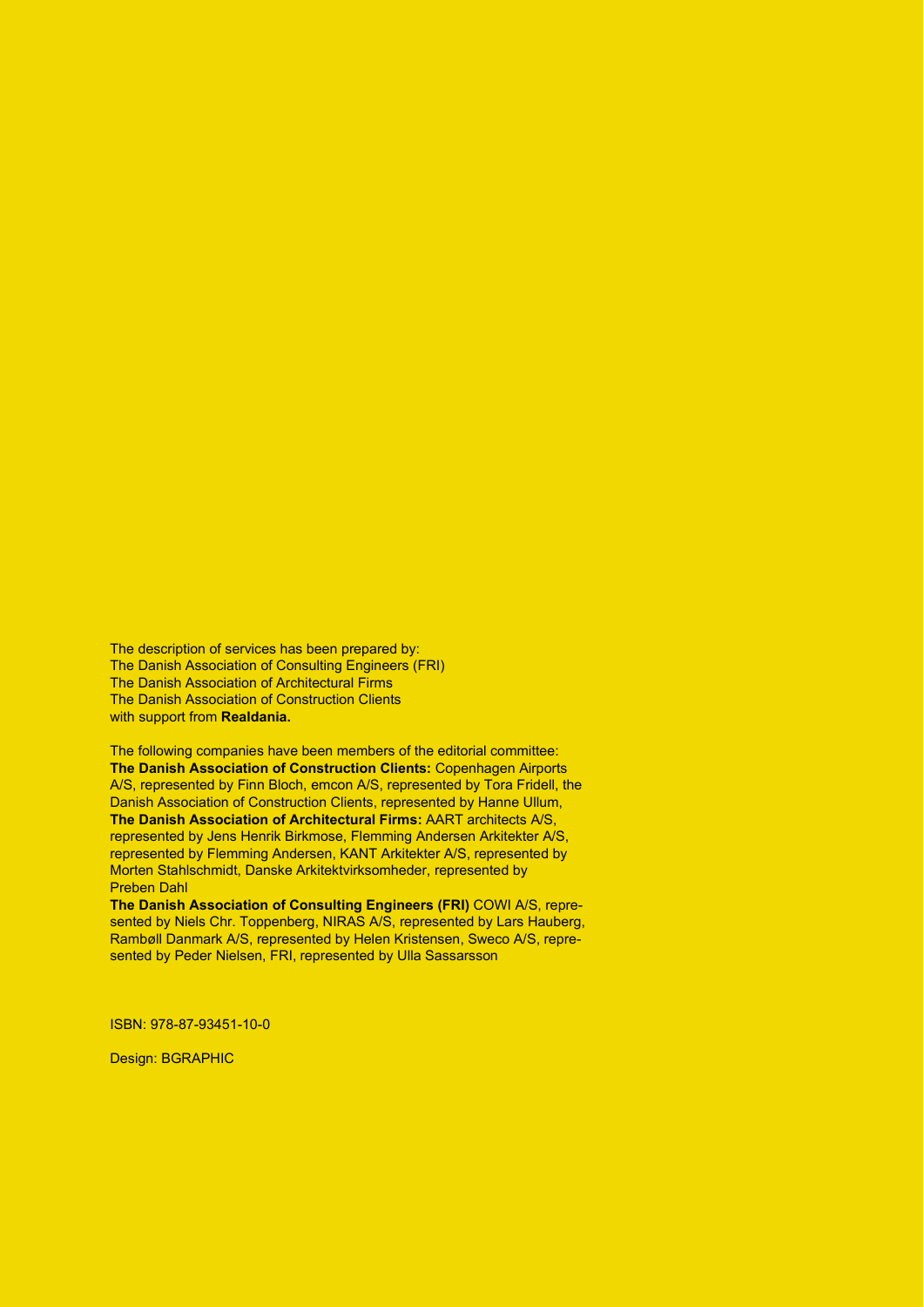# PREFACE

This description of services serves as the basis for client consultancy. The description of services is based on building projects, but may also be applied in connection with civil works.

In the event of any discrepancy between the Danish and the English version of the description of services, the Danish version shall prevail.

The client consultant's services and fees are contractually based on *'Simplified General Conditions for Consulting Services within Building and Engineering' (Simplified ABR 18)*.

Chapters 0-3 and 7 use the terms 'client consultant' and 'client' to mean the client of the client consultant.

Chapter 4, Tenant consultancy, uses the terms 'tenant consultant' and 'tenant'.

Chapter 5, Investor consultancy, uses the terms 'investor consultant' and 'investor'.

Chapter 6, Technical contracting entity consultancy – PPP, uses the terms 'contracting entity consultant' and 'contracting entity'.

It should be noted that services provided by the client consultant comprise only services within the client consultant's area of responsibility, which is clearly defined and delimited as being included in the client consultancy agreement.

Reference is also made to 'Description of Services for Building and Landscape' (YBL) prepared by FRI and the Danish Association of Architectural Firms.

The individual chapters of the description of services refer to building projects, but may, subject to relevant amendments, be used for civil works projects together with 'Description of Services for Civil Works' (YBA) prepared by FRI.

The description of services does not refer to legislation and regulations governing specific building projects, public sector building projects or non-profit housing projects. Such legislation and regulations are assumed to serve as the basis for the actual building project.

The description of services is prepared with a view to defining roles and the division of services between the client consultant and client and in relation to the other parties of the building project.

The description of services is suitable for large and/or more complex projects.

Where the description of services uses the word 'may' in respect of specific services, the parties must determine whether the services stated should be included and their scope in the contractual basis. Similarly, the parties should determine whether 'must' services and other assumed services can be omitted.

Chapter 0 contains a glossary which defines selected terms used in the description of services.

For building works where the client has special requirements for the use of ICT, including digital design and digital delivery, an ICT specification must be prepared to determine the consultant's ICT services, see also YBL.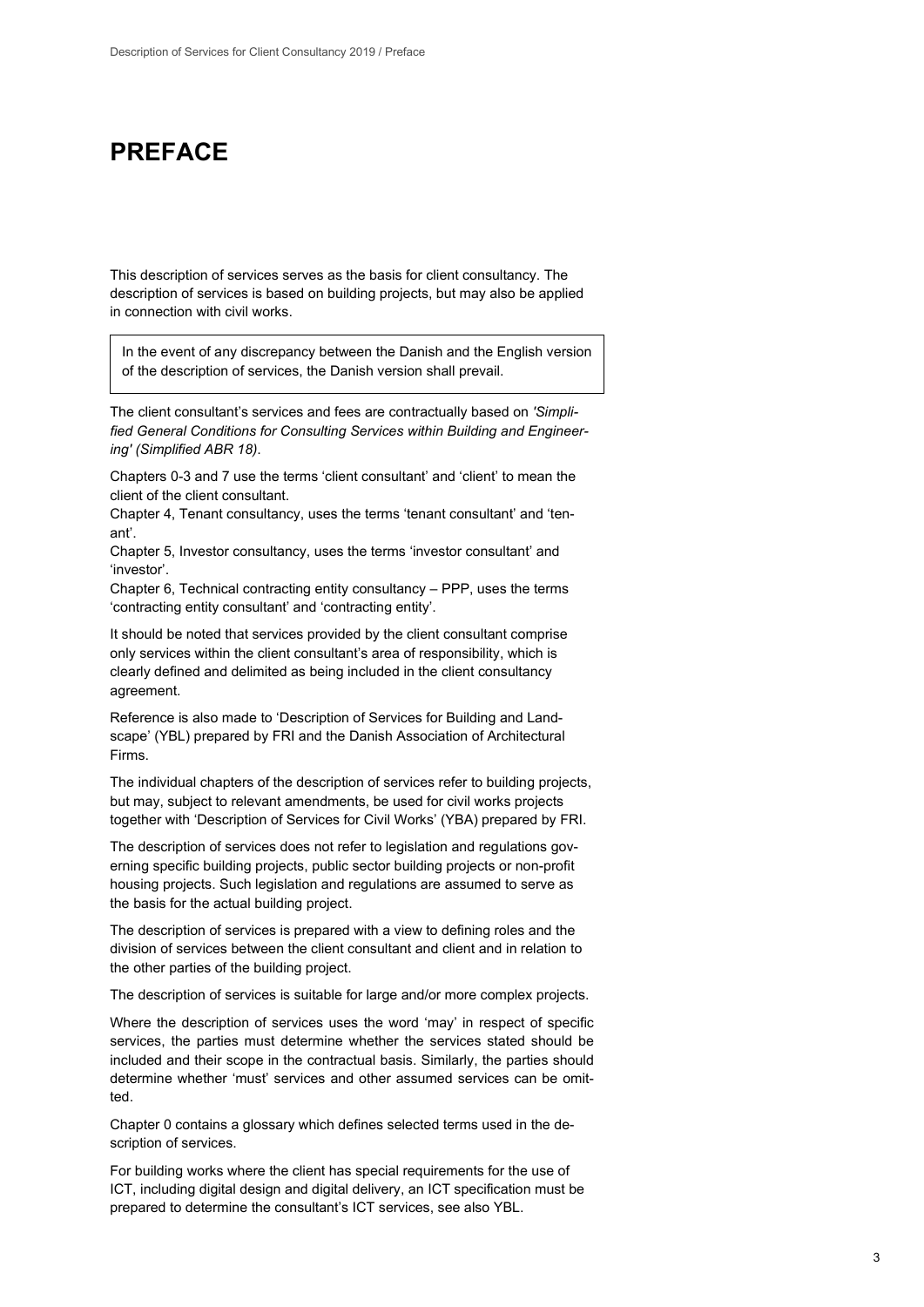The description of services has been prepared in cooperation with the Danish Association of Consulting Engineers, the Danish Association of Architectural Firms and the Danish Association of Construction Clients.

FRI, the Danish Association of Architectural Firms and the Danish Association of Construction Clients prepare individual codes of practice for a number of specific areas. Reference is made to their websites www.frinet.dk, www.danskeark.dk and www.bygherreforeningen.dk. Reference is also made to www.vaerdibyg.dk Værdibyg (Value Creating Construction Process) is a partnership between a number of the construction sector organisations. Værdibyg develops recommendations, methods and tools for value-creating construction processes.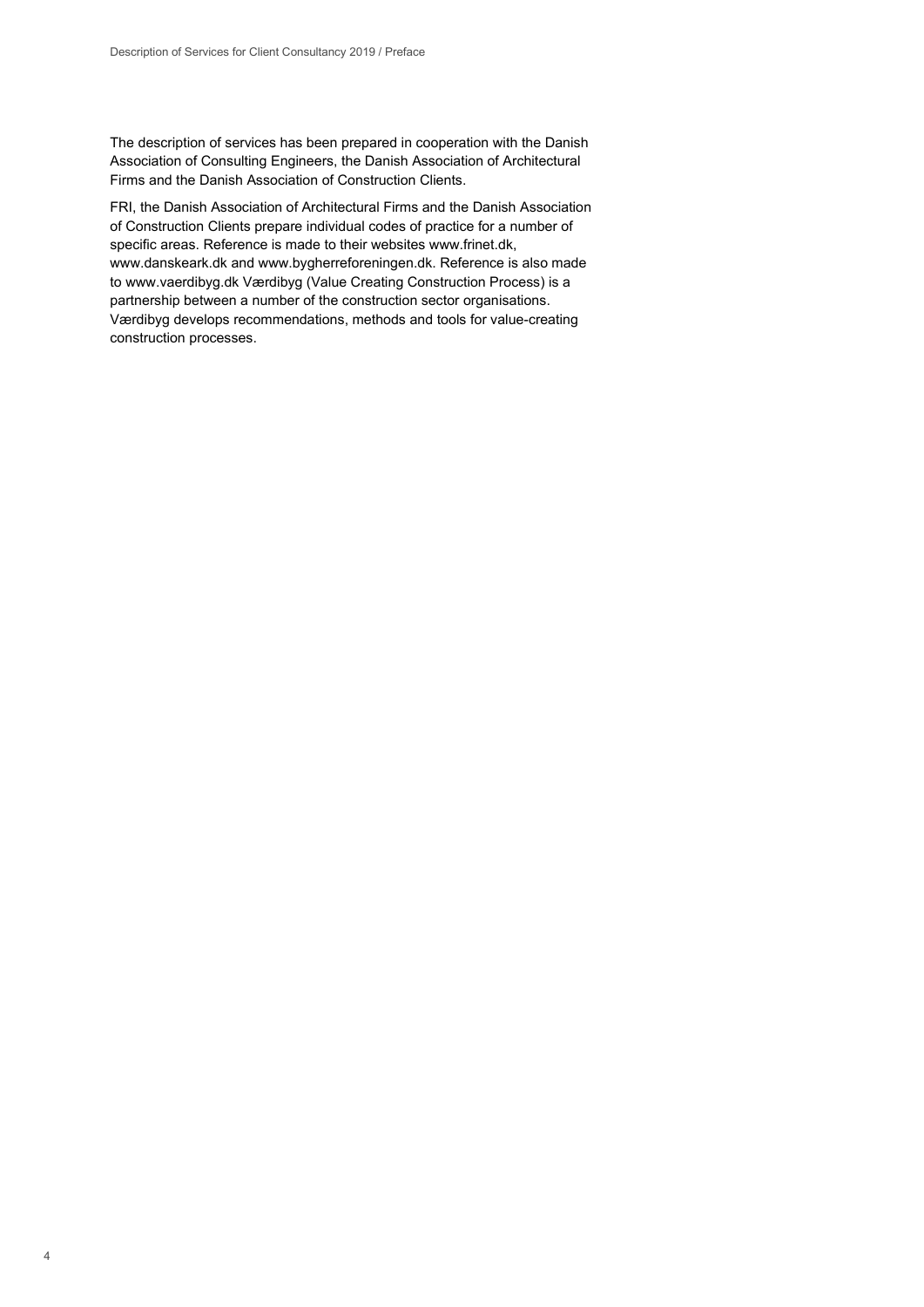# **CONTENTS**

| 0.                                           | <b>DEFINITIONS</b>                                                                                                                                                                                           | 8                                      |
|----------------------------------------------|--------------------------------------------------------------------------------------------------------------------------------------------------------------------------------------------------------------|----------------------------------------|
| 1.<br>1.1<br>1.2<br>1.3<br>1.4               | <b>INITIAL CONSULTANCY</b><br>Property strategy<br>Appraisal<br>Technical financing analyses<br>Design specification                                                                                         | 19<br>19<br>22<br>25<br>28             |
| 2.                                           | <b>CLIENT CONSULTANCY IN CONNECTION WITH CONTRACTS FOR</b><br>SEPARATE WORKS, COMBINED OR MAIN CONTRACTS                                                                                                     | 34                                     |
| 2.1<br>2.2<br>2.3<br>2.4<br>2.5<br>2.6       | Initial consultancy<br>Choice of consultants<br>Design<br>Choice of contractor(s)<br>Construction phase<br>Delivery                                                                                          | 34<br>35<br>37<br>40<br>41<br>44       |
| 3.                                           | <b>CLIENT CONSULTANCY IN CONNECTION WITH BUILDING</b>                                                                                                                                                        |                                        |
| 3.1<br>3.2<br>3.3<br>3.4<br>3.5              | PROJECTS AS LEAD CONTRACT<br>Initial consultancy<br>Choice of lead contractor<br>Design<br>Construction phase<br>Delivery                                                                                    | 47<br>47<br>48<br>50<br>52<br>54       |
| 4.<br>4.1<br>4.2<br>4.3<br>4.4<br>4.5        | <b>TENANT CONSULTANCY</b><br>Initial consultancy<br>Choice of premises<br>Design<br>Construction phase<br>Delivery                                                                                           | 57<br>57<br>58<br>59<br>62<br>64       |
| 5.<br>5.1<br>5.2<br>5.3<br>5.4<br>5.5<br>5.6 | <b>INVESTOR CONSULTANCY</b><br>Initial consultancy<br>Project assessment<br>Conclusion of agreement<br>Design<br>Construction phase<br>Delivery                                                              | 66<br>66<br>67<br>67<br>68<br>70<br>72 |
| 6.                                           | <b>TECHNICAL CONTRACTING ENTITY CONSULTANCY - PPP</b>                                                                                                                                                        | 74                                     |
| 6.1<br>6.2<br>6.3<br>6.4<br>6.5<br>6.6       | Initial consultancy<br>Determination of requirements and performance requirements for the<br>operation of the building project<br>Choice of PPP company<br>Design<br>Construction phase<br>Initial operation | 74<br>75<br>78<br>80<br>83<br>85       |
| 7.                                           | <b>OTHER SERVICES</b>                                                                                                                                                                                        | 87                                     |
| 7.1<br>7.2<br>7.3<br>7.4<br>7.5              | The client consultant's ICT services<br>ICT strategy<br>ICT requirements<br>Digitalisation of existing conditions<br>Special visualisations<br>Other digital services                                        | 87<br>87<br>87<br>87<br>88<br>88       |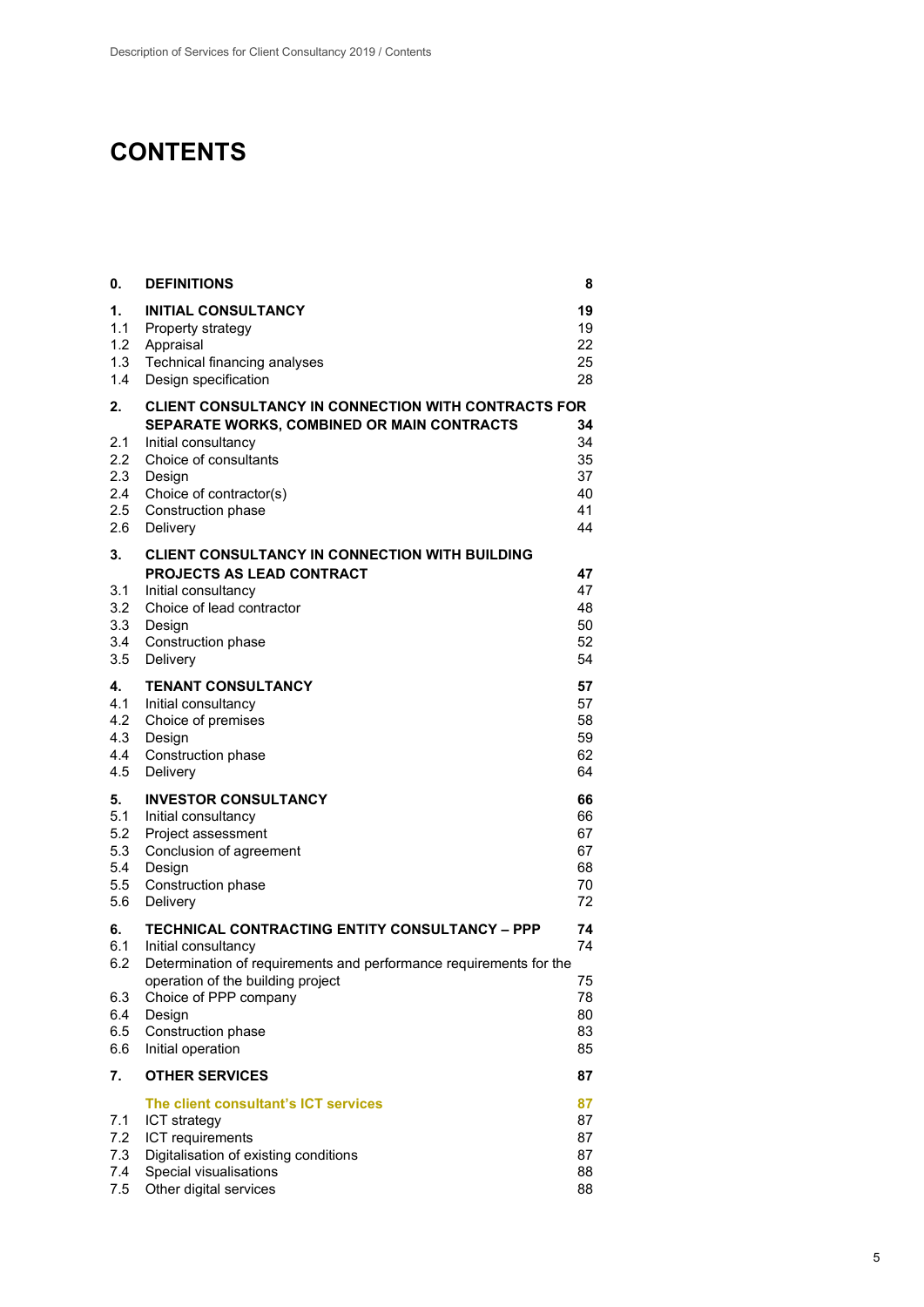|  | <b>Risks and cost management</b><br>7.6 Analysis of market conditions<br>7.7 Project development<br>7.8 Due diligence<br>7.9 Cost analyses<br>7.10 Risk analyses<br>7.11 Risk management<br>7.12 Insurance<br>7.13 Incentives                                                                                                | 88<br>88<br>88<br>88<br>88<br>89<br>89<br>89<br>89 |
|--|------------------------------------------------------------------------------------------------------------------------------------------------------------------------------------------------------------------------------------------------------------------------------------------------------------------------------|----------------------------------------------------|
|  | <b>Preliminary studies and planning</b><br>7.14 Public planning<br>7.15 Assessment of building sites<br>7.16 Registration of existing conditions<br>7.17 Geotechnical investigations<br>7.18 Environmental investigations, building site<br>7.19 Environmental investigations, buildings<br>7.20 Official duties             | 89<br>89<br>90<br>90<br>90<br>90<br>91<br>91       |
|  | <b>Stakeholders and users</b><br>7.21 Vision processes<br>7.22 Organisational development<br>7.23 Change management<br>7.24 Stakeholders and users<br>7.25 Special meeting activities<br>7.26 Sales material                                                                                                                 | 91<br>91<br>91<br>92<br>92<br>92<br>92             |
|  | <b>Disputes</b><br>7.27 Mediation<br>7.28 Inspection and survey or arbitration                                                                                                                                                                                                                                               | 92<br>92<br>92                                     |
|  | <b>Sustainability</b><br>7.29 Special requirements for sustainability<br>7.30 Sustainability management<br>7.31 Sustainability certification                                                                                                                                                                                 | 93<br>94<br>94<br>94                               |
|  | <b>Occupational health and safety</b><br>7.32 CSR<br>7.33 Health and safety coordination during the design phase<br>7.34 Health and safety coordination during the construction phase                                                                                                                                        | 94<br>94<br>95<br>95                               |
|  | <b>Accessibility</b><br>7.35 Special requirements for accessibility<br>7.36 Accessibility design<br>7.37 Accessibility audit<br>7.38 Guides on accessibility                                                                                                                                                                 | 95<br>95<br>95<br>95<br>95                         |
|  | Fittings, fixtures and equipment, client deliverables<br>7.39 Standard fittings, fixtures and equipment<br>7.40 Special fittings, fixtures and equipment<br>7.41 Client deliverables<br>7.42 Artistic decoration                                                                                                             | 95<br>95<br>96<br>96<br>96                         |
|  | <b>Tendering procedure</b><br>7.43 Market dialogue<br>7.44 Prequalification<br>7.45 Tendering under the Danish Act on Tendering Procedures for Work<br>Contracts or EU directive<br>7.46 Negotiation according to the Danish Act on Tendering Procedures for<br><b>Work Contracts or EU directive</b><br>7.47 ESCO procedure | 96<br>96<br>96<br>96<br>97<br>97                   |
|  | Other, design and construction<br>7.48 Project optimisation<br>7.49 Complementary/alternative projects and project changes<br>7.50 Compliance with special regulatory requirements<br>7.51 Detailed time schedules                                                                                                           | 98<br>98<br>98<br>98<br>98                         |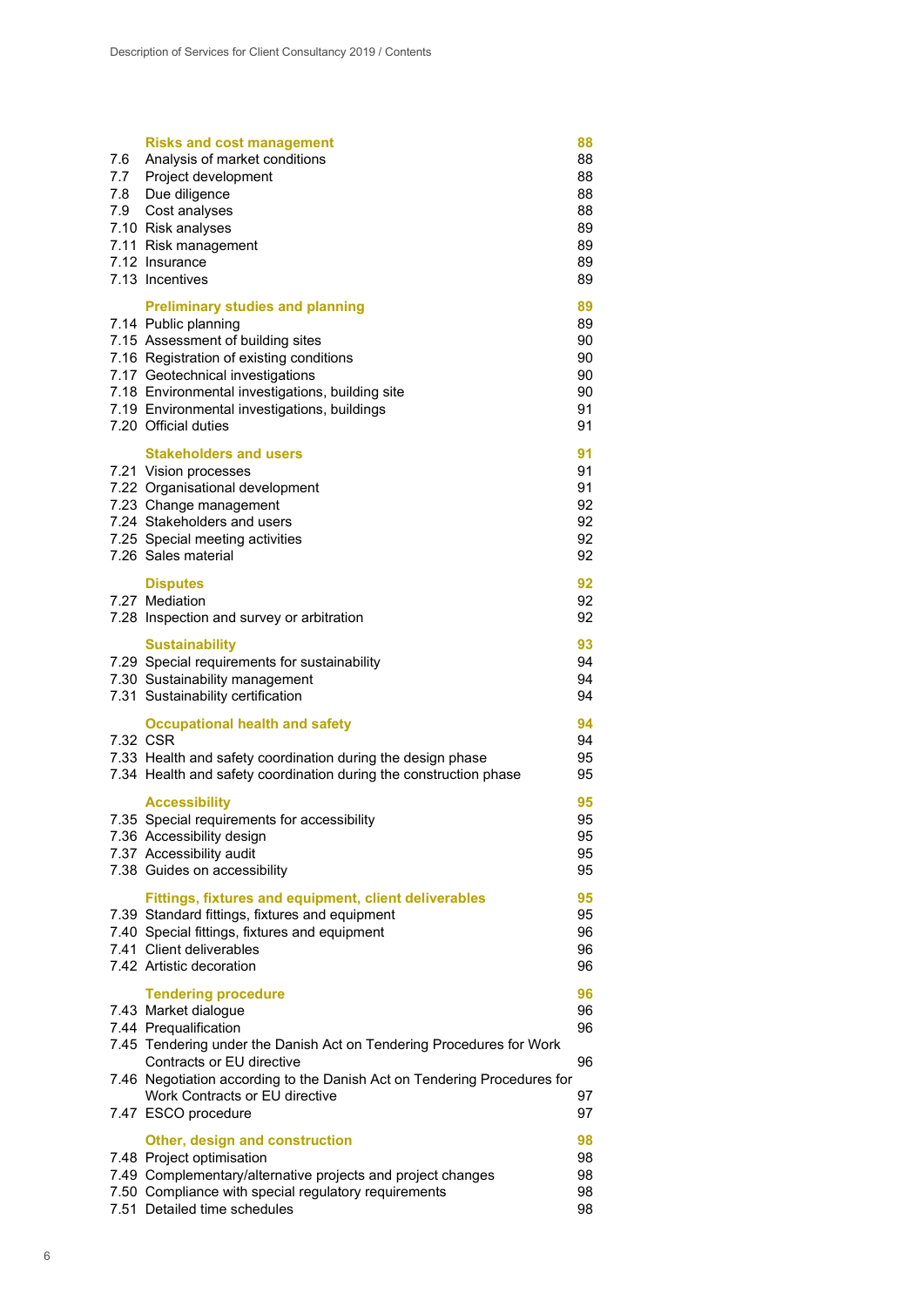| 7.52 Special quality assurance                                 | 98  |
|----------------------------------------------------------------|-----|
| 7.53 Construction management                                   | 99  |
| 7.54 Extended site supervision                                 | 99  |
| 7.55 Special tests                                             | 99  |
| <b>Delivery and operation</b>                                  | 99  |
| 7.56 Commissioning                                             | 99  |
| 7.57 'As built'                                                | 99  |
| 7.58 Relocation planning                                       | 99  |
| 7.59 Assistance in connection with commissioning and operation | 99  |
| 7.60 Facilities management                                     | 100 |
| 7.61 5-year inspection                                         | 100 |
|                                                                |     |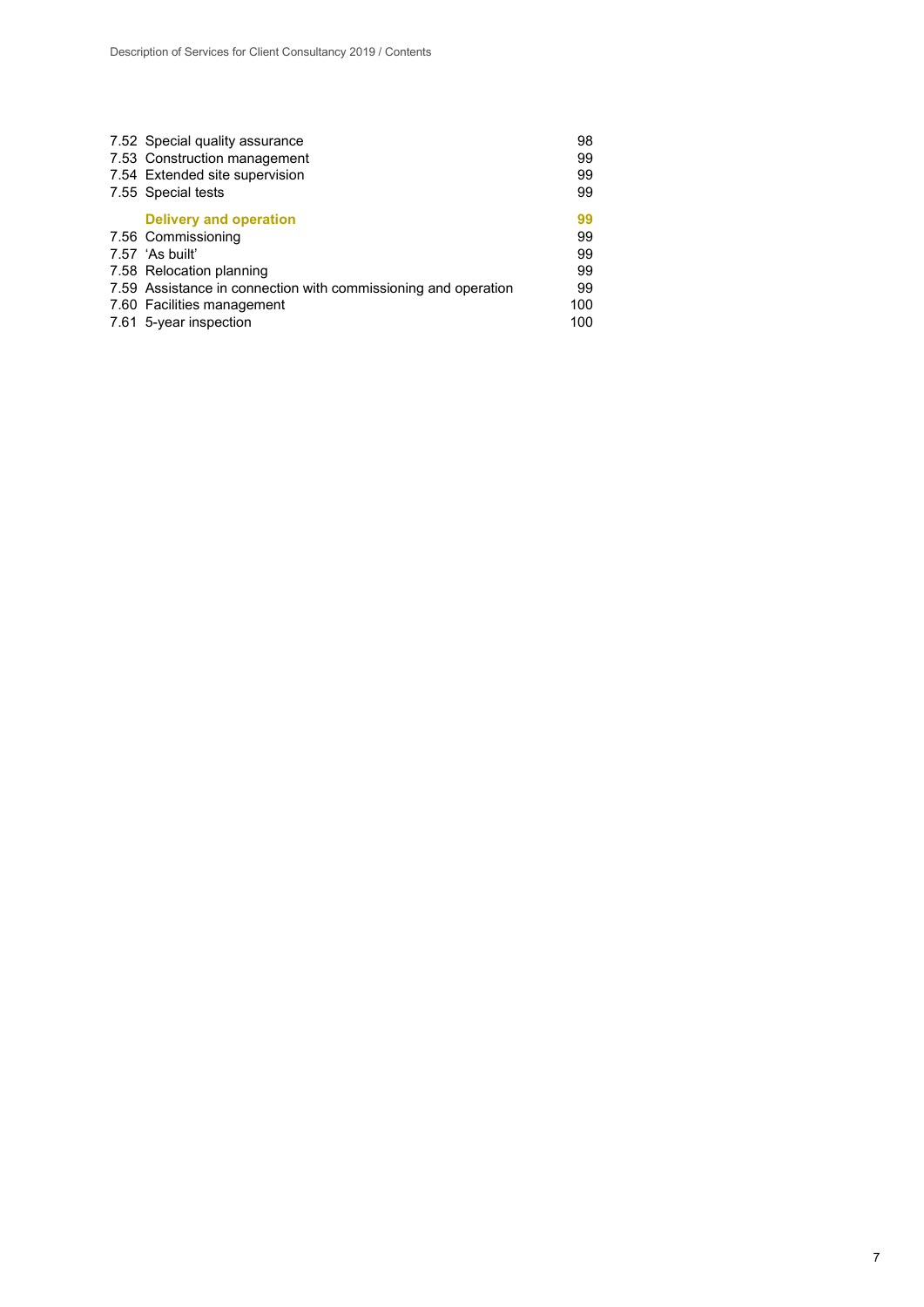# 0. DEFINITIONS

The following terms used in the description of services must be construed as they are defined below.

#### Works

Works means the services provided by the individual workmen within their own discipline such as floors, ceilings, tiles, ventilation systems, installation, etc.

#### Work schedule

Work schedules are the individual contractors' detailed plans for the execution of their own works. The work schedule comprises a plan for any of the contractor's services related to the design.

#### Working drawings and bills of quantities

Working drawings and bills of quantities mean the technical drawings and bills of quantities needed by the contractor to be able to deliver a given building element based on the construction project. This includes cutting lists for a window, production drawings for ducts in a ventilation system, etc.

## Archive research

Archive research for a site or building comprises search in relevant archives to investigate whether the site or building project is subject to any restriction, clauses or requirements.

## Decision plan

A decision plan is a plan for the decisions to be made by the client during the phases of the building project.

The decision plan forms part of the consultant's service plan.

#### User

A user or groups of users are persons appointed by the client to comment on the consultant's proposal or project to ensure that the building is fit for use.

Users work under the client's management and may not consider proposals or changes without the client's acceptance.

## Building meeting

Building meeting means meetings with the client's contractors with a view to facilitating the performance of the task and promoting the progress of work.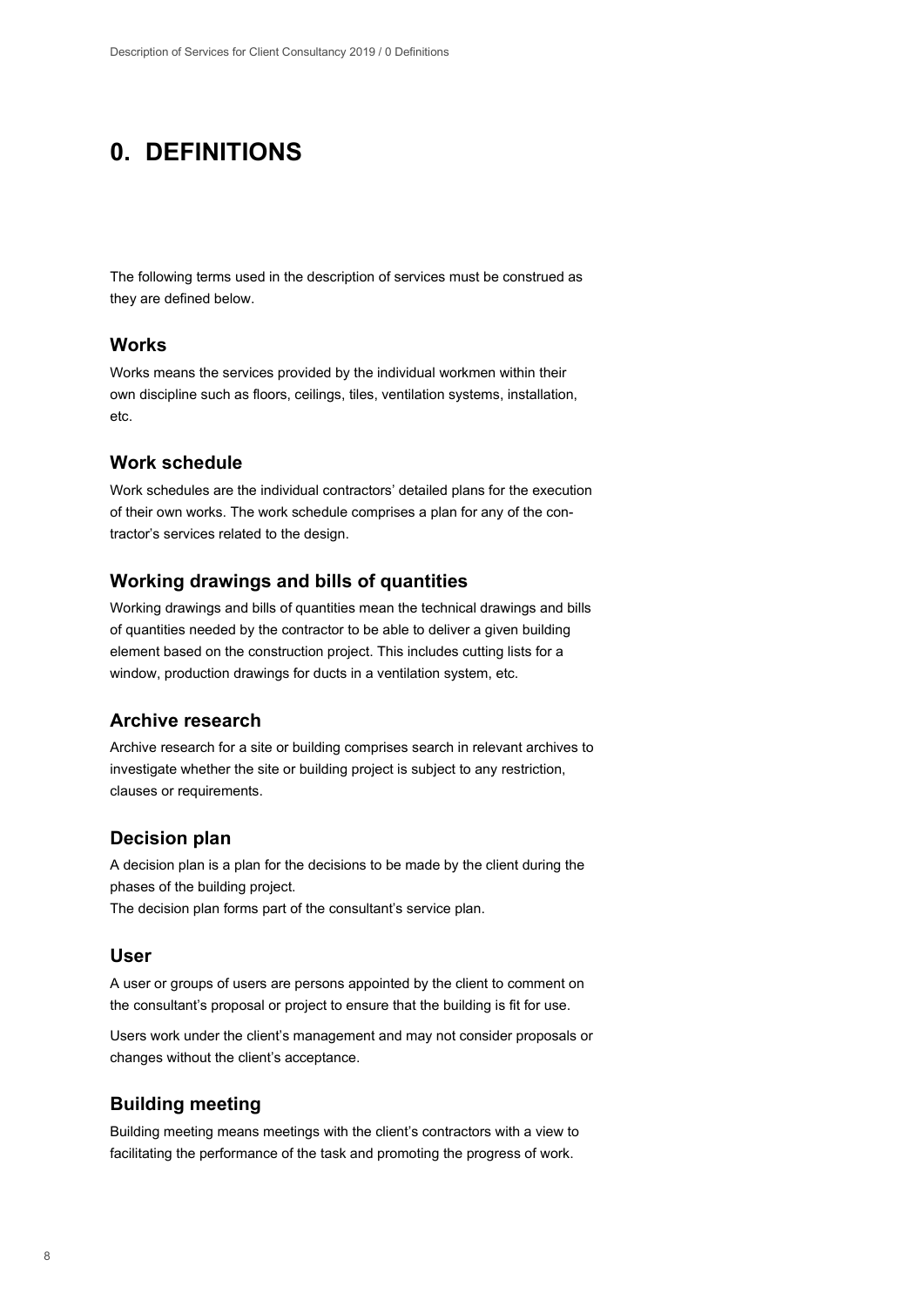## Client

The client is the entity that hires consultants and contractors to perform the task.

#### Client meeting

Client meeting means meetings between the client, the client consultant and consultants or the lead contractor during which the performance of the task, progress, budgets and contractual matters, etc. are discussed.

## Client consultant

The Client consultant is a consultant who provides consultancy to and assists the client in connection with the performance of the task in cooperation with the client's other consultants and with the contractors.

## Construction designer

The construction designer is the operator (company), who, under the Danish Building Regulations, is responsible for collating and coordinating the structural documentation for the structure.

## Certified fire consultant

A certified fire consultant is a consultant (person) who is certified to inspect the fire safety of buildings, see the provisions of the Danish Building Regulations for the building project in question.

## Certified statics engineer

A certified statics engineer is a consultant (person) who is certified to inspect the statics of buildings, see the provisions of the Danish Building Regulations for the building project in question.

## Split consultancy

Split consultancy means that the entire task is performed by several consultants, including possibly one or more design contractors, who have each concluded an agreement with the client.

## Financial framework

The financial framework means a budget for design and construction of a building or civil works project that governs the consultants' design.

The financial framework must be determined based on a risk analysis and a clarification of how identified risks should be handled or capitalised as part of the framework.

## Overall budget

The overall budget for a building project comprises both the financial framework and the client's other expenses in realising the building project.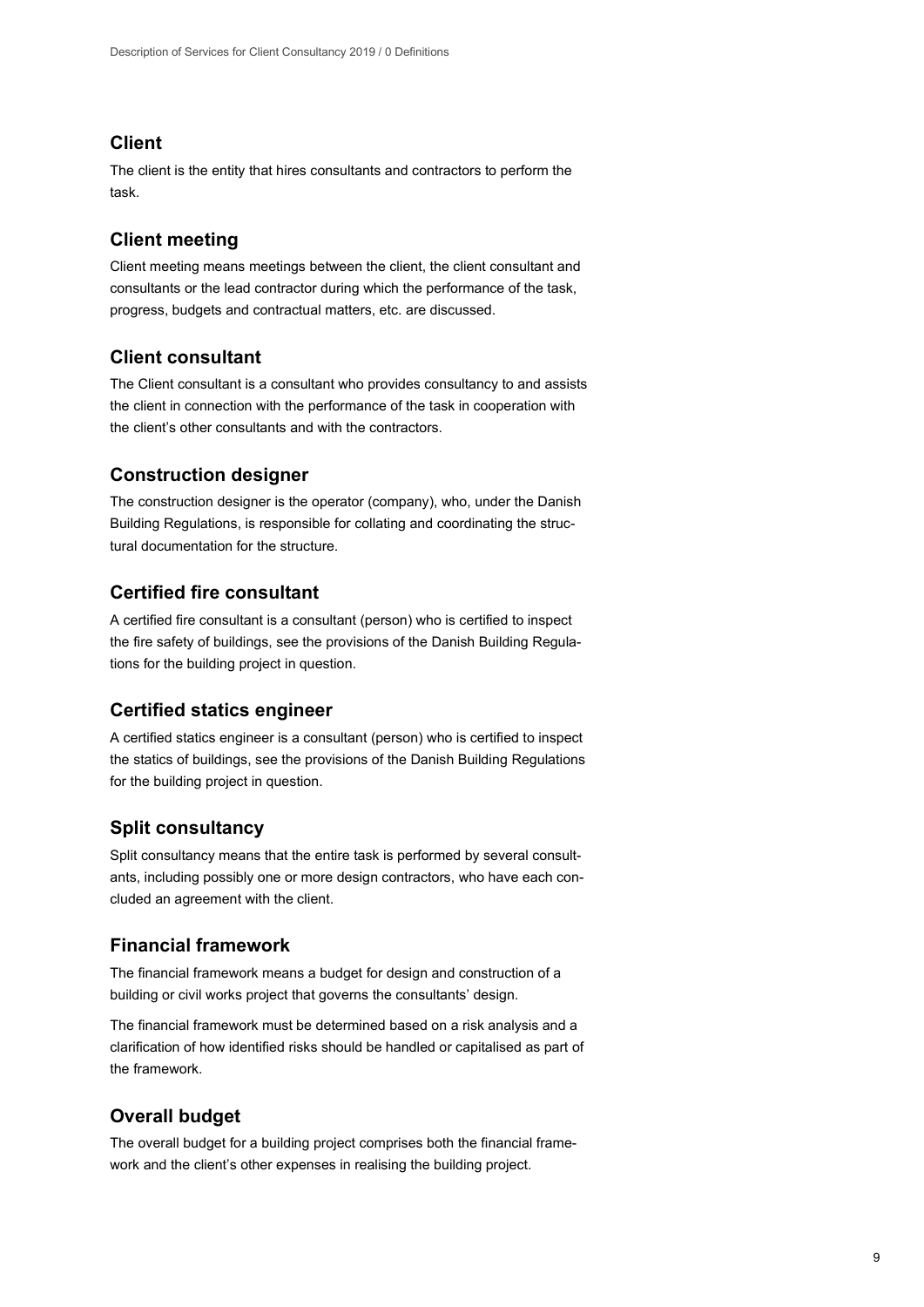The client's other expenses include all expenses, which, in addition to the financial framework, will typically involve acquisition of property, the client's internal expenses, external fees, the client's expenses for fitting out and furnishing the building project, relocation expenses, etc.

The overall budget must be determined based on a risk analysis and a clarification of how identified risks should be handled or capitalised as part of the budget.

## Detailed time schedule

Detailed time schedule for construction means a time schedule that coordinates the contractors' work schedules into an overall plan.

## Digital building model

Digital building model means one or more digital models (typically in 3D) that jointly represent a structure. Individual models from individual consultants or design contractors are termed discipline models, while a collection of discipline models is termed common model.

## Operating budget for technical operation and maintenance

An operating budget for the technical operation and maintenance of the building project comprises expenses for supplies to the building project as well as for the operation and maintenance of the building project for a number of years – usually 10 years.

The technical operating budget does not contain administration or property tax costs, etc. just as expenses related to the intended use of the building project are not included.

## Operational requirements after delivery

Operational requirements after delivery means specific requirements for the operational condition or performance of the building after delivery and initial operation.

## Operating and maintenance manual

The operating and maintenance manual is prepared to optimise and systematise operations for buildings and building parts.

The operating and maintenance manual describes operating activities and inspection routines that are necessary in order for the property to work satisfactorily after delivery to the client.

## Operating, inspection and maintenance plan

Operating, inspection and maintenance plans concern the fire safety of the building project and contain a description of the required inspection measures, the organisation of operations, etc., see the requirements of the Danish Building Regulations for the installation or the building, depending on its use.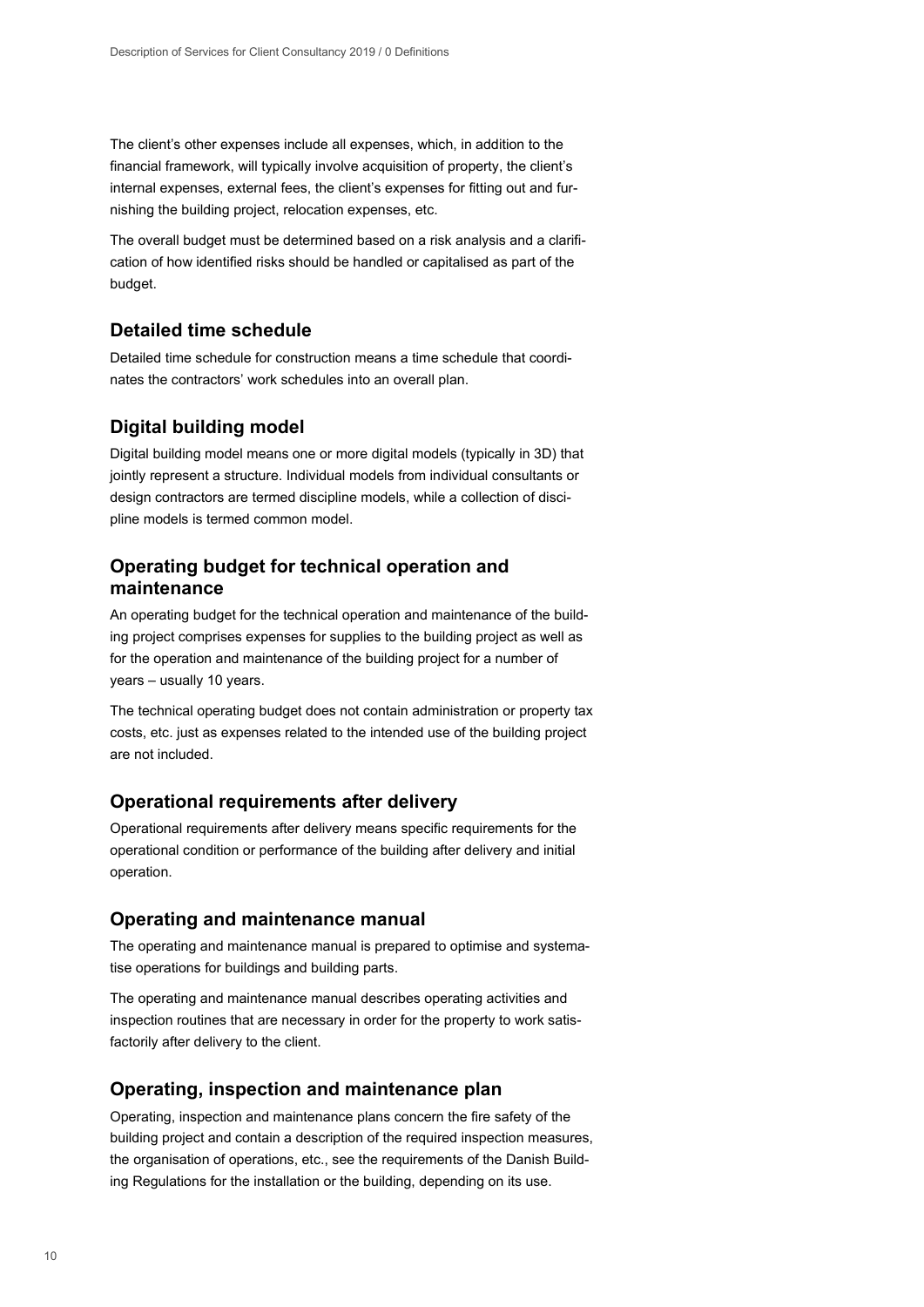#### **Contractor**

Means the supplier or contractor with whom the client has entered into an agreement on delivery and/or construction of all or parts of the building project.

Subject to agreement, the contractor contributes with a project for its works and regulatory approvals of such works.

The contractor coordinates project, procurement, construction, etc. with its sub-contractors.

## Contractor design

Contractor design means design carried out by the contractor at its own risk.

## Contract

A contract is a collection of technical services or sub-contracts of an overall contract, e.g. contract for separate works, combined contract or main contract.

## **Discipline**

A discipline is the allocation of contracts into specialist fields, e.g. into the carpenter trade, bricklayer trade, electrical engineering trade, etc.

## Proposal phase

The proposal phase consists of outline proposal and project proposal and constitutes the phases during which the client's requirements and wishes are incorporated into the project. The only thing left after the completion and approval of the project proposal is the technical design and completion of the project documents for regulatory processing, tendering process and construction.

## Functional tendering

Functional tendering for a contract comprises invitation to tender on the basis of functional requirements and a defined project and design and based on defined assumptions and performance requirements. It is up to the contractor to comply with the requirements and document such compliance, including, where necessary, to prepare a construction project as specified in the invitation to tender.

When a consultancy agreement has been concluded based on ABR and YBL, it is assumed that functional tendering of a building part will not take place before an overall and approved project proposal is available.

System products are also normally tendered as functional tendering.

It is assumed that in the tender and agreement documents for the consultancy service, the client considers the scope of functional tendering for the building project in question. This is most expediently clarified in a dialogue with the consultant before concluding an agreement.

If the scope of functional tendering is adjusted following conclusion of an agreement, it must be done in the project proposal phase at the latest.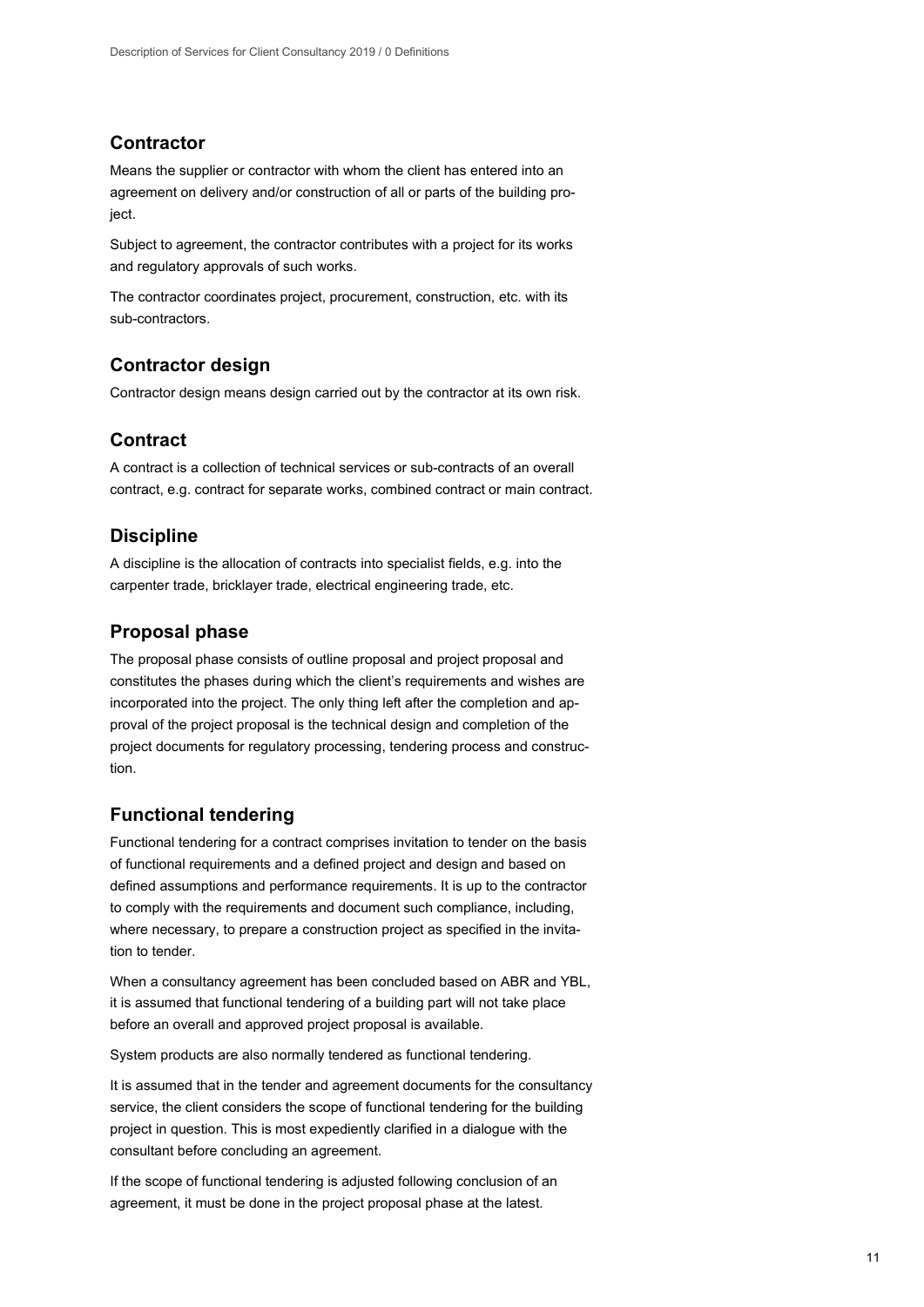When a lead contract has been concluded based on ABT, the above considerations are not relevant for a lead contract since the lead contract format basically is an overall functional tendering, typically based on a design specification.

## Statement of completion

Statement of completion means the consultant's written statement to the client on the completion of a project phase with a view to obtaining the client's approval.

The same term is used for the contractor's written statement to the client on the completion of the contractor project or a phase in the project with a view to obtaining the client's approval, and the term is also used in connection with the contractor's completion of the contract.

## Preliminary inspection

Preliminary inspection means an inspection of the progress of the building project and the progress of the contractor's test of technical systems and installations prior to the finishing works on the building project with a view to coordinating such works.

The preliminary inspection comprises an overall assessment of the scope and materiality of defects.

The preliminary inspection may take place at once or be divided into sections or contracts.

## **Geometry**

The assumed geometry means that the scale and location of building parts have been coordinated and illustrated so as to form a basis for an overall space allocation. Configuration and location have yet to be established.

Defined geometry means that the configuration and location of building parts have been determined so as to form a basis for a decision on coordinated solutions. Detailed and final processing as well as mutual coordination are yet to be established.

Final geometry means that the configuration and location of building parts are detailed and coordinated so as to form a basis for production preparation and construction without further mutual coordination.

## Review

See project review.

#### Interface

Interface between consultancy tasks means the part of a task that interfaces with another task and depends on or is important for its design, meaning that mutual coordination is required. The relationship with existing buildings or facilities may also constitute an interface.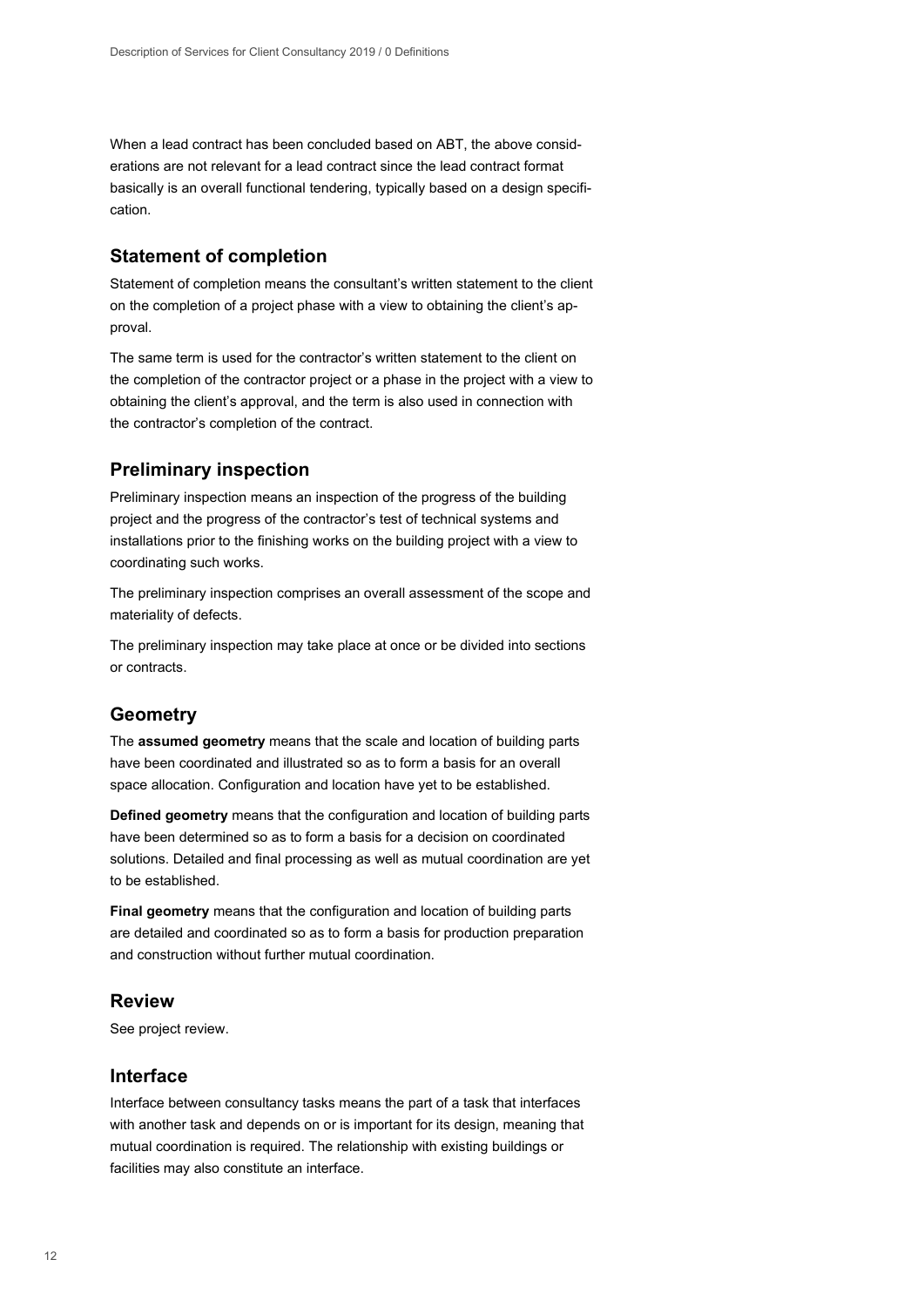Interface between contracts means the part of a contract that interfaces with another contract or an existing building and depends on or is important for its design, meaning that mutual coordination is required.

## Interface description

An interface description clearly accounts for the following for the functional tendering in question:

- content and scope of service, including requirements for project documentation and other documentation to be provided by the contractor
- design basis
- interfaces to the rest of the building project, including tolerances, absorption of power, absorption of movements, cold bridge conditions, sound conditions, etc.
- performance requirements
- approval procedure.

The interface description may be an independent document or form part of the overall tender design.

#### Main time schedule

Main time schedule for consultancy services means a realistic time schedule specifying the start and completion of the consultant's performance of the task. The main time schedule should also specify a deadline for the consultant's preparation of a service plan, the client's approval deadlines and expected completion date for the contract.

The main time schedule with any agreed amendments is termed 'The agreed main time schedule'.

Main time schedule for contractor services means similar milestones for the individual contractors' performance of and delivery of the works as well as milestones for the contractors' preparation of a work schedule, including for the contractor's documentation, design as basis for the client's approvals, preliminary inspection, etc.

#### ICT process manual

ICT process manual means a cooperation document that establishes the framework for digital cooperation. As a minimum, the document is updated in connection with each phase to the required extent. The ICT process manual is prepared on the basis of the project ICT specification.

## ICT specification

ICT specification means an agreement appended to the description of services establishing any of the client's requirements for ICT (Information and Communication Technology).

#### Inspection plan

An inspection plan means a plan for the nature, scope and documentation of the contractor's control activities.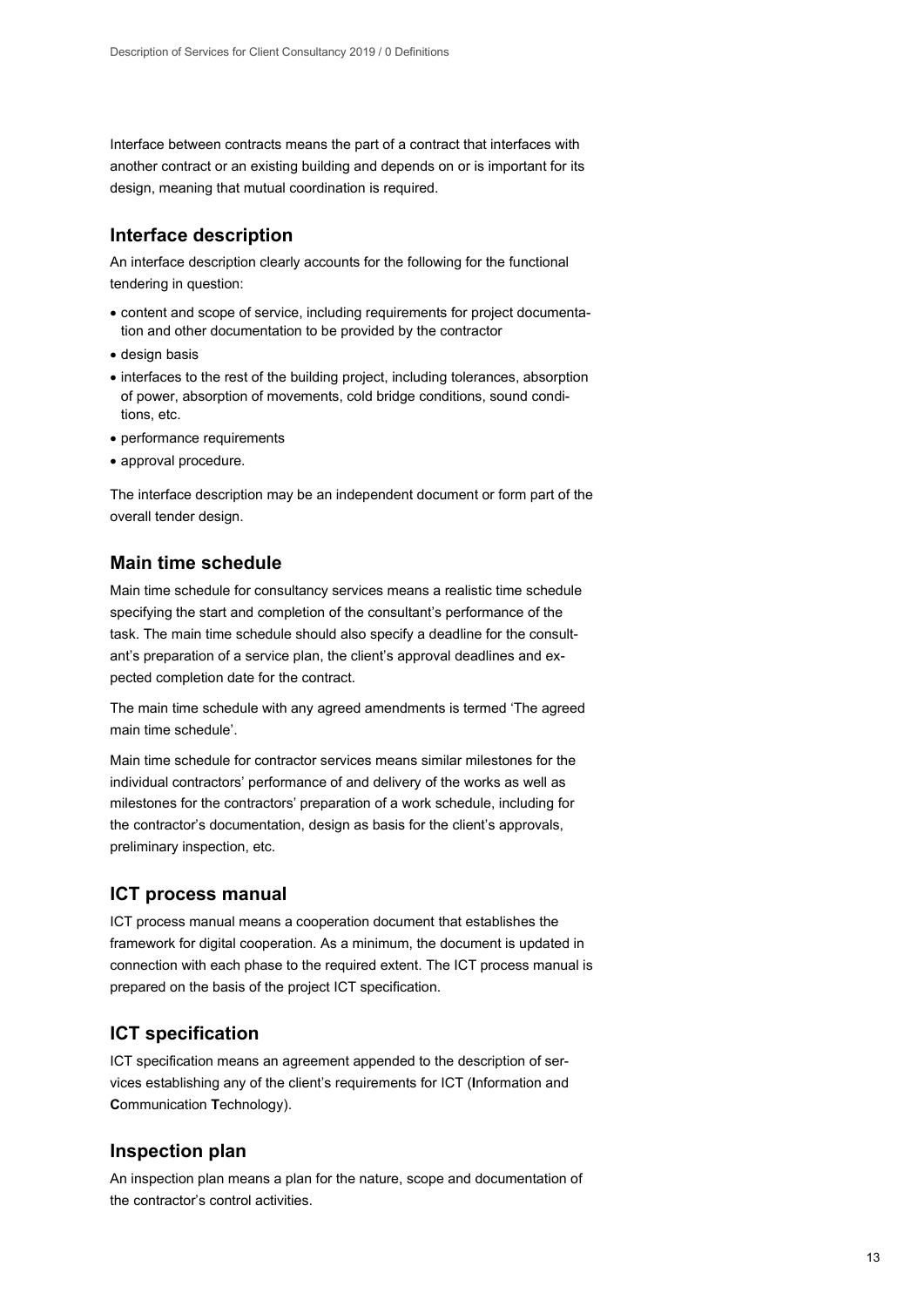Tender quality control plan means a systematic, schematic overview that outlines the client's minimum requirements for the content and scope of the quality documentation, which the contractor must provide to the client, and adjusted to the building project in question. Inspection plans will normally be divided into disciplines.

The contractors will prepare final inspection plans on the basis of the tender quality control plans.

#### Quality plan

Quality plan for design means a plan for the quality management and quality assurance activities to be carried out in respect of the building project design, including both consultant design and contractor design.

Quality plan for construction means a similar plan for the quality management and quality assurance activities to be carried out in connection with the construction of the building project. The quality plan leads to an inspection plan.

#### Quality assurance

Quality assurance means activities that serve to prevent defects in a building project and to ensure that a chosen quality is maintained during design and construction.

## Tenant's layout and fitting out

Tenant's layout and fitting out works means any layout and fitting out carried out by the tenant for the tenant's account. Tenant's layout and fitting out supplement the landlord's layout and fitting out of the premises and may in addition to non-fixed furniture and equipment, etc. comprise fixtures and technical installations – and ultimately in all premises.

Tenant's layout and fitting out may be carried out in parallel with the landlord's works in the premises or after the tenant has taken possession of the premises. Tenant's layout and fitting out must be coordinated with the landlord's works.

## **Materials**

AB/ABR 18 and the description of services use 'materials' as a wide concept comprising both materials, components and other individual parts and products that are built together and constitute building parts and form part of the overall building project.

## Assignment

Assignment means an overall review and assignment of the premises to a tenant or a property to an investor.

## Care plan

A care plan for landscape architectural works describes routine work during the four seasons as well as the expected development in the vegetation and pavement of the facility and the resulting special works over a fixed term of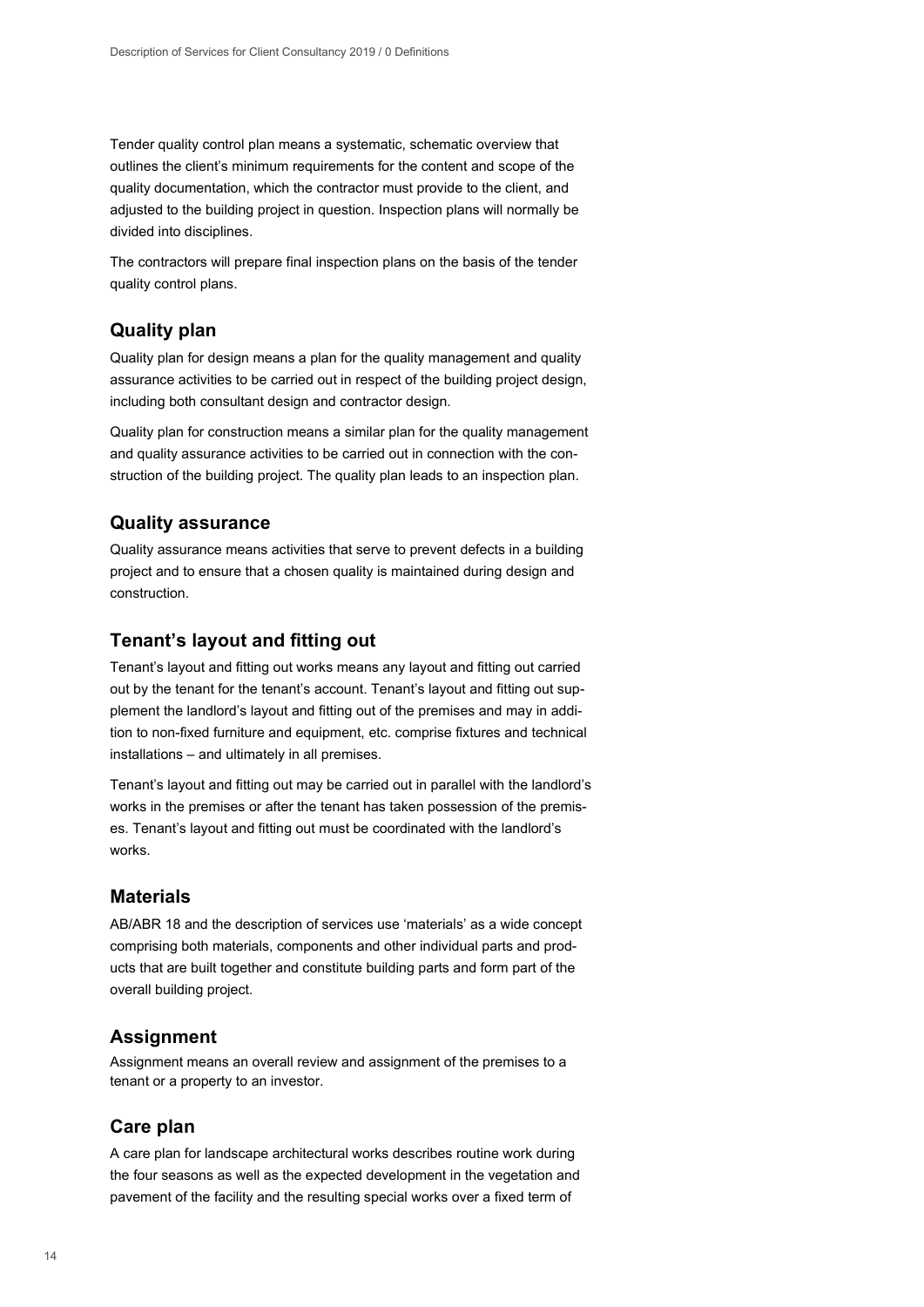years. The care plan specifies the quality and care level for various landscape facilities and possibly also for individual components.

#### Design and construction schedule

Used in ABT 18 in relation to lead contracts and comprises the concepts service plan and work schedule, see ABR/AB 18.

#### Design meeting

Design meetings are meetings between the design manager, the design consultants and any design contractors.

## Project conference

Project conference means a conference taking place shortly after conclusion of a construction contract and before the building and engineering works.

In connection with the project conference, the client and its consultant(s) and contractor(s) consider the tendered and agreed project, incl. any project contributions and proposals for choice of material from contractors and suppliers. The purpose is to create a common understanding of the project, to give the contractor a chance to impact the construction process by pointing out inexpediencies in the project, to eliminate risks and improve the handling of risks and to eliminate uncertainties and inadequacies in the project.

Subject to agreement, the project conference may be repeated in case of subsequent, material changes to the project.

Project conference may also be undertaken by the design contractor as an element in its assignment of its project to any sub-contractors and contracting engineers.

## Project review

Project review means a coherent and systematic review of a project as part of quality assurance with a view to assessing the project's ability to meet the project requirements and identifying relevant problems.

## Design check

Design check is a systematic review of the prepared project documentation and calculations with a view to eliminating discrepancies, errors and deviations, including in interfaces to the works of others.

The design check is also intended to check that general standard and regulatory requirements are observed.

## Project optimisation

Project optimisation means assessing and possibly incorporating proposals for alterations, improvements or lowering of costs of specific building parts in respect of an approved project or project conditions.

Project optimisation is usually initiated by proposals from contractors in connection with or following conclusion of the agreement.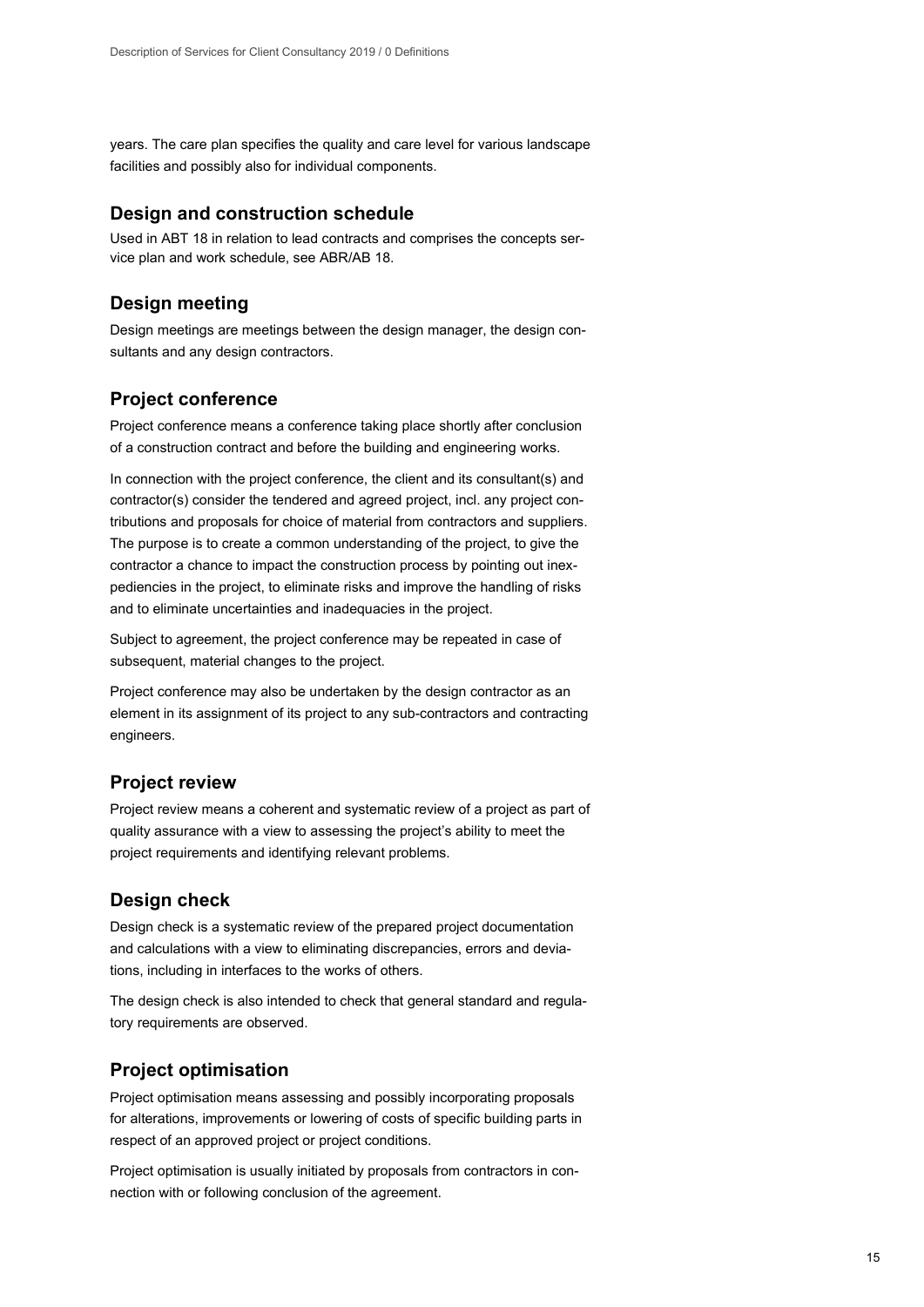Any decision to optimise a project should also clarify any derived consequences for other building parts, and the fee related to the consultant's assessments and redesign should be included in the client's overall assessment of whether the change should be implemented.

## Project specification

Project specification means a specification of the technical consultant's project during construction caused by questions from the site supervisor or contractor that necessitates a clarification of the project requirements.

Project specification does not comprise project changes or project optimisation.

#### Registration of changes and obstacles

Registration of changes and obstacles means an overview of required and agreed changes and any obstacles as well as their consequences for the project in terms of programming, cost management and fees.

#### Risk analysis

A risk analysis includes identification and assessment of relevant risks for a building project in respect of the stage of the design or building project. In addition to project and design matters, a risk analysis should also focus on the project organisation, other stakeholders, regulatory matters, occupational health and safety, environmental matters, climate impacts, tendering and contracting matters, programming, calculation uncertainties and cost management, etc. The analysis must be adapted to the nature and complexity of the building project. The client contributes to the mapping of relevant risks.

The risk analysis forms the basis of a clarification in dialogue with the client regarding the management of identified risks, and the financial consequences should also be incorporated in the relevant budgets to the necessary extent.

Successive calculation is a tool that may be applied for capitalising the financial consequences.

## Consultant

A consultant is a technical consultant who takes on the job of solving a given task, including typically an architect, landscape architect, structural engineer and installation engineer.

## Consultant design

Consultant design means design carried out by the consultant at its own risk.

Consultant design may take place based on proposals from the contractor.

## 'As built'

'As built' comprises documentation of the construction made, including adapted project documents to reflect the construction.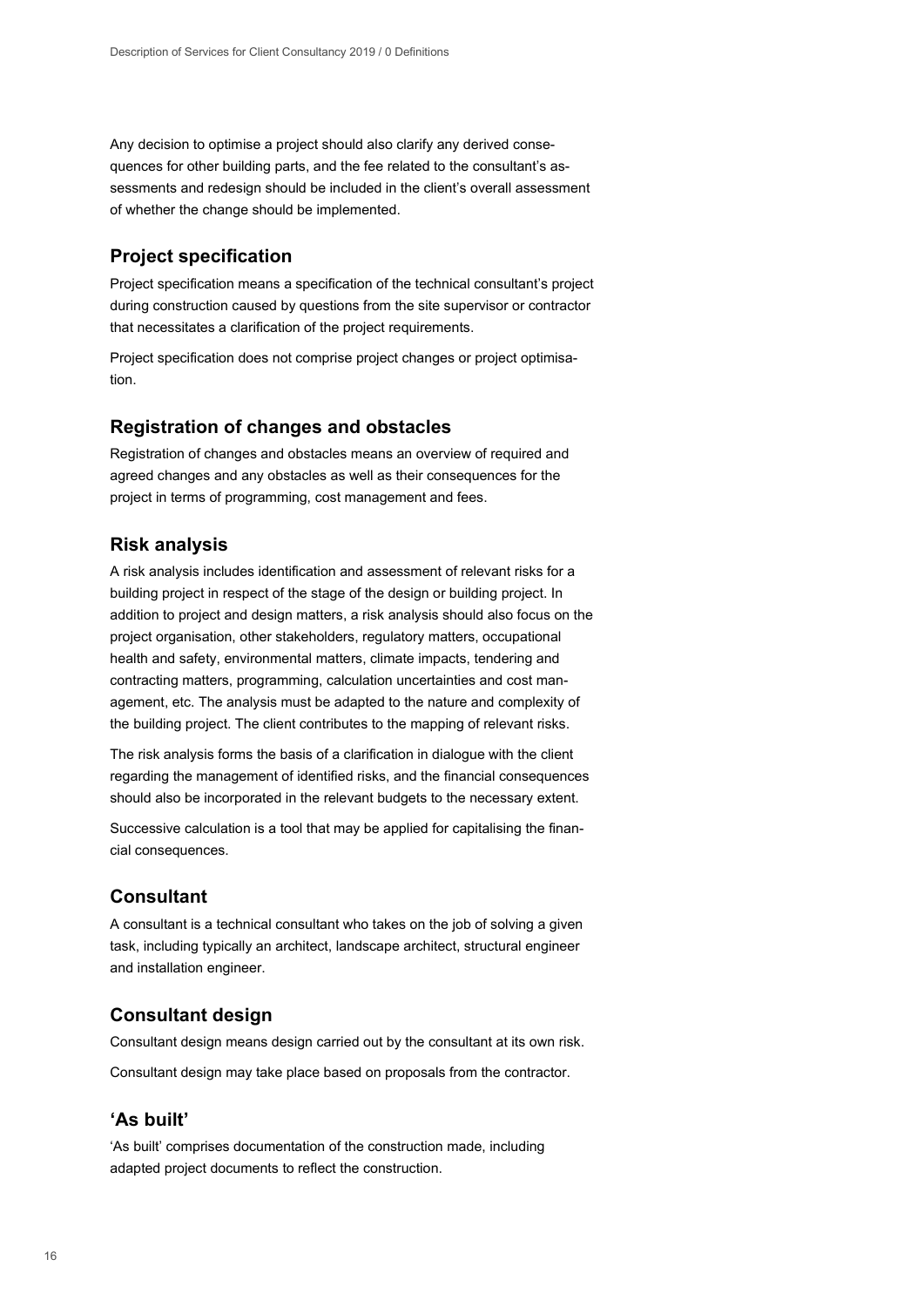'As-built' documentation should generally comply with the provisions of the Danish Building Regulations. Any rectification of the project in addition to this is determined in the consultancy agreement and relevant construction contracts.

## System delivery

System delivery means that a system provider designs, adapts and delivers one or more system products for a building project, possibly including installation.

## System product

A system product is a technologically complex part of a building developed as a ready, modularised and variable product or a catalogue item.

## Tender and project conference

Used in ABT 18 in relation to lead contracts and comprise a comparison of the client's tender documents with the contractor's tender with a view to reaching a common understanding of the project and enable the client to influence the final design.

## Lead consultant

Lead consultant means a consultant or a group of independent consultants who under one agreement with the client undertake to solve all or the most critical consulting tasks in a project.

Any design contractors do not form part of the lead consultancy.

## Tender quality control plan

See inspection plan.

## Tender design

Tender design is the consultant design that together with the tender and contract conditions, etc. forms the basis of the invitation to tender for contract works.

The level of detail of the tender design generally corresponds to a construction project, unless it for specific contracts, disciplines or system products is customary or has been agreed that the tendering process should take place as functional tendering.

## Tender programme

Tender programme means a main time schedule included in the tender design as basis for submission of tenders. The level of detail of the tender programme depends on the type of tendering procedure and allocation of contracts and includes a time schedule for:

- invitation to tender and conclusion of agreement
- project conference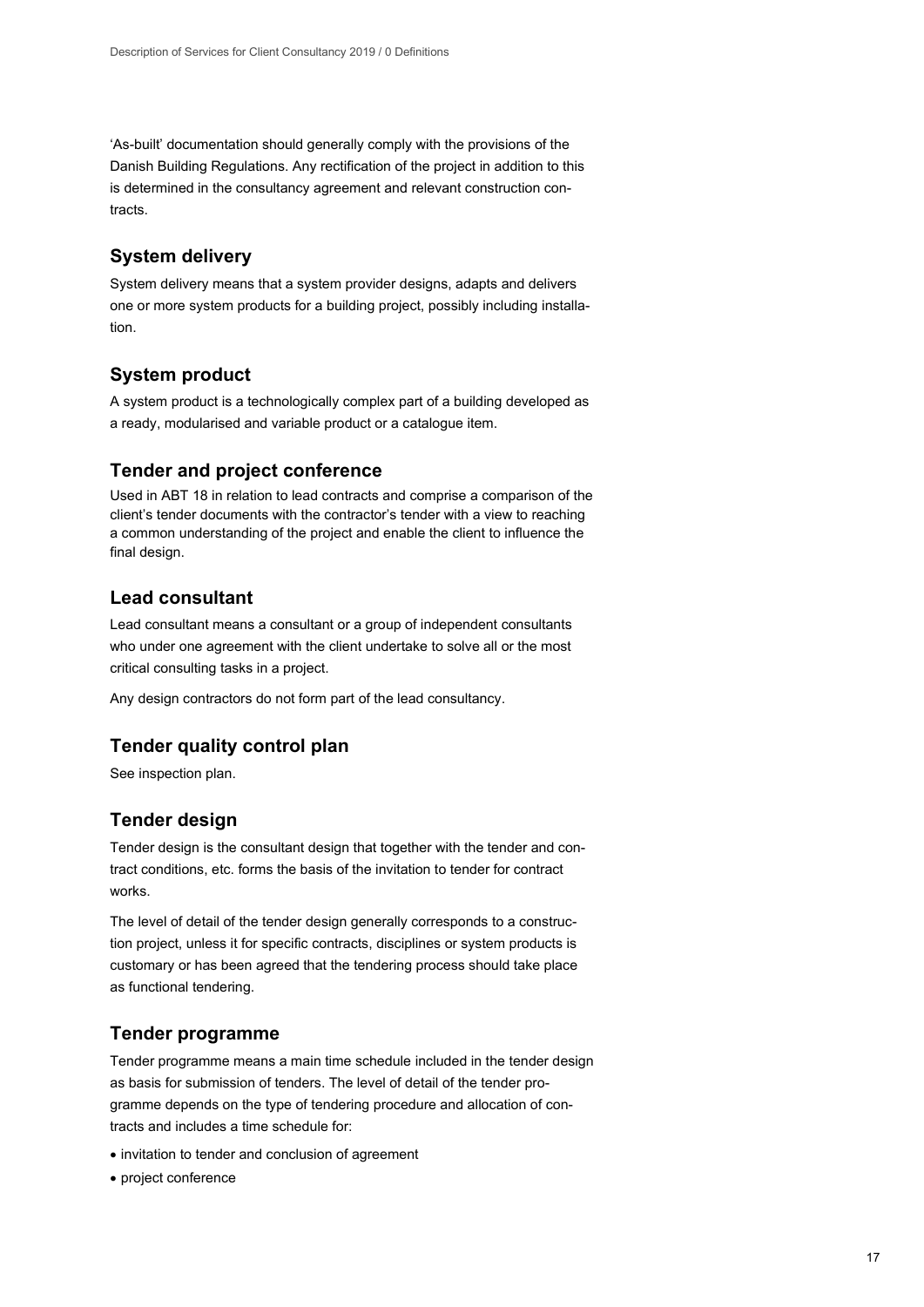- consultant design, contractor design, etc. after invitation to tender and conclusion of contract
- regulatory processing and approval
- key milestones and significant subordinate milestones for the performance of the individual contracts (start and completion)
- commissioning and testing of technical facilities
- preliminary inspection
- inspection for defects and delivery
- initial operation
- penalty-triggering milestones

The tender documents should also describe other matters that are relevant to the contractor's planning, including any restrictions on the building site, expected days lost, etc.

## Construction project

The consultant's updated project that together with the project prepared by contractors constitute the overall, complete and coordinated project as basis for the contractors' purchasing, preparation and construction of the building project.

#### Deferred works

Deferred works are works that, subject to agreement, will be carried out after the overall building project has been delivered. Deferred works may not prevent the delivery and initial operation of the building project.

An example is planting, which is postponed until the planting season.

## Selected parts

Selected parts means that the consultant selects essential building elements/parts to be detailed in the project. The selected parts illustrate typical parts (something that occurs many times) or critical parts (something that is complex in terms of technical solution or buildability).

## Service plan

A service plan is a plan for the services of the consultant and client, including:

- design by phases until tendering
- milestones for the client's provision of information as basis for design and the client's decisions in each phase.
- plan for regulatory
- any user involvement, consultations, etc.
- draft plan for consultant design, contractor design, etc. after invitation to tender and conclusion of contract
- milestones for the consultant's deliverables and the client's approvals.

A service plan for the client consultant will also contain a plan for the client consultant's and the client's services during the building project phases and adapted to the organisation and tender design of the building project.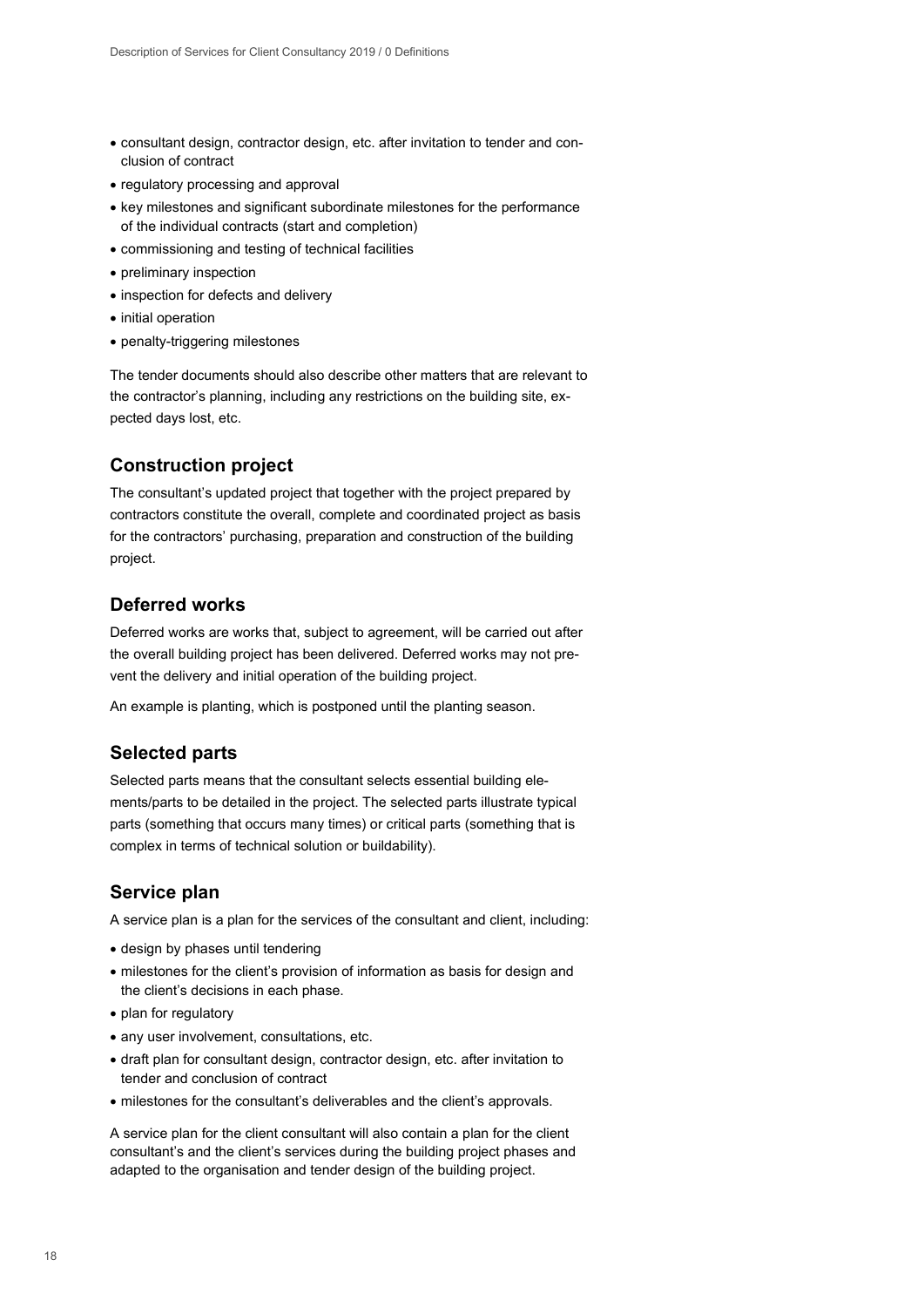# 1 INITIAL CONSULTANCY

Initial consultancy comprises:

- 1.1 Property strategy
- 1.2 Appraisal
- 1.3 Technical financing analyses
- 1.4 Design specification

The scope of the services will depend on the current project and the client's needs and is determined in cooperation with the client on the basis of a proposal by the client consultant.

#### 1.1 Property strategy

Property strategy is an overall strategy and plan for the client's property portfolio, including for future property investments, property sales and optimisation of existing properties, including refurbishment and renewal.

A property strategy may comprise both owned, leased and let out properties and undeveloped land.

A property strategy may comprise all the client's properties or individual, clearly defined properties.

#### 1.1.1 Contents

The work starts by the client consultant engaging in a dialogue with the client to prepare a proposal for the structure and content of the property strategy as well as which properties and activities should be covered by the strategy.

The proposal is prepared based on the client's company goals and strategy.

Based on the agreed structure and content of the property strategy, the parties agree on which analyses to apply for preparing the property strategy.

The client consultant collects relevant information about the client's existing property portfolio as comprised by the analysis.

Depending on the nature of the properties, an analysis and assessment are prepared of the existing properties' efficiency and potential for development relative to the client's goals and expected future needs.

The property strategy may contain a localisation and/or transport analysis that assesses the location of one or more properties in relation to customers, employees, goods transport, etc.

The property strategy may include a market analysis.

The analysis may comprise a structural survey of one or more properties.

Where relevant, the analysis may include several or all existing or planned properties or premises as a whole, if it is deemed relevant to meet a need within a geographical area or another overall goal.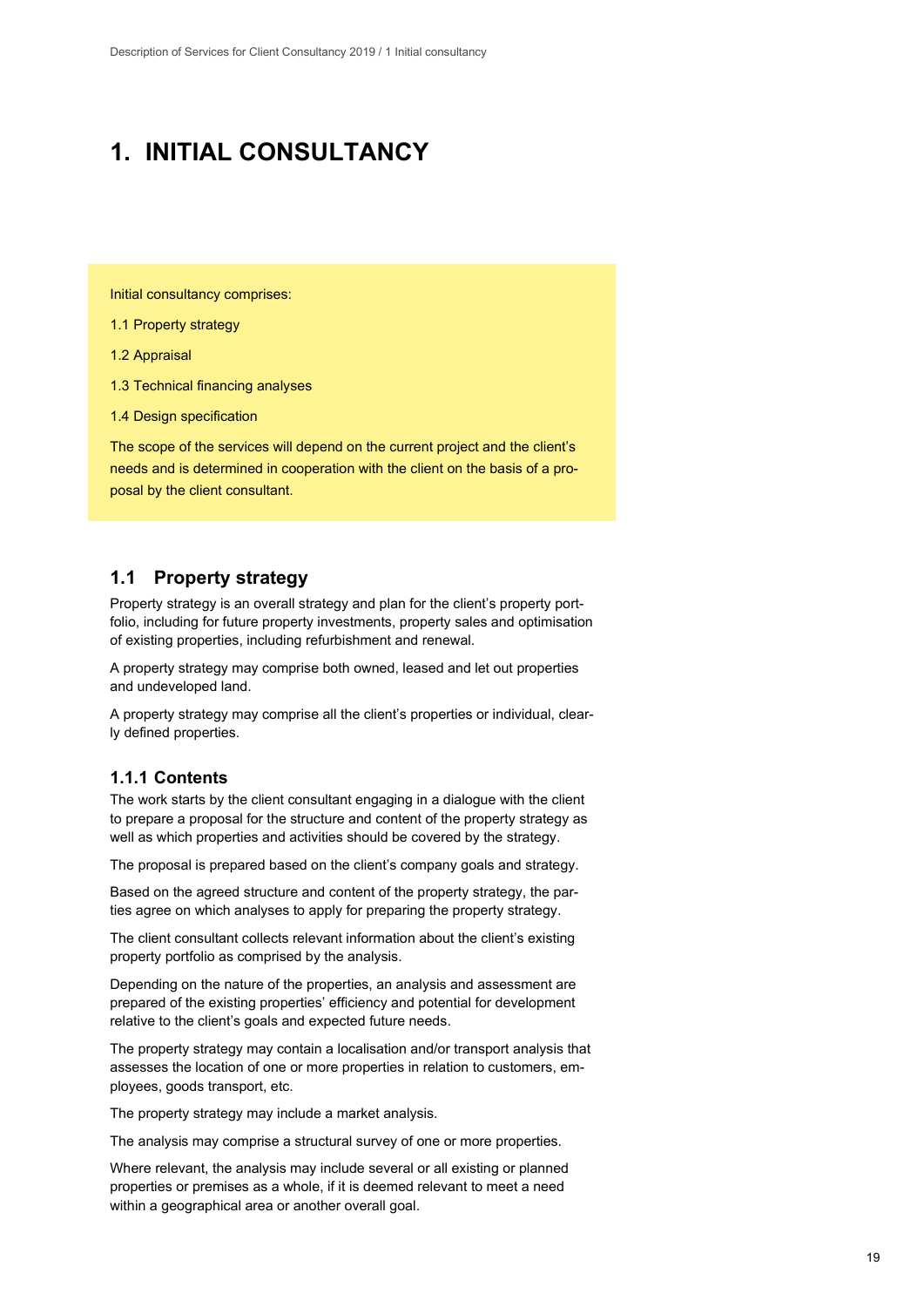The property strategy may include a motivated proposal and decision basis for sale/termination, alternative use or refurbishment, extension, etc. of existing properties.

The property strategy may include a motivated proposal and decision basis for new property investments such as acquisitions, leases or newbuilds and localisation of such investments.

The property strategy must provide proposals for the organisation of the continued work in relation to specific property projects.

The property strategy must include any of the client's assumptions and sustainability goals, etc.

The property strategy may form the basis for preparing the appraisal for a specific building project.

#### 1.1.2 Commissioning and operation

The property strategy must include a description of the client's requirements for the operational assumptions of the properties.

#### 1.1.3 Authorities

The property strategy may include a section on regulatory matters, including zoning, applicable easements and restrictive covenants, etc. for existing properties, including in relation to continued or changed use, extension, etc.

The property strategy may include a section on zoning etc. in case of specific, new localisation options.

#### 1.1.4 Programming

The property strategy may include an overall time schedule for the realisation of the entire plan.

The property strategy may include a more detailed plan for the initial activities of the plan.

#### 1.1.5 Cost management

The property strategy must include a total overview of the financial consequences in the form of an overall budget for acquisition, sale, refurbishment, etc.

The property strategy must include budgets for the operating expenses of the properties, including technical operation and maintenance, utilities, cleaning and common property expenses.

The property strategy may include financing expenses/cost effectiveness, taxes, depreciations, etc.

The property strategy may include a budget for other expenses and income involved in the use of the property.

The property strategy may include an overview of any derived costs, economic calculations, etc.

The property strategy must include a risk analysis.

#### 1.1.6 Quality assurance

The client consultant makes a review of the property strategy and its basis.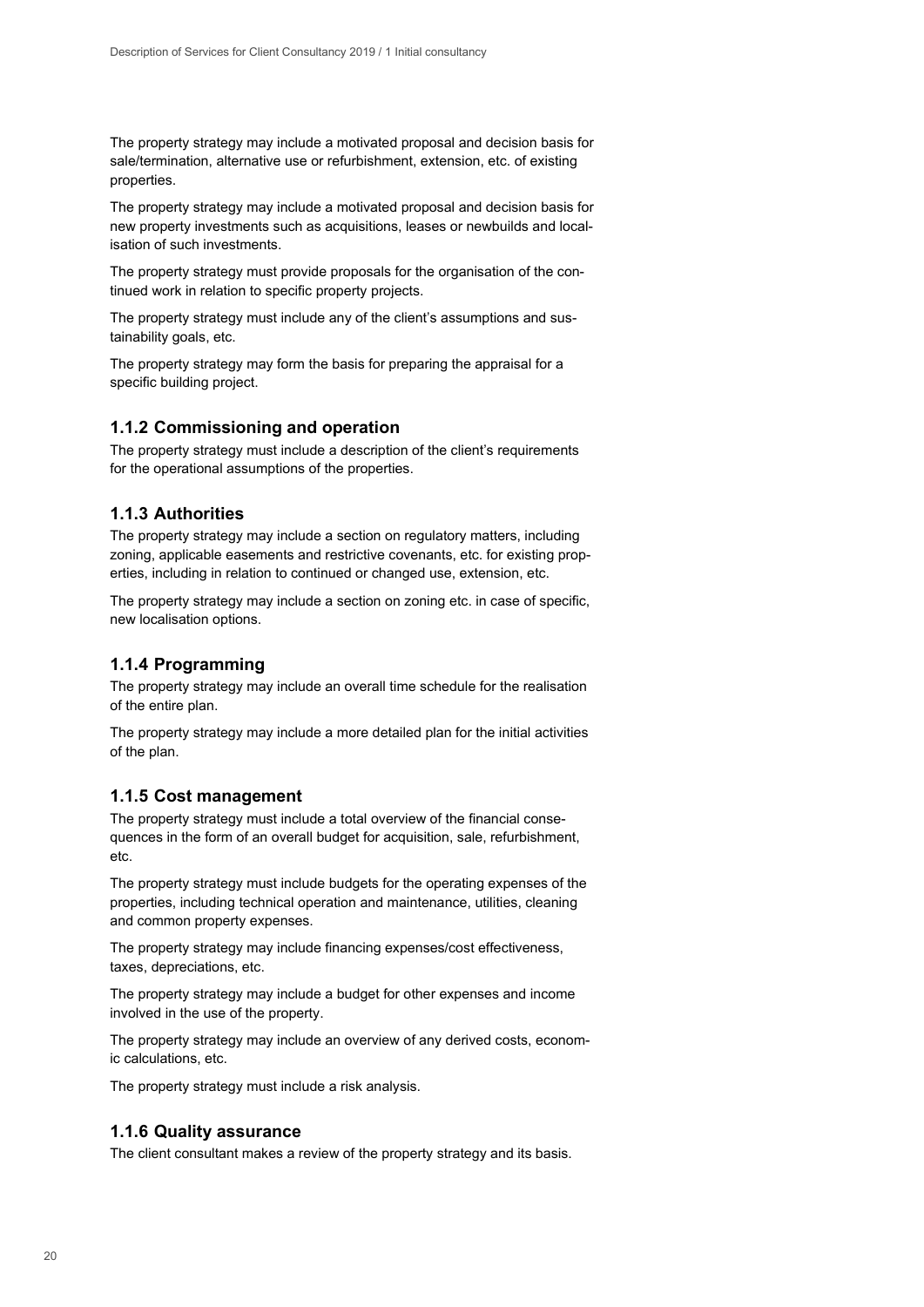#### 1.1.7 Project documentation

The property strategy is drawn up in a report that accounts for assumptions, analyses and conclusions in a clear and accessible manner.

The report must refer to relevant sources and include relevant appendices.

The report must highlight relevant information that has not been obtained at the time of reporting with a view to allowing the client to assess the importance of such information.

The report must provide proposals for further action.

#### 1.1.8 Client

The client approves the client consultant's proposal for a property strategy etc. as the basis for the work.

The client obtains relevant property information etc. about the client's existing properties, including project basis, technical information, tenancy agreements, operating budgets, etc. depending on the nature of the project.

The client participates actively in meetings, provides information about the possibilities of realising the project in terms of costs and any wishes in respect of cost effectiveness, capacity requirements, etc.

If the client involves other consultants, such involvement must be coordinated with the client consultant.

After assessing the documentation and its conclusions, the client decides whether further details are needed to supplement the documentation before initiating the appraisal for specific projects.

The client approves the property strategy before initiating the appraisal.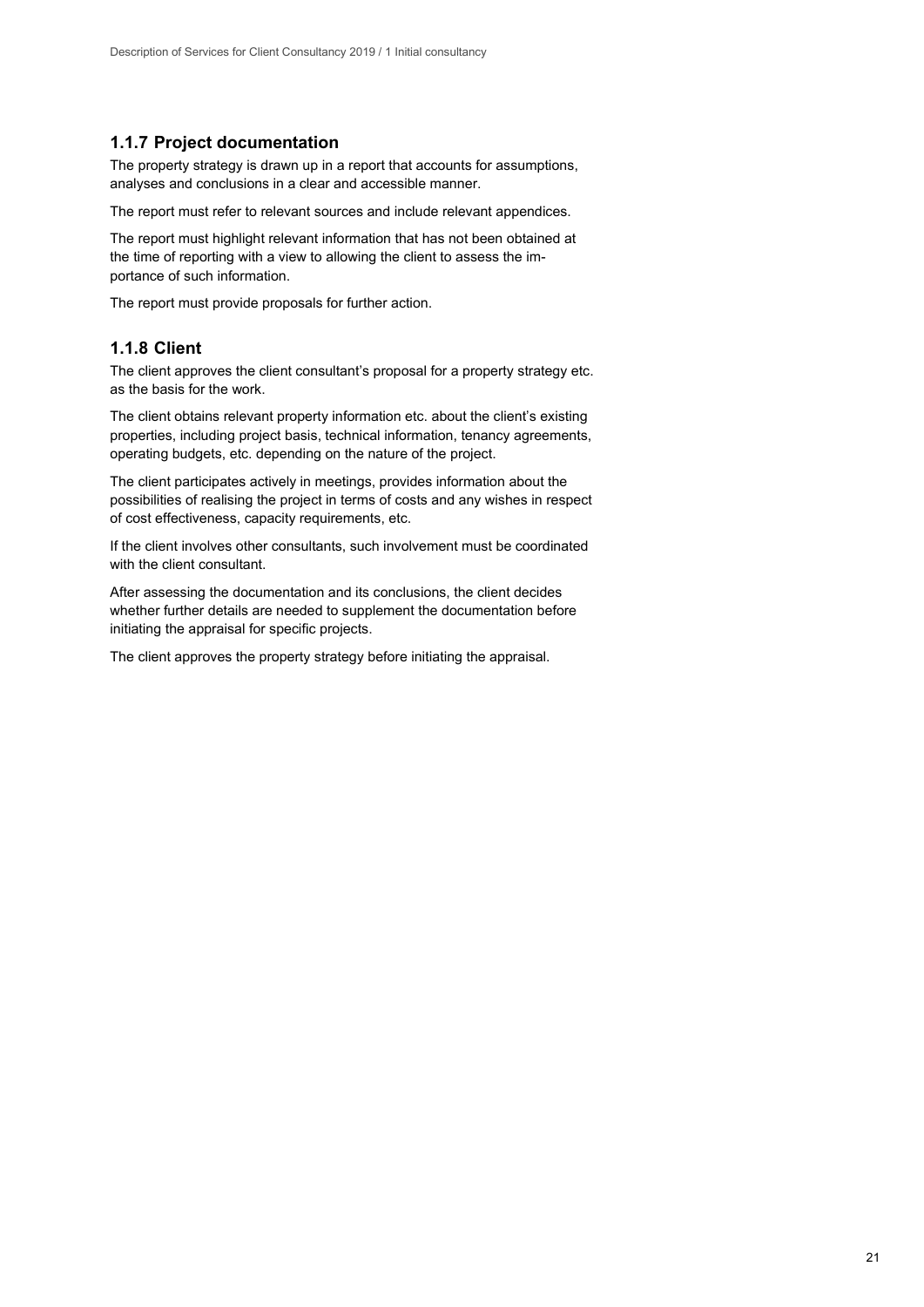#### 1.2 Appraisal

The appraisal represents an initial processing of the client's thoughts, ideas and requirements with a view to deciding whether to implement the project.

#### 1.2.1 Contents

The client's idea is presented in a report. This report analyses the potential of the client's idea and assesses whether and how the idea can be implemented.

Investigations of existing conditions, including agreed archive research, are summarised in the appraisal.

The appraisal must also include relevant information about the intended building site, including details of soil conditions, pollution.

The appraisal must include an analysis and an assessment of traffic conditions, access conditions, etc. where relevant for the project.

The appraisal may include investigations of alternative proposals, including in respect of location and building options.

The appraisal must include an overall description of the client's requirements and wishes for the building project.

The appraisal must include an analysis of needs and functions, including e.g. an analysis of accessibility conditions.

The appraisal must include an account of any expectations the client may have towards the sustainability and energy requirements of the building project.

The appraisal must include an account of any special requirements the client may have for health and safety during construction and operation.

The appraisal must include accounts of negotiations held with relevant stakeholders.

The appraisal must include an organisational chart for the building project. A description must be given of how decisions are made, including any need for consultation and user involvement in connection with the design specification.

The appraisal must include an assessment of the need for special advisors etc. in relation to the design and construction of the building project.

#### 1.2.2 Commissioning and operation

The appraisal must include the client's special requirements and wishes for the commissioning of the building project, testing of technical systems and installations as well as operation.

#### 1.2.3 Authorities

The appraisal must include a description of zoning and regulatory requirements.

The appraisal must include an overall assessment of public utilities.

The appraisal must include proposals for consideration of regulatory matters, including zoning.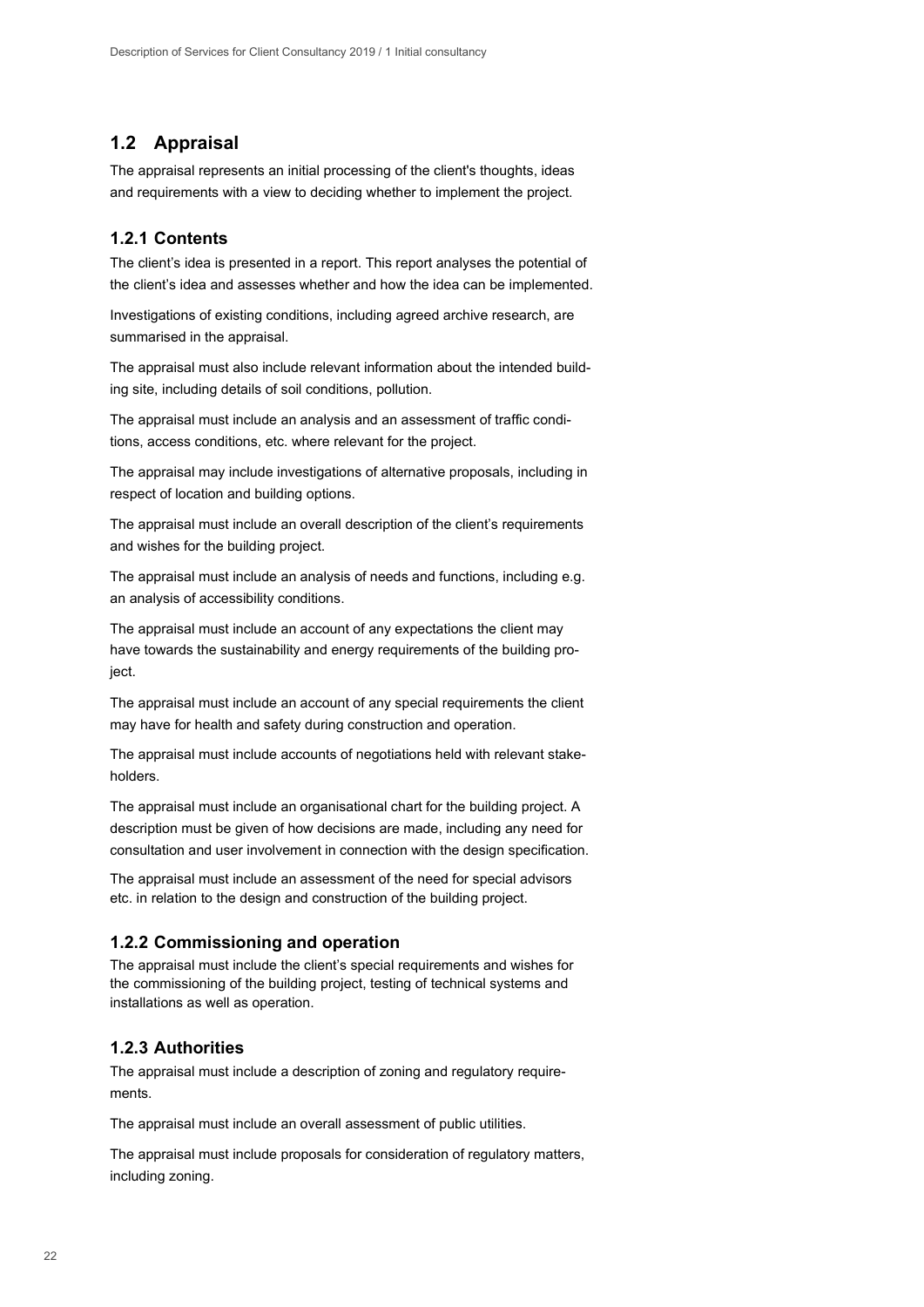#### 1.2.4 Programming

The appraisal must include a timeframe for the completion of the project, including particularly critical milestones going forward such as milestones for commitment to site acquisition, financing, etc.

#### 1.2.5 Cost management

The appraisal must include proposals for the overall budget for project implementation, including an estimate of site acquisition costs, construction costs, client deliverables, costs, unforeseen costs, etc.

The budget must include a description of the budget assumptions and definition, price basis and uncertainties.

The appraisal must include an overall operating budget for the technical operation and maintenance of the building project.

The appraisal must include an account of the client's expectations towards the implementation of operational and whole-life cycle cost considerations, and documentation of this in connection with the realisation of the project.

The appraisal must include a preliminary risk analysis focusing on quality, regulatory matters, programming, cost management, etc. The client consultant must obtain information for such analysis from the client, relevant authorities, etc.

#### 1.2.6 Quality assurance

The client consultant reviews the appraisal and its basis.

#### 1.2.7 Project documentation

The appraisal comprises a report with relevant illustrations and appendices.

The appraisal must include existing drawings detailing the location and size of the site, as well as particulars of its nature, site development, plot ratios, easements and restrictive covenants, zoning, etc.

The appraisal must also include existing relevant drawings detailing existing sites and buildings.

If no drawings are available, the client may charge the client consultant with recording, measuring, plotting and digitising any existing open spaces, sites and buildings.

In connection with conversion tasks, the appraisal must include preliminary surveys for use in programme work, including an account of the use of the buildings, the environmental conditions of the area, the combination of materials used in the buildings and a structural survey relative to the intended use.

The project documentation comprises:

- overall report
- appendices on site, facilities, buildings, etc.
- preliminary survey of any existing buildings included
- overall budget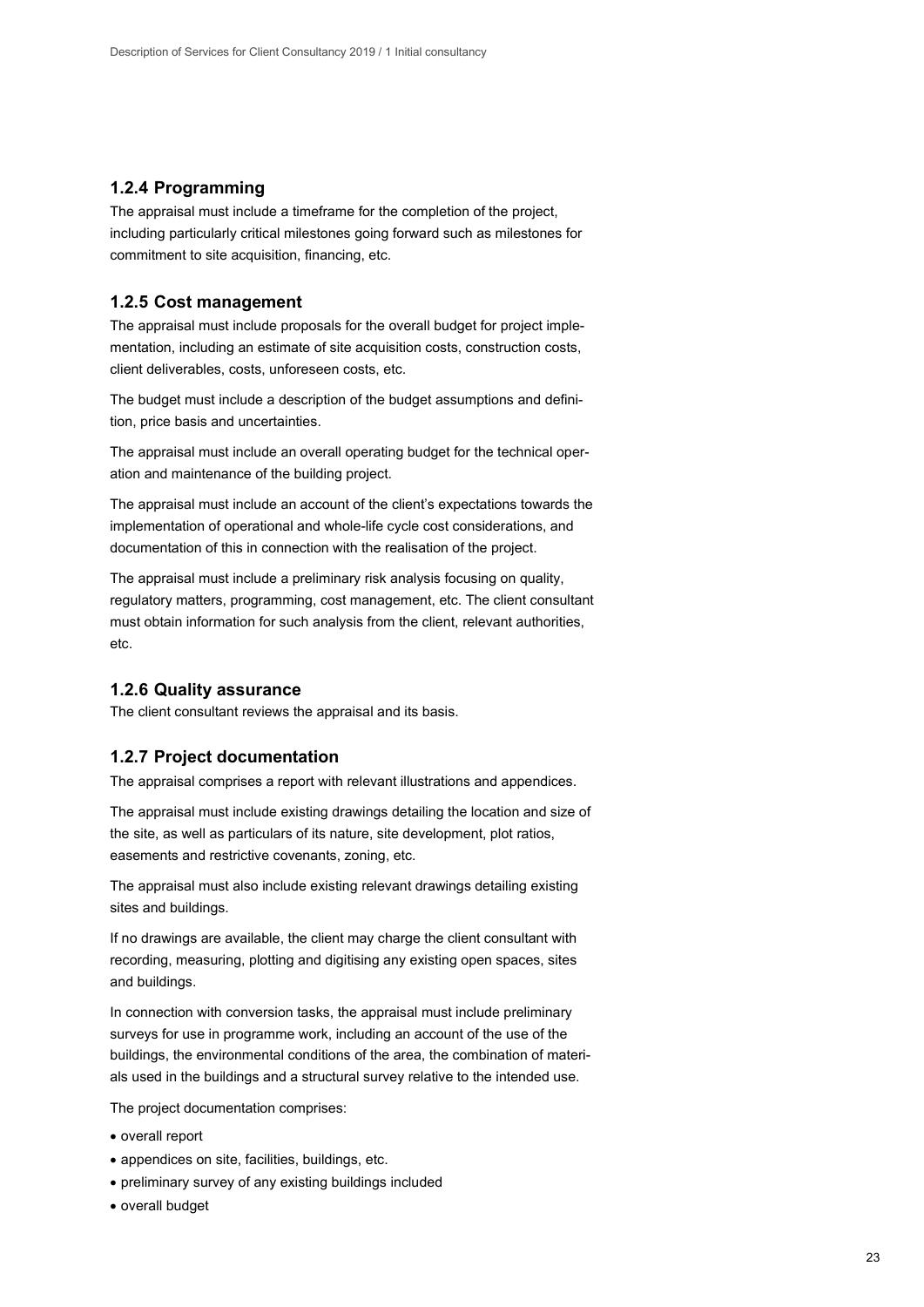• review report.

#### 1.2.8 Client

The client obtains existing drawings, property details, etc.

The client provides information about the possibilities of realising the project in terms of costs and any wishes in respect of cost effectiveness.

The client participates in necessary meetings, including with a view to commenting on and confirming the basic assumptions for the appraisal and the building project.

After assessing the documentation and its conclusions, the client decides whether further details are needed to supplement the documentation or whether it may form the basis for preparing a design specification.

If the client involves other consultants, such involvement must be coordinated with the client consultant.

If the design specification is to form the basis for tendering, the client must decide on the type of tendering procedure and allocation of contracts.

The client approves the appraisal before initiating the design specification.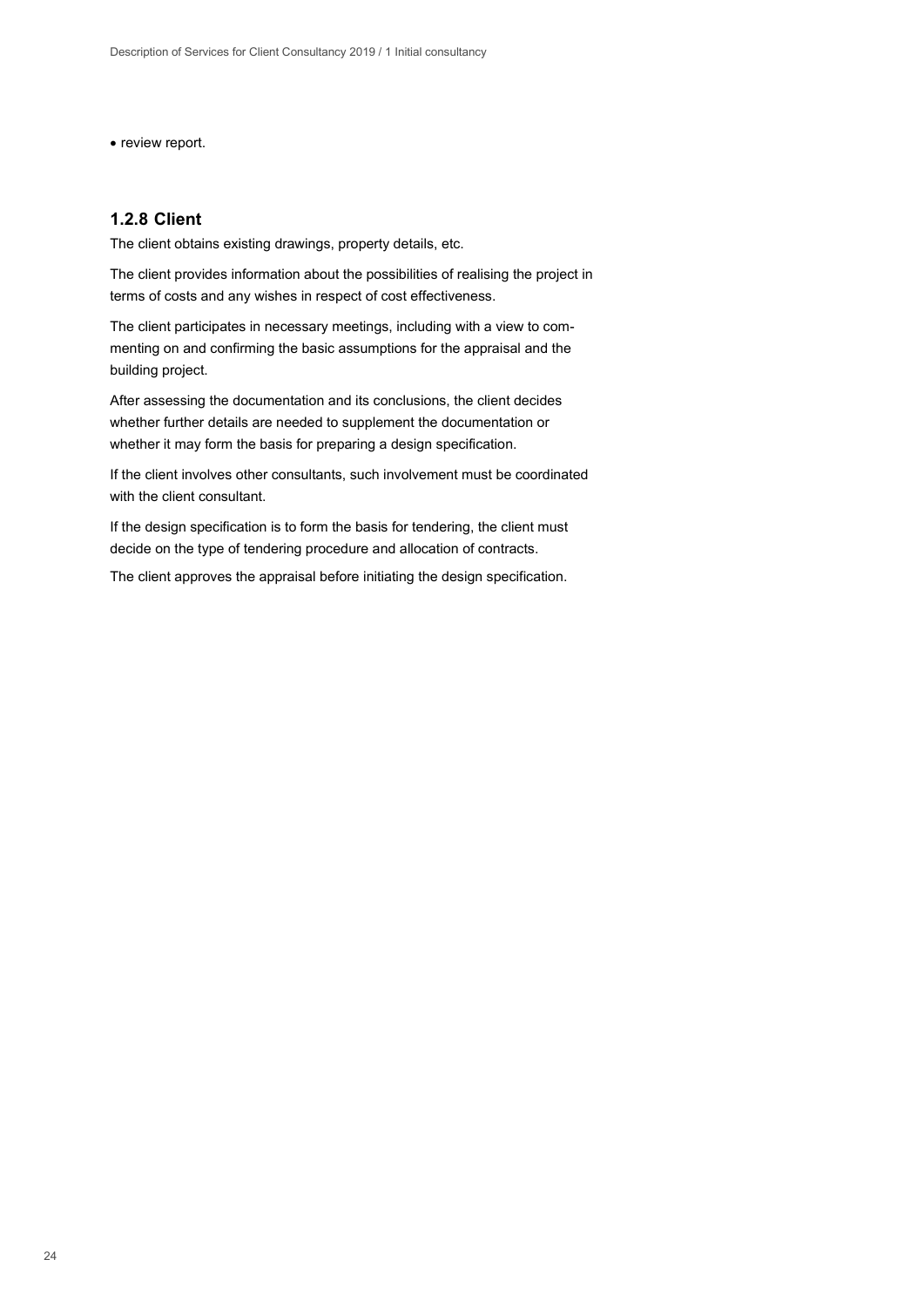## 1.3 Technical financing analyses

Subject to separate agreement with the client, the technical financing analysis may comprise an analysis of the financial realisability or profitability of the project.

The technical financing analysis is also called a feasibility study or business case.

The technical financing analysis is based on an appraisal for a specific project.

Subject to agreement with the client, the technical financing analysis may comprise an assessment of one or more alternative financing and operating forms, including ownership, tenancy, PPP or PPP light or 'total procurement' which resembles PPP, but where ownership stays with the client who will be using the building.

#### 1.3.1 Contents

The work is initiated by the client consultant preparing a proposal for the purpose, scope and content of the financing analysis in dialogue with the client.

Based on the client's appraisal, the client consultant collects other relevant information as basis for the analysis.

If the analysis addresses the financial realisability or profitability of the project, the client consultant will, in cooperation with the client, prepare a description of the technical and operational assumptions of the project, including staff etc., expected number of visitors, sales volumes, etc. depending on the nature of the project.

If, for instance, the use pattern during the day or year is relevant, this must be included in the analysis.

If the analysis also involves an assessment of alternative financing and operating forms such as tenancy, PPP and PPP light, the analysis must account for the expected technical and operational consequences.

The analysis must provide proposals for the organisation and tendering procedure of the continued work.

The analyses must also include a description of the consequences for the client's own organisation during the construction and operating phases.

The analysis must include the client's assumptions and sustainability goals, etc.

#### 1.3.2 Commissioning and operation

The technical financing analysis must include a section on the operational consequences of the selected financing and operating form(s).

#### 1.3.3 Authorities

The technical financing analysis must include a section on regulatory matters, including zoning and other necessary permissions for the construction and operation of the project.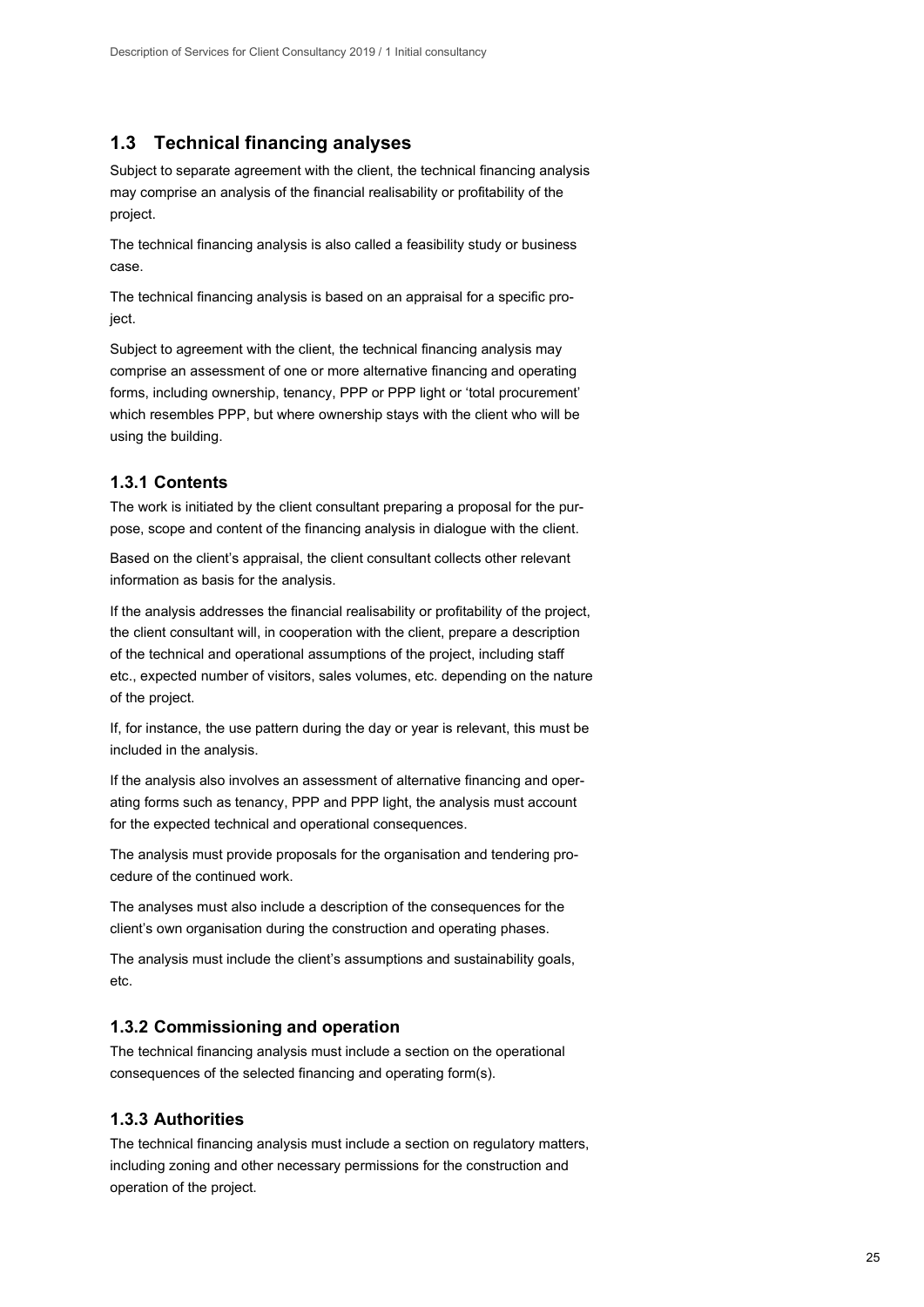#### 1.3.4 Programming

The technical financing analysis must include relevant main time schedules for the result of the analysis and any alternatives.

#### 1.3.5 Cost management

The technical financing analysis must include a budget for the overall income and expenses of the project during the determined operating period.

The budget must be based on assessed sales targets, volumes, visitor numbers or other relevant indicators of the project capacity.

Income and expenses must be accrued, and income must be indexed, and expenses must be assessed.

The technical financing analysis must include financing expenses/cost effectiveness, taxes, depreciations, etc.

The technical financing analysis may include scenarios for varying incomes or expenses to illustrate the sensitivity of the project in terms of costs.

The technical financing analysis may include an overview of any derived costs, economic calculations, etc.

The technical financing analysis must include a risk analysis.

#### 1.3.6 Quality assurance

The client consultant reviews the technical financing analysis and its basis.

#### 1.3.7 Project documentation

The technical financing analysis is placed in a report that accounts for assumptions, analyses and conclusions in a clear and accessible manner.

The report must refer to relevant sources and include relevant appendices.

The report must highlight relevant information that has not been obtained at the time of reporting with a view to allowing the client to assess the importance of such information.

The report must provide proposals for further action.

#### 1.3.8 Client

The client provides an approved appraisal for the project and obtains other relevant information regarding the construction and operation of the project, including sales goals, volumes, visitor numbers or other relevant indicators of the project capacity.

The client participates actively in meetings, provides information about the possibilities of realising the project in terms of costs and any wishes in respect of cost effectiveness, capacity requirements, etc.

If the client involves other consultants, such involvement must be coordinated with the client consultant.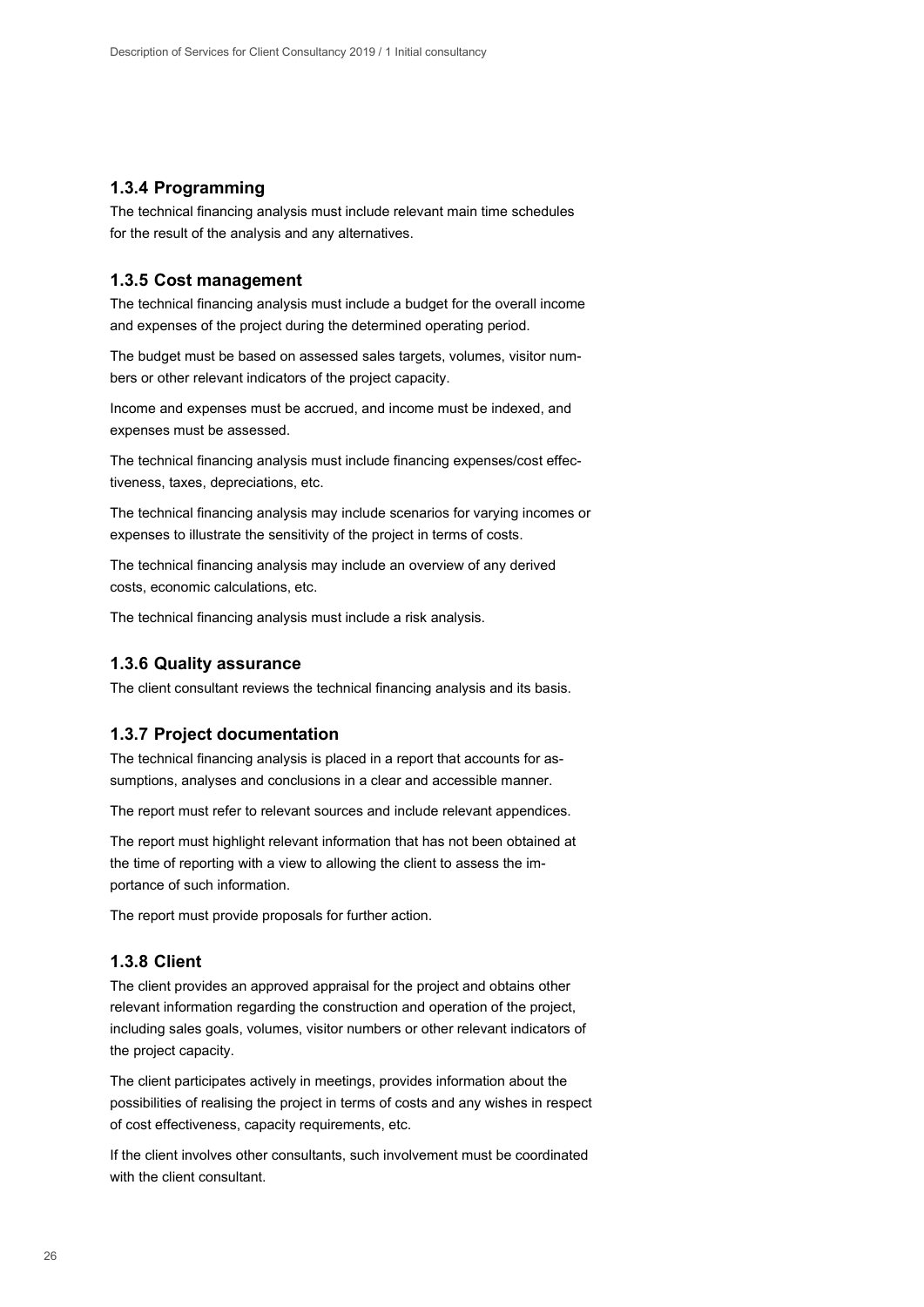After assessing the documentation and its conclusions, the client decides whether further details are needed to supplement the documentation before initiating the design specification for the project.

The client approves the technical financing analysis before commissioning of the design specification.

The client considers the project organisation and the tendering procedure.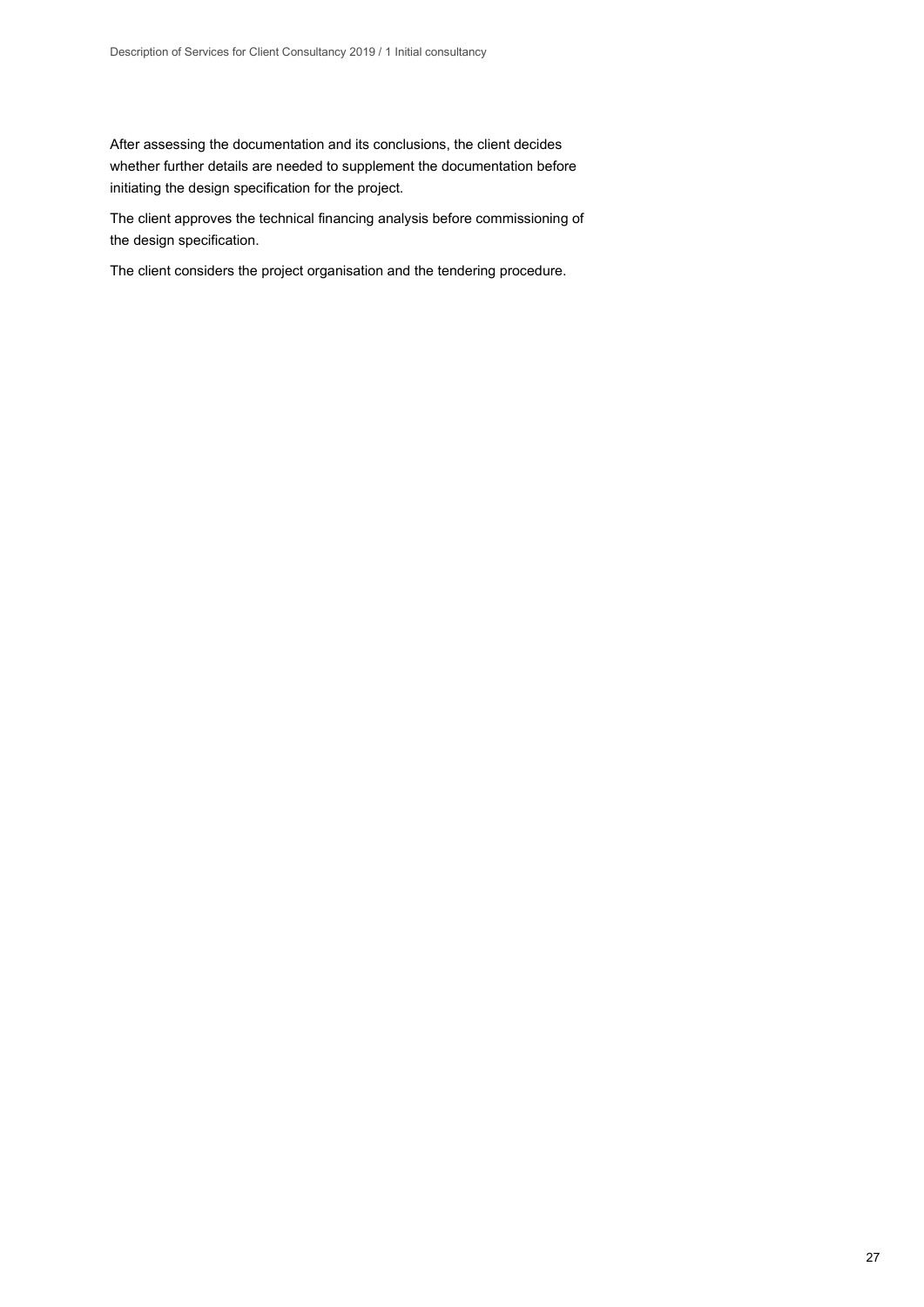#### 1.4 Design specification

The design specification is a coordinated summary of the client's requirements and wishes for the building project as well as the design and construction of the building project.

The level of detail of the design specification is adapted to the size, complexity and organisation of the building project.

#### 1.4.1 Contents

The design specification is prepared on the basis of the approved appraisal, which lists the necessary conditions for the further development of the project.

The design specification must contain a description of requirements and wishes for the architecture, function and construction method of the building project.

The design specification must include a description of the physical requirements for open spaces, structures, installations and surface quality as well as the sustainability objectives to be met.

The design specification must include a statement of the basic assumptions of the building project, i.e. geotechnical, environmental, topographical and climatic conditions, archaeology, area conditions, legal matters as well as special regulatory requirements, existing public utilities, operation and maintenance, etc.

The client consultant informs the client of the client's responsibilities in relation to health and safety legislation, including requirements for health and safety coordinators during design and construction, respectively.

The design specification must state any special requirements for health and safety and health and safety coordination during design, construction and operation.

The design specification must state any special requirements for accessibility in addition to those contained in the Danish Building Regulations and other legislation.

The design specification must state any special requirements for thermal, atmospheric, sound and acoustics as well as optical indoor climate in addition to those contained in the Danish Building Regulations and other legislation.

The design specification must state any special energy requirements and specify any related assumptions.

The design specification must state any special sustainability requirements, and specific goals must be defined, including any certification requirements.

The analysis of needs and functions of the appraisal is updated.

If the building project consists of various room types, room descriptions may be prepared in schematic form or as a requirements model that enumerates the net floor area of the rooms, furnishing needs, needs for technical installations, etc.

The design specification must include an overall assessment of the operational conditions.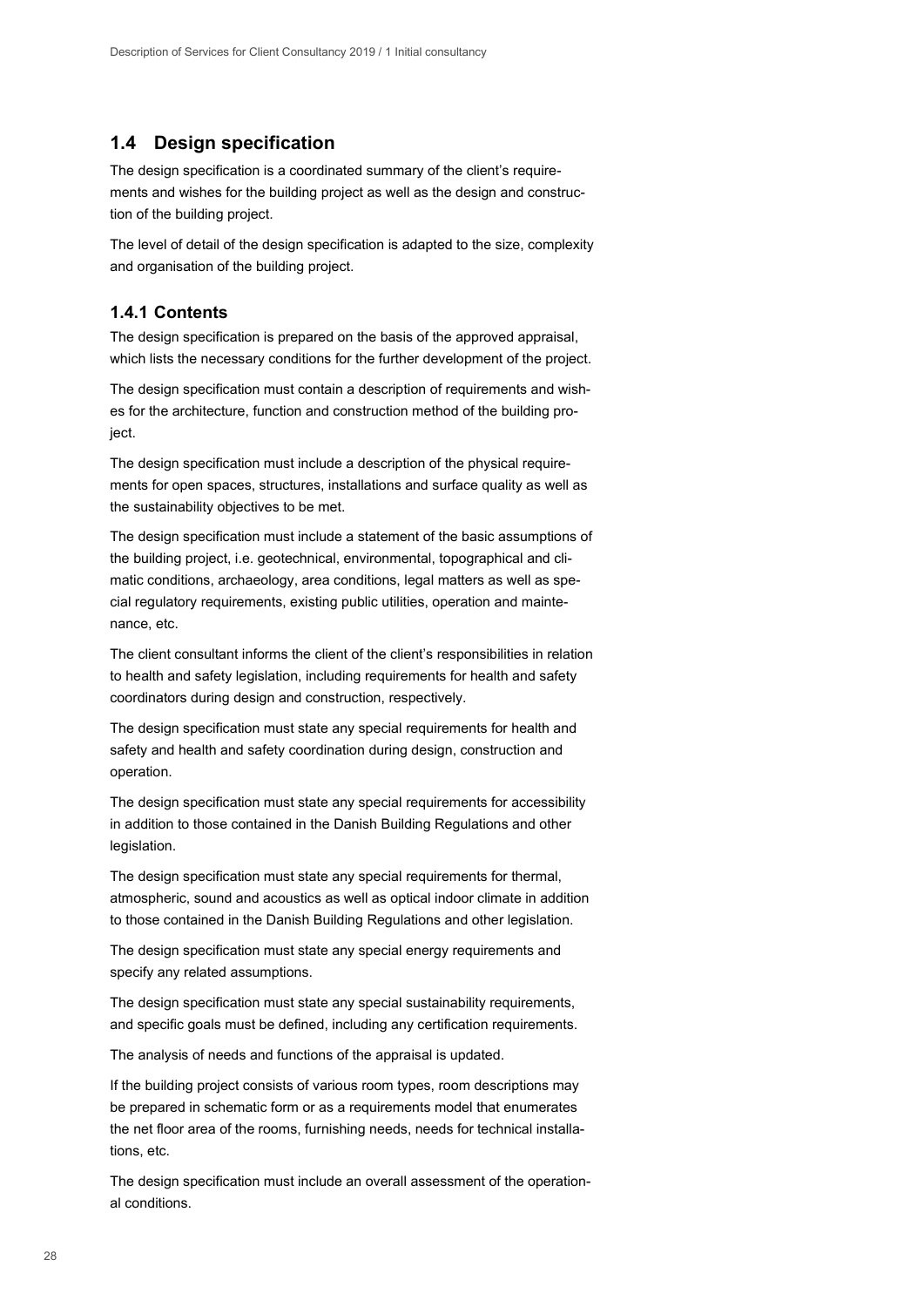The design specification must determine the type of tendering procedure and allocation of contracts, including contract for separate works, combined contract, main contract or lead contract.

The design specification must include an organisational chart as well as procedures for communication and cooperation between the parties involved in the building project.

The design specification must determine the scope of meeting activities with external parties, including the consultant's participation in client meetings, user meetings, etc.

The design specification must include the client's requirements for the design and construction of the building project.

The design specification must determine the extent to which tendering processes should be made as functional tendering.

The design specification must include a specification of any requirements the client may have for digital design and the delivery of digital project and operational data. This is stated in an ICT specification.

In connection with digital design, any requirements for the use of a common digital communication platform for exchange and sharing of project documentation are defined.

The design specification must include a proposal for a decision plan for project decisions and approvals, which the designers must incorporate in the service plan and obtain from the client.

The client consultant may in cooperation with the client handle user involvement etc. and the design specification must consider the client's expectations for user involvement during design and construction and the related services of the designers.

The design specification must specify any special requirements for quality assuring the design and construction.

The design specification must include the client's requirements in respect of the scope of construction management and site supervision, including the extent to which the consultant must be present on the building site or be on call.

#### 1.4.2 Commissioning and operation

The design specification must include the client's special requirements for preliminary inspection, commissioning, delivery and initial operation.

The design specification must include the client's special requirements for the operating and maintenance manual for the building project, including requirements for the use of digital tools and specific digital programs in connection with operation and maintenance.

The design specification must include any requirements for assistance to be provided by the consultant in preparing the operating, inspection and maintenance plan for the building project, see the requirements of the Danish Building Regulations.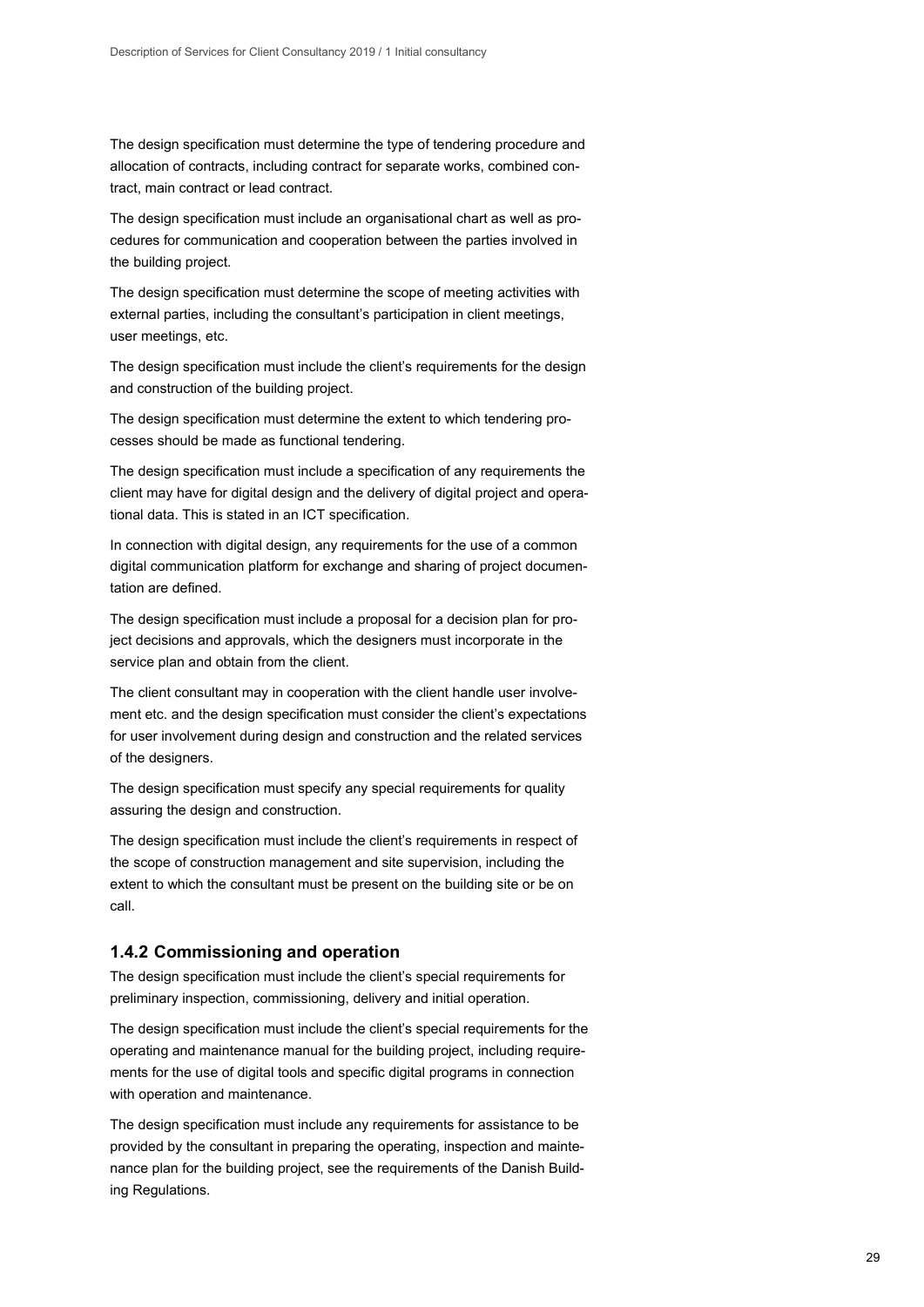#### 1.4.3 Authorities

The design specification must include information about overall regulatory requirements, including zoning and easements and restrictive covenants as well as title plans, levelling survey, environmental matters, public utility and sewer connections. Particulars of site use, traffic and road conditions and accessibility conditions must also be specified in the design specification.

On the basis of the above and the building project in question, the design specification must specify the expected zoning process and building application processing, and the utility companies relevant for the building project must also be stated.

#### 1.4.4 Programming

The design specification includes a main time schedule that sets out the timeframe for preparing proposal, design and construction, including milestones for the parties' contract negotiations, milestone for presentation of the consultant's service plan, the phases of the design, regulatory processing, milestones for the client's approval, the tendering phase, contract negotiations with contractor(s), project conference, subsequent consultant design and contractor design, mobilisation and construction as well as for commissioning and testing of technical facilities, preliminary inspection, delivery, etc.

#### 1.4.5 Cost management

The design specification must include the overall budget for the building project.

The budget is usually prepared on the basis of estimated square-metre and cubic-metre prices. If the building project consists of different building units, these will be assessed individually.

Available funds are set aside for contingencies, building site costs and winter measures likely to occur during construction.

The budget must contain information about the price index used and the expected price adjustments.

The budget must specify the financial framework, comprising budget items, which the consultant is responsible for budgeting and maintaining.

The budget must also outline any other budget items included in the overall budget and which are budgeted and maintained by the client.

The budget must include a description of the budget assumptions and definition.

The design specification must include an overall operating budget for the technical operation and maintenance of the building project.

The design specification must include an account of the client's requirements for the implementation of operational and whole-life cycle cost considerations, and documentation of this in connection with the realisation of the project.

The design specification must include a risk analysis focusing on quality, regulatory matters, programming, cost management, etc., and must assess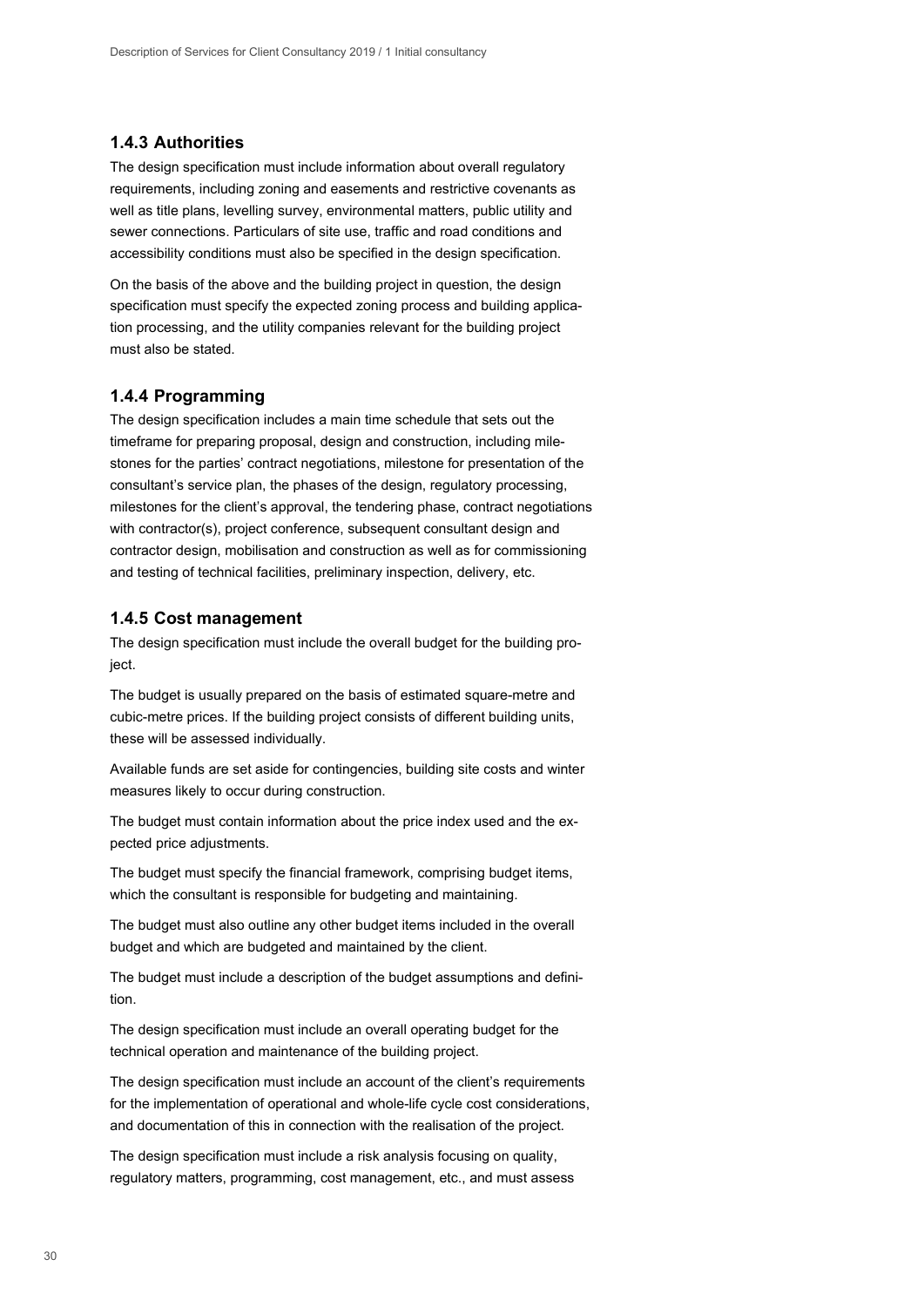the need for and the scope of risk management activities during the design and construction phases.

As part of the risk analysis, the client consultant must make a critical review of the overall budget and its assumptions and discuss this with the client. In this connection, the client consultant and the client must ensure that the overall budget, including the financial framework, is adequately described to form the basis for the further design, and that the financial framework is realistically defined in relation to the building project to be handled by the design consultants.

#### 1.4.6 Quality assurance

The client consultant must make a review, i.e. a coherent and systematic review of the design specification and its basis to ensure that requirements for the quality of the building project (architecture, function, construction method) are adequately described to form the basis for drawing up a proposal.

The review must also comprise the requirements of the design specification for the planning, design, construction, regulatory processing and time schedule of the building project.

The client consultant must review the building project costs to ensure that the budget prepared reflects the requirements and wishes of the design specification.

The design specification is updated after the quality assurance is complete.

#### 1.4.7 Project documentation

The design specification is usually made in an actual programme that describes the client's requirements and wishes for the quality (architecture, function and construction method) of the building project.

The design specification is accompanied by relevant appendices.

Depending on the nature of the project, preliminary designs of rooms may also be prepared indicating functional principles and diagrams that describe e.g. area sizes, functional relationships and proximity criteria, etc.

The gross and net area of the building project is calculated, and any area requirements are defined.

Drawings are usually not prepared, but relevant drawings of the building site and any existing buildings and facilities must be included.

The design specification also comprises separate documents etc. that determine the client's requirements for the planning, tendering, design and construction of the building project as well as relevant appendices.

The client consultant's review of the design specification and its basis are appended.

Documentation of the client's requirements and wishes for the building project, including related conditions, thus comprises a design specification with appendices, including:

preliminary studies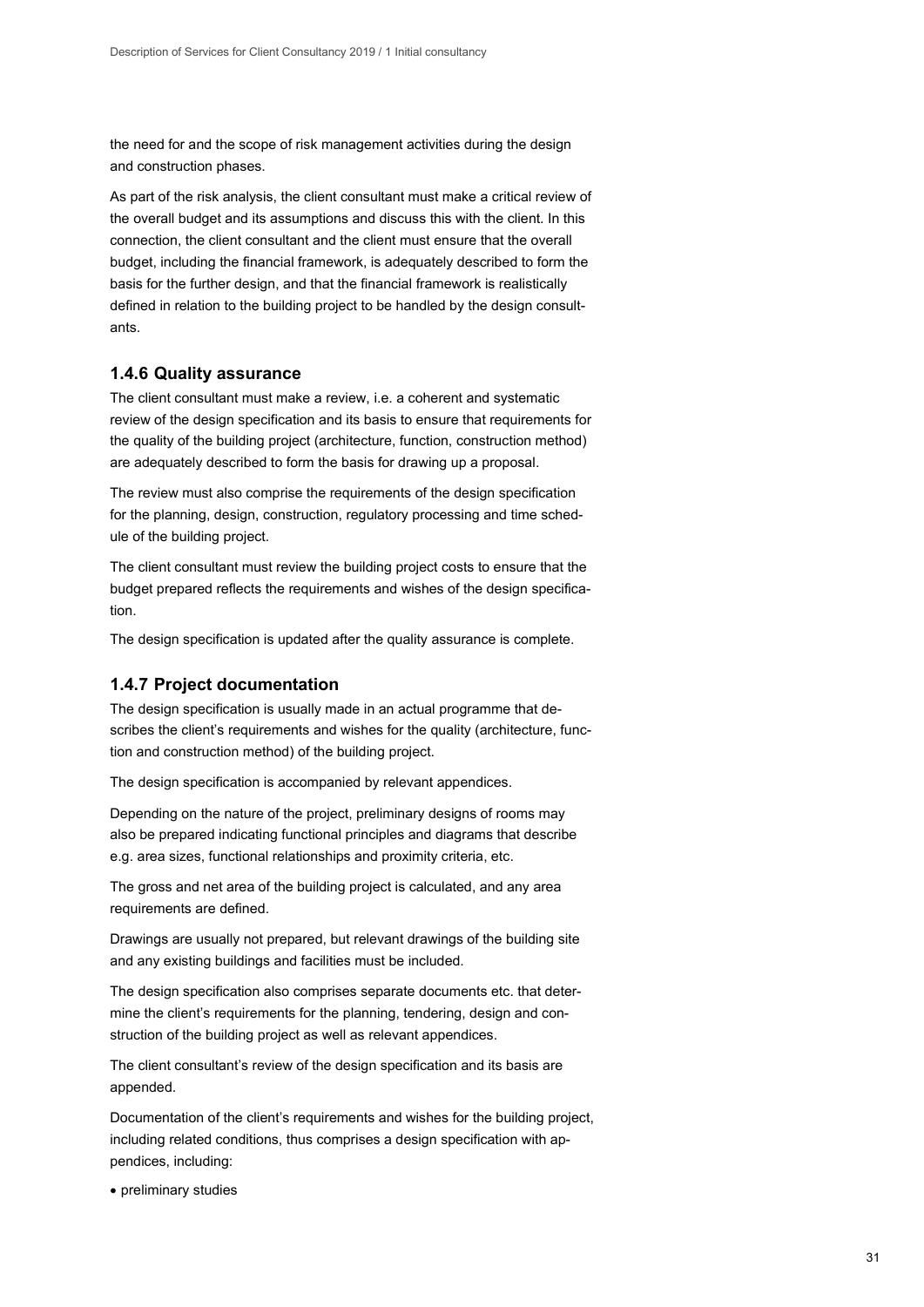- information and relevant drawings regarding the site and existing buildings and facilities
- information about regulatory matters and public utilities.

Documentation of the client's requirements for design and construction also comprises a project-specific description of services with appendices, including:

- organisational description and chart for the design and construction of the building project
- definition and specification of services on the basis of the description of services
- determination of building parts/contracts for which functional tendering may be carried out
- ICT specification in case of a requirement for digital design and delivery
- description of required approval process for authorities and utility companies
- any requirements for user involvement etc.
- decision plan for client decisions
- main time schedule
- overall budget for the building project and the financial framework
- operating budget for technical operation and maintenance
- risk analysis
- any requirements for quality assurance

Review of the overall project documentation.

#### 1.4.8 Client

The client assigns the approved appraisal to the client consultant as the basis for preparing the design specification.

The client participates in the design specification phase, including the initiation of functional analyses, analyses of needs for space, clarification of budget frameworks, etc.

Unless otherwise agreed, the client will convene, preside over and take minutes of client meetings.

The client appoints any representatives and defines their responsibilities.

Based on the client consultant's recommendation, the client must, prior to the preparation of proposal and project, confirm:

- that an approved design specification has been prepared
- the quality level of buildings is determined with consideration to their intended purpose
- programme requirements are consistent with construction and operating finances
- that a description has been prepared of the assumptions and risks related to the design specification, the overall budget for the building project and the financial framework
- that a risk analysis has been prepared and that it is adequate in respect of the design specification, the building project and the overall costs
- that consultant services that clearly defines the consultancy services are described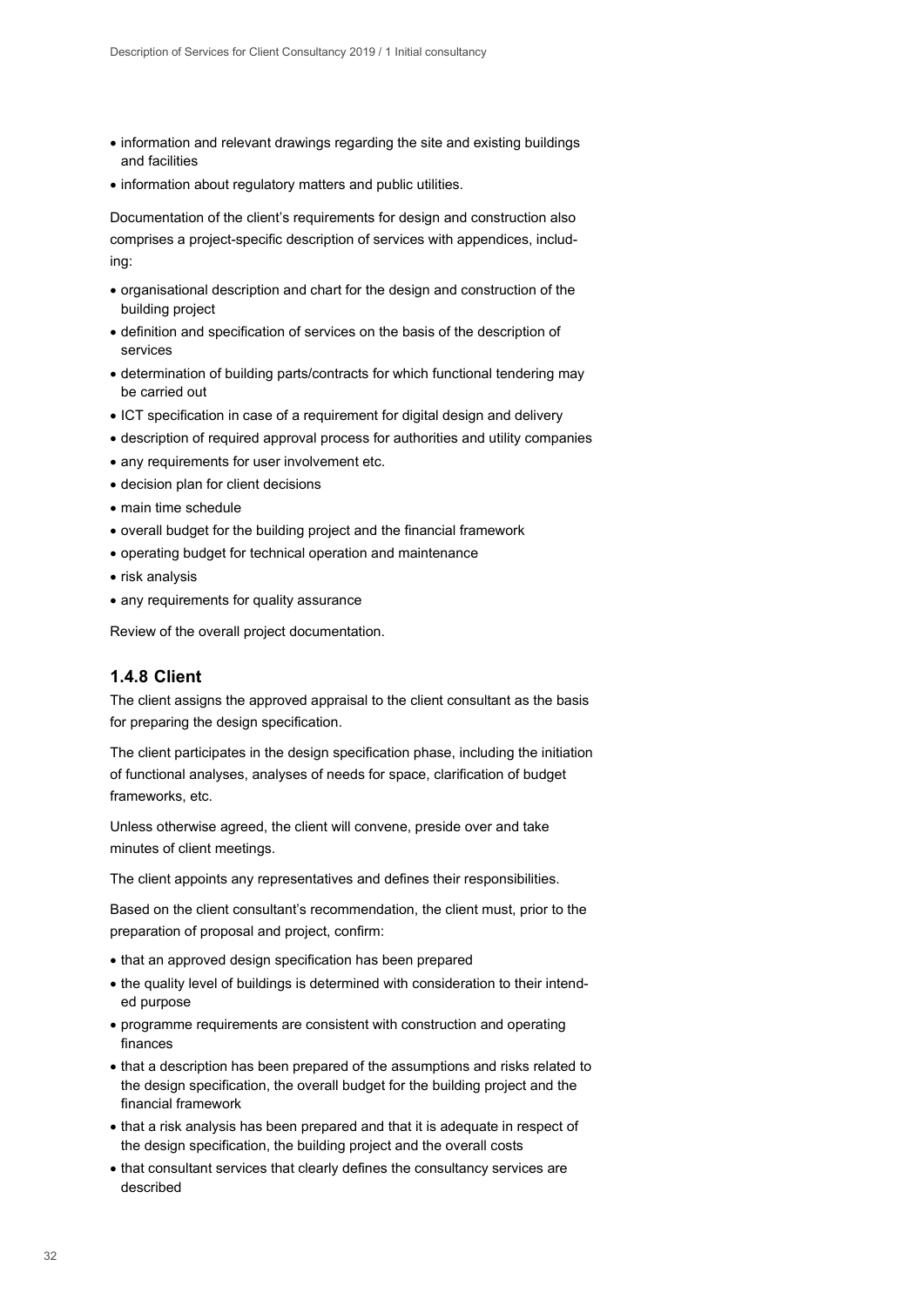- that any requirements for classification, digital communication, digital design, digital tendering and digital delivery of project and operational data are specified in an ICT specification
- that a detailed main time schedule has been prepared and that reasonable time is provided for the design for tendering, the tendering process, design for construction, regulatory processing, construction as well as commissioning and delivery.

The client must decide the extent to which its tasks in pursuance of health and safety regulations may be assigned to a third party, including the provision of health and safety coordination, during design and construction, respectively.

The client approves the design specification and related appendices as a basis for initiating the preparation of proposal and design.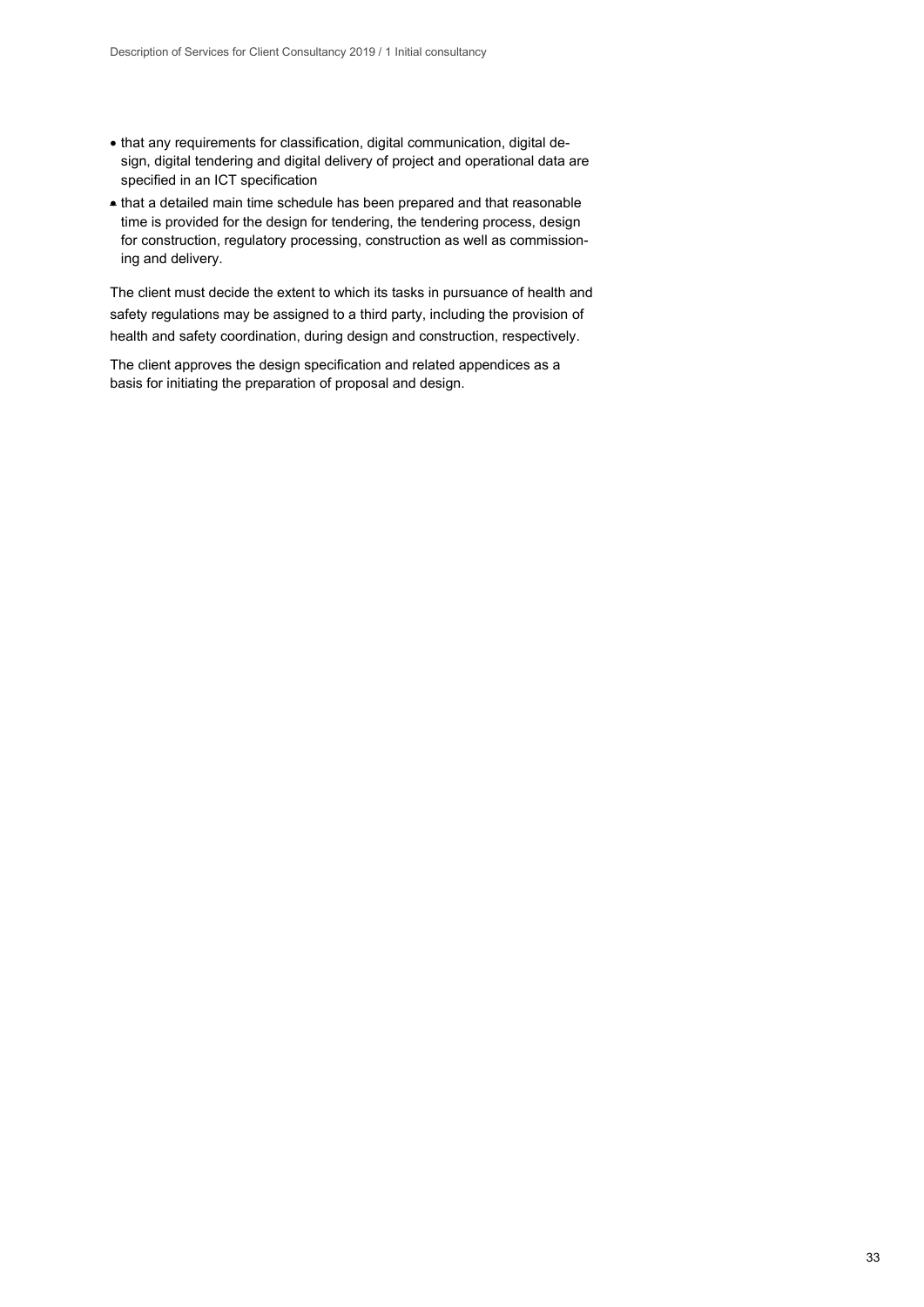# 2. CLIENT CONSULTANCY IN CONNECTION WITH CONTRACTS FOR SEPARATE WORKS, COMBINED OR MAIN CONTRACTS

In connection with building projects undertaken as part of a contract for separate works, combined or main contract, the client's consultants (architect and engineer) are in charge of the design, undertakes tendering and construction management and site supervision until the delivery of the building project and the 1-year inspection.

The client consultant undertakes establishment of the basis for consultancy agreements, including design specification.

If, besides design specification, the tender procedure is subject to an outline proposal, the client consultant undertakes the preparation of such proposal. For services rendered in connection with the outline proposal, reference is made to 'Description of Services for Building and Landscape'.

The client consultant also undertakes the tendering of the consultancy service, including assistance in choosing form of competitive procedure, assistance in evaluating tenders, negotiation and conclusion of contract.

The client consultant undertakes follow-up on behalf of the client via the design and construction phases.

The client consultant facilitates the cooperation between the client and the consultant within its contract.

The client is responsible for meeting its obligations as client and in accordance with the contracts concluded. The client consultant assists the client in this respect to the agreed extent.

The client consultant's services are provided in accordance with relevant legislation, including the Danish Act on Tendering Procedures for Work Contracts and the Danish Act on Invitation to Submit Tenders or EU directives.



## 2.1 Initial consultancy

The client consultant's services may comprise:

- Property strategy
- Appraisal
- Technical financing analyses
- Design specification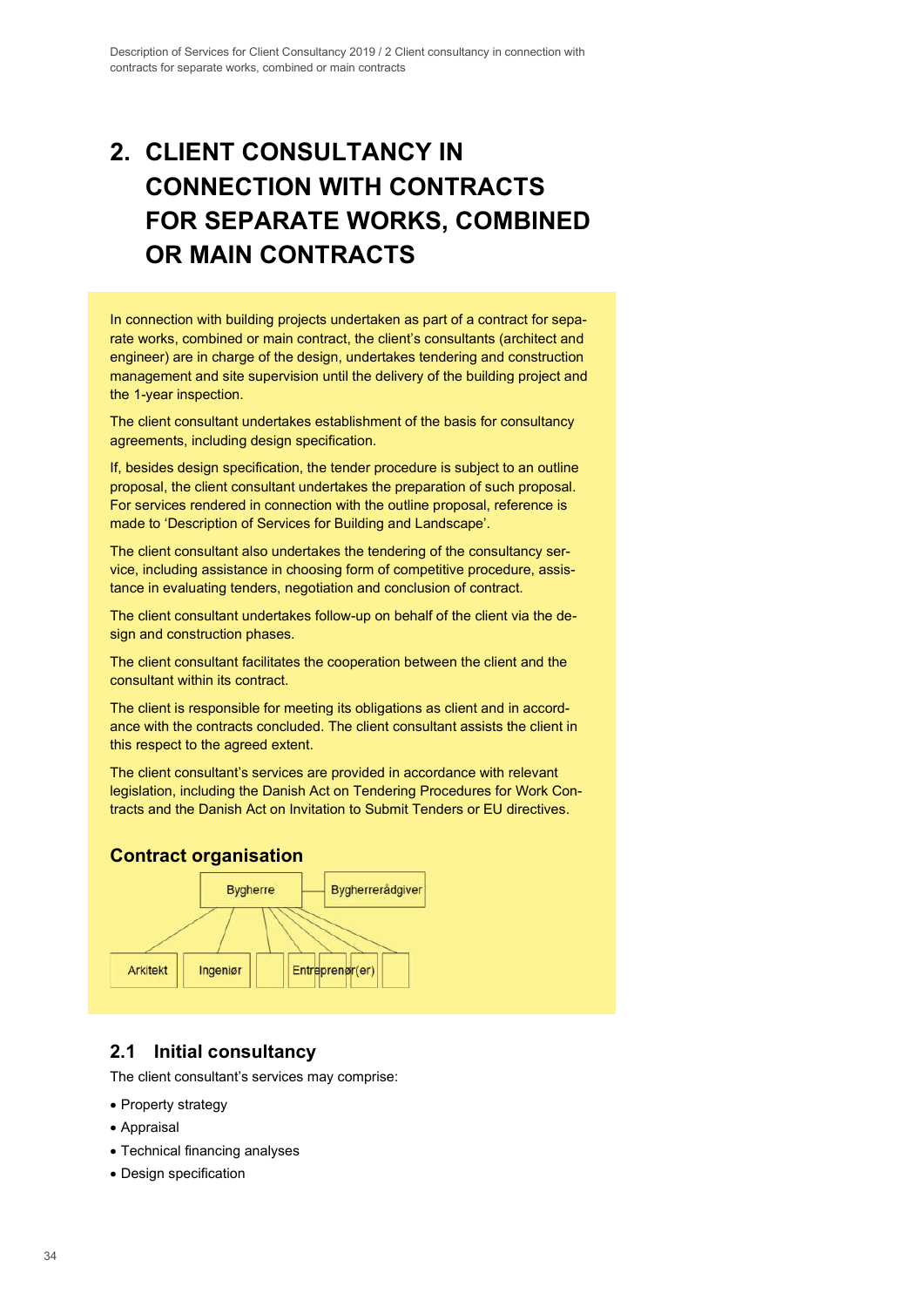see chapter 1 of the description of services to this effect and adapted to the nature, scope and expected organisation of the current project.

The design specification with appendices must constitute an adequate basis corresponding to the chosen form of competitive procedure and as basis for a design agreement.

The design specification with appendices must set out any of the client's requirements for ICT services during design and construction as well as requirements for digital delivery.

As part of the service, the client consultant must prepare a service plan for its own and the client's services.

## 2.2 Choice of consultants

Client consultancy in connection with tendering and conclusion of agreement may comprise the following:

- 2.2.1 Choice of form of competitive procedure
- 2.2.2 Prequalification
- 2.2.3 Tendering procedure
- 2.2.4 Evaluation
- 2.2.5 Negotiation
- 2.2.6 Conclusion of agreement
- 2.2.7 Quality assurance

The client consultant's project documentation is described in section:

2.2.8 Project documentation

The client's services are described in section:

2.2.9 Client

Tendering and conclusion of agreement are conducted in accordance with relevant legislation, including the Danish Act on Tendering Procedures for Work Contracts or EU directives.

## 2.2.1 Choice of form of competitive procedure

Before the client decides on the form of competitive procedure, the client consultant will guide the client in the most expedient form to solve the specific project, e.g.:

- design contest
- consultant procedure.

The client consultant guides the client about whether the competitive procedure should be open or with a limited number of participants and about the conditions for conducting the competitive procedure.

#### 2.2.2 Prequalification

The client consultant undertakes prequalification, including preparation of proposals for selection criteria, draft contract notice, review of applications, preparation of recommendation and issuing of notice for applicants about the prequalification.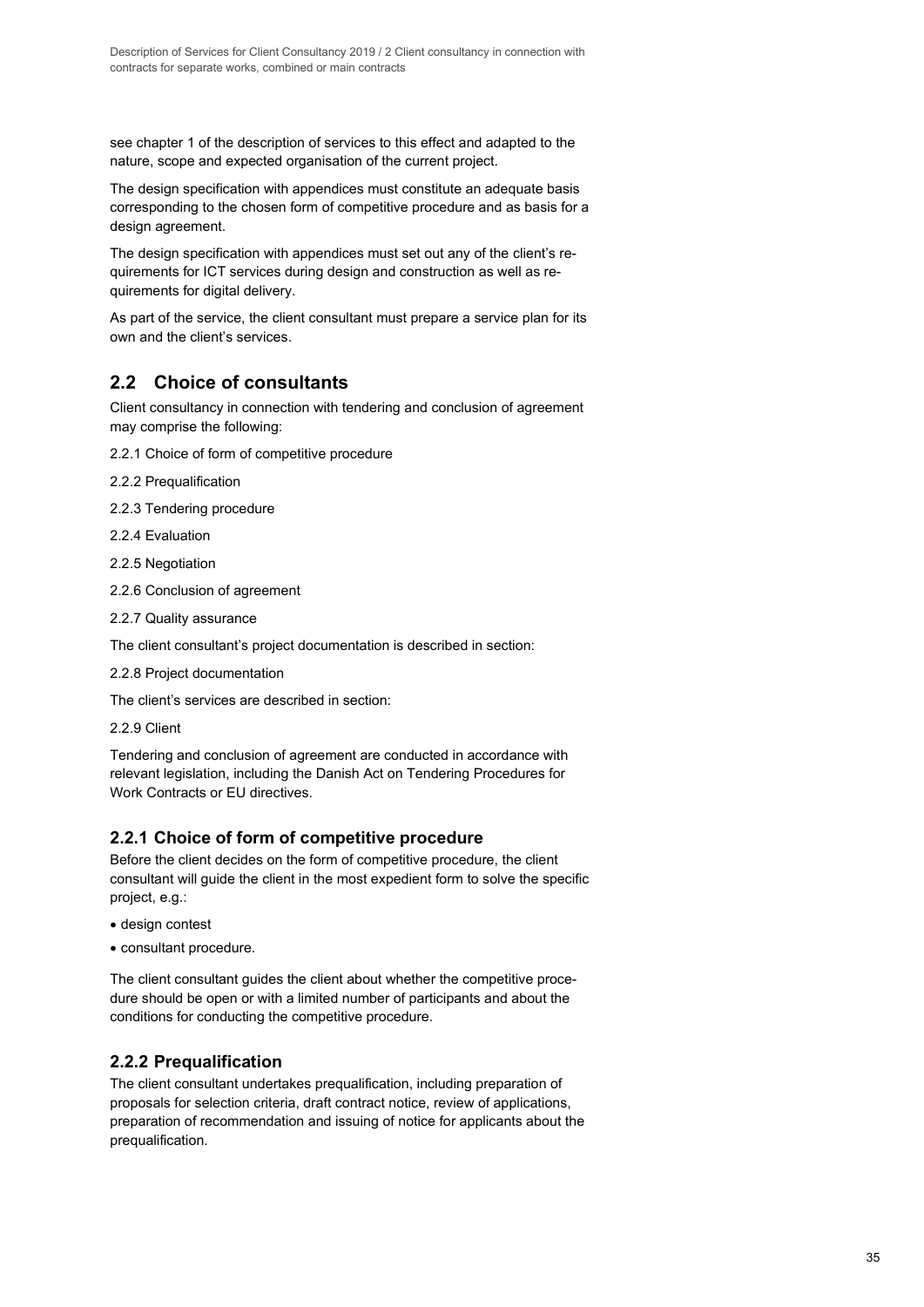#### 2.2.3 Tendering procedure

The client consultant prepares the tender documents, including design specification and other tender and agreement basis adapted to the project so as to provide clarity about services and terms.

If the consultant's task involves budgeting, the client consultant ensures that the client's budget and budget assumptions for the financial framework are determined and included in the tender documents together with the risk analysis of the design specification.

The client consultant ensures that procedures for communication and cooperation between the parties of the building project are described in the tender documents.

Depending on the form of competitive procedure, the tender documents must provide guidelines for adaptation and any completion of the design specification based on the outcome of the competitive procedure.

The client consultant prepares proposals for the composition of any evaluation committee.

The client consultant undertakes the tender procedure, including issuing of tender documents, answering of questions and issuing of any amendment sheets.

The client consultant receives tenders.

#### 2.2.4 Evaluation

The client consultant evaluates tenders for consulting services and prepares a recommendation.

Where an evaluation committee has been established, the client consultant undertakes the secretary function and serves as consultant.

The client consultant notifies the tenderers of the outcome of the evaluation and undertakes any publication.

#### 2.2.5 Negotiation

In cooperation with the client, the client consultant carries out negotiations, including determination of procedure, undertaking of negotiation and preparation of recommendation regarding the negotiation outcome.

#### 2.2.6 Conclusion of agreement

The client consultant prepares a draft agreement and assists with the conclusion of the agreement.

#### 2.2.7 Quality assurance

The client consultant quality assures its services in connection with the choice of consultants.

#### 2.2.8 Project documentation

Basis for undertaking prequalification and recommendations to the client in this respect.

Basis for undertaking invitation to tender and recommendations to the client in this respect.

Documentation for the evaluation and recommendations to the client in this respect.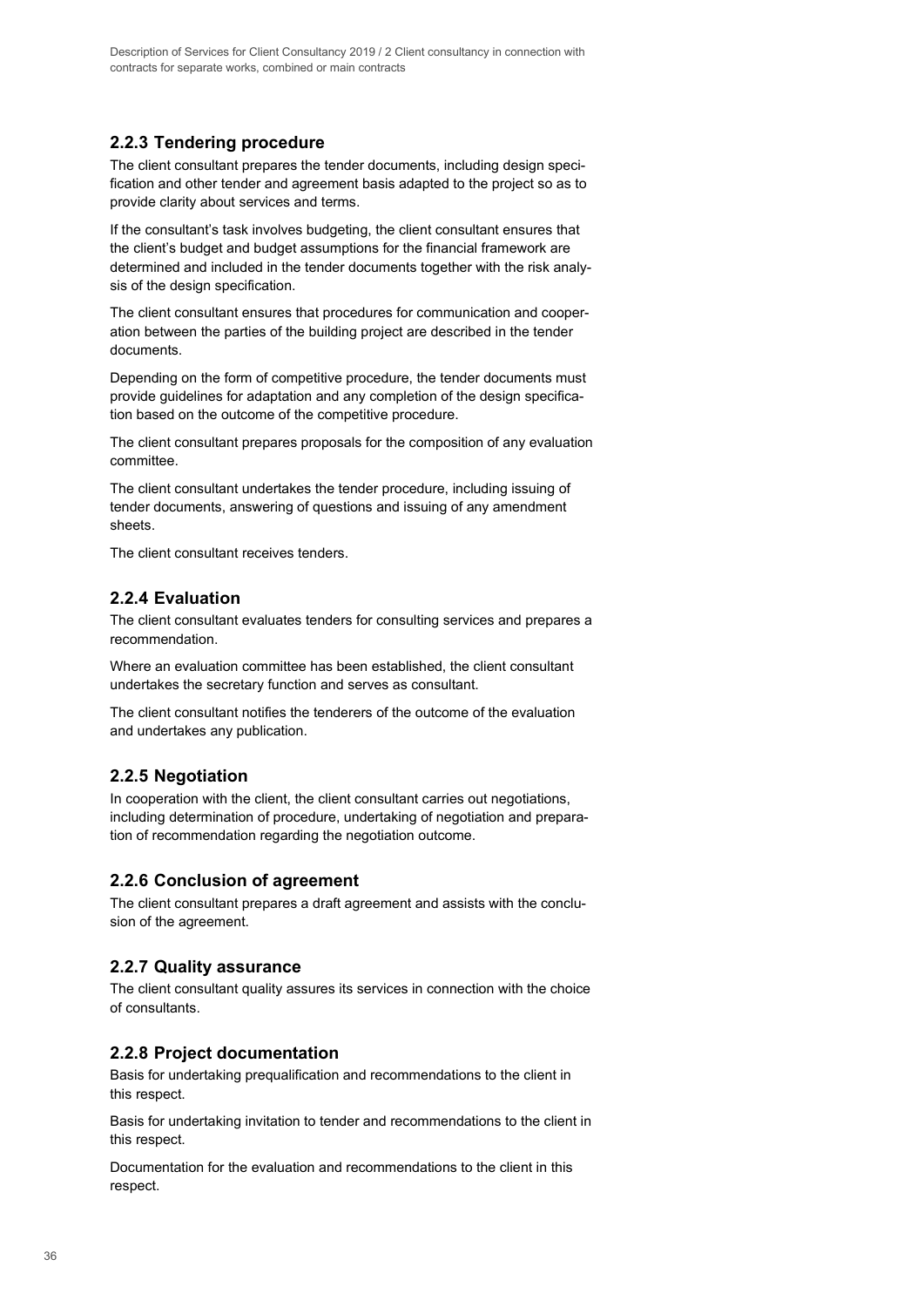Documentation for completed negotiations and recommendations to the client in this respect.

Draft agreement and recommendations to the client in this respect.

Updated service plan for the client consultant's and the client's services.

## 2.2.9 Client

The client approves the client consultant's service plan for the client consultant's and the client's services.

The client approves the client consultant's recommendations regarding prequalification, tendering, evaluation, negotiation and conclusion of agreement.

The client appoints an evaluation committee, if relevant.

The client takes out any necessary insurance.

## 2.3 Design

This section outlines the client consultant's services during the design phase.

#### 2.3.1 Contents

The client consultant's services during the design phase are provided based on project material prepared by the design consultants in accordance with the consultancy agreement.

The client consultant ensures that procedures for communication and cooperation between the parties of the building project are determined during the design phase.

The client consultant presides over and prepares minutes of client meetings.

The client consultant initiates and follows-up in connection with any consultants being hired by the client.

The client consultant reviews the prepared project material and assesses whether the scope and quality of the project material are in accordance with the agreement and ensures that the plan for project decisions and approvals is followed.

The client consultant ensures that the health and safety coordinator (D) for the design phase is appointed and that documentation for the required competences can be approved.

The client consultant prepares comments for the project and any related recommendations, including about amendment proposals and proposals for choice of materials, structures and installations, etc.

The client consultant reviews the tender design and assesses whether the tender design corresponds to the client's requirements and wishes and may form the basis of managing the execution of the building project.

#### 2.3.2 Commissioning and operation

The client consultant ensures that the health and safety plan is prepared and that a file for occupational health and safety in relation to operation and maintenance is prepared.

The client consultant assesses proposals for operating and maintenance manual as well as proposals for operating, inspection and maintenance plan for the building project.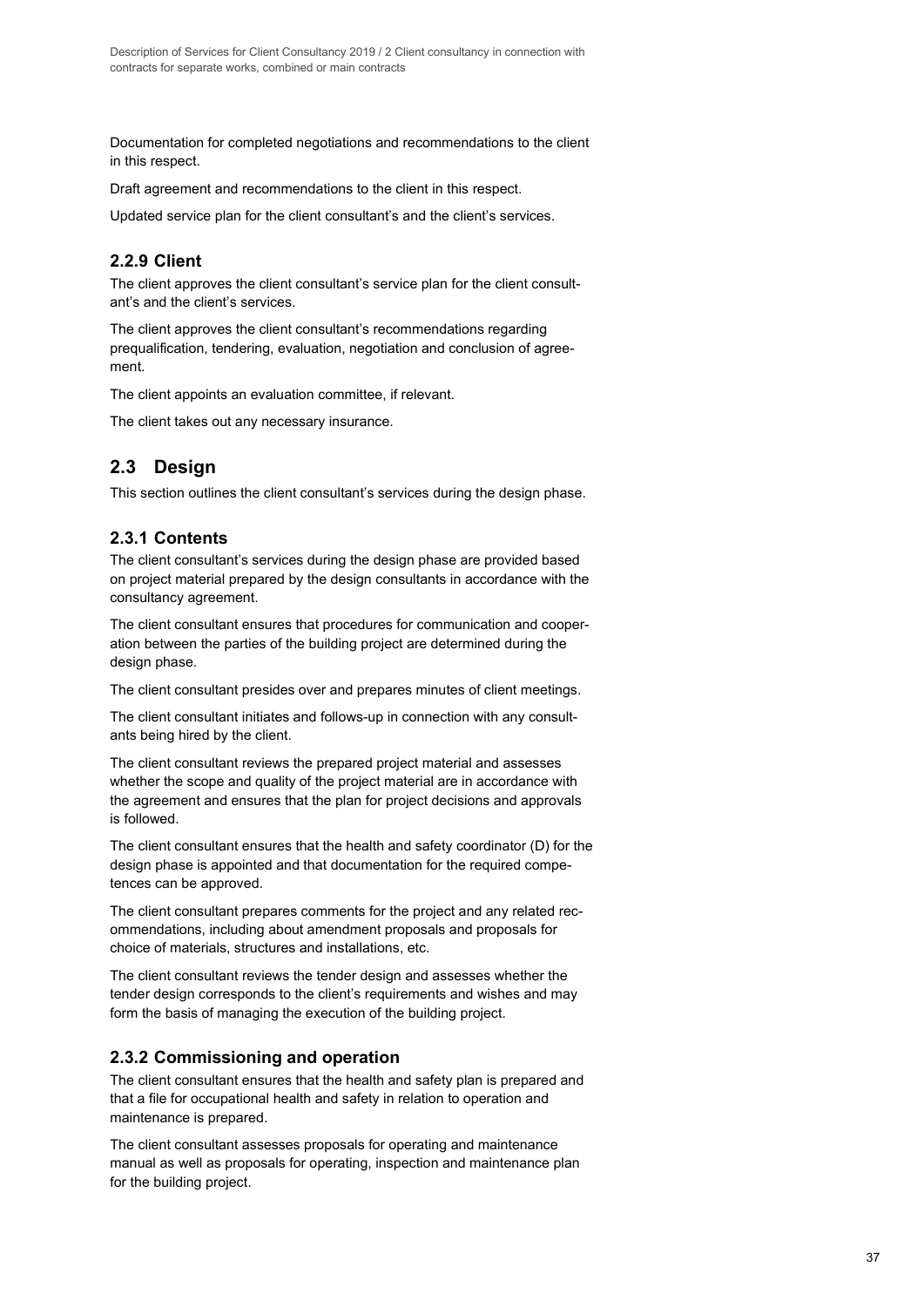The client consultant assesses proposals for plan for commissioning and assignment to the client's operating organisation.

Based on the consultant's recommendation, the client consultant will assess whether any requirements the client may have regarding the commissioning and operation of the building project have been incorporated into the tender documents.

## 2.3.3 Authorities

The client consultant ensures that any advance dialogue takes place and that any necessary applications for exemptions are approved by the client and submitted.

For building projects in structural class 4 or fire safety class 4, the client consultant assists the client in connection with its agreement with an independent certified statics engineer and/or certified fire consultant, see the requirements of the Danish Building Regulations.

The client consultant ensures that application for building permit is submitted and that the project is adapted to take account of any comments in the building permit.

## 2.3.4 Programming

The client consultant assists the client in connection with its cooperation with the consultant about the preparation of a service plan.

The client consultant assesses whether the consultant's service plan and tender programme are prepared in accordance with the main time schedule and checks that the service plan is followed.

The client consultant updates the service plan for the tenant consultant's and the client's services.

## 2.3.5 Cost management

The client consultant checks that the insurance agreed is taken out.

Before the design commences, the client consultant will receive an updated budget for the financial framework as well as an updated risk analysis from the design manager and participates in the design manager's review of these with the client.

In this connection, the client consultant must contribute to ensuring that the budget, budget assumptions and risk analysis have been clarified between the parties.

The client consultant assesses each update of the budget for the financial framework and update of risk analysis and makes recommendations to this effect to the client.

The client consultant regularly records required and agreed changes and any obstacles as well as their consequences for the project in terms of programming, cost management and fees and coordinates with the design manager and makes recommendations to this effect to the client.

The client consultant assesses any other requirements for the client regarding the design phase and makes recommendations to this effect to the client.

Based on the consultant's updated risk analysis, the client consultant prepares a supplementary risk analysis regarding matters outside the consultant's area of responsibility and makes recommendations to this effect to the client.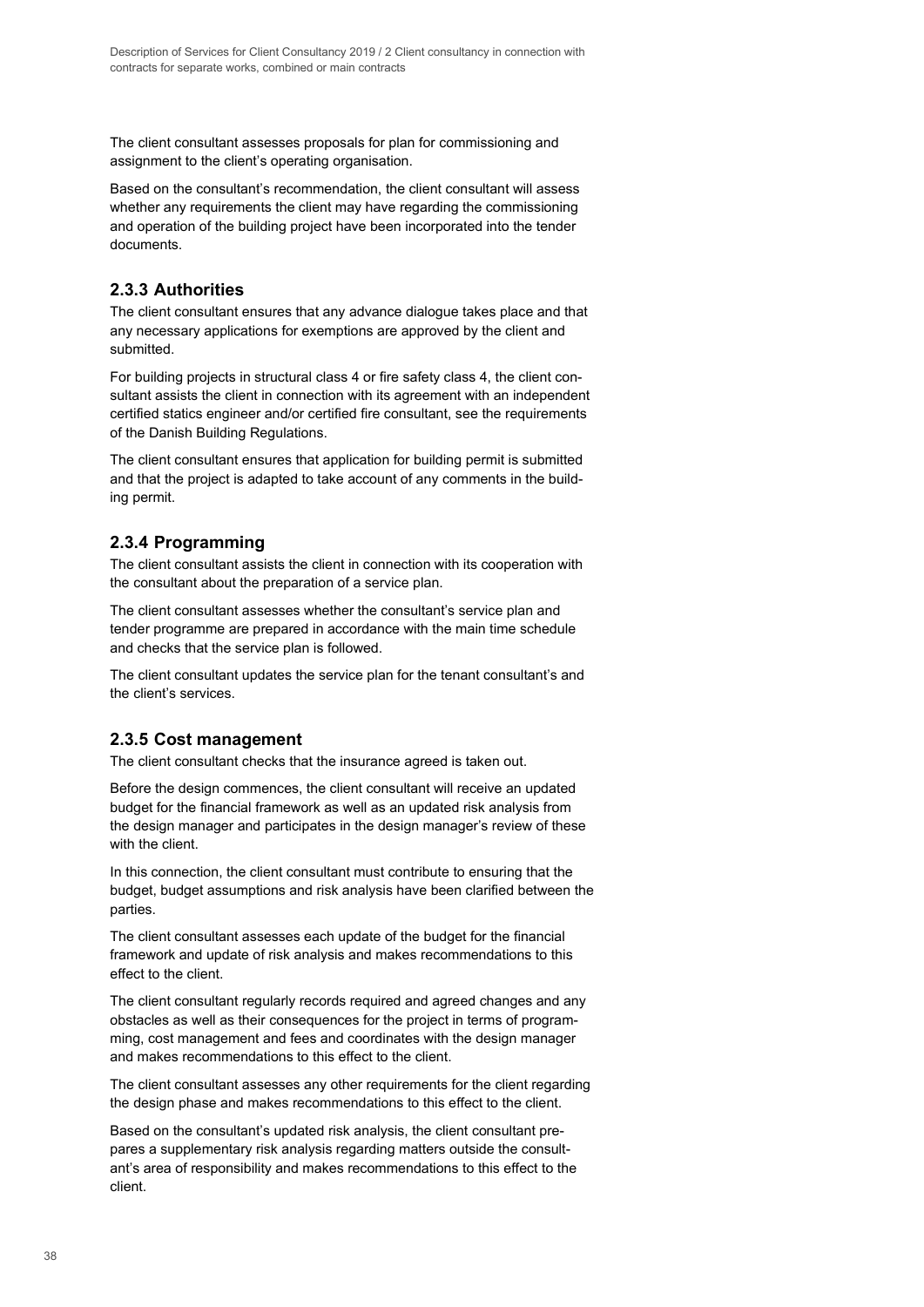The risk analysis is updated in all design phases.

Based on the budget for the financial framework, the client consultant updates the overall budget, incl. the client's other expenses, which is delimited subject to agreement with the client. The overall budget is updated in all design phases.

After receipt of tenders, the client consultant updates the overall budget based on a recommendation from the design manager and prepares an overall recommendation that compares the most recently approved budget with the tender results.

Based on the recommendation from the design manager, the client consultant verifies the design manager's construction accounts and verifies other onaccount requests and expenses during the design phase.

The client consultant prepares monthly reports to the client regarding the financial progress of the building project and makes arrangements for the client's approval of transactions during the design phase.

The client consultant may prepare and update a cashflow budget.

## 2.3.6 Quality assurance

The client consultant quality assures its services.

The client consultant assesses whether the designers' quality plan for quality assurance during the design phase is in accordance with the agreement.

The client consultant undertakes spot checks of whether the designers provide the agreed quality assurance during the design phase.

The client consultant performs an overall project review of whether the scope and quality of the project are in accordance with the requirements of the design specification and other agreements.

The client consultant ensures that cooperation between suppliers and contractors in connection with co-design and supplier design has been described.

The client consultant assesses the designers' proposals for tender quality control plans and supervision plans.

The client consultant prepares a supervision plan for its own overall supervision.

#### 2.3.7 Project documentation

The client consultant must as part of the proposal and design phases prepare or update:

- client meeting minutes
- recommendations to the client about proposals regarding the project, programming, cost management or fees, including about any instructions to the consultant
- overview of required and agreed changes etc.
- service plan for the client consultant's and the client's services.

As basis for the client's assessment and decision on the conclusion of each phase, the client consultant must forward:

 project comments on the consultant's project documentation for the phase, including project, authority status, time schedules, budget for the financial framework, risk analysis and documentation for the consultant's project review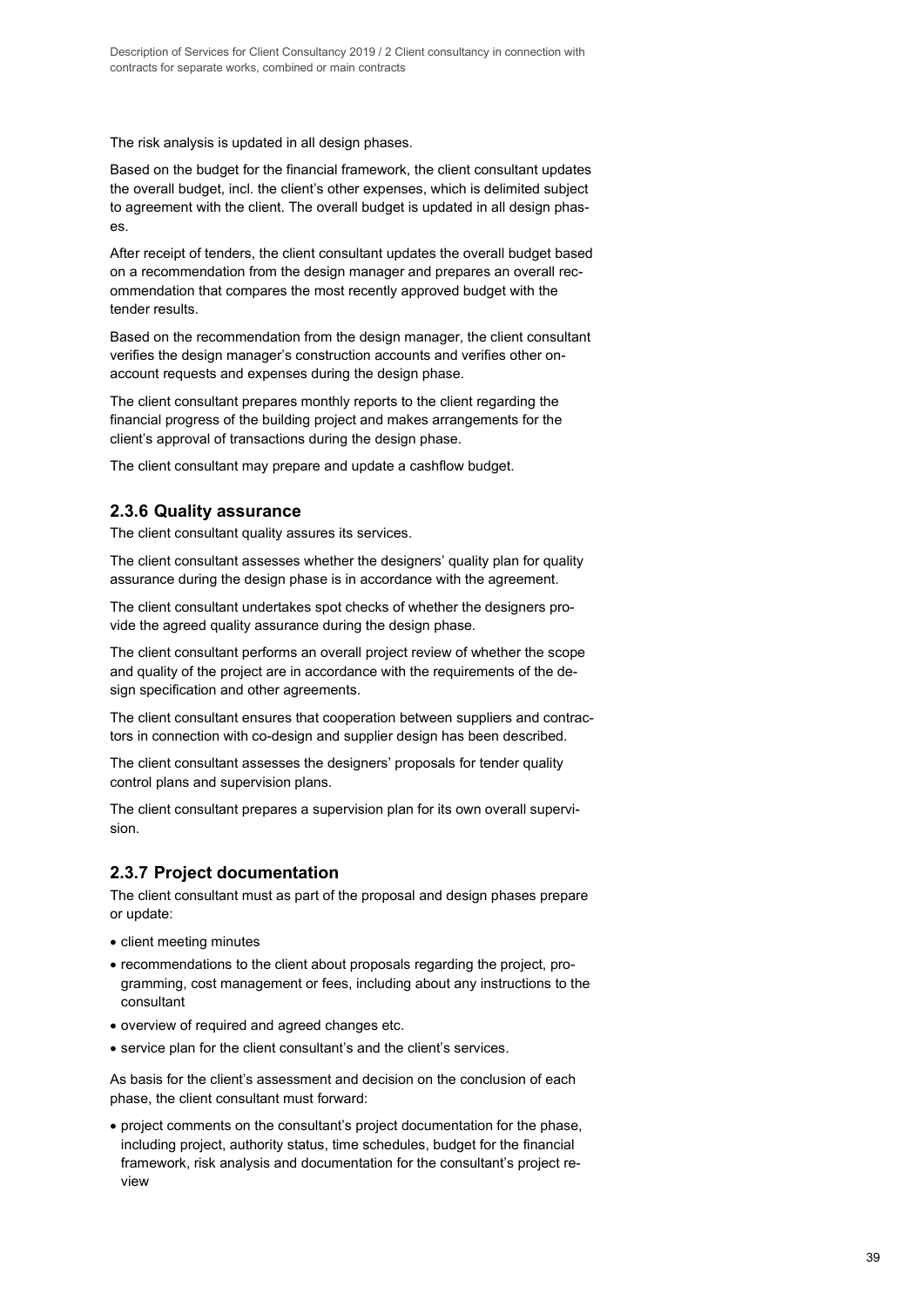- where digital design has been agreed, an assessment of whether the project documentation meets the phase requirements of the ICT specification
- risk analysis that supplements the consultant's risk analysis, including regarding matters outside the consultant's area of responsibility
- updated budget for the client's overall expenses
- recommendation to the client about whether the documentation of the phase can be approved, including motivation for any reservations or rejections.

## 2.3.8 Client

The client takes out any necessary insurance.

Based on the recommendation from the client consultant, the client approves the project in its individual phases, including any project changes.

The client approves the service plan as updated by the client consultant.

Based on the recommendation from the client consultant, the client approves risk analyses as updated by the consultant and the client consultant, respectively.

The client approves the overall budget as updated by the client consultant.

The client approves and pays verified invoices regarding the design phase.

## 2.4 Choice of contractor(s)

Choice of contractor(s) involves services in connection with any prequalification, tendering, evaluation, recommendation, negotiation and conclusion of agreement by the design consultants, as the design consultants undertake services in accordance with the consultancy agreement and 'Description of Services for Building and Landscape'.

## 2.4.1 Contents

The client consultant ensures that the design consultants undertake the above services in accordance with the consultant agreement.

Subject to agreement with the client, the client consultant may provide general guidelines for choice of contractors, including proposals for award criteria.

Based on recommendations from the consultant, the client consultant makes its recommendation to the client regarding any prequalification, tendering, evaluation, recommendation, negotiation and conclusion of agreement.

Based on recommendations from consultant, the client consultant makes its recommendation to the client regarding any alternatives and options and regarding handling of any identified errors and defects in the invitation to tender and the tender.

Where agreed, the client consultant participates in any negotiations with chosen tenderers for the individual contracts.

The client consultant participates in the final contract negotiations with the contractors who are expected to be awarded the individual contracts.

## 2.4.2 Commissioning and operation

Based on the consultant's recommendation, the client consultant will assess whether any requirements the client may have regarding the commissioning and operation of the building project are included in the relevant tenders.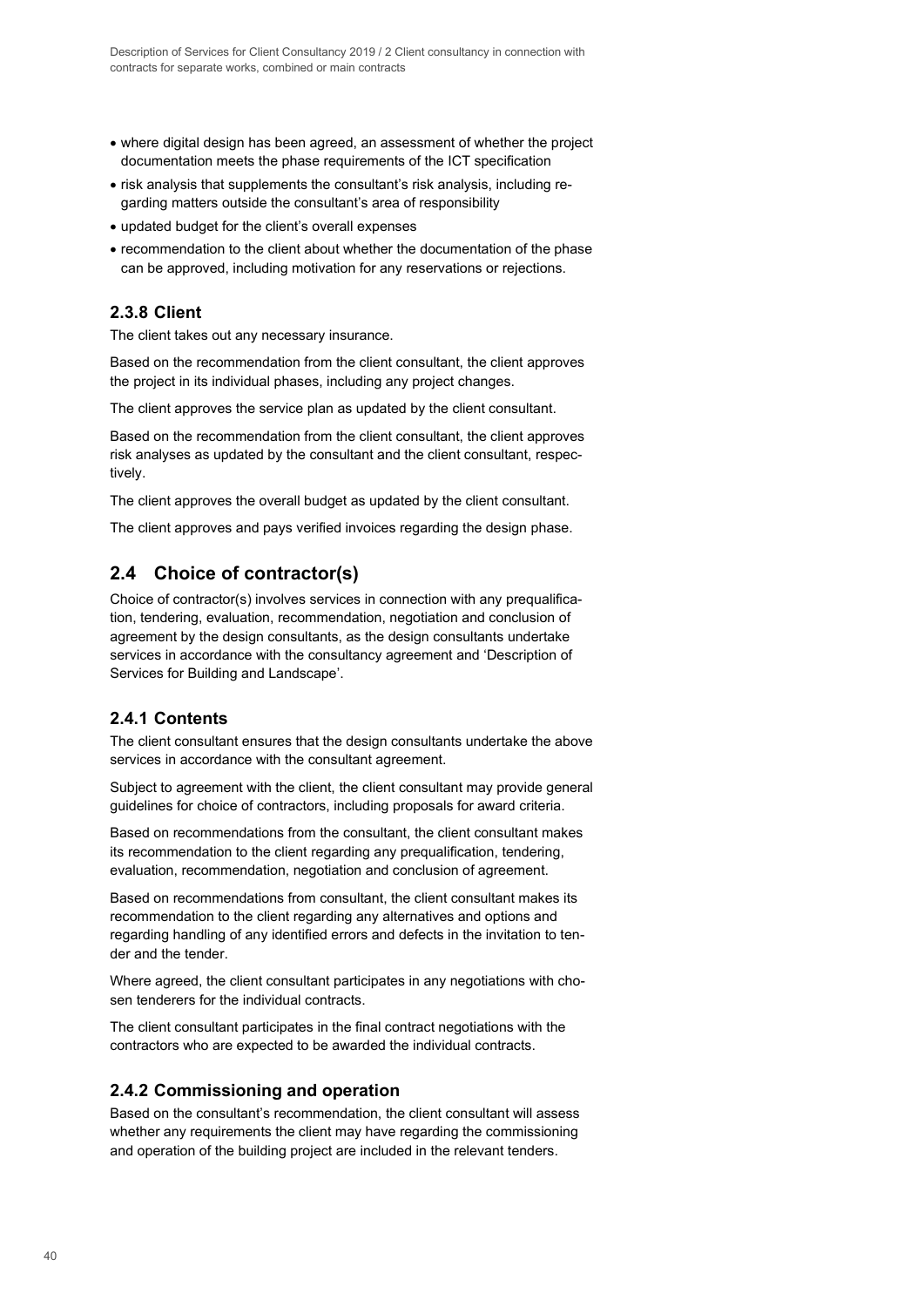## 2.4.3 Authorities

Based on the recommendation from the consultant, the client consultant assesses whether the regulatory requirements have been observed in invitations to tender and relevant tenders.

## 2.4.4 Programming

Based on the recommendation from the consultant, the client consultant assesses whether the consultant's service plan is updated and whether the tender programme is adequate as basis for the tendering phase, preparation of the construction project, including project conference meetings and for the construction and delivery. The client consultant also assesses whether the time schedules are in accordance with the agreed main time schedule.

The client consultant updates the service plan for the tenant consultant's and the client's services.

## 2.4.5 Cost management

Based on the recommendation from the consultant, the client consultant assesses whether the financial framework has been observed based on relevant tenders received and any negotiations.

The client consultant updates the client's overall budget.

## 2.4.6 Quality assurance

The client consultant quality assures its services.

The client consultant assesses whether the consultant's quality documentation has been provided as agreed.

## 2.4.7 Project documentation

Recommendation regarding any prequalification and regarding invitations to tender, evaluation, recommendation, negotiation and conclusion of agreement.

Recommendation regarding any alternatives and options and regarding handling of any identified errors or defects in the project or tender.

In connection with the final conclusion of agreement with contractors, the client consultant makes recommendations to the client regarding the overall budget.

Service plan for the client consultant's and the client's services.

## 2.4.8 Client

The client approves the above recommendations.

The client takes out any necessary insurance.

## 2.5 Construction phase

Besides monitoring the construction of the planned building project, the client consultant's services during the construction phase also include supervision that services provided in connection with construction management, site supervision and project follow-up are carried out in accordance with the consultancy agreement and 'Description of Services for Building and Landscape'.

Follow-up in connection with preparation and approval of the construction project.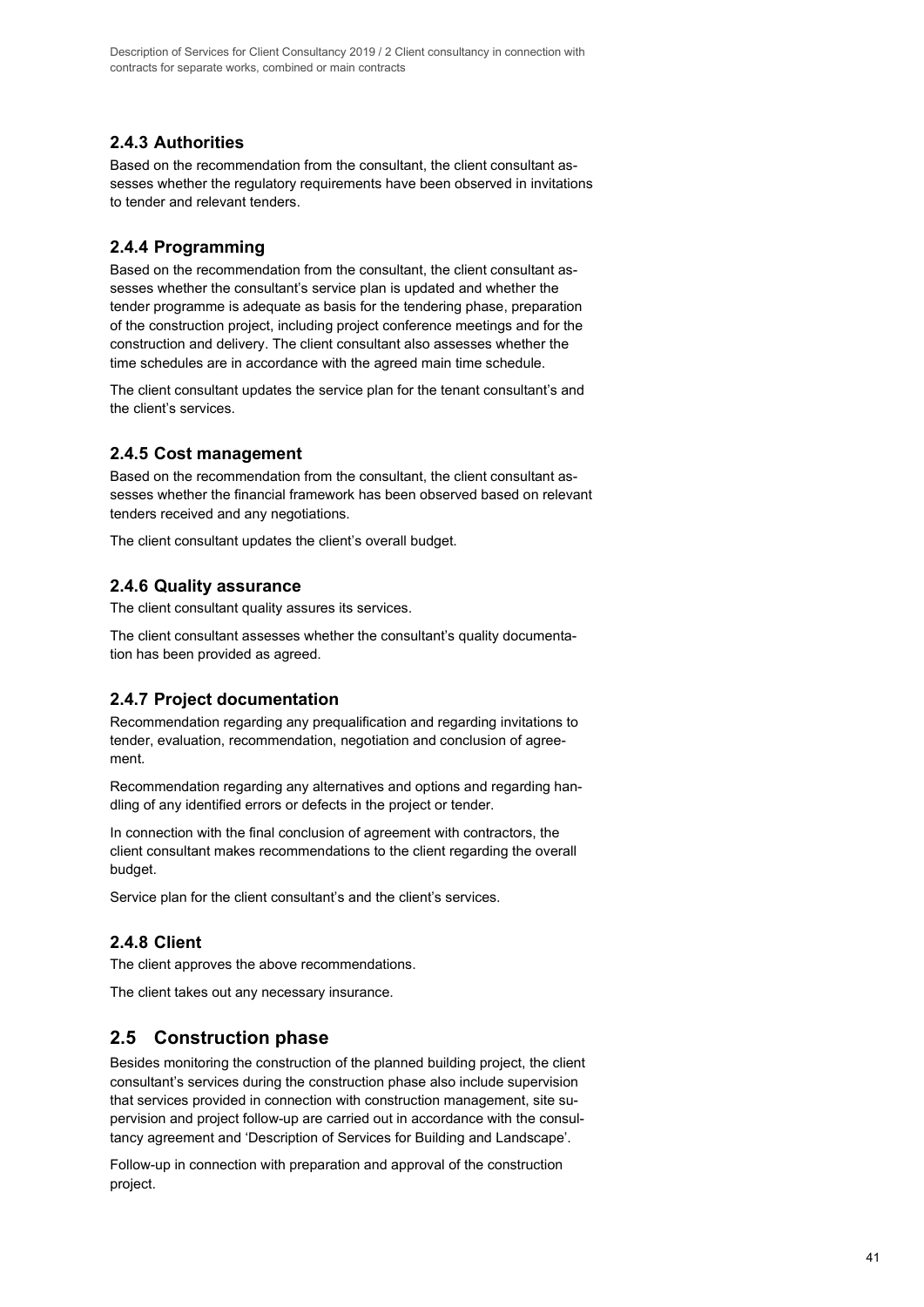#### 2.5.1 Contents

The client consultant ensures that procedures for communication and cooperation between the parties of the building project are determined.

The client consultant initiates and follows-up in connection with any consultants being hired by the client.

The client consultant presides over and prepares minutes of client meetings.

The client consultant participates and assists the client in project conference meetings.

If the client has assigned this to the client consultant, the client consultant will convene project conference meetings and preside over and take minutes of such meetings.

Based on the recommendation from the consultant, the client consultant makes an assessment and recommendation to the client regarding any consequences of the project conference and ensures that the project etc. is updated to a final construction project and that any addenda are concluded.

The client consultant undertakes overall supervision in accordance with an approved plan for its supervision.

The client consultant ensures that the health and safety coordinator (C) for the construction phase is appointed and that documentation for the required competences can be approved.

The client consultant ensures that the health and safety plan is completed and updated, that the file for occupational health and safety in relation to operation and maintenance is updated and that safety meetings are convened.

Based on the recommendation from the consultant, the client consultant makes an assessment and recommendation regarding presented material samples, including any proposal to change the material selected, structures or installations during construction.

The client consultant coordinates any of the client's works and deliveries to the building project to the extent that they have not been assigned to the consultant.

#### 2.5.2 Commissioning and operation

No separate activities.

## 2.5.3 Authorities

The client consultant monitors that regulatory requirements are observed during construction.

#### 2.5.4 Programming

The client consultant assesses whether the detailed time schedule for the construction is prepared in accordance with the main time schedule and checks that the main time schedule is followed.

The client consultant updates the service plan for the tenant consultant's and the client's services.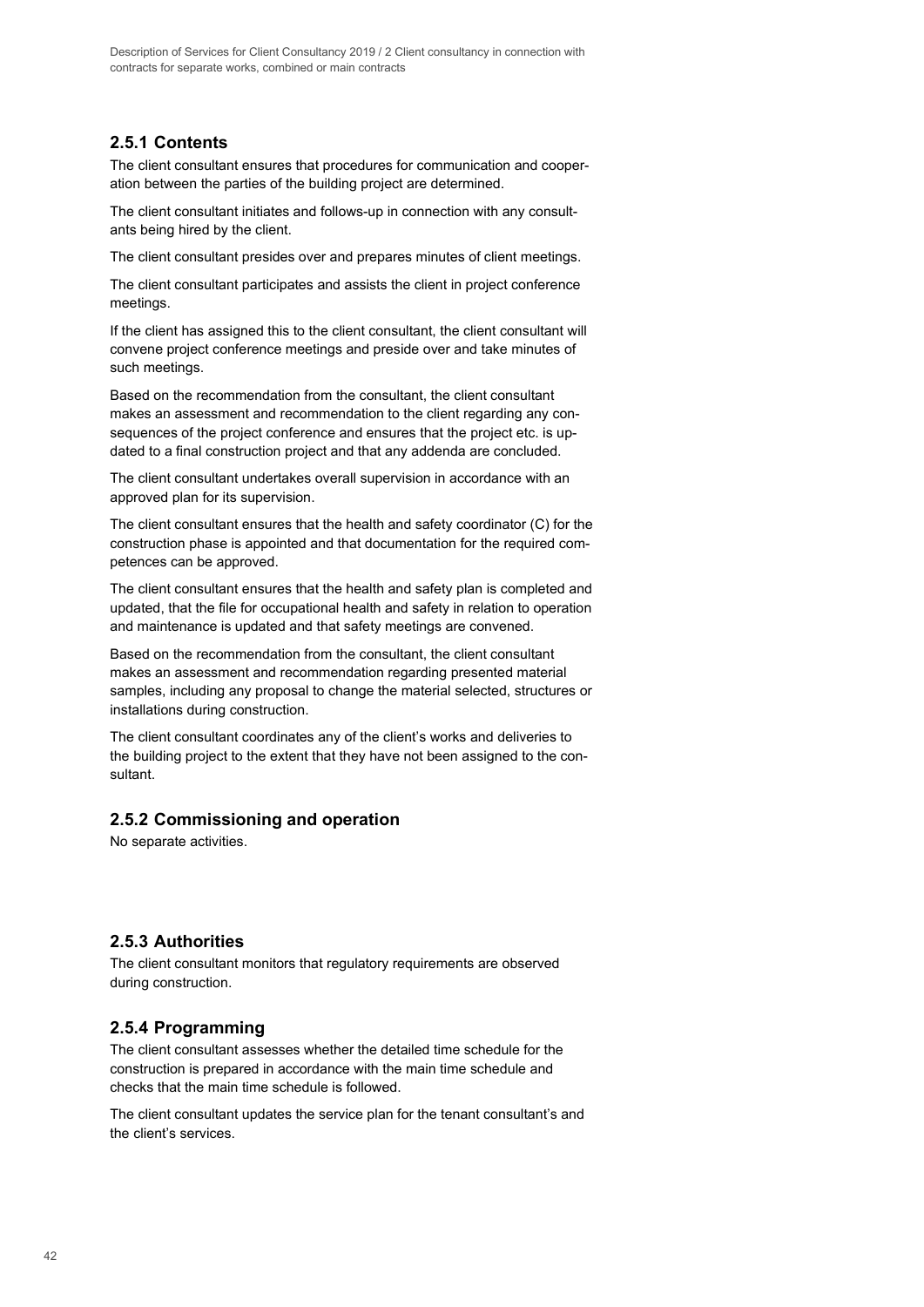#### 2.5.5 Cost management

The client consultant checks that the insurance agreed is taken out.

The client consultant ensures that agreed performance bonds are provided in a timely manner.

Before construction commences, the client consultant will receive an updated budget for the financial framework and an updated risk analysis from the construction manager.

The client consultant assesses each update of the budget for the financial framework and update of risk analysis and makes recommendations to this effect to the client.

The client consultant regularly records required and agreed changes and any obstacles as well as their consequences for the project in terms of programming, cost management and fees and coordinates with the construction manager and makes recommendations to this effect to the client.

The client consultant assesses any other requirements for the client during construction and makes recommendations to this effect to the client.

Based on the construction manager's updated risk analysis, the client consultant prepares a supplementary risk analysis regarding matters outside the consultant's area of responsibility and makes recommendations to this effect to the client.

The risk analysis is updated quarterly.

Based on the budget for the financial framework, the client consultant updates the overall budget, incl. the client's other expenses, which is delimited subject to agreement with the client. The overall budget is updated quarterly.

Based on the recommendation from the construction manager, the client consultant verifies the construction manager's construction accounts and verifies other on-account requests and expenses during the construction phase.

The client consultant prepares monthly reports to the client regarding the financial progress of the building project and makes arrangements for the client's approval of transactions during the construction phase.

The client consultant may update a cashflow budget.

## 2.5.6 Quality assurance

The client consultant quality assures its services.

The client consultant assesses whether the consultant's quality assurance in connection with project conference meetings and construction project is in accordance with the agreement.

The client consultant assesses whether the consultant's plan for construction management and supervision plan are in accordance with the agreement.

The client consultant makes spot checks to see whether the supervision plans are observed.

The client consultant assesses on a spot-check basis whether quality documentation has been provided as agreed.

## 2.5.7 Project documentation

As part of the construction phase, the client consultant must prepare or update:

supervision plan for overall supervision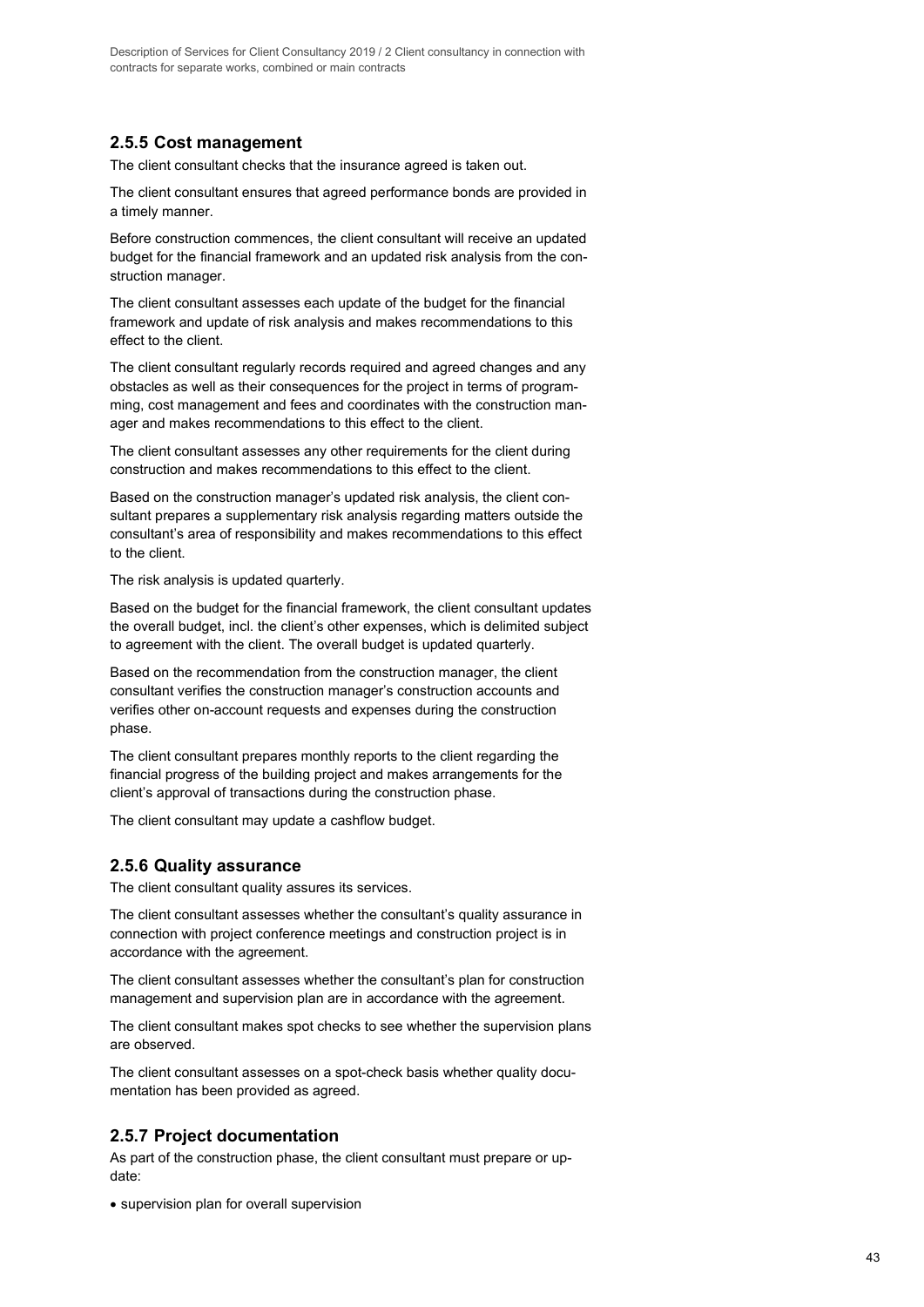- client meeting minutes
- recommendations to the client about proposals regarding the project, programming, cost management or fees, including as a result of project conference meetings
- overview of requested and agreed changes etc. including recommendation to the client regarding any penalty or other compensation.
- risk analysis that supplements the consultant's risk analysis, including regarding matters outside the consultant's area of responsibility
- updated budget for the client's overall expenses
- service plan for the client consultant's and the client's services.

#### 2.5.8 Client

The client approves the client consultant's service plan and supervision plan.

The client approves recommendations from the client consultant regarding construction, including any project changes.

Based on the recommendation from the client consultant, the client approves risk analyses as updated by the consultant and the client consultant.

The client pays any credit vouchers presented by the client consultant.

Well in advance of delivery, the client will appoint its operations officer with a view to planning and ensuring commissioning.

## 2.6 Delivery

The client consultant's services in connection with delivery comprise supervision that services in connection with preliminary inspection, inspection for defects and delivery, as well as follow-up of such delivery during the 1-year period, are provided in accordance with the consultancy agreement and 'Description of Services for Building and Landscape'.

#### 2.6.1 Contents

Services related to preliminary inspection and delivery, including 1-year inspection are undertaken by the construction manager, site supervision and project follow-up in accordance with the consultancy agreement and 'Description of Services for Building and Landscape'. The client consultant ensures that the construction manager and site supervision undertake the above services.

The client consultant participates in the preliminary inspection.

The client consultant participates in delivery meetings.

The client consultant prepares messages for the consultant regarding defects identified by the client during the rectification period and ensures that such defects are rectified – possibly in connection with the 1-year inspection.

The client consultant participates in the 1-year inspection.

#### 2.6.2 Commissioning and operation

The client consultant assists the client in planning and commissioning the building project.

The client consultant monitors that regulation and testing of technical installations are carried out.

The client consultant assesses project material 'as built'.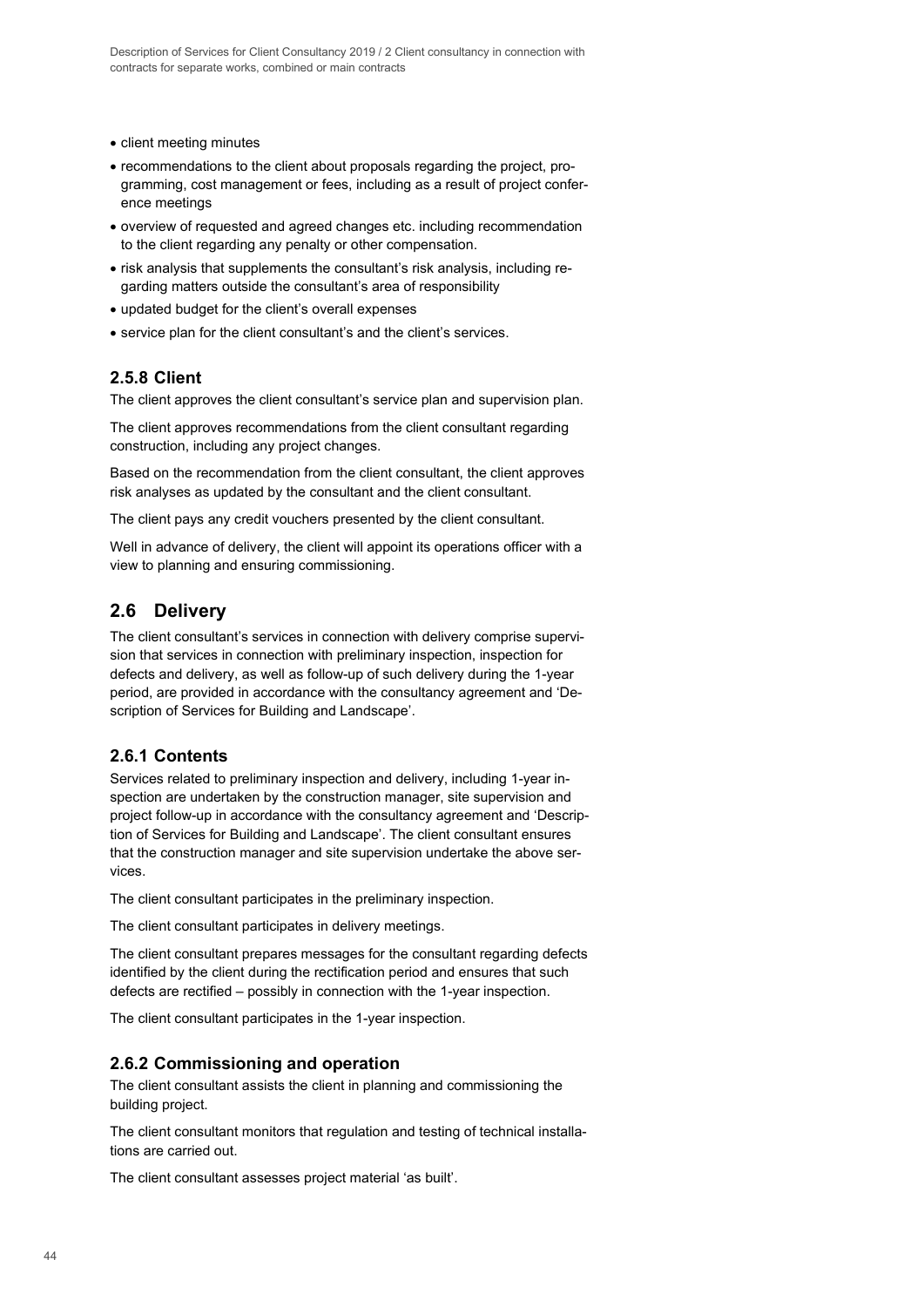The client consultant assesses the operating and maintenance manual, operating, inspection and maintenance plan as well as proposals for service agreements.

The client consultant monitors that 'as-built' documentation as well as the operating and maintenance manual and the operating, inspection and maintenance plan are handed over to the client.

The client consultant monitors that the plan for commissioning and assignment to the operating organisation is observed.

## 2.6.3 Authorities

The client consultant ensures that a statement of completion is submitted and that the operating permit, etc. is obtained.

## 2.6.4 Programming

In connection with the preliminary inspection, the client consultant assesses the detailed time schedule for the remaining works, inspection for defects and delivery.

The client consultant monitors that the main time schedule is followed in terms of the initial operation of the building project.

The client consultant updates the service plan for the tenant consultant's and the client's services.

## 2.6.5 Cost management

The client consultant assesses the final construction accounts for the financial framework.

The client consultant updates the construction accounts for the client's overall budget and budget for any outstanding costs.

Based on the recommendation from the consultant, the client consultant makes recommendations regarding write-down of performance bonds.

The construction accounts for the client's overall budget are updated in final following the 1-year inspection.

## 2.6.6 Quality assurance

The client consultant quality assures its services.

The client consultant assesses on a spot-check basis whether quality documentation has been provided as agreed.

## 2.6.7 Project documentation

Recommendations based on documentation and recommendation from the consultant regarding the delivery phase.

Recommendations regarding construction accounts for the financial framework and construction accounts for the client's overall budget.

Service plan for the client consultant's and the client's services.

## 2.6.8 Client

The client participates in the preliminary inspection.

The client participates in the delivery meeting and signs the delivery documents.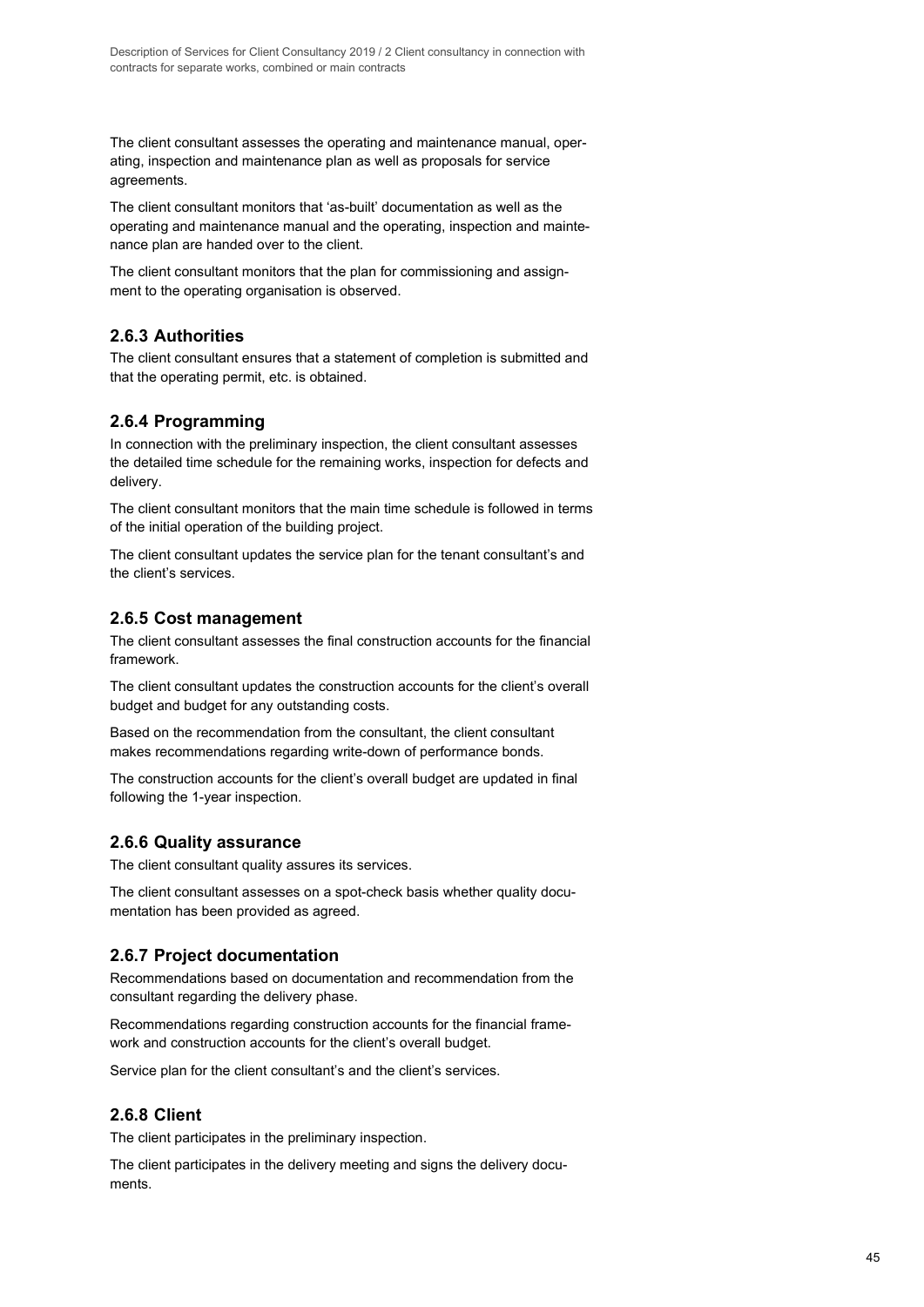The client records defects identified during the rectification period and hands these over to the client consultant.

The client participates in the 1-year inspection and signs the 1-year inspection protocol.

After the 1-year inspection, the client records any defects and manages these during the 5-year liability period in respect of the parties to the building project.

Before the expiry of the 5-year liability period, the client will make an agreement on the performance of a 5-year inspection and subsequent release of performance bond.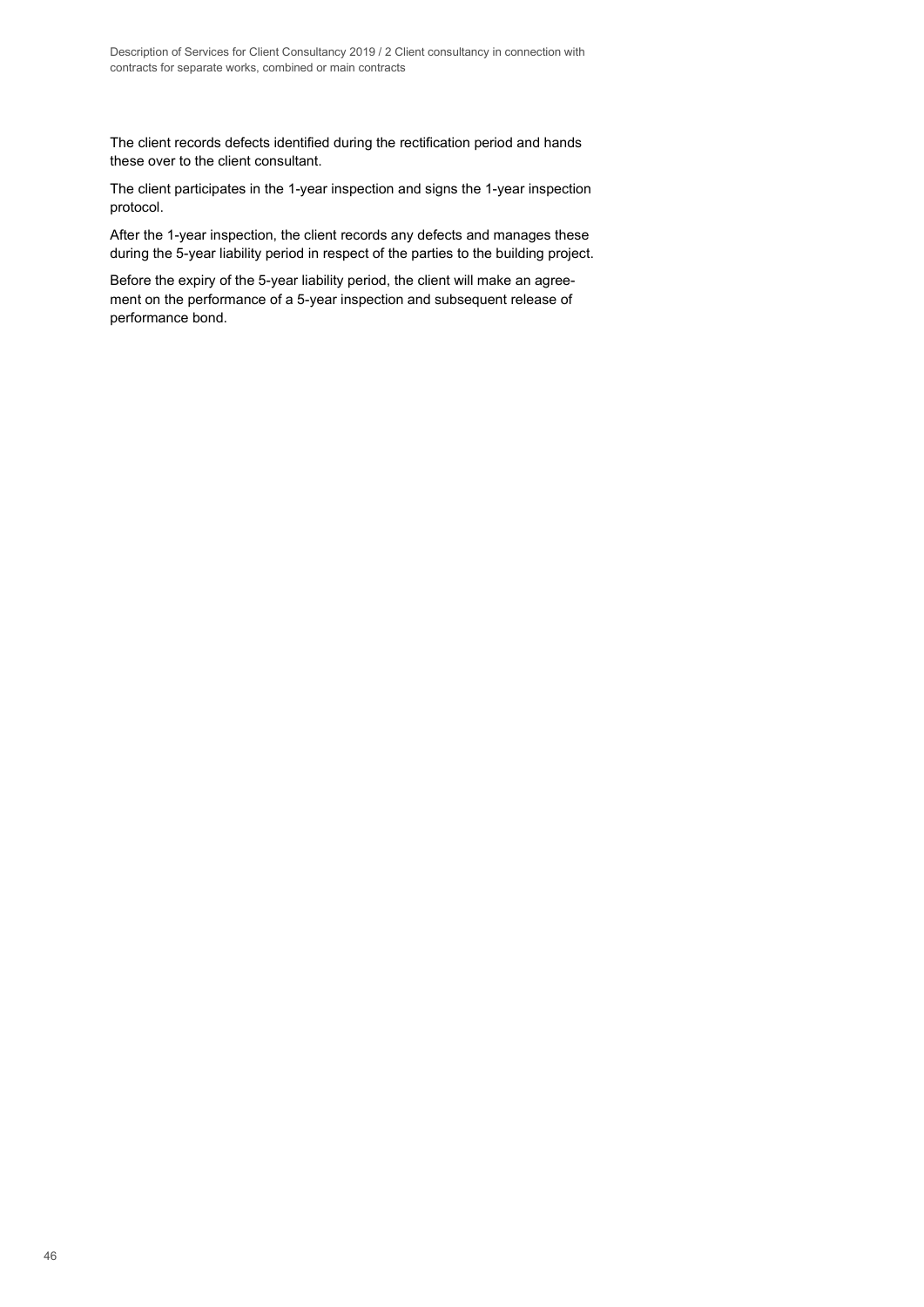# 3. CLIENT CONSULTANCY IN CONNECTION WITH BUILDING PROJECTS AS LEAD CONTRACT

Where tender is for a lead contract, the invitation to tender is normally carried out on the basis of a design specification, and the design consultants are hired by the lead contractor as part of the overall delivery.

The client consultant undertakes establishment of the basis for the lead contract agreements, including design specification.

If, besides design specification, the tender procedure is subject to an outline proposal, the client consultant undertakes the preparation of such proposal. For services rendered in connection with the outline proposal, reference is made to 'Description of Services for Building and Landscape'.

The client consultant also undertakes the invitation to tender for lead contract and provides assistance with the evaluation of the tender, negotiation and conclusion of agreement.

The client consultant undertakes follow-up on behalf of the client via the design and construction phases.

The client consultant facilitates the cooperation between the client and the contractor within its contract.

The client is responsible for meeting its obligations as client and in accordance with the contracts concluded. The client consultant assists the client in this respect to the agreed extent.

The client consultant's services are provided in accordance with relevant legislation, including the Danish Act on Tendering Procedures for Work Contracts and the Danish Act on Invitation to Submit Tenders or EU directives.

#### Contract organisation



## 3.1 Initial consultancy

The client consultant's services may comprise:

- Property strategy
- Appraisal
- Technical financing analyses
- Design specification

see chapter 1 of the description of services to this effect and adapted to the nature, scope and expected organisation of the current project.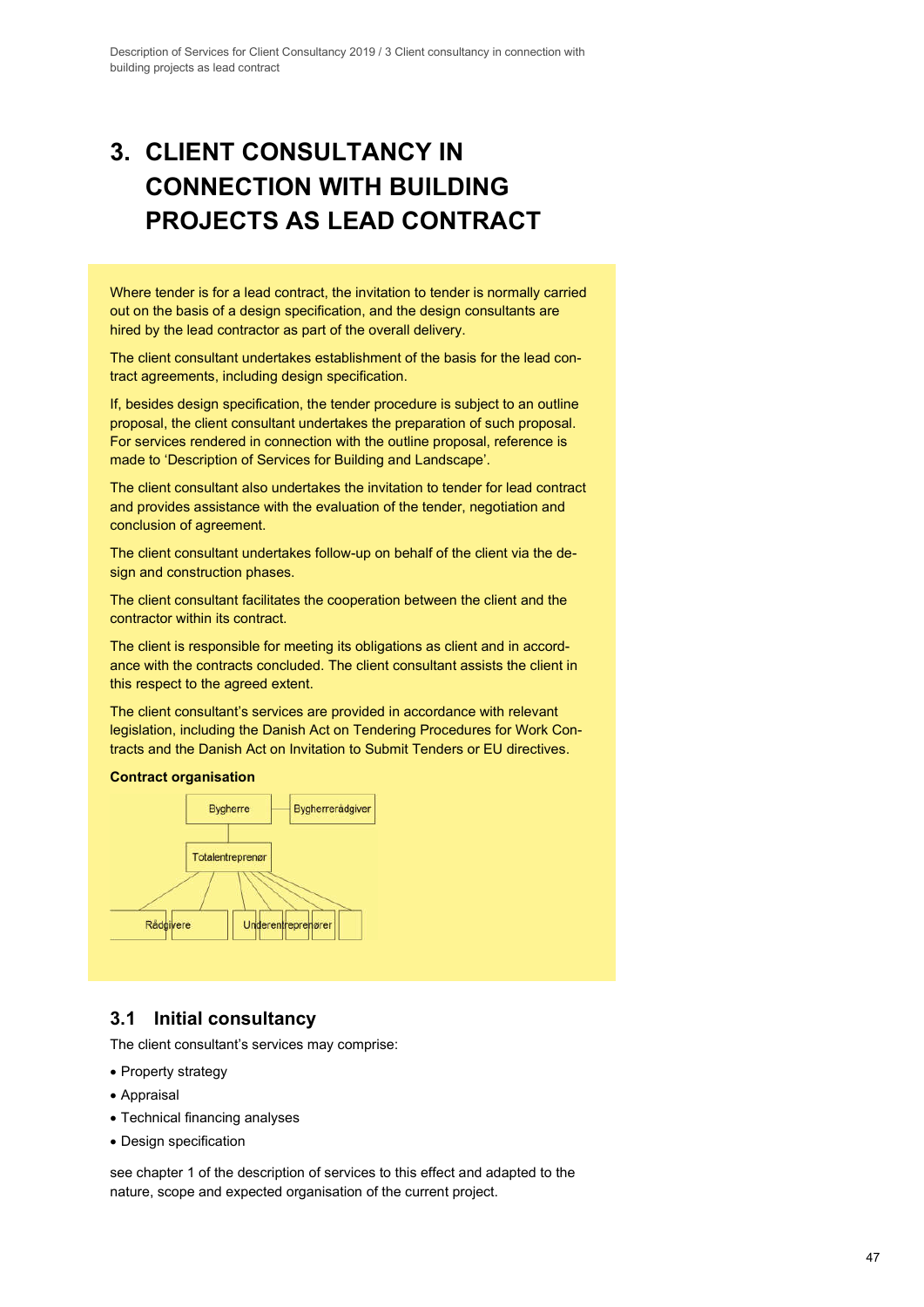The design specification with appendices must constitute a comprehensive basis for the tendering of the lead contract and for the conclusion of a lead contract agreement on design and construction.

The design specification with appendices must determine the phases of the design, including whether the design phases, see 'Description of Services for Building and Landscape', must be followed and whether the lead contractor should prepare other project documentation to be approved by the client.

The design specification with appendices must set out any of the client's requirements for ICT services during design and construction as well as requirements for digital delivery.

As part of the service, the client consultant must prepare a service plan for its and the client's services.

## 3.2 Choice of lead contractor

Client consultancy in connection with invitation to tender and conclusion of agreement may comprise:

3.2.1 Prequalification

3.2.2 Tendering procedure

3.2.3 Evaluation

3.2.4 Negotiation

3.2.5 Conclusion of agreement

3.2.6 Quality assurance

The client consultant's project documentation is described in section:

3.2.7 Project documentation

The client's services are described in section:

3.2.8 Client

The tendering procedure and conclusion of agreement are conducted in accordance with relevant legislation, including the Danish Act on Tendering Procedures for Work Contracts and the Danish Act on Invitation to Submit Tenders or EU directives.

## 3.2.1 Prequalification

The client consultant undertakes prequalification, including preparation of proposals for selection criteria, draft contract notice, review of applications, preparation of recommendation and issuing of notice for applicants about the prequalification.

## 3.2.2 Tendering procedure

The client consultant prepares the tender documents, including design specification and other tender and agreement basis adapted to the project so as to provide clarity about services and terms.

The client consultant ensures that procedures for communication and cooperation between the parties of the building project are described in the tender documents.

Depending on the form of competitive procedure, the tender documents must provide guidelines for adaptation and any completion of the design specification based on the outcome of the competitive procedure.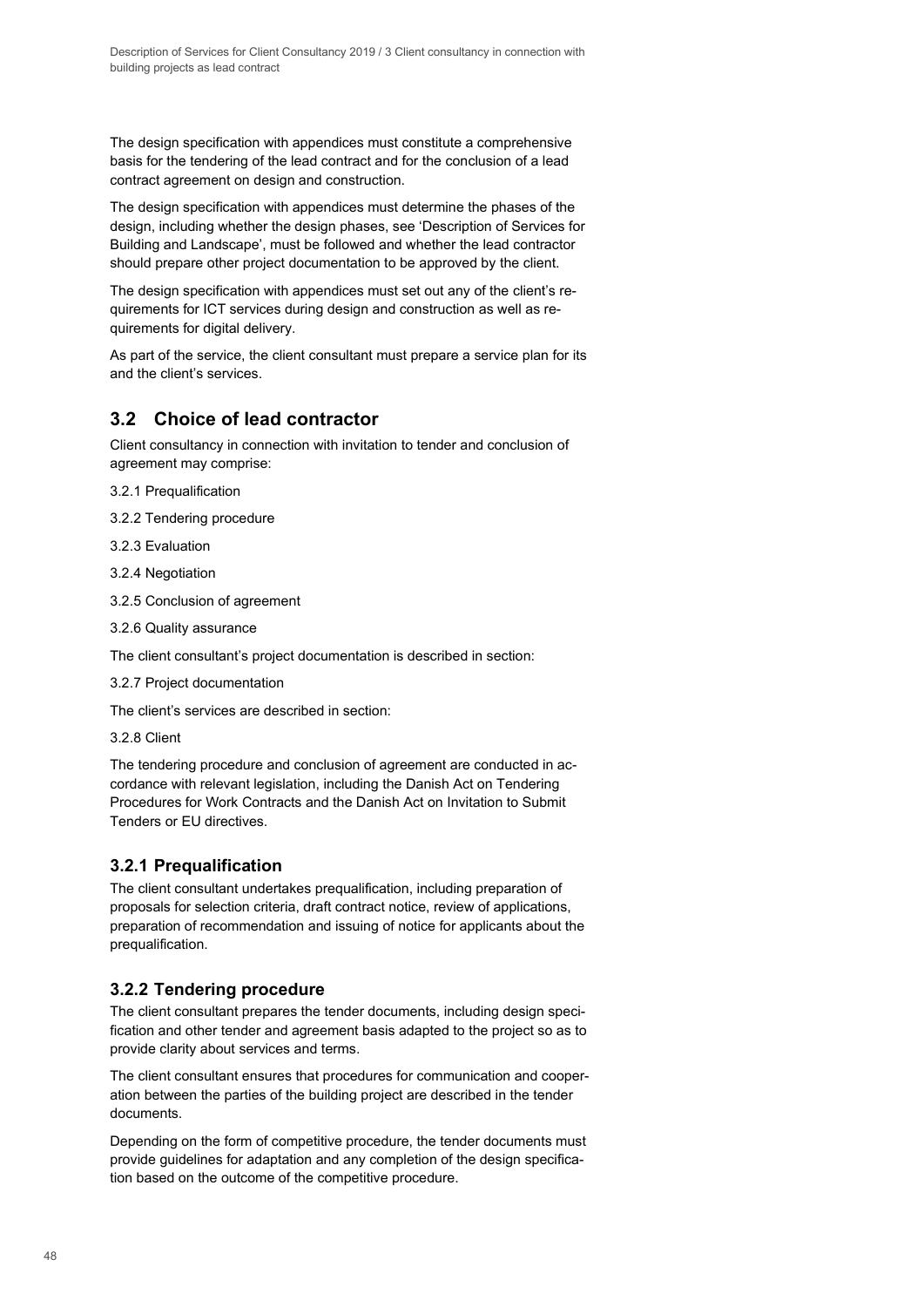The client consultant prepares proposals for the composition of any evaluation committee.

The client consultant undertakes the tender procedure, including issuing of tender documents, answering of questions and issuing of any amendment sheets.

The client consultant receives tenders.

## 3.2.3 Evaluation

The client consultant evaluates tenders for lead contracts and prepares a recommendation.

Where an evaluation committee has been established, the client consultant undertakes the secretary function and serves as consultant.

The client consultant notifies the tenderers of the outcome of the evaluation and undertakes any publication.

## 3.2.4 Negotiation

In cooperation with the client, the client consultant carries out negotiations, including determination of procedure, undertaking of negotiation and preparation of recommendation regarding the negotiation outcome.

## 3.2.5 Conclusion of agreement

The client consultant prepares a draft agreement and assists with the conclusion of the agreement.

## 3.2.6 Quality assurance

The client consultant quality assures its services in connection with the selection of lead contractor.

## 3.2.7 Project documentation

Basis for undertaking prequalification and recommendations to the client in this respect.

Basis for undertaking invitation to tender and recommendations to the client in this respect.

Documentation for the evaluation and recommendations to the client in this respect.

Documentation for completed negotiations and recommendations to the client in this respect.

Draft agreement and recommendations to the client in this respect.

Updated service plan for the client consultant's and the client's services.

## 3.2.8 Client

The client approves the client consultant's service plan for the client consultant's and the client's services.

The client approves the client consultant's recommendations regarding prequalification, tendering, evaluation, negotiation and conclusion of agreement.

The client appoints an evaluation committee, if relevant.

The client takes out any necessary insurance.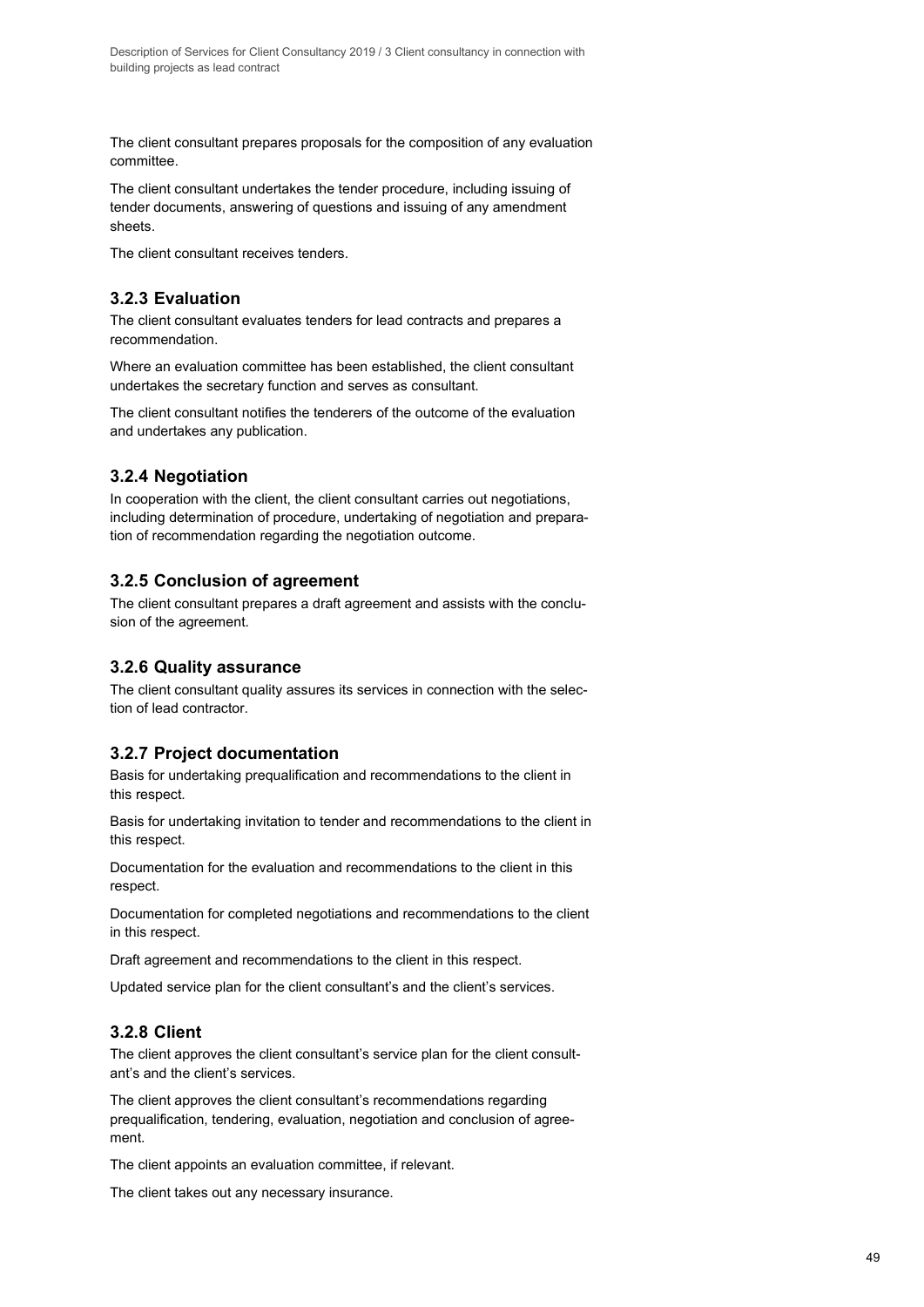## 3.3 Design

This section outlines the client consultant's services during the design phase.

## 3.3.1 Contents

The client consultant convenes a tender and project conference meeting and presides over and prepares minutes of the meeting.

The client consultant makes an assessment and recommendation to the client regarding any consequences of the tender and project conference and ensures that any addenda are concluded and that the project etc. is updated as agreed.

The client consultant's services during the design phase are provided based on project material prepared by the lead contractor in accordance with the lead contract agreement.

The client consultant ensures that procedures for communication and cooperation between the parties of the building project are determined during the design phase.

The client consultant presides over and prepares minutes of client meetings.

The client consultant initiates and follows-up in connection with any consultants being hired by the client.

The client consultant reviews the prepared project material and assesses whether the scope and quality of the project material are in accordance with the agreement and ensures that the plan for project decisions and approvals is followed.

The client consultant ensures that the health and safety coordinator (D) for the design phase is appointed and that documentation for the required competences can be approved.

The client consultant prepares comments for the projects and any related recommendations, including about amendment proposals and proposals for choice of materials, structures, installations, etc.

## 3.3.2 Commissioning and operation

The client consultant ensures that the health and safety plan is prepared and that a file for occupational health and safety in relation to operation and maintenance is prepared.

The client consultant assesses proposals for an operating and maintenance guide and plan for commissioning and assignment the operating organisation.

## 3.3.3 Authorities

The client consultant ensures that any advance dialogue takes place and that any necessary applications for exemptions are approved by the client and submitted.

For building projects in structural class 4 or fire safety class 4, the client consultant assists the client in connection with its agreement with an independent certified statics engineer and/or certified fire consultant, see the requirements of the Danish Building Regulations.

The client consultant ensures that application for building permit is submitted and that the project is adapted to take account of any comments in the building permit.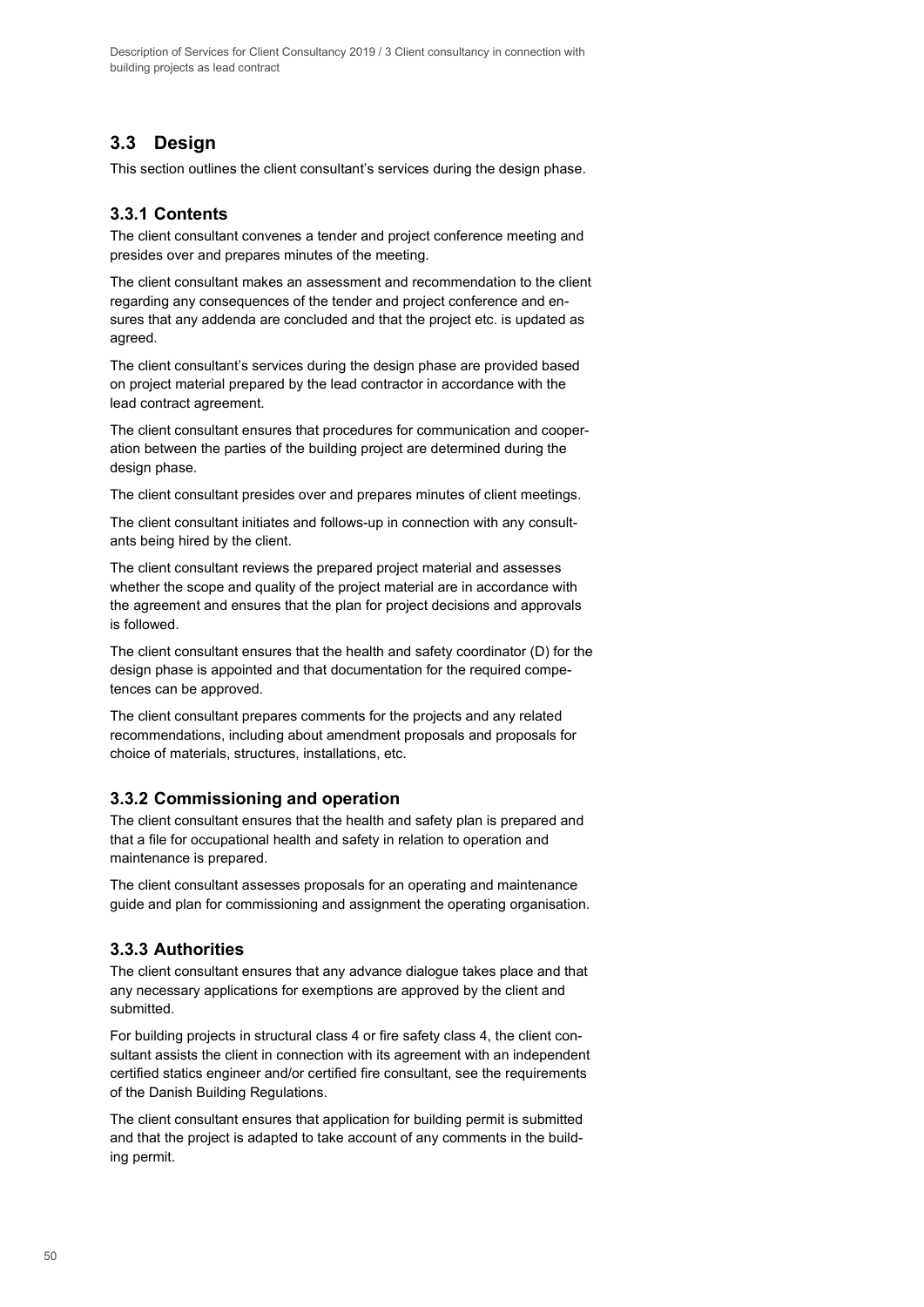## 3.3.4 Programming

The client consultant assesses whether the design and construction schedule is prepared in accordance with the main time schedule and checks that the time schedule is followed.

The client consultant updates the service plan for the tenant consultant's and the client's services.

## 3.3.5 Cost management

The client consultant checks that the insurance agreed is taken out.

The client consultant checks that agreed performance bonds are provided in a timely manner.

Based on the lead contract agreement, the client consultant prepares the overall budget, incl. the client's other expenses, which is delimited subject to agreement with the client. The budget is updated quarterly.

The client consultant regularly records required and agreed changes and any obstacles as well as their consequences for the project in terms of programming and cost management and coordinates with the lead contractor and makes recommendations to this effect to the client.

The client consultant assesses any other requirements for the client regarding the design phase and makes recommendations to this effect to the client.

The client consultant prepares a risk analysis focusing on quality, regulatory matters, programming, cost management, etc. and makes recommendations to this effect to the client.

The risk analysis is updated in all design phases.

The client consultant keeps construction accounts and verifies on-account bills and invoices for expenses during the design phase.

The client consultant prepares monthly reports to the client regarding the financial progress of the building project and makes arrangements for the client's approval of transactions during the design phase.

The client consultant may prepare and update a cashflow budget.

## 3.3.6 Quality assurance

The client consultant quality assures its services.

The client consultant assesses whether the lead contractor's quality plan for quality assurance during the design phase is in accordance with the agreement.

The client consultant undertakes spot checks of whether the lead contractor provides the agreed quality assurance during the design phase.

The client consultant performs an overall project review of whether the scope and quality of the project are in accordance with the requirements of the design specification and other agreements.

The client consultant assesses the lead contractor's proposal for inspection plans and supervision plans.

The client consultant prepares a supervision plan for its own overall supervision.

## 3.3.7 Project documentation

The client consultant must as part of the proposal and design phases prepare or update: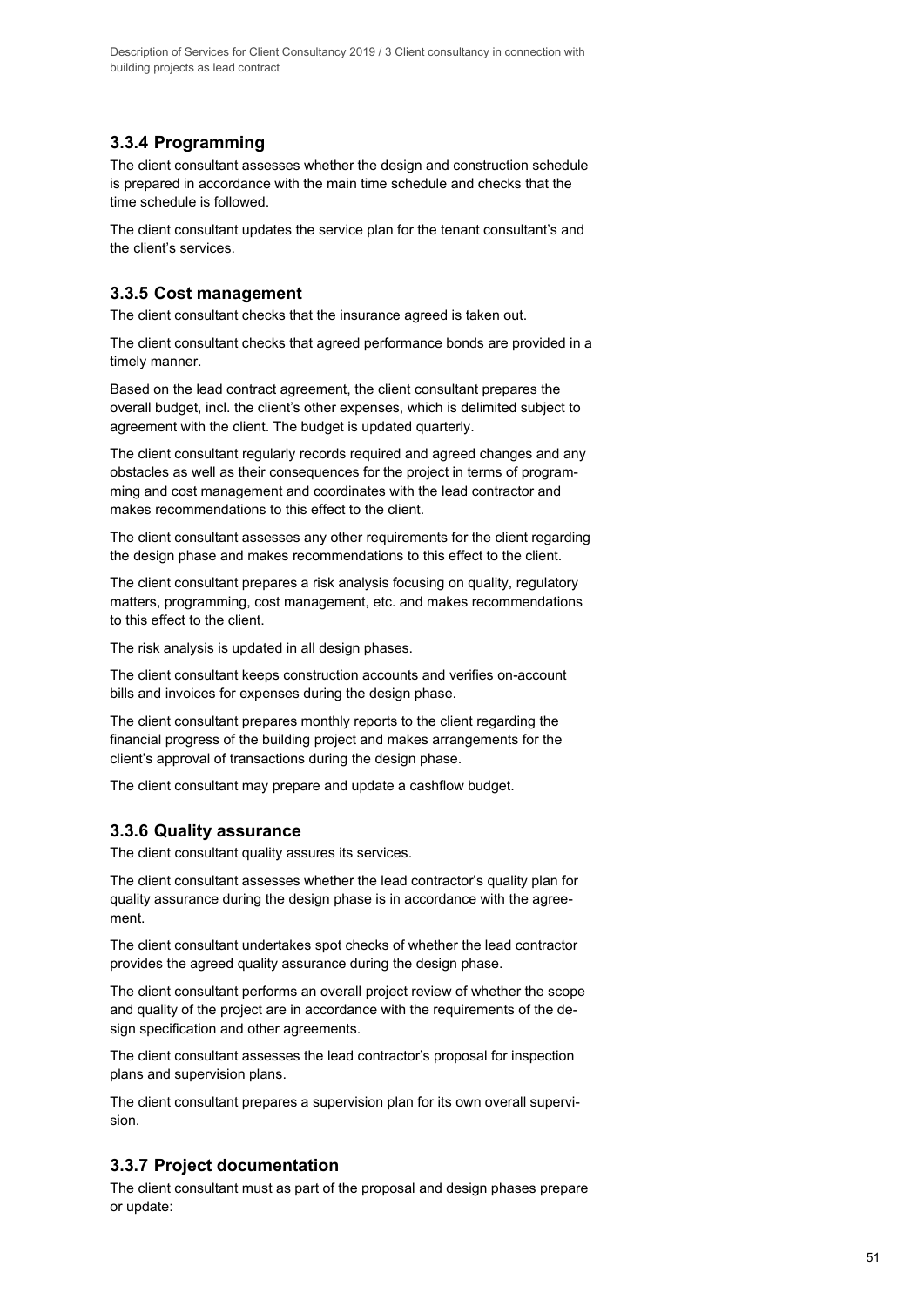- client meeting minutes
- recommendations to the client about proposals regarding the project, programming or cost management, including about any instructions to the lead contractor
- overview of required and agreed changes etc.
- service plan for the client consultant's and the client's services.

As basis for the client's assessment and decision on the conclusion of each phase, the client consultant must forward:

- project comments on the lead contractor's project documentation for the phase, including project, authority status, time schedules, budget for the lead contract, risk analysis and documentation for the lead contractor's project review
- where digital design has been agreed, an assessment of whether the project documentation meets the phase requirements of the ICT specification
- risk analysis that supplements the lead contractor's risk analysis, including regarding matters outside the lead contractor's area of responsibility
- updated budget for the client's overall expenses
- recommendation to the client about whether the documentation of the phase can be approved, including motivation for any reservations or rejections.

### 3.3.8 Client

The client takes out any necessary insurance.

Based on the recommendation from the client consultant, the client approves the project in its individual phases, including any project changes.

The client approves the service plan as updated by the client consultant.

Based on the recommendation from the client consultant, the client approves risk analyses as updated by the client consultant.

The client approves the overall budget as updated by the client consultant.

The client approves and pays verified invoices regarding the design phase.

## 3.4 Construction phase

Besides monitoring the construction of the planned building project, the client consultant's services during the construction phase also include supervision that agreed services provided in connection with site supervision and project follow-up are carried out in accordance with the lead contract agreement.

#### 3.4.1 Contents

The client consultant ensures that procedures for communication and cooperation between the parties of the building project are determined.

The client consultant initiates and follows-up in connection with any consultants being hired by the client.

The client consultant presides over and prepares minutes of client meetings.

The client consultant undertakes overall supervision in accordance with an approved plan for its supervision.

The client consultant ensures that the health and safety coordinator (C) for the construction phase is appointed and that documentation for the required competences can be approved.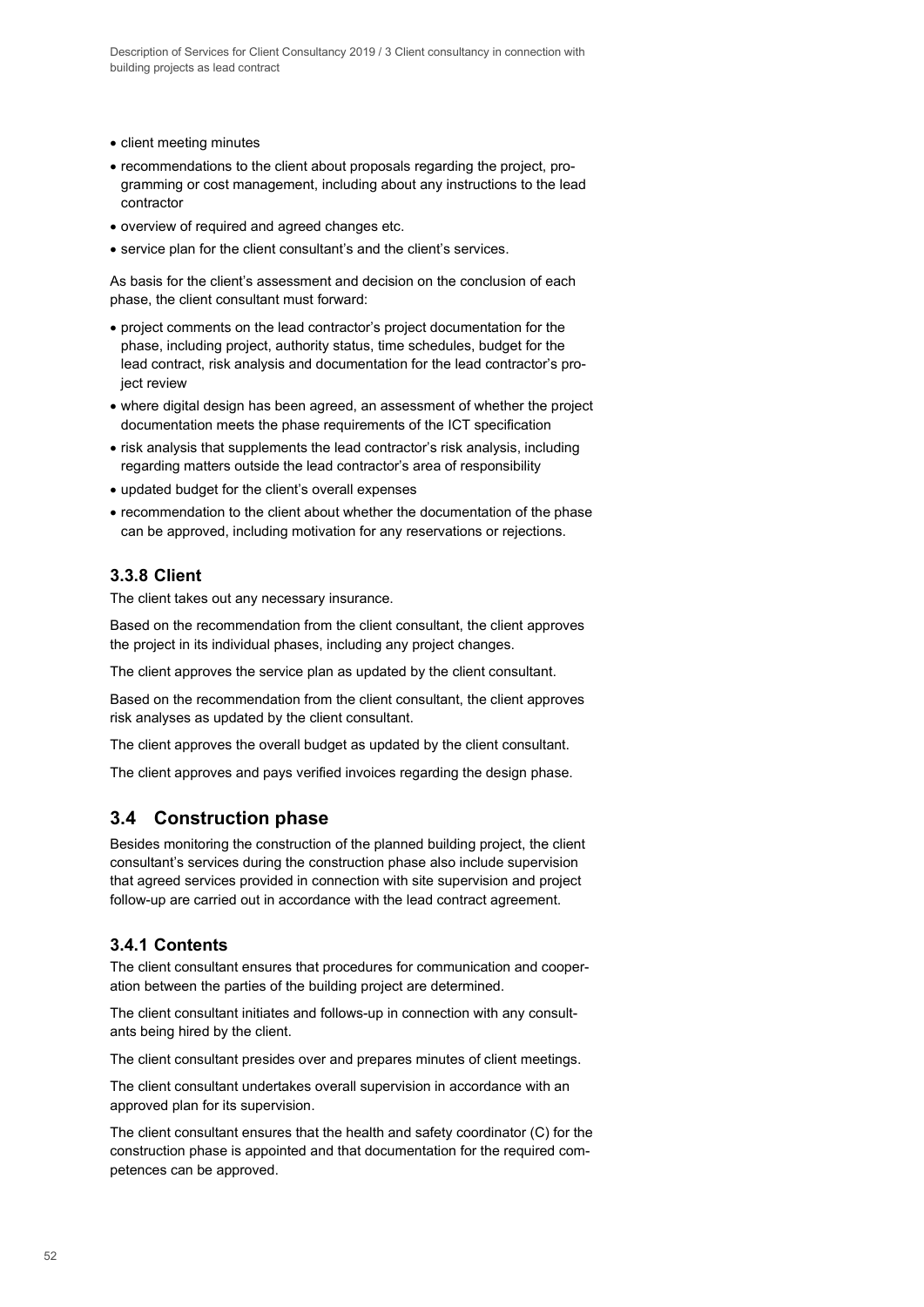The client consultant ensures that the health and safety plan is completed and updated, that the file for occupational health and safety in relation to operation and maintenance is updated and that safety meetings are convened.

The client consultant makes an assessment and recommendation regarding presented material samples, including proposal to change the material selected, structures or installations during construction.

The client consultant coordinates any of the client's works and deliveries to the building project to the extent that they have not been assigned to the lead contractor.

## 3.4.2 Commissioning and operation

No separate activities.

## 3.4.3 Authorities

The client consultant monitors that regulatory requirements are observed during construction.

## 3.4.4 Programming

The client consultant assesses whether the design and construction schedule is prepared in accordance with the main time schedule and checks that the main time schedule is followed.

The client consultant updates the service plan for its own and the client's services.

## 3.4.5 Cost management

Prior to construction, the client consultant updates the overall budget for the lead contract.

The client consultant regularly records required and agreed changes and any obstacles as well as their consequences for the project in terms of programming, cost management and fees and coordinates with the lead contractor and makes recommendations to this effect to the client.

The client consultant assesses any other requirements for the client during construction and makes recommendations to this effect to the client.

The client consultant prepares a risk analysis and makes recommendations to this effect to the client.

The risk analysis is updated quarterly.

Based on the budget for the lead contract, the client consultant prepares the overall budget, incl. the client's other expenses, which is delimited subject to agreement with the client. The overall budget is updated quarterly.

The client consultant verifies the lead contractor's on-account bills and verifies other bills for expenses during the construction.

The client consultant keeps construction accounts for the lead contract and updates such accounts on a monthly basis.

The client consultant prepares monthly reports to the client regarding the financial progress of the building project and makes arrangements for the client's approval of transactions during the construction phase.

The client consultant may update a cashflow budget.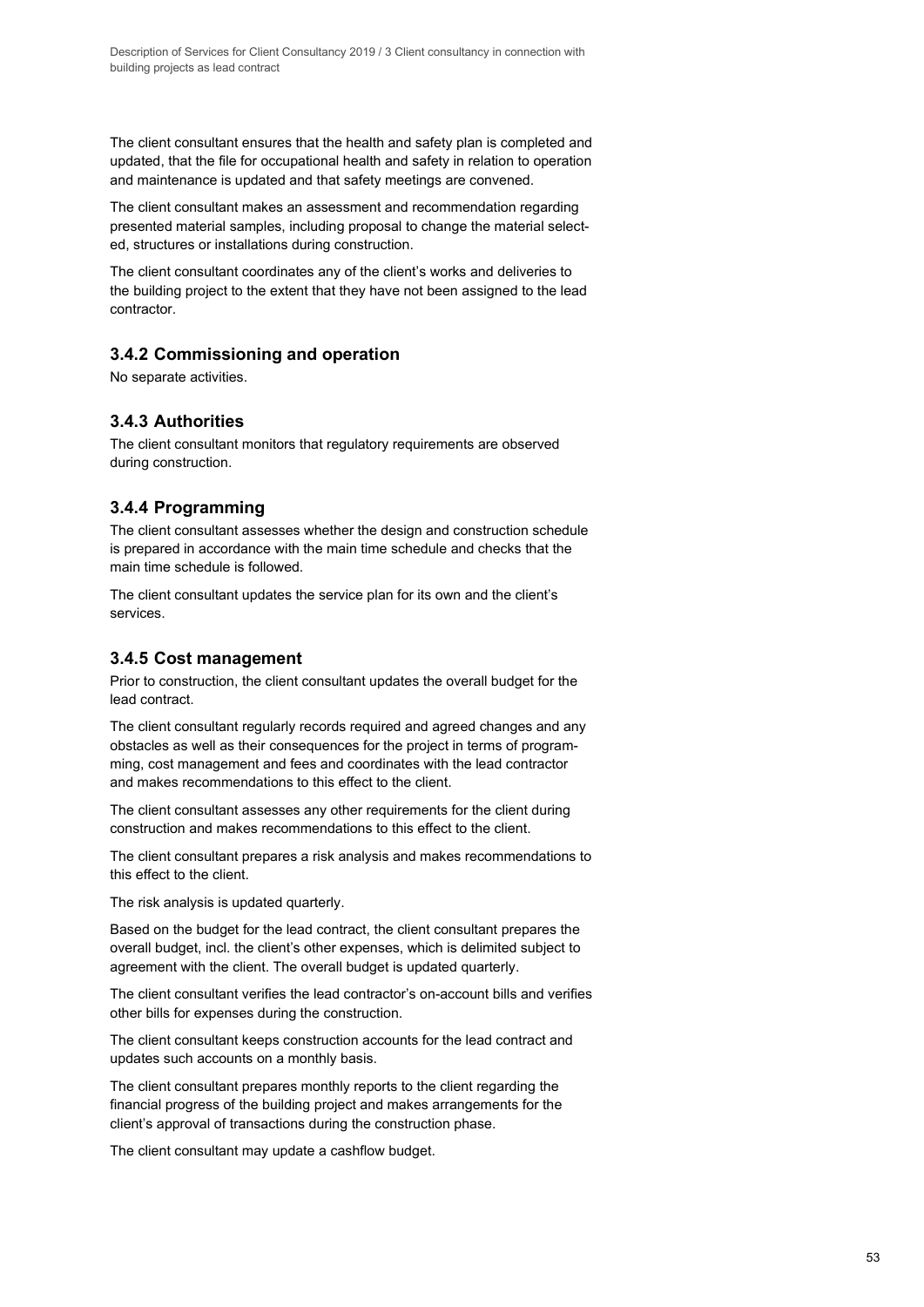#### 3.4.6 Quality assurance

The client consultant quality assures its services.

The client consultant assesses whether the lead contractor's quality management system for the construction is in accordance with the agreement.

The client consultant makes spot checks to see whether the supervision plans and inspection plans are observed.

The client consultant assesses whether the quality documentation has been provided as agreed.

### 3.4.7 Project documentation

As part of the construction phase, the client consultant must prepare or update:

- supervision plan for overall supervision
- client meeting minutes
- recommendations to the client about proposals regarding the project, programming or cost management, including as a result of tender and project conference meetings
- overview of required and agreed changes etc.
- risk analysis regarding the lead contract, including matters outside the lead contractor's area of responsibility
- updated budget for the client's overall expenses
- service plan for the client consultant's and the client's services.

## 3.4.8 Client

The client approves the client consultant's service plan and supervision plan.

The client approves recommendations from the client consultant regarding construction, including any project changes.

the client approves the client consultant's risk analyses.

The client pays any credit vouchers presented by the client consultant.

Well in advance of delivery, the client will appoint its operations officer with a view to planning and ensuring commissioning.

## 3.5 Delivery

The client consultant's services in connection with delivery comprise services in connection with preliminary inspection, inspection for defects and delivery, as well as follow-up of such delivery during the 1-year period.

## 3.5.1 Contents

The client consultant participates in the preliminary inspection.

After the lead contractor's rectification of defects and statement of completion, the client consultant prepares defects lists, undertakes delivery meeting and checks the rectification of defects.

The client consultant prepares messages for the lead contractor regarding defects identified by the client during the rectification period and ensures that such defects are rectified – possibly in connection with the 1-year inspection.

The client consultant prepares defects lists in connection with the 1-year inspection, undertakes the actual inspection and checks the rectification of defects.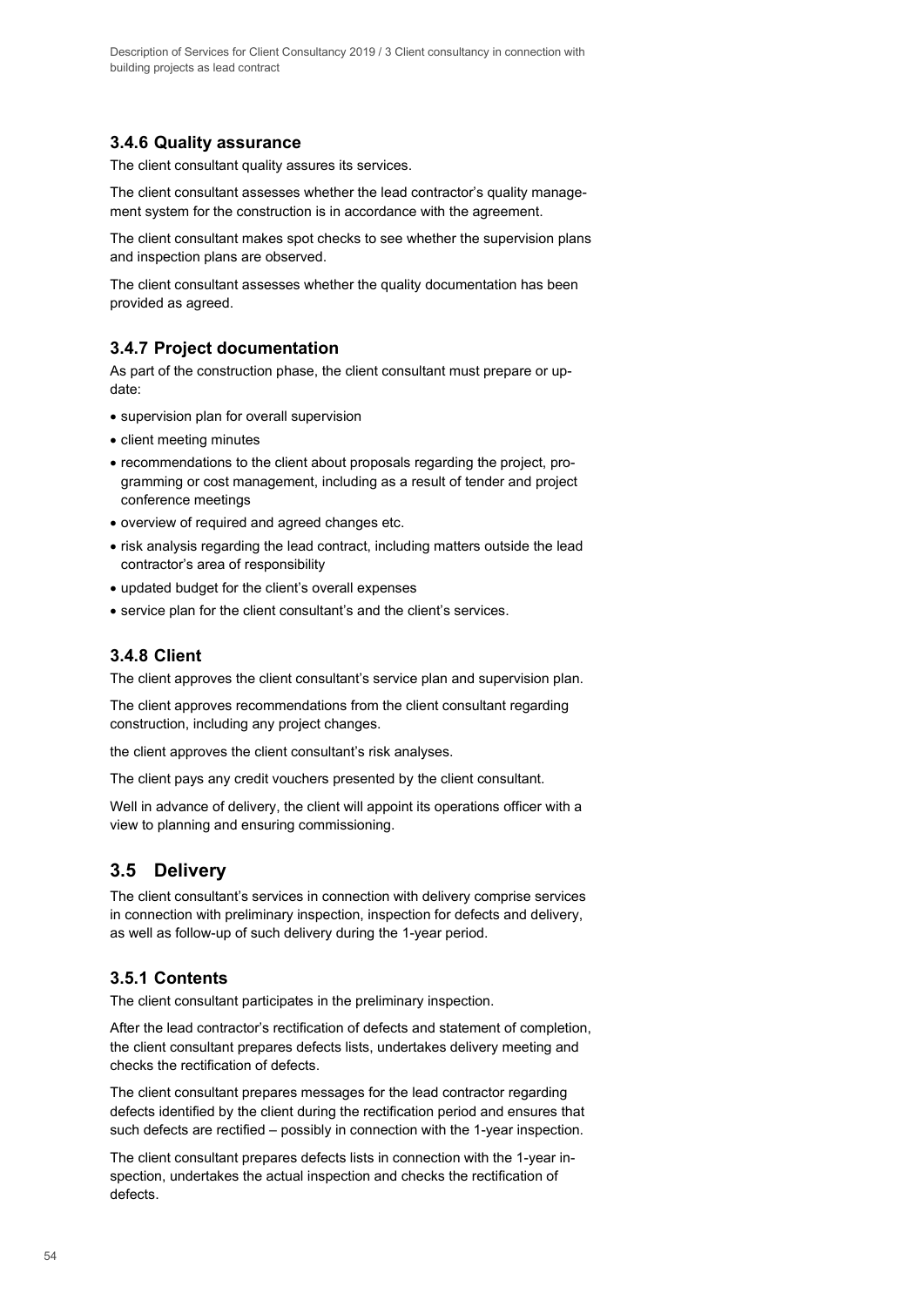## 3.5.2 Commissioning and operation

The client consultant assists the client in planning and commissioning the building project.

The client consultant monitors that regulation and testing of technical installations are carried out.

The client consultant assesses project material 'as built'.

The client consultant assesses the operating and maintenance manual, operating, inspection and maintenance plan as well as proposals for service agreements.

The client consultant monitors that 'as-built' documentation as well as the operating and maintenance manual and the operating, inspection and maintenance plan are handed over to the client.

The client consultant monitors that the plan for commissioning and assignment to the operating organisation is observed.

## 3.5.3 Authorities

The client consultant ensures that a statement of completion is submitted and that the operating permit, etc. is obtained.

## 3.5.4 Programming

In connection with the preliminary inspection, the client consultant assesses the project and work schedule for the remaining works, inspection for defects and delivery.

The client consultant monitors that the main time schedule is followed in terms of the initial operation of the building project.

The client consultant updates the service plan for its own and the client's services.

## 3.5.5 Cost management

The client consultant prepares final construction accounts for the lead contract.

The client consultant updates the construction accounts for the client's overall budget and budget for any outstanding costs.

The client consultant makes recommendations regarding write-down of performance bonds.

The construction accounts for the client's overall budget are updated in final following the 1-year inspection.

## 3.5.6 Quality assurance

The client consultant quality assures its services.

The client consultant assesses whether the quality documentation has been provided as agreed.

## 3.5.7 Project documentation

Assessments and recommendations based on documentation prepared by the lead contractor regarding the delivery phase.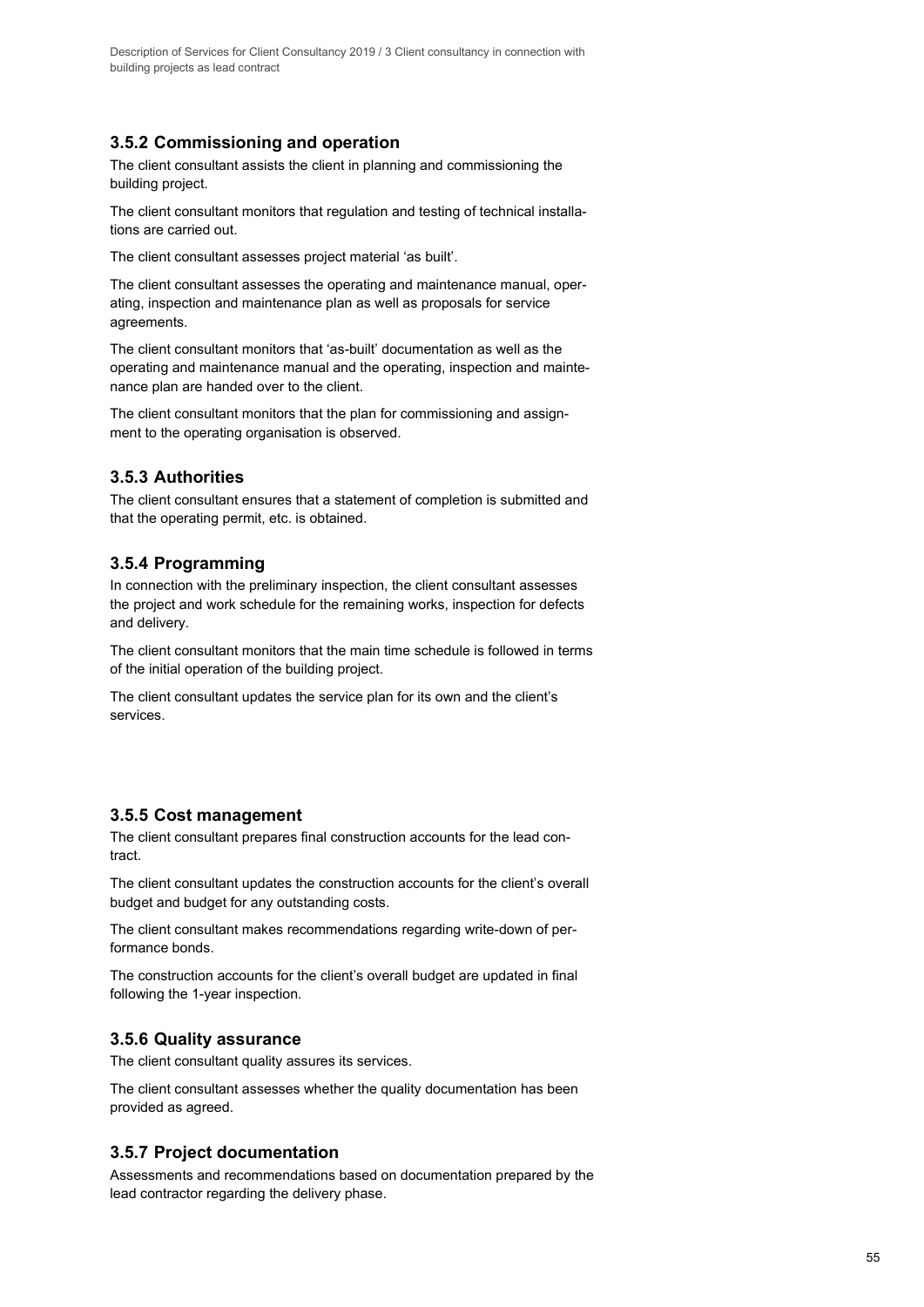Defects lists and delivery protocol in connection with delivery and 1-year inspection.

Service plan for the client consultant's and the client's services.

## 3.5.8 Client

The client participates in the delivery meeting and signs the delivery documents.

The client records defects identified during the rectification period and hands these over to the client consultant.

The client participates in the 1-year inspection and signs the 1-year inspection protocol.

After the 1-year inspection, the client records any defects and manages these during the 5-year liability period in respect of the parties to the building project.

Before the expiry of the 5-year liability period, the client will make an agreement on the performance of a 5-year inspection and subsequent release of performance bond.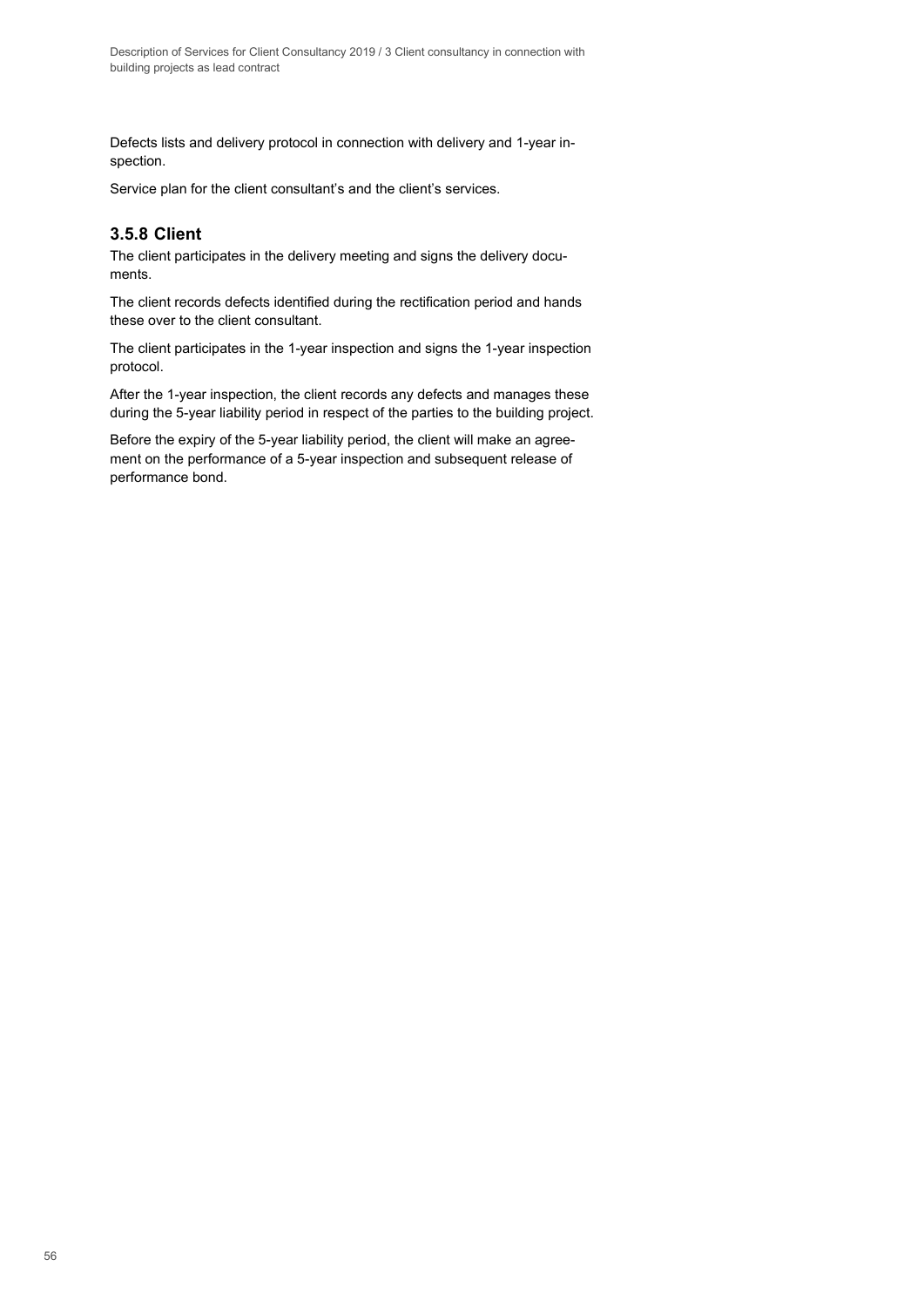## 4 TENANT CONSULTANCY

This chapter concerns a tenant's use of tenant consultants in assessing the tenant's need for premises, alternative localisation options, the tenancy agreement (except for legal matters, including tenancy legislation) and when conducting follow-up during the layout and fitting out of the premises.

The tenant consultant's services focus on the layout and fitting out of the premises and matters relating to the operation of the premises.

It is assumed that the tenant consultant prepares an appraisal and design specification as basis for the negotiations with the landlord about a given premises.

The landlord is then assumed to prepare a project for the layout and fitting out of the premises to be approved by the tenant, and the landlord undertakes the layout and fitting out works.

The landlord undertakes client responsibility during design and construction.

The tenant undertakes design and procurement etc. of the tenant's own layout and fitting out works. The tenant consultant undertakes coordination of this with the landlord. Coordination of the tenant's layout and fitting out works during the construction may be undertaken by the landlord.

In other cases, the services of the tenant consultant may be more extensive and include more of the design, construction management and supervision of the layout and fitting out works. In this case, reference is made to chapter 2 or 3 and/or 'Description of Services for Building and Landscape'.

The tenant consultant facilitates the cooperation between the tenant and the landlord within its contract.

The tenant is responsible for meeting its obligations as tenant and in accordance with the contracts concluded. The tenant consultant assists the tenant in this respect to the agreed extent.

The tenant consultant's services are provided in accordance with relevant legislation, including the Danish Act on Tendering Procedures for Work Contracts and the Danish Act on Invitation to Submit Tenders or EU directives.

#### Contract organisation



## 4.1 Initial consultancy

The tenant consultant's services may comprise:

- Property strategy
- Appraisal
- Technical financing analyses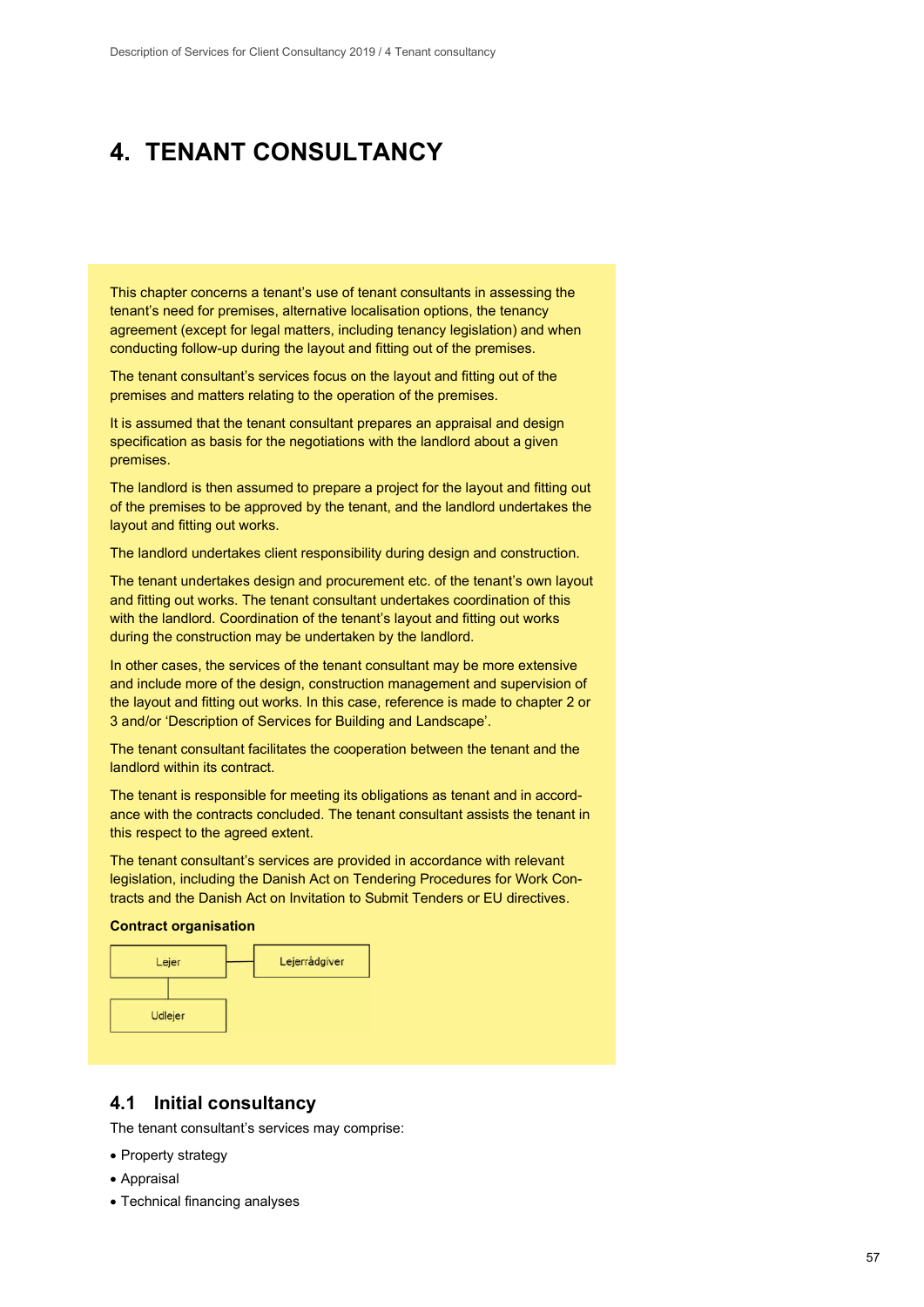#### Design specification

see chapter 1 of the description of services to this effect and adapted to the nature, scope and expected organisation of the current project.

The design specification with appendices must constitute a comprehensive basis for negotiation and conclusion of tenancy agreement and for design and carrying out of the layout and fitting out of the premises.

The design specification must consider the layout and fitting out works to be undertaken by the tenant, including responsibility for design, purchasing and construction as well as coordination with the landlord's layout and fitting out works.

The design specification with appendices must determine the phases of the design, including whether the design phases, see 'Description of Services for Building and Landscape', must be followed and whether the landlord should prepare other project documentation to be approved by the tenant.

The design specification with appendices must set out any of the tenant's requirements for ICT services during design and construction as well as requirements for digital delivery.

As part of the service, the tenant consultant must prepare a service plan for its own and the tenant's services.

## 4.2 Choice of premises

The tenant consultant assists in assessing the technical aspects in connection with negotiation and conclusion of tenancy agreement based on the approved design specification and draft tenancy agreement prepared by the landlord.

#### 4.2.1 Contents

The tenant consultant assesses temporary plans for layout and fitting out and description of premises prepared by the landlord based on the design specification.

The tenant consultant ensures that plans for layout and fitting out and description of premises are adjusted in dialogue with the landlord and tenant.

The tenant consultant ensures that any layout and fitting out works to be undertaken by the tenant are determined and delimited in respect of the landlord's services.

The tenant consultant assesses the premises relative to the tenant's needs and prepares a recommendation to this effect.

#### 4.2.2 Commissioning and operation

The tenant consultant assesses whether the premises comply with the tenant's requirements for commissioning and operation.

#### 4.2.3 Authorities

The tenant consultant assesses the outcome of the landlord's advance dialogue with the authorities regarding the premises, including whether the premises can be fitted out and used as assumed.

#### 4.2.4 Programming

The tenant consultant assesses the time schedule for the layout and fitting out of the premises and the tenant's occupancy.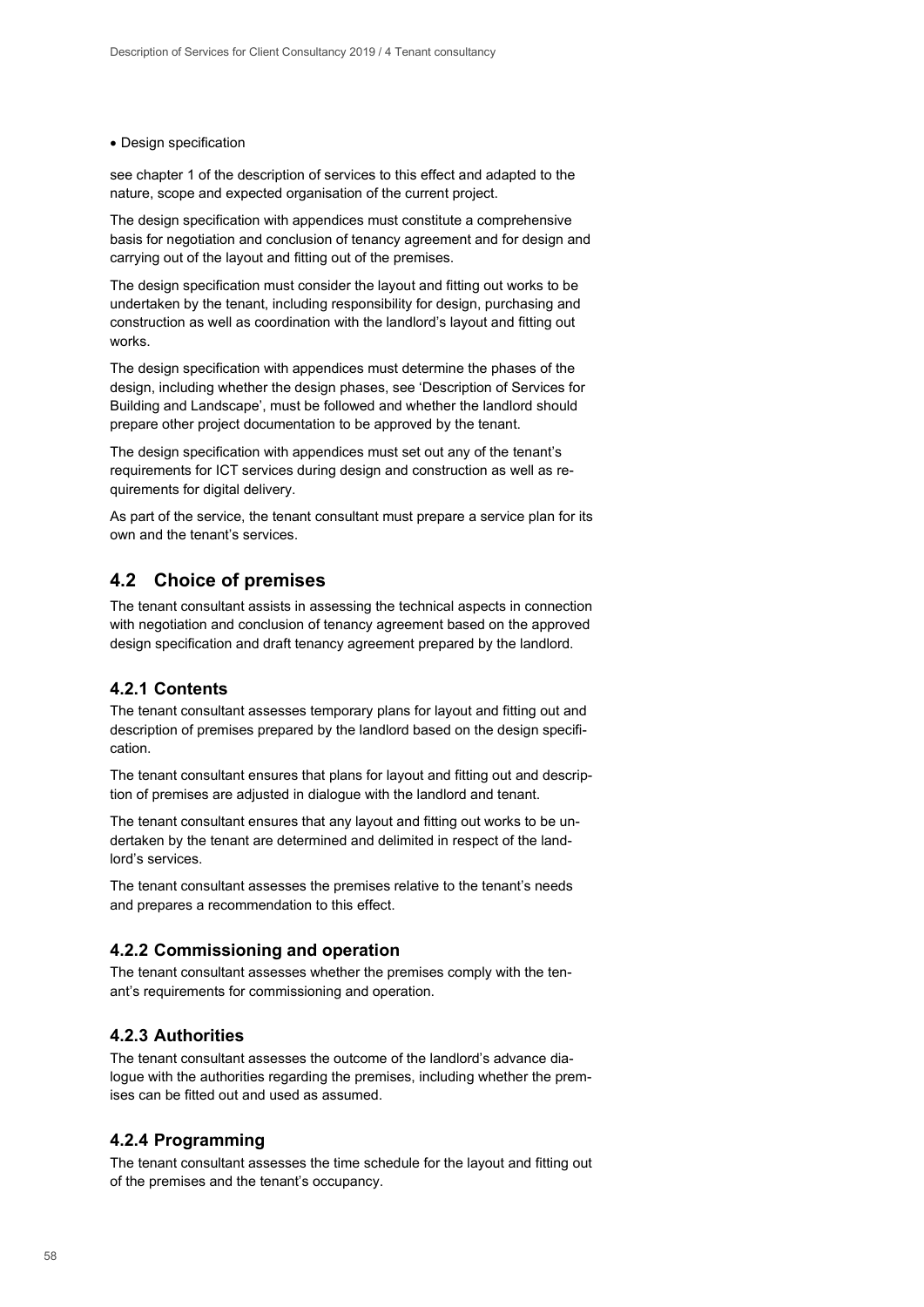#### 4.2.5 Cost management

The tenant consultant prepares an overall budget for expenses payable by the tenant in connection with the establishment of the premises, which is to be delimited subject to agreement with the tenant.

The tenant consultant may make an assessment of the operating expenses of the premises.

The tenant consultant may prepare an estimate of the costs of the vacationing of the premises, including primarily renovation etc.

#### 4.2.6 Quality assurance

The tenant consultant quality assures its services in connection with the choice of premises.

#### 4.2.7 Project documentation

Updated layout and fitting out plans and description of premises.

Description of the tenant's layout and fitting out works.

Assessment of the layout and fitting out of the premises compared with the requirements of the design specification and any recommendations to this effect to the tenant.

Budget for expenses payable by the tenant in connection with the establishment of the premises and recommendations to this effect.

Updated service plan for the tenant consultant's and the tenant's services.

#### 4.2.8 The tenant

The tenant approves the tenant consultant's service plan for the services to be provided by the tenant consultant and the tenant.

The tenant approves layout and fitting out plans and description of premises, including description of the tenant's layout and fitting out works.

The tenant negotiates with the landlord about the tenancy agreement.

The tenant undertakes the contractual review of the draft tenancy agreement.

The client takes out any necessary insurance.

## 4.3 Design

This section outlines the tenant consultant's services during the design phase.

It is assumed that the design of the layout and fitting out of the premises is undertaken by the landlord's consultants.

It is further assumed that the tenant's layout and fitting out works are designed by the tenant.

If the project is to be undertaken in full or in part by the tenant consultant, reference is made to 'Description of Services for Building and Landscape'.

#### 4.3.1 Contents

The tenant consultant's services during the design phase are provided based on project material prepared by the tenant's design consultants.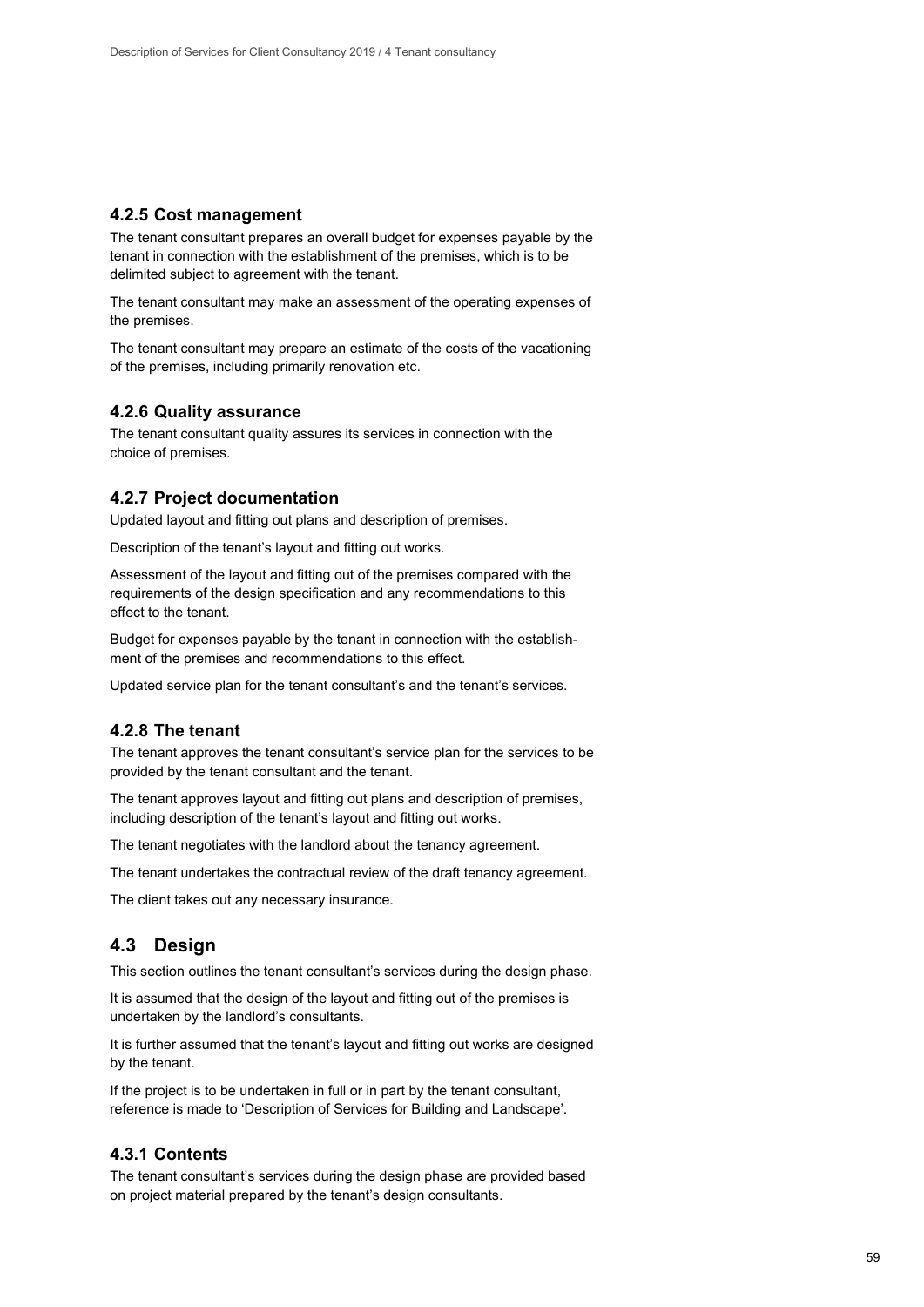The tenant consultant may prepare furnishing plans and similar detailed layout and fitting out plans.

The tenant consultant ensures that procedures for communication and cooperation between the parties of the building project are determined during the design phase.

The tenant consultant presides over and prepares minutes of the tenant's meetings with the landlord.

The tenant consultant initiates and follows-up in connection with any consultants being hired by the tenant.

The tenant consultant reviews the prepared project material and assesses whether the scope and quality of the project material are in accordance with the agreement and ensures that the plan for project decisions and approvals is followed.

The tenant consultant oversees that the tenant designs layout and fitting out works to be carried out by the tenant. The tenant consultant coordinates such layout and fitting out works with the landlord, unless such coordination has been assigned to the landlord.

To the extent the tenant initiates works that trigger requirements for coordination of occupational health and safety, the tenant consultant ensures that a health and safety coordinator (D) for the design phase is appointed.

The tenant consultant prepares comments for the projects and any related recommendations, including amendment proposals, proposals for choice of materials, structures, installations, etc.

#### 4.3.2 Commissioning and operation

The tenant consultant ensures that a file for occupational health and safety in relation to operation and maintenance of the premises is prepared.

The tenant consultant assesses proposals for operating and maintenance manual as well as proposals for operating, inspection and maintenance plan for the premises.

The tenant consultant assesses proposals for plan for commissioning and assignment to the tenant's operating organisation.

#### 4.3.3 Authorities

The tenant consultant ensures that application for building permit is submitted and that the project is adapted to take account of any comments in the building permit.

For building projects in structural class 4 or fire safety class 4, the tenant consultant ensures that the landlord has entered into an agreement with an independent certified statics engineer and/or certified fire consultant, see the requirements of the Danish Building Regulations.

#### 4.3.4 Programming

The tenant consultant assesses whether the main time schedule is observed.

The tenant consultant updates the service plan for its own and the tenant's services.

### 4.3.5 Cost management

The tenant consultant checks that the insurance agreed is taken out.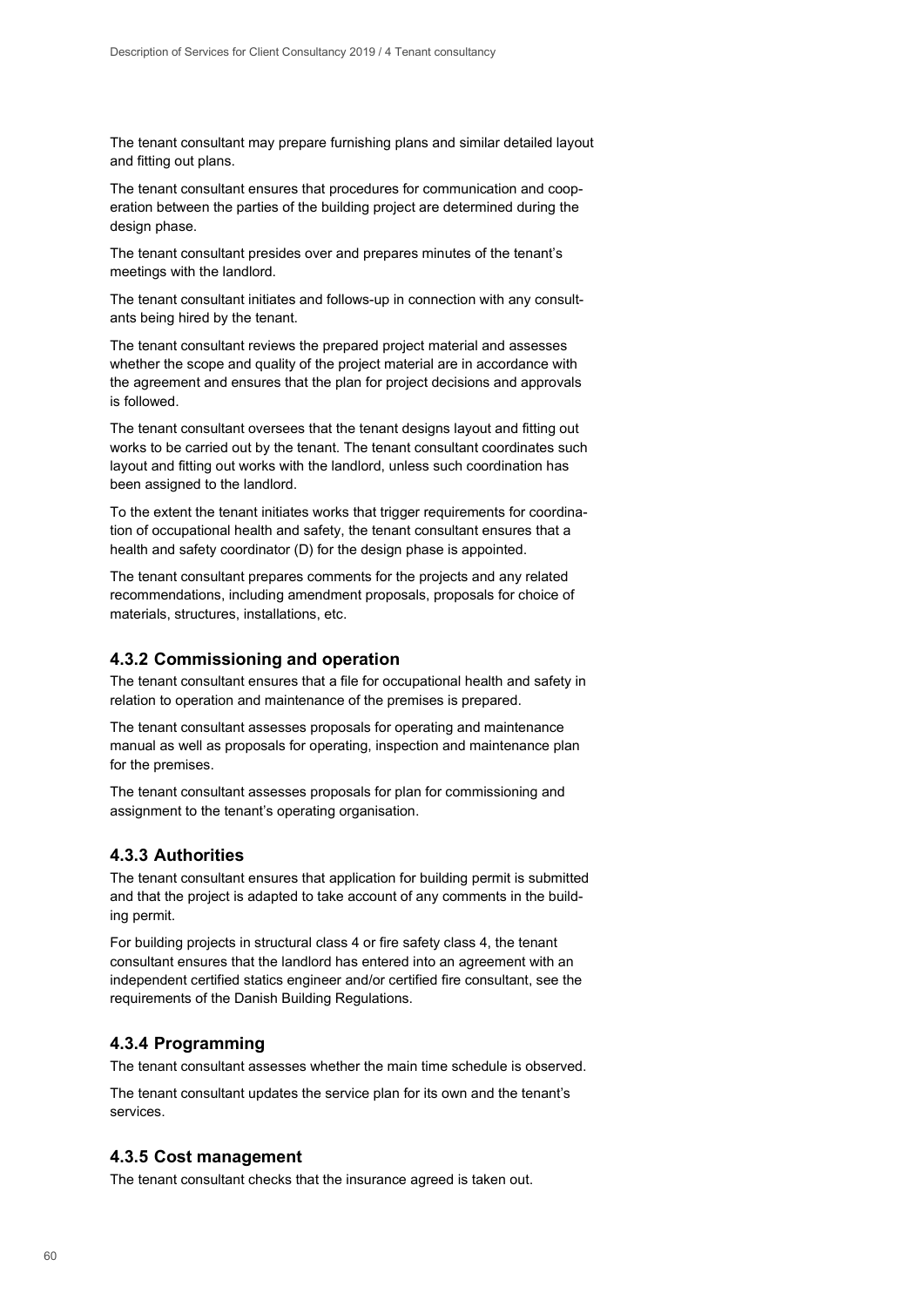The tenant consultant updates the overall budget for expenses payable by the tenant in connection with the establishment of the premises. The budget is updated quarterly.

The tenant consultant regularly records required and agreed changes and any obstacles as well as their consequences for the project in terms of programming and cost management, and coordinates with the landlord and makes recommendations to this effect to the tenant.

The tenant consultant assesses any other requirements for the tenant regarding the design phase and makes recommendations to this effect to the tenant.

The tenant consultant prepares a risk analysis focusing on quality, regulatory matters, programming, cost management, etc. and makes recommendations to this effect to the tenant.

The risk analysis is updated in all design phases.

The tenant consultant keeps construction accounts and verifies on-account bills and invoices for expenses during the design phase payable by the tenant.

The tenant consultant prepares monthly reports to the tenant regarding the financial progress of the building project and makes arrangements for the tenant's approval of transactions during the design phase.

The tenant consultant may prepare and update a cashflow budget.

#### 4.3.6 Quality assurance

The tenant consultant quality assures its services.

The tenant consultant assesses whether quality assurance during the design phase takes place as agreed.

The tenant consultant performs an overall project review of whether the scope and quality of the project are in accordance with the requirements of the design specification and other agreements.

The tenant consultant prepares a supervision plan for its own overall supervision.

## 4.3.7 Project documentation

The tenant consultant must as part of the proposal and design phases prepare or update:

- tenant meeting minutes
- recommendations to the tenant about proposals regarding the project, programming or cost management, including about any instructions to the landlord
- overview of required and agreed changes etc.
- service plan for the tenant consultant's and the tenant's services.

As basis for the tenant's assessment and decision on the conclusion of each phase, the tenant consultant must forward:

- project comments on the landlord's project documentation for the phase, including project, authority status, time schedules, budget for the layout and fitting out of the premises and any consequences for the rent, risk analysis and documentation of the landlord's project review
- project comments on the tenant's project documentation for the phase
- where digital design has been agreed, an assessment of whether the project documentation meets the phase requirements of the ICT specification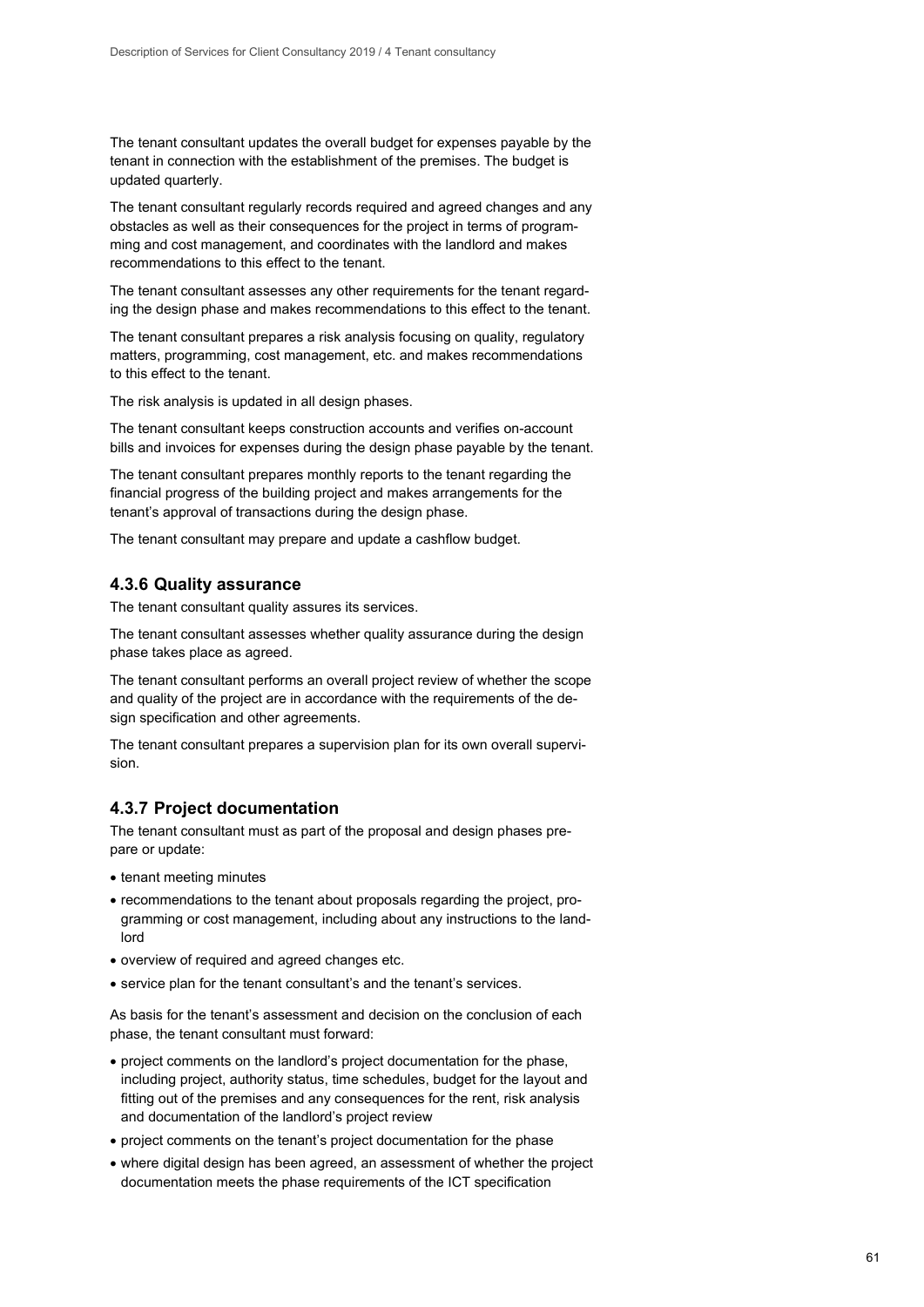- risk analysis that supplements the landlord's risk analysis, including regarding matters outside the landlord's area of responsibility
- budget for the tenant's overall expenses of establishing the premises
- reports on financial progression of the building project
- recommendation to the tenant about whether the documentation of the phase can be approved, including motivation for any reservations or rejections.

#### 4.3.8 The tenant

The tenant takes out any necessary insurance.

The tenant ensures that the project for the tenant's layout and fitting out works is prepared.

Based on the recommendation from the tenant consultant, the tenant approves the project in its individual phases, including any project changes.

The tenant approves the service plan prepared by the tenant consultant.

Based on the recommendation of the tenant consultant, the tenant approves risk analyses as updated by the tenant consultant.

The tenant approves the overall budget for the establishment of the premises as updated by the tenant consultant.

The tenant pays any credit vouchers regarding the design phase presented by the tenant consultant.

#### 4.4 Construction phase

The tenant consultant monitors that construction is undertaken in accordance with the tenancy agreement.

The tenant consultant monitors that the tenant's layout and fitting out works are undertaken in accordance with the tenancy agreement.

#### 4.4.1 Contents

The tenant consultant ensures that procedures for communication and cooperation between the parties of the building project are determined.

The tenant consultant initiates and follows-up in connection with any consultants being hired by the tenant.

The tenant consultant presides over and prepares minutes of the tenant's meetings with the landlord, users, etc.

The tenant consultant undertakes overall supervision in accordance with an approved plan for its supervision.

To the extent the tenant initiates works that trigger requirements for coordination of occupational health and safety, the tenant consultant ensures that a health and safety coordinator (C) for the construction phase is appointed.

The tenant consultant makes an assessment and recommendation regarding presented material samples, including any proposal to change the material selected, structures or installations during construction.

The tenant consultant coordinates any of the tenant's works and deliveries to the premises to the extent that they have not been assigned to the landlord.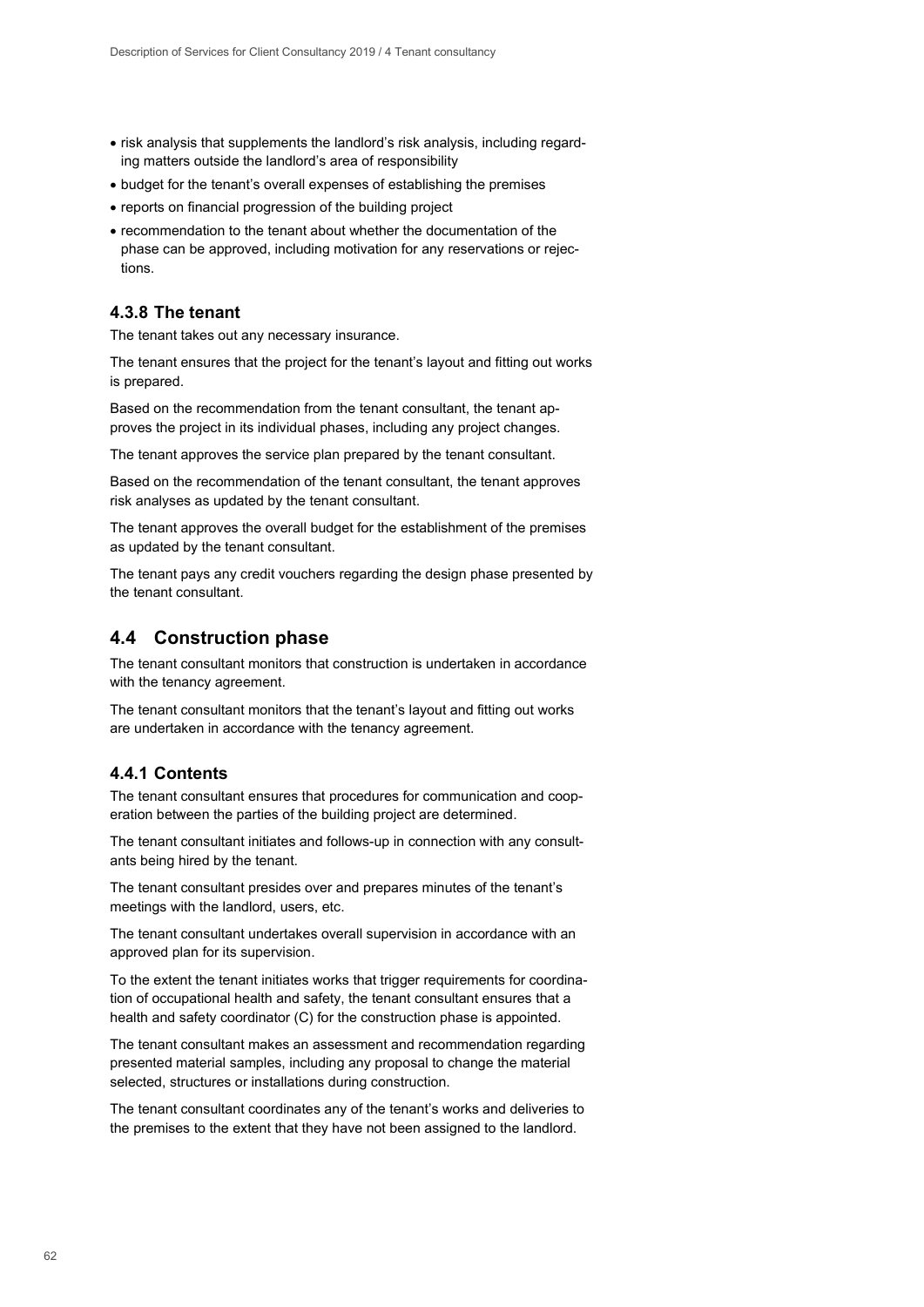#### 4.4.2 Commissioning and operation

The tenant consultant ensures that the file for occupational health and safety in relation to operation and maintenance of the premises is updated.

### 4.4.3 Authorities

The tenant consultant monitors that regulatory requirements are observed during construction.

#### 4.4.4 Programming

The tenant consultant checks whether the main time schedule is observed.

The tenant consultant updates the service plan for its own and the tenant's services.

#### 4.4.5 Cost management

Before construction is initiated, the tenant consultant updates the overall budget for expenses payable by the tenant in connection with the establishment of the premises. The budget is updated quarterly.

The tenant consultant regularly records required and agreed changes and any obstacles as well as their consequences for the project in terms of programming, cost management and fees. The tenant consultant coordinates with the landlord and makes recommendations to this effect to the tenant.

The tenant consultant assesses any other requirements for the tenant during construction and makes recommendations to this effect to the tenant.

The tenant consultant prepares a risk analysis and makes recommendations to this effect to the tenant.

The risk analysis is updated quarterly.

The tenant consultant keeps construction accounts and verifies on-account bills and invoices during the construction phase for expenses payable by the tenant.

The tenant consultant prepares monthly reports to the tenant regarding the financial progress of the building project and makes arrangements for the tenant's approval of transactions during the construction phase.

The tenant consultant may prepare a cashflow budget.

#### 4.4.6 Quality assurance

The tenant consultant quality assures its services.

The tenant consultant assesses whether quality assurance during the construction phase takes place as agreed.

#### 4.4.7 Project documentation

As part of the construction phase, the tenant consultant must prepare or update:

- supervision plan for the tenant consultant's overall supervision
- tenant meeting minutes
- recommendations to the tenant about proposals related to the project, programming or cost management
- overview of required and agreed changes etc.
- budget for the tenant's overall expenses regarding the layout and fitting out of the premises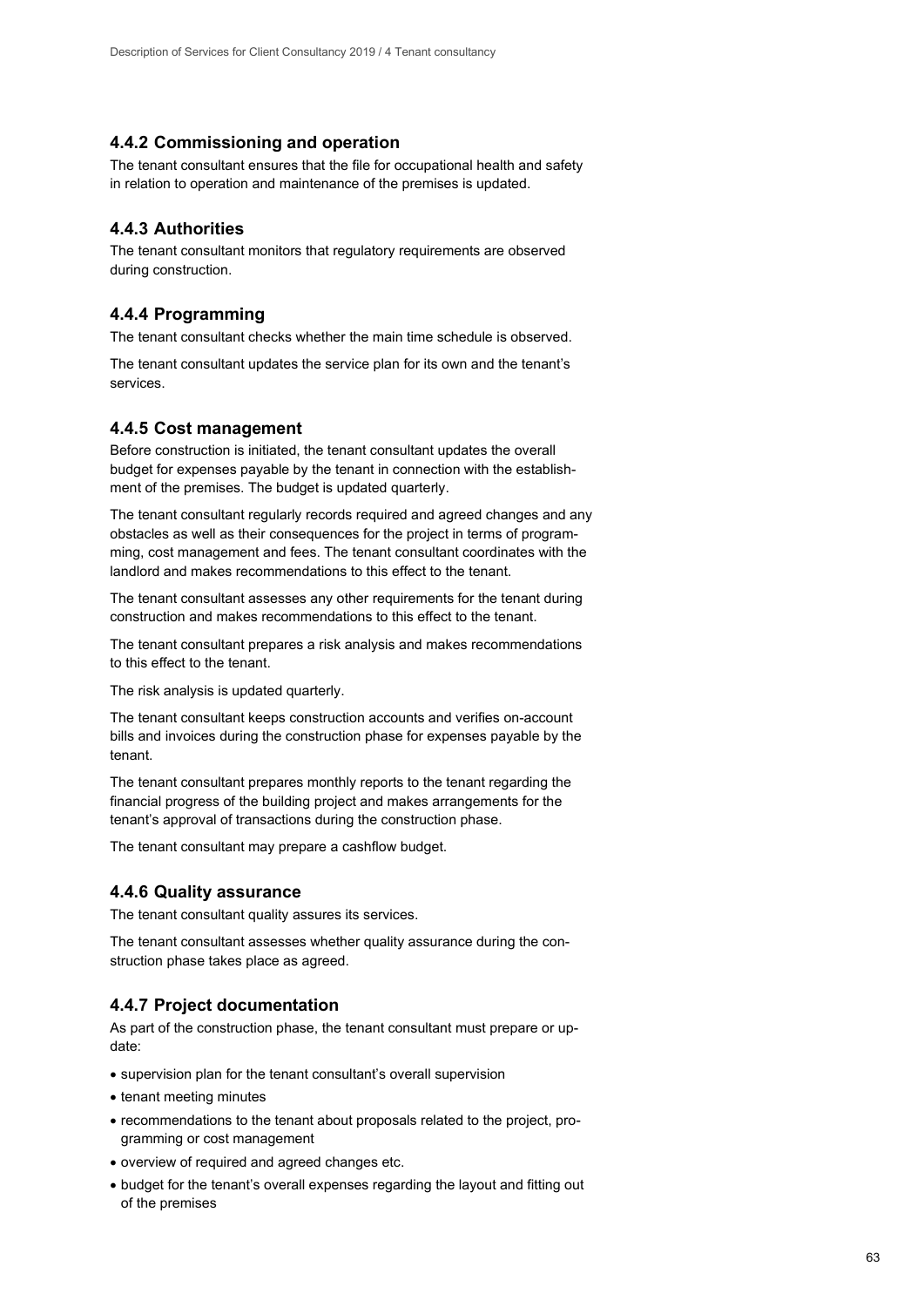- risk analysis
- reports on financial progression of the building project
- service plan for the tenant consultant's and the tenant's services.

#### 4.4.8 The tenant

The tenant approves the tenant consultant's service plan and supervision plan.

The tenant approves recommendations from the tenant consultant regarding construction, including any project changes.

The tenant approves the tenant consultant's risk analyses.

The tenant pays any credit vouchers regarding the construction presented by the tenant consultant.

Well in advance of the assignment of the premises, the tenant will appoint its operations officer with a view to planning and ensuring commissioning of the premises.

## 4.5 Delivery

The tenant consultant's services in connection with delivery comprise services in connection with the inspection for defects and delivery of the premises, as well as follow-up of such delivery during the 1-year period.

#### 4.5.1 Contents

The tenant consultant prepares defects lists on assignment of the premises, undertakes the assignment and checks the rectification of defects.

The tenant consultant prepares notices regarding defects identified by the tenant in connection with occupancy and ensures that such defects are rectified.

#### 4.5.2 Commissioning and operation

The tenant consultant assists the tenant in planning and commissioning the premises.

The tenant consultant monitors that regulation and testing of technical installations are carried out.

The tenant consultant assesses project material 'as built' for the premises.

The tenant consultant assesses the operating and maintenance manual, operating, inspection and maintenance plan as well as proposals for service agreements for the premises.

The tenant consultant monitors that 'as-built' documentation as well as the operating and maintenance manual and the operating, inspection and maintenance plan are handed over to the tenant.

The tenant consultant monitors that the plan for commissioning and assignment of the premises to the tenant's operating organisation is observed.

#### 4.5.3 Authorities

The tenant consultant ensures that a statement of completion is submitted and that the occupancy permission etc. is obtained.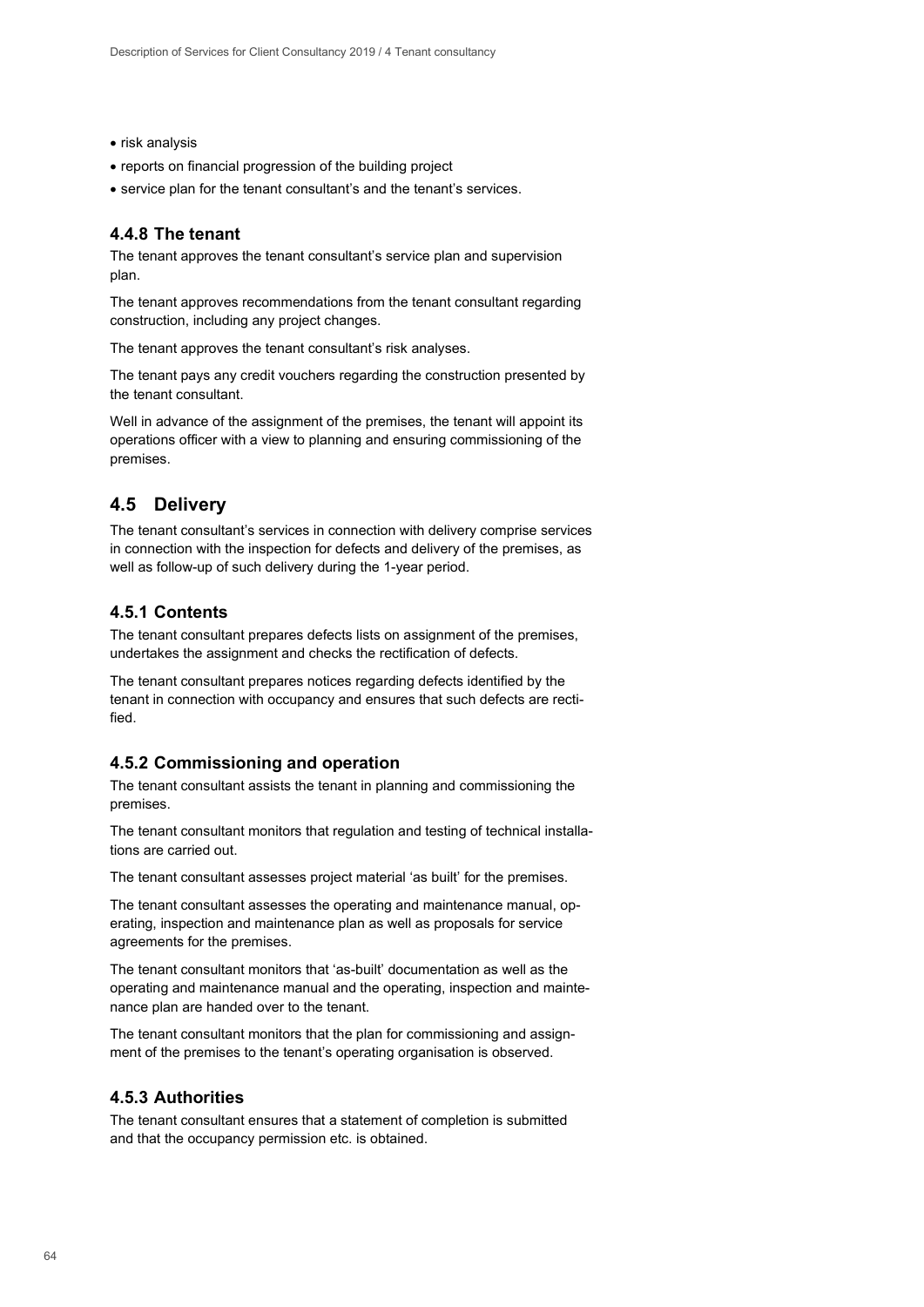#### 4.5.4 Programming

The tenant consultant monitors that the main time schedule is followed in terms of the occupancy of the premises.

The tenant consultant updates the service plan for its own and the tenant's services.

#### 4.5.5 Cost management

The tenant consultant prepares final construction accounts for expenses payable by the tenant in connection with the establishment of the premises.

#### 4.5.6 Quality assurance

The tenant consultant quality assures its services.

#### 4.5.7 Project documentation

Defects lists and delivery protocol in connection with the assignment and occupancy of the premises.

Service plan for the tenant consultant's and the tenant's services.

## 4.5.8 The tenant

The tenant participates in the assignment and signs the assignment documents.

After the occupancy of the premises, the tenant undertakes a registration of any defects and a dialogue to this effect with the landlord.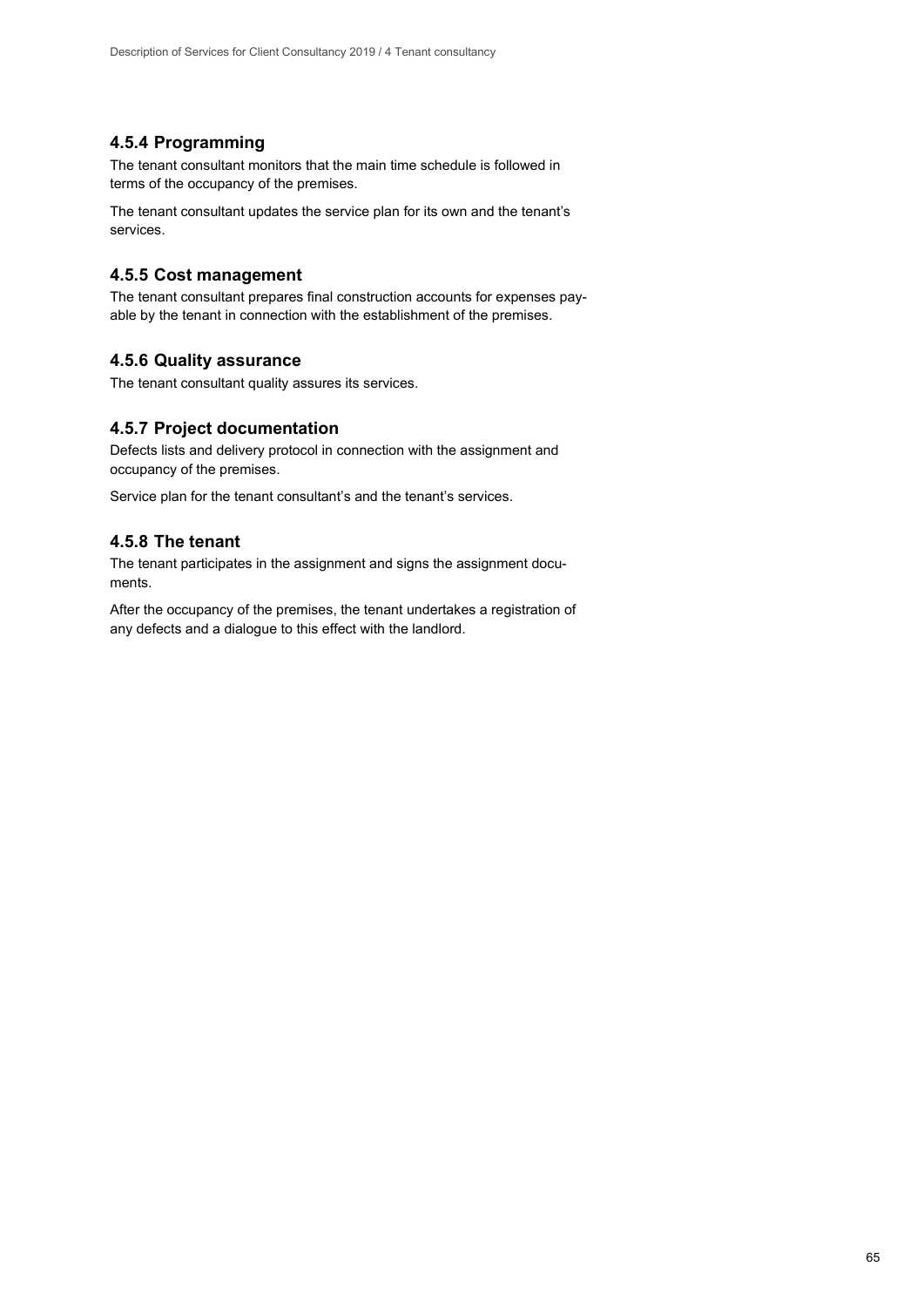## 5. INVESTOR CONSULTANCY

This chapter concerns a property investor's use of an investment consultant in connection with a professional assessment of offers to buy a property project from a project developer, assessment of the contract of sale (except for legal matters, including tenancy legislation) and follow-up during project realisation.

The process described assumes that the contract of sale is concluded before the construction of the property and that the investor takes possession of the property in connection with the occupancy of the property.

The project developer undertakes client responsibility during design and construction.

Services will be adjusted depending on whether consultancy services are provided to the investor in connection with a completed building project or a building project under construction.

The investor consultant facilitates cooperation between the investor and the project developer within its contract.

The investor is responsible for meeting its obligations as investor and in accordance with the agreements concluded. The investor consultant assists the investor in this respect to the extent agreed.

The investor consultant's services are provided in accordance with relevant legislation, including the Danish Act on Tendering Procedures for Work Contracts and the Danish Act on Invitation to Submit Tenders or EU directives.

#### Contract organisation



## 5.1 Initial consultancy

The investor consultant's services may comprise:

- Property strategy
- Appraisal
- Technical financing analyses
- Design specification

see chapter 1 of the description of services to this effect and adapted to the nature, scope and expected organisation of the current project.

The design specification with appendices must include the investor's overall or specific requirements for the property investment as basis for negotiation or conclusion of a contract of sale and for design and construction.

The design specification with appendices must determine the phases of the design, including whether the design phases, see 'Description of Services for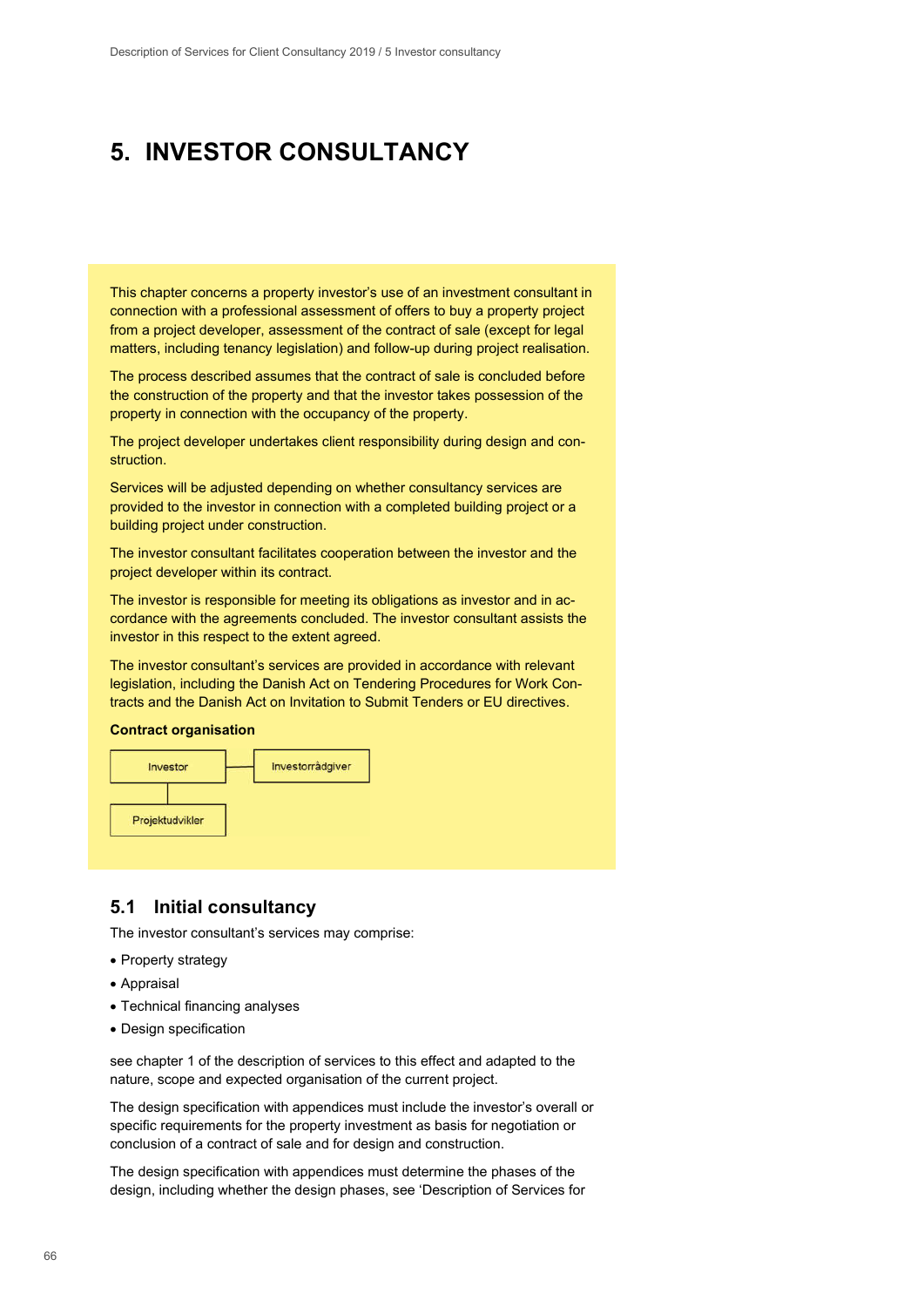Building and Landscape', must be followed and whether the project developer should prepare other project documentation to be approved by the investor.

The design specification with appendices must set out any of the investor's requirements for ICT services during design and construction as well as requirements for digital delivery.

As part of the service, the investor consultant must prepare a service plan for its own and the investor's services.

## 5.2 Project assessment

The investor consultant prepares an overall assessment of the tendered project, including:

- flexibility and reusability
- project quality
- regulatory matters
- programming aspects
- price and profitability (possibly in cooperation with external consultants)
- the project developer's references.

The project assessment must include an evaluation of whether the terms offered/agreed with tenants (except for legal matters) are appropriate.

The investor consultant prepares any supplementary programming requirements in cooperation with the investor.

The investor undertakes the contractual review of the agreement terms etc.

## 5.3 Conclusion of agreement

The investor consultant assists in assessing the technical aspects in connection with negotiation and conclusion of contract of sale based on the project assessment and draft contract of sale.

#### 5.3.1 Quality assurance

The investor consultant quality assures its services in connection with conclusion of the agreement.

#### 5.3.2 Project documentation

Project assessment and recommendations to the client in this respect.

Updated service plan for the investor consultant's and the investor's services.

#### 5.3.3 The investor

The investor approves the investor consultant's service plan for the investor consultant's and investor's services.

The investor negotiates the contract of sale with the project developer based on i.a. the investor consultant's recommendation.

The investor undertakes the contractual review of the draft contract of sale and any tenancy agreements.

The investor takes out any necessary insurance.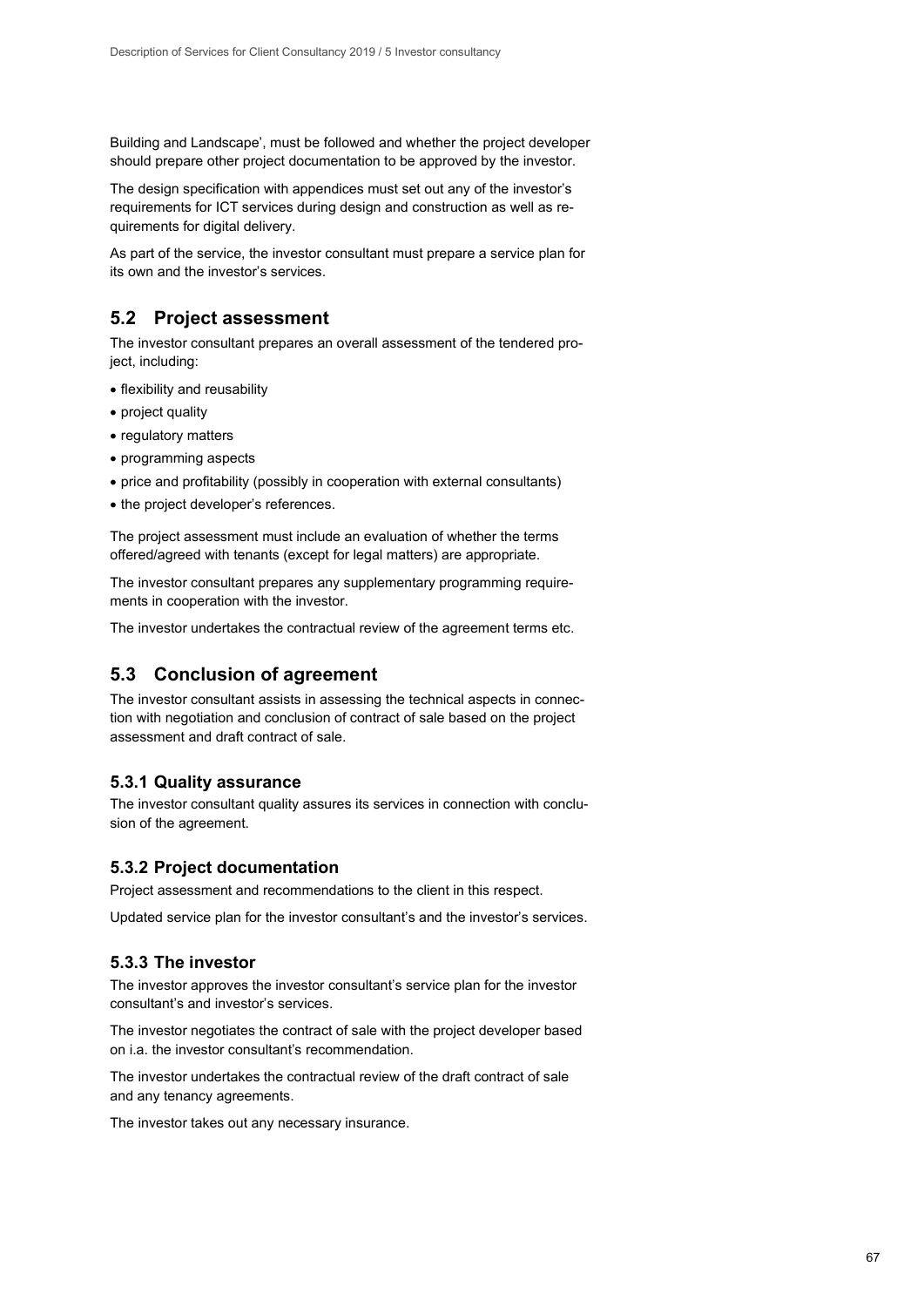## 5.4 Design

This section outlines the investor consultant's services during the design phase.

#### 5.4.1 Contents

The investor consultant's services during the design phase are provided based on project material prepared by the project developer's consultants.

The investor consultant ensures that procedures for communication and cooperation between the parties of the building project are determined during the design phase.

The investor consultant presides over and prepares minutes of the investor's meetings with the project developer.

The investor consultant initiates and follows-up in connection with any consultants being hired by the investor.

The investor consultant reviews the prepared project material and assesses whether the project is in accordance with the concluded contract of sale and tenancy agreements and ensures that the plan for project decisions and approvals is followed.

The investor consultant ensures that a health and safety coordinator (D) for the design phase is appointed.

The investor consultant ensures that a health and safety plan is prepared.

The investor consultant prepares comments for the projects and any related recommendations, including amendment proposals, proposals for choice of materials, structures, installations, etc.

#### 5.4.2 Commissioning and operation

The investor consultant ensures that a file for occupational health and safety in relation to operation and maintenance is prepared.

The investor consultant assesses proposals for operating and maintenance manual as well as proposals for operating, inspection and maintenance plan for the building project.

The investor consultant assesses proposals for plan for commissioning and assignment to the investor's operating organisation.

#### 5.4.3 Authorities

The investor consultant ensures that application for building permit is submitted and that the project is adapted to take account of any comments in the building permit.

For building projects in structural class 4 or fire safety class 4, the investor consultant ensures that the investor has entered into an agreement with an independent certified statics engineer and/or certified fire consultant, see the requirements of the Danish Building Regulations.

#### 5.4.4 Programming

The investor consultant assesses whether the main time schedule is observed.

The investor consultant updates the service plan for its own and the investor's services.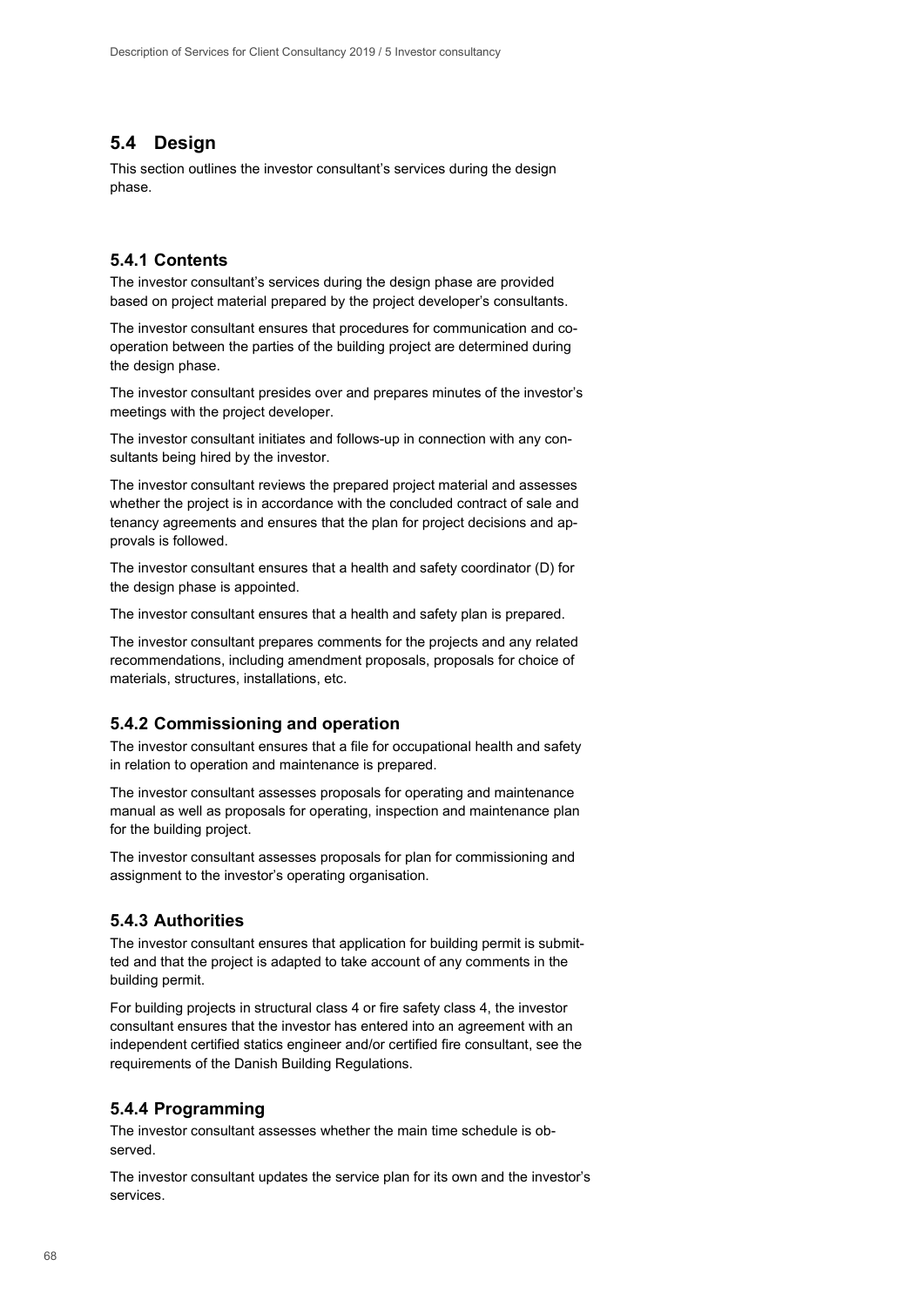#### 5.4.5 Cost management

The investor consultant checks that the insurance agreed is taken out.

The investor consultant checks that agreed performance bonds are provided in a timely manner.

Based on the contract of sale and any tenancy agreements, the investor consultant prepares the overall budget for expenses payable by the investor, which is to be delimited subject to agreement with the investor. The budget is updated quarterly.

The investor consultant regularly records required and agreed changes and any obstacles as well as their consequences for the project in terms of programming and cost management, and coordinates with the project developer and makes recommendations to this effect to the investor.

The investor consultant assesses any other requirements for the investor regarding the design phase and makes recommendations to this effect to the investor.

The investor consultant prepares a risk analysis and makes recommendations to this effect to the investor.

The risk analysis is updated in all design phases.

The investor consultant keeps construction accounts and verifies on-account bills and invoices for expenses during the design phase payable by the investor.

The investor consultant prepares monthly reports to the investor regarding the financial progress of the building project and makes arrangements for the investor's approval of transactions during the design phase.

The investor consultant may prepare and update a cashflow budget.

#### 5.4.6 Quality assurance

The investor consultant quality assures its services.

The investor consultant assesses whether quality assurance during the design phase takes place as agreed.

The investor consultant performs an overall project review of whether the scope and quality of the project are in accordance with the requirements of the design specification and other agreements.

The investor consultant prepares a supervision plan for its own overall supervision.

#### 5.4.7 Project documentation

The investor consultant must as part of the proposal and design phases prepare or update:

- minutes of investor meetings
- recommendations to the investor about proposals regarding the project, programming or cost management, including about any instructions to the project developer
- overview of required and agreed changes etc.
- reports on financial progression of the building project
- service plan for the investor consultant's and the investor's services.

As basis for the investor's assessment and decision on the conclusion of each phase, the investor consultant must forward: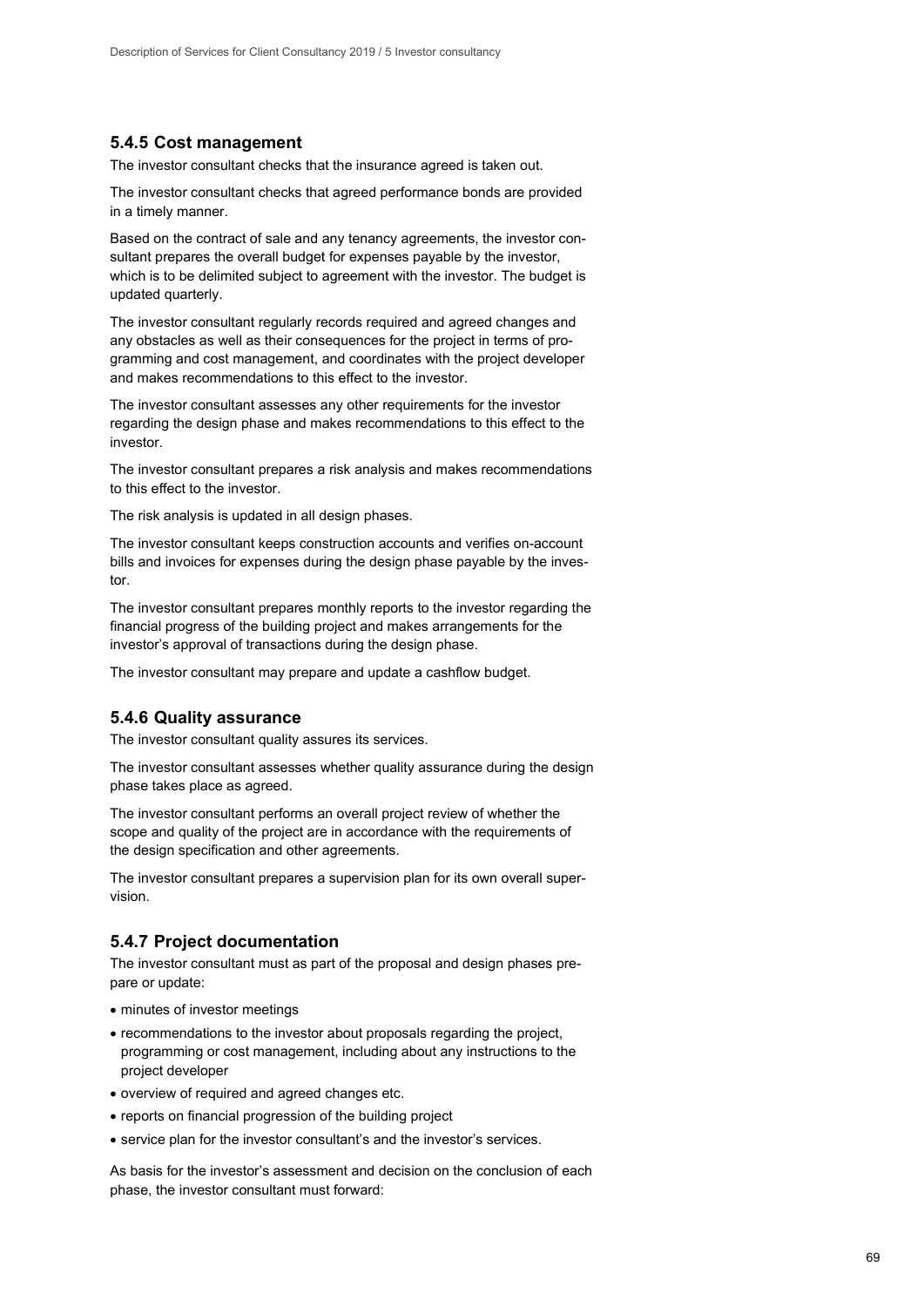- project comments on the project developer's project documentation for the phase, including project, authority status, time schedules, budget for the property, risk analysis and documentation for the project developer's project review
- where digital design has been agreed, an assessment of whether the project documentation meets the phase requirements of the ICT specification
- risk analysis that supplements the project developer's risk analysis, including regarding matters outside the project developer's area of responsibility
- updated budget for the investor's overall expenses
- recommendation to the investor about whether the documentation of the phase can be approved, including motivation for any reservations or rejections.

#### 5.4.8 The investor

The investor takes out any necessary insurance.

Based on the recommendation from the investor consultant, the investor approves the project in its individual phases, including any project changes.

The investor approves the service plan prepared by the investor consultant.

Based on the recommendation from the investor consultant, the investor approves risk analyses as updated by the investor consultant.

The investor approves the overall budget as updated by the investor consultant.

The investor approves and pays signed invoices regarding the design phase.

## 5.5 Construction phase

The investor consultant monitors that construction is undertaken in accordance with the contract of sale.

#### 5.5.1 Contents

The investor consultant ensures that procedures for communication and cooperation between the parties of the building project are determined.

The investor consultant initiates and follows-up in connection with any consultants being hired by the investor.

The investor consultant presides over and prepares minutes of the investor's meetings with the project developer, users, etc.

The investor consultant undertakes overall supervision in accordance with an approved plan for its supervision.

The investor consultant ensures that a health and safety coordinator (C) for the construction phase is appointed.

The investor consultant makes an assessment and recommendation regarding presented material samples, including any proposal to change the material selected, structures or installations during construction.

#### 5.5.2 Commissioning and operation

The investor consultant ensures that a file for occupational health and safety in relation to operation and maintenance is updated.

The investor consultant ensures that the operating and maintenance manual as well as operating, inspection and maintenance plan for the building project are updated.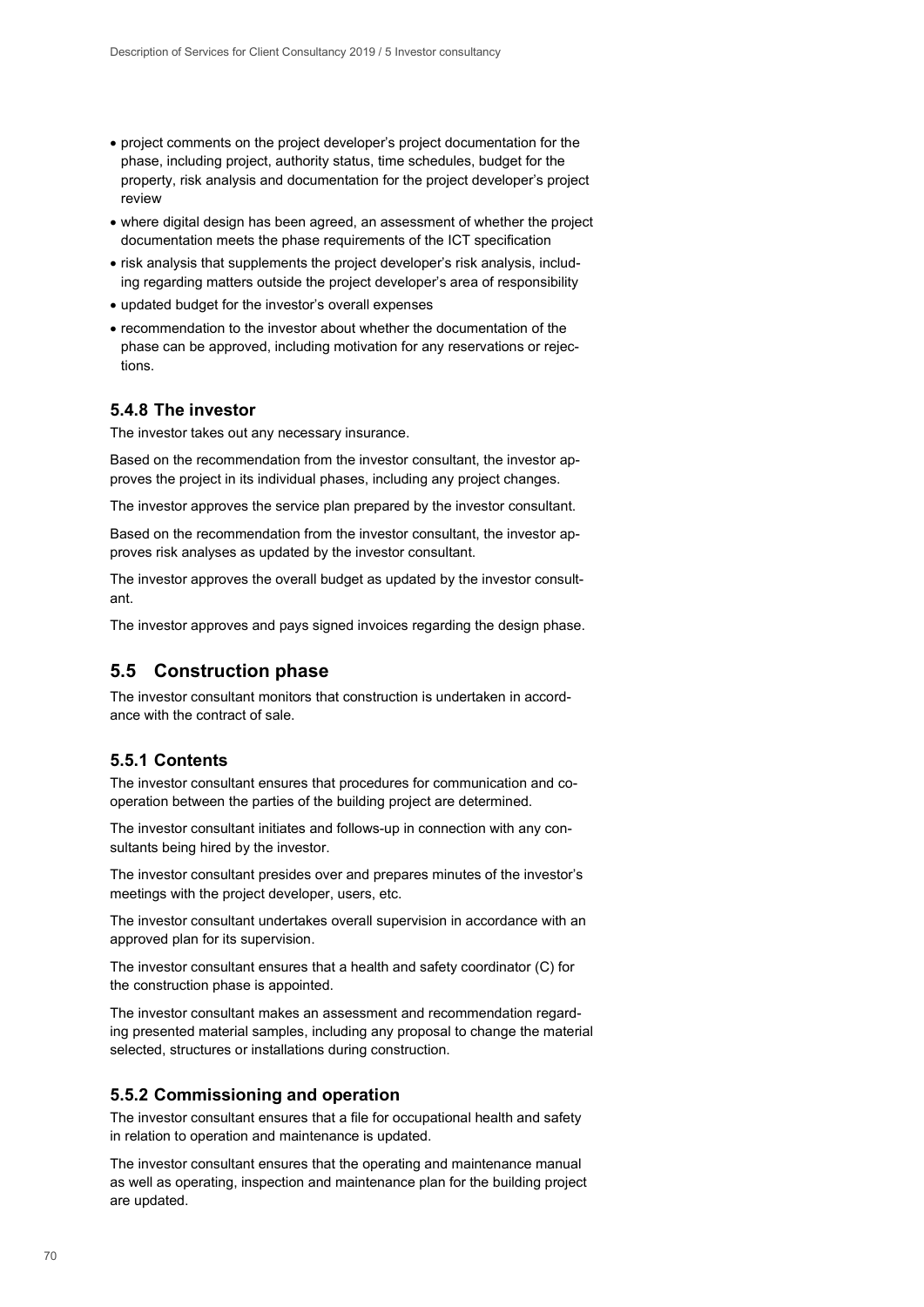The investor consultant monitors that plan for commissioning and assignment to the investor's operating organisation is observed.

#### 5.5.3 Authorities

No separate activities.

## 5.5.4 Programming

The investor consultant assesses whether the main time schedule is observed.

The investor consultant updates the service plan for its own and the investor's services.

#### 5.5.5 Cost management

Before construction is initiated, the investor consultant updates the overall budget for expenses payable by the investor. The budget is updated quarterly.

The investor consultant regularly records required and agreed changes as well as any obstacles and their consequences for the project in terms of programming, cost management and fees and coordinates with the project developer and makes recommendations to this effect to the investor.

The investor consultant assesses any other requirements for the investor during the construction phase and makes recommendations to this effect to the investor.

The investor consultant prepares a risk analysis and makes recommendations to this effect to the investor.

The risk analysis is updated quarterly.

The investor consultant keeps construction accounts and verifies on-account bills and invoices during the construction phase for expenses payable by the investor.

The investor consultant prepares monthly reports to the investor regarding the financial progress of the building project and makes arrangements for the investor's approval of transactions during the construction phase.

The investor consultant may prepare a cashflow budget.

## 5.5.6 Quality assurance

The investor consultant quality assures its services.

The investor consultant assesses whether quality assurance during the construction phase takes place as agreed.

#### 5.5.7 Project documentation

As part of the construction phase, the investor consultant must prepare or update:

- supervision plan for overall supervision
- minutes of investor meetings
- recommendations to the investor about proposals related to the project, programming or cost management
- overview of required and agreed changes etc.
- budget for the investor's expenses
- reports on financial progression of the building project
- service plan for the investor consultant's and the investor's services.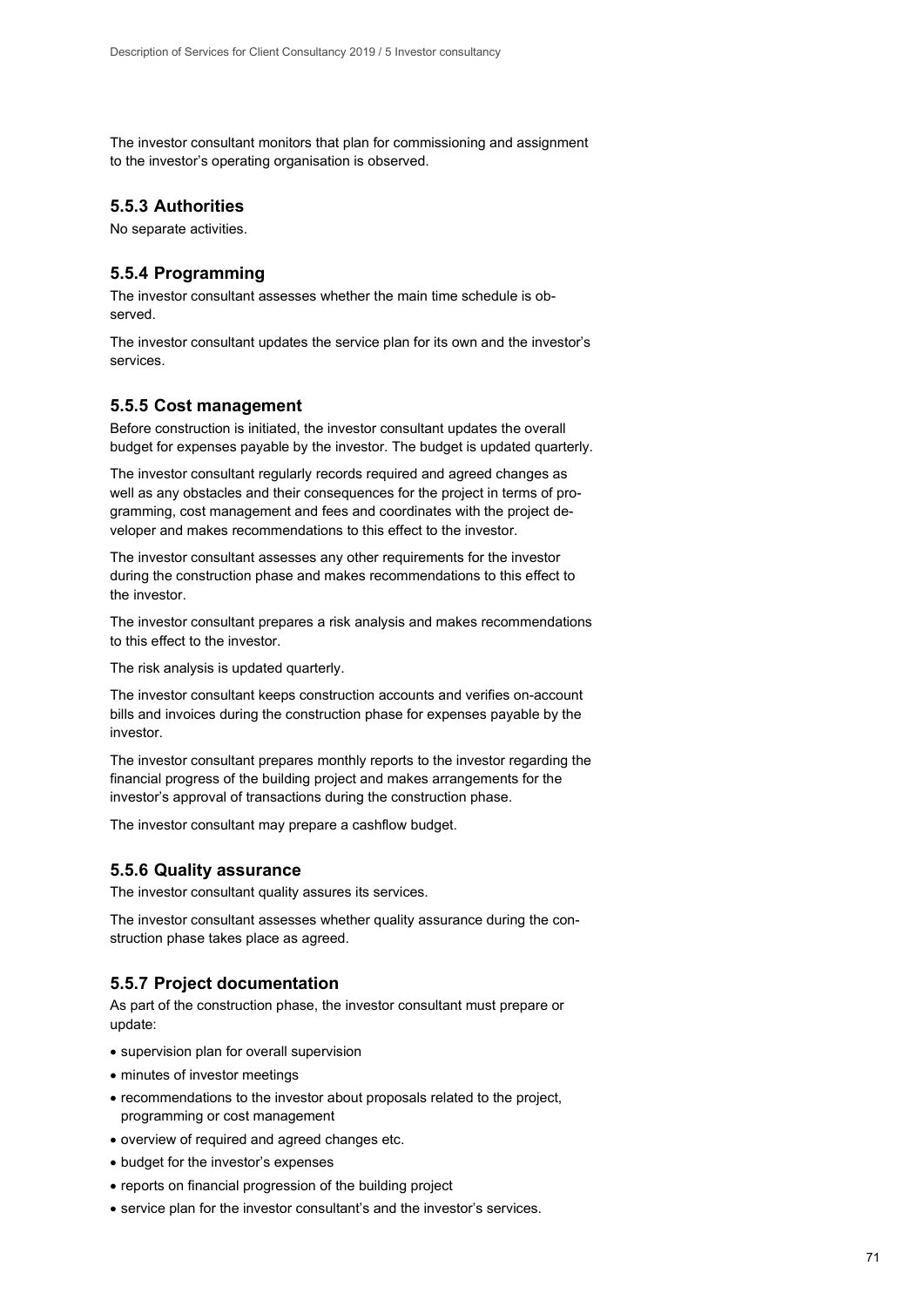#### 5.5.8 The investor

The investor approves the investor consultant's service plan and supervision plan.

The investor approves recommendations from the investor consultant regarding construction, including any project changes.

The investor approves the investor consultant's risk analyses.

The investor pays any credit vouchers regarding the construction presented by the investor consultant.

Well in advance of delivery, the investor will appoint its operations officer with a view to planning and ensuring commissioning.

#### 5.6 Delivery

The investor client's services in connection with delivery comprise services related to the investor's taking possession of the completed building project.

#### 5.6.1 Contents

The investor consultant participates in the preliminary inspection.

The investor consultant prepares defects lists on assignment of the property, undertakes the assignment and checks the rectification of defects.

The investor consultant prepares notices regarding defects identified by the investor and the tenants in connection with occupancy and ensures that such defects are rectified.

#### 5.6.2 Commissioning and operation

The investor consultant assists the investor in planning and commissioning the property.

The investor consultant monitors that regulation and testing of technical installations are carried out.

The investor consultant assesses project material 'as built'.

The investor consultant assesses the operating and maintenance manual, operating, inspection and maintenance plan as well as proposals for service agreements.

The investor consultant monitors that 'as-built' documentation as well as the operating and maintenance manual and the operating, inspection and maintenance plan are handed over to the investor.

The investor consultant monitors that the plan for commissioning and assignment to the operating organisation is observed.

#### 5.6.3 Authorities

The investor consultant ensures that a statement of completion is submitted and that the occupancy permission etc. is obtained.

#### 5.6.4 Programming

The investor consultant monitors that the main time schedule is followed in terms of the initial operation of the building project.

The investor consultant updates the service plan for its own and the investor's services.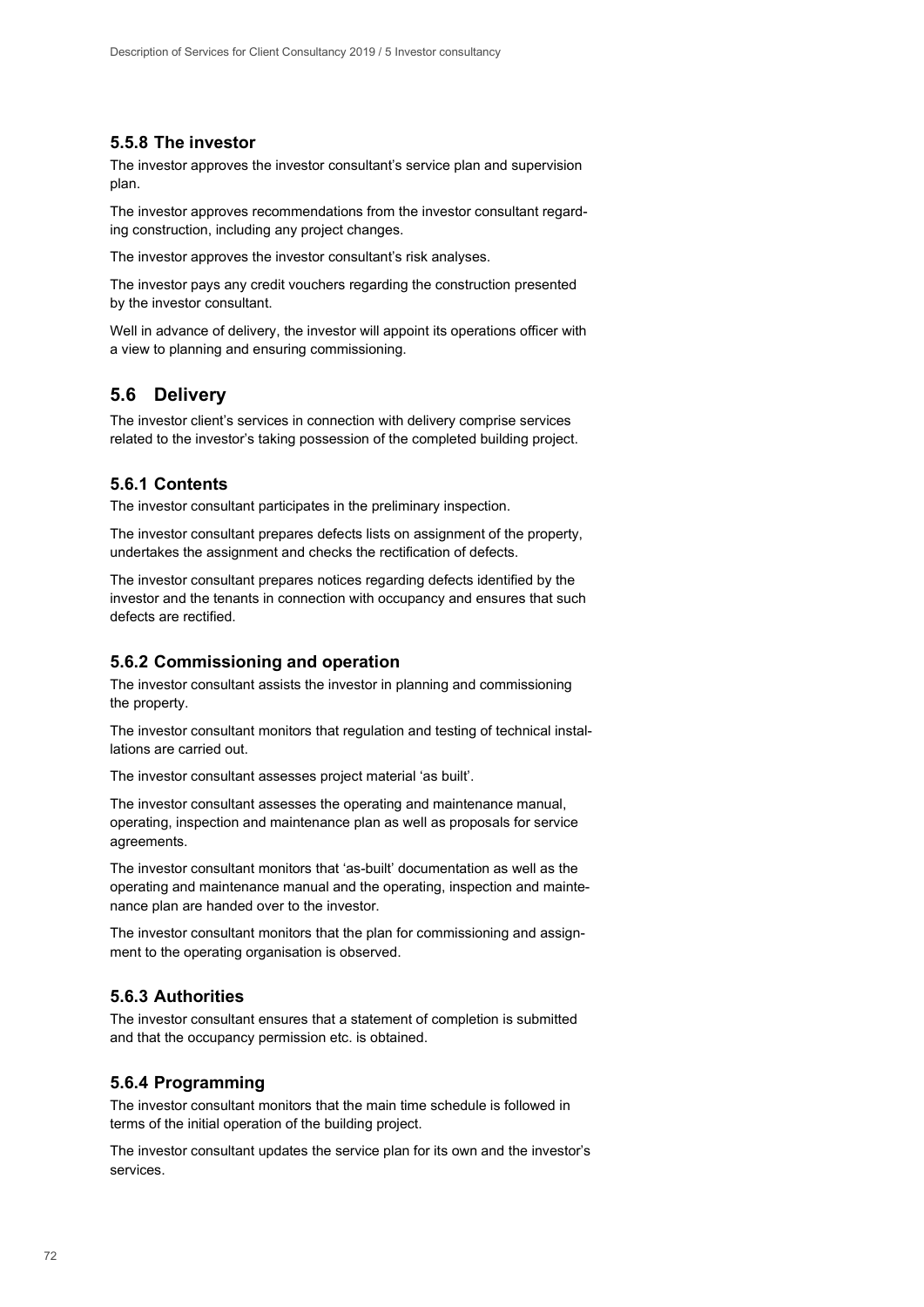#### 5.6.5 Cost management

The investor consultant prepares final construction accounts for expenses payable by the investor.

### 5.6.6 Quality assurance

The investor consultant quality assures its services.

### 5.6.7 Project documentation

Defects lists and delivery protocol in connection with the assignment and occupancy of the property.

Final construction accounts.

Service plan for the investor consultant's and the investor's services.

#### 5.6.8 The investor

The investor participates in the assignment and signs the assignment documents.

After the assignment of the property, the investor undertakes registration of any defects and a dialogue to this effect with the project developer.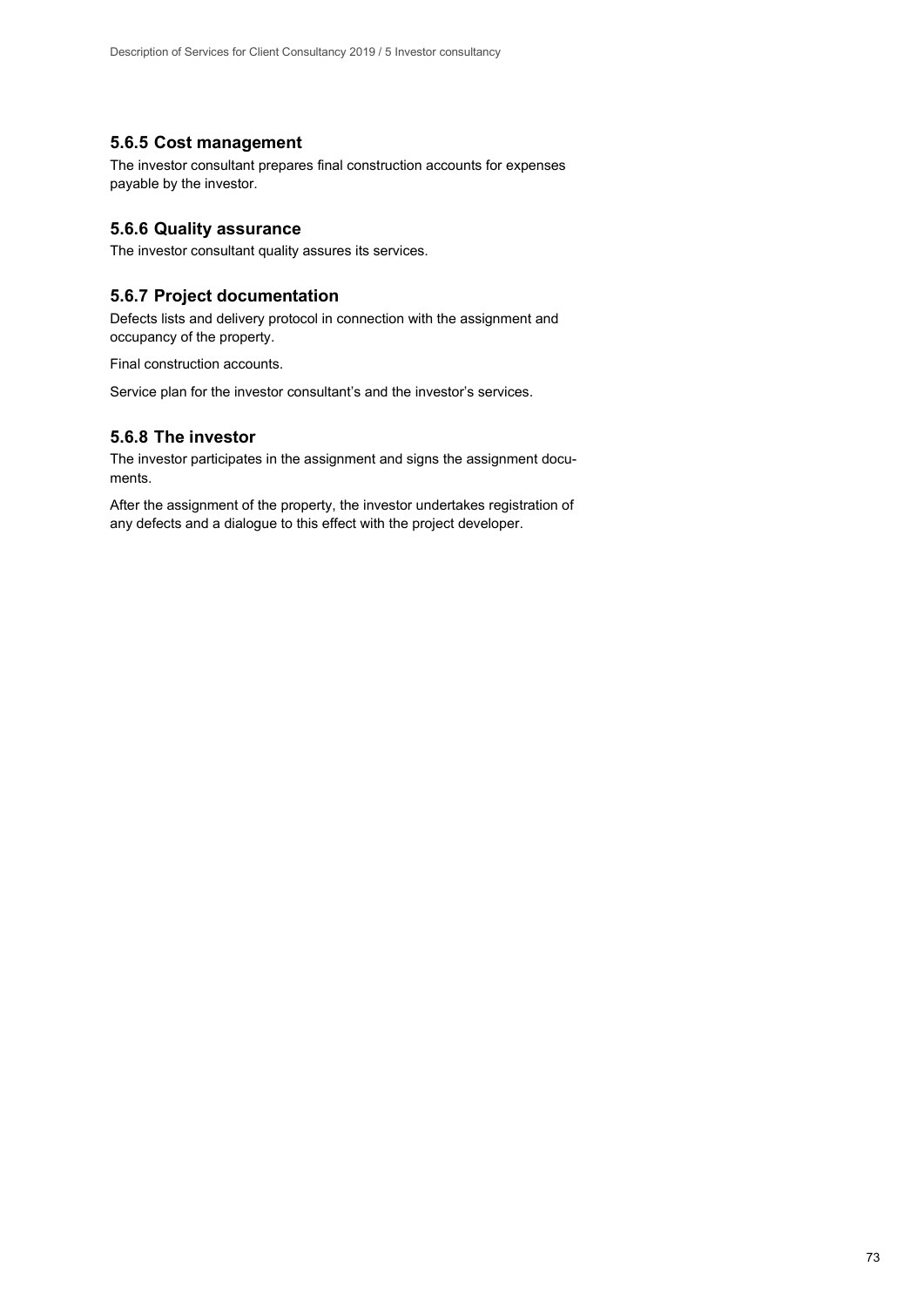# 6. TECHNICAL CONTRACTING ENTITY CONSULTANCY – PPP

Where the tendering is for PPP, the tender procedure is normally conducted on the basis of requirements and performance requirements for the operation of the building project supplemented by a design specification, and the design consultants, contractors and operating staff, etc. are hired by the PPP company as part of the overall PPP service.

The PPP company undertakes client responsibility during design and construction.

The contracting entity consultant establishes the basis for the PPP agreement, including requirements and performance requirements for the operation of the building project, including design specification.

The contracting entity consultant also undertakes the PPP tendering and provides assistance with the evaluation of the tender, negotiation and conclusion of agreement.

The contracting entity consultant undertakes follow-up on the behalf of the contracting entity via the design and construction phases.

The contracting entity consultant facilitates cooperation between the contracting entity and the PPP company within its contract.

The contracting entity is responsible for meeting its obligations as contracting entity and in accordance with the contracts concluded. The contracting entity consultant assists the contracting entity in this respect to the extent agreed.

The contracting entity consultant's services are provided in accordance with relevant legislation, including the Danish Act on Tendering Procedures for Work Contracts and the Danish Act on Invitation to Submit Tenders or EU directives.

#### Contract organisation



### 6.1 Initial consultancy

The contracting entity consultant's services may comprise:

- Property strategy
- Appraisal
- Technical financing analyses
- Design specification

see chapter 1 of the description of services to this effect and adapted to the nature, scope and organisation as a PPP project.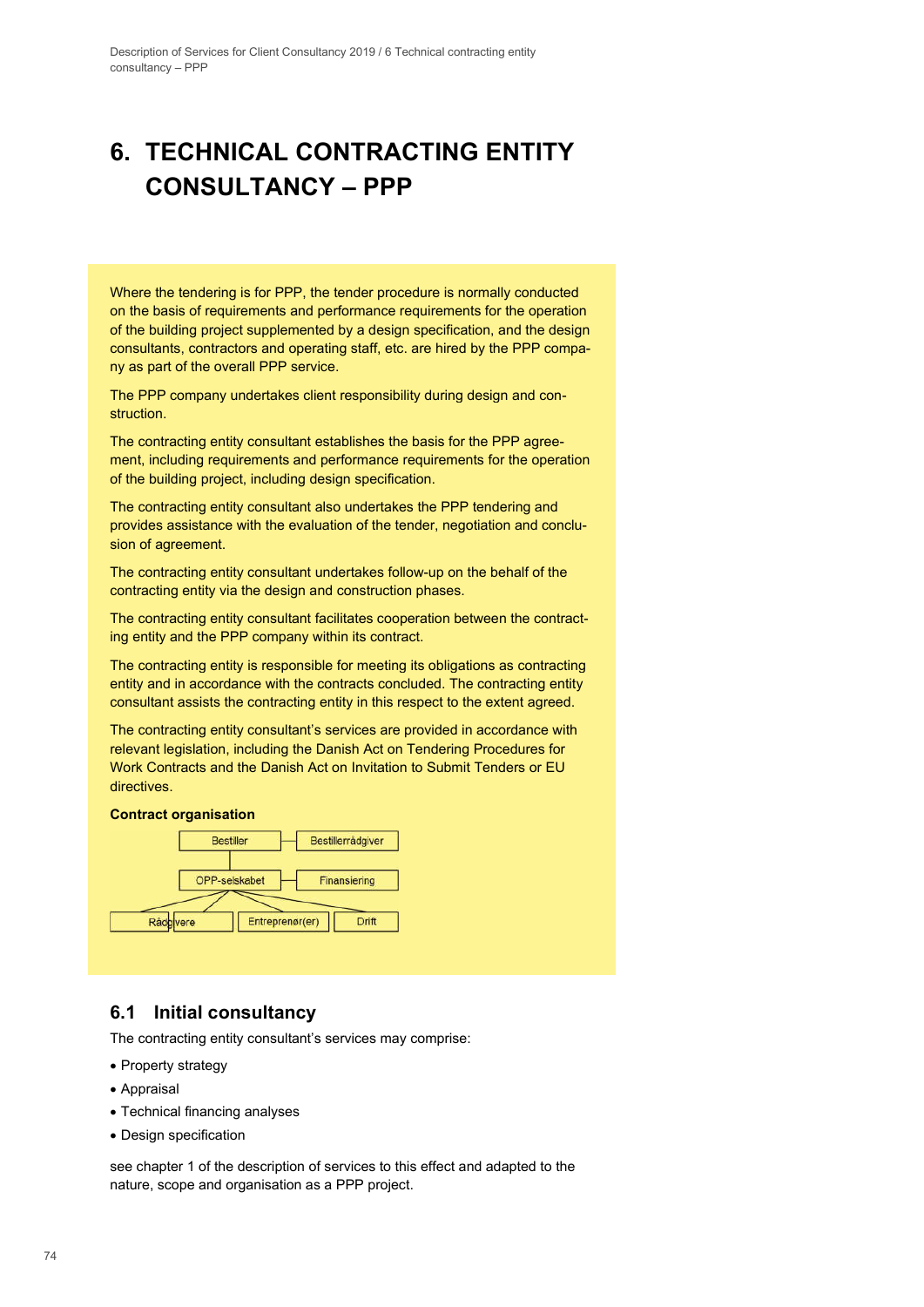The design specification with appendices must together with requirements for the operation of the building project provide a comprehensive basis for the PPP tender and for conclusion of a PPP agreement on design, construction and operation.

The design specification with appendices must set out any of the contracting entity's requirements for ICT services during design and construction as well as requirements for digital delivery.

As part of the service, the contracting entity consultant must prepare a service plan for its own and the contracting entity's services.

# 6.2 Determination of requirements and performance requirements for the operation of the building project

In connection with the preparation of the design specification, requirements and performance requirements must be specified for the operation of the building project during the agreement period.

Content and level of detail are adapted to the nature of the PPP project.

# 6.2.1 Contents

Requirements and performance requirements are prepared in parallel with the preparation of the design specification and are coordinated with the design specification.

The requirements may be prepared as a description that specifies the requirements for the PPP project capacity, service level, etc. and must include requirements for the maintenance standard of buildings and facilities, installations, fixed and non-fixed furniture and equipment, operating equipment, etc. comprised by the agreement.

### 6.2.2 Commissioning and operation

The requirements must determine the allocation of responsibilities for the operation of the PPP project between the contracting entity, the users and the PPP company, including for the technical operation and for operation in relation to the purpose of the PPP project.

The requirements must also determine how costs payable in full or in part by the contracting entity or the users should be calculated.

The requirements must include penalty provisions in the event of the PPP company's failure to meet the requirements in connection with the establishment of the PPP project.

The requirements must include incentives and penalty provisions related to the operation of the PPP project.

The requirements may include sustainability goals that are assumed to be met during operation.

A statement is prepared for preliminary surveys in cooperation with any other consultants to shed light on the basic operating assumptions of the PPP project, including legal conditions, special regulatory requirements, etc.

The contracting entity consultant prepares a proposal for a plan for decisions and approvals regarding the operation of the PPP project, which the PPP company must obtain from the contracting entity.

The contracting entity consultant may, together with the contracting entity, ensure user involvement etc. and the requirements must include a description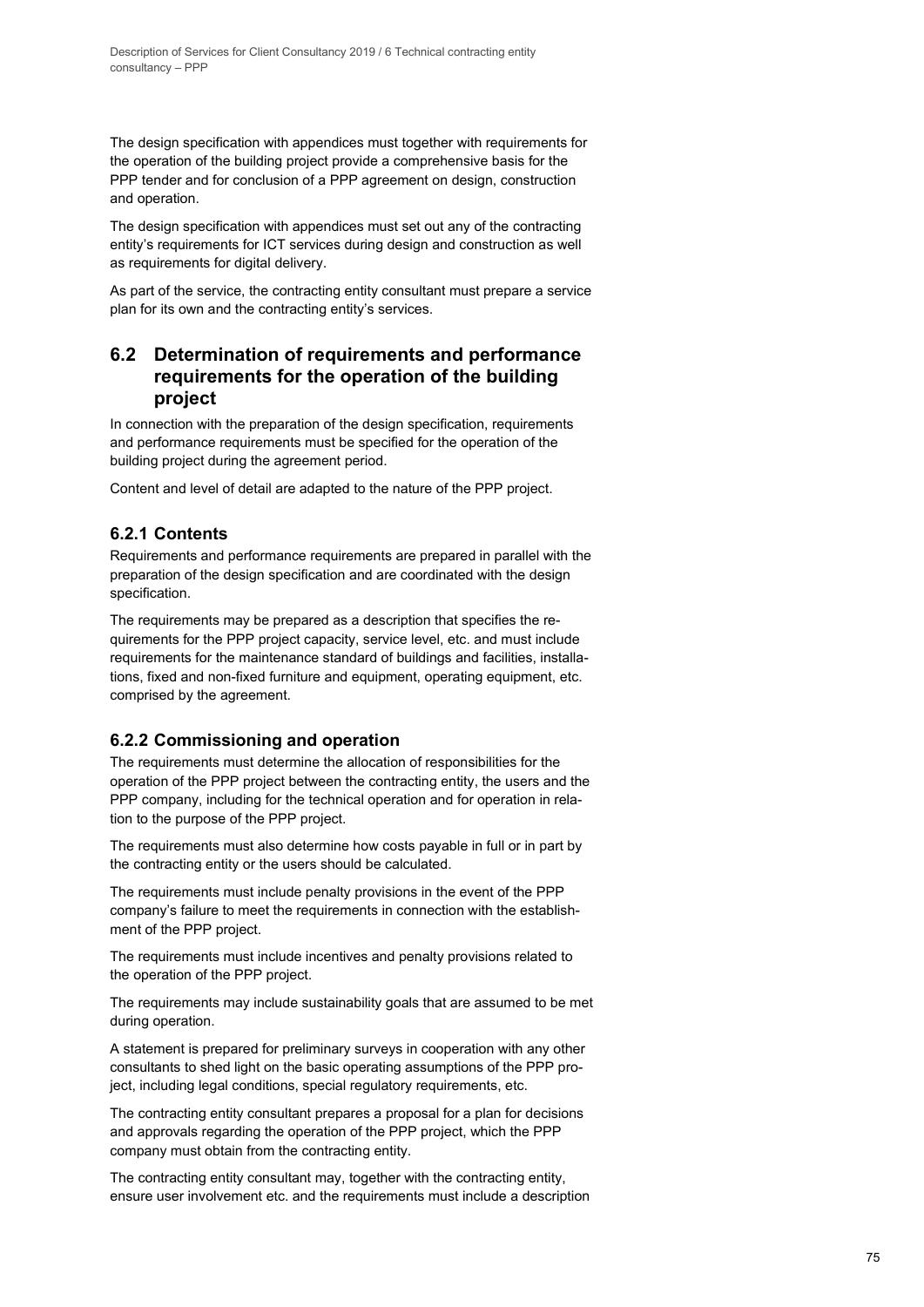of the contracting entity's expectations for user involvement during commissioning and operation as well as for the contracting entity consultant's and the PPP company's services in that respect.

The requirements must state any special requirements for occupational health and safety and health and safety coordination during the operation of the PPP project.

Requirements for quality assurance of the operation of the PPP project, including requirements for external monitoring or supervision of the operation of the PPP project and observance of agreed requirements, performance requirements, etc. must be included.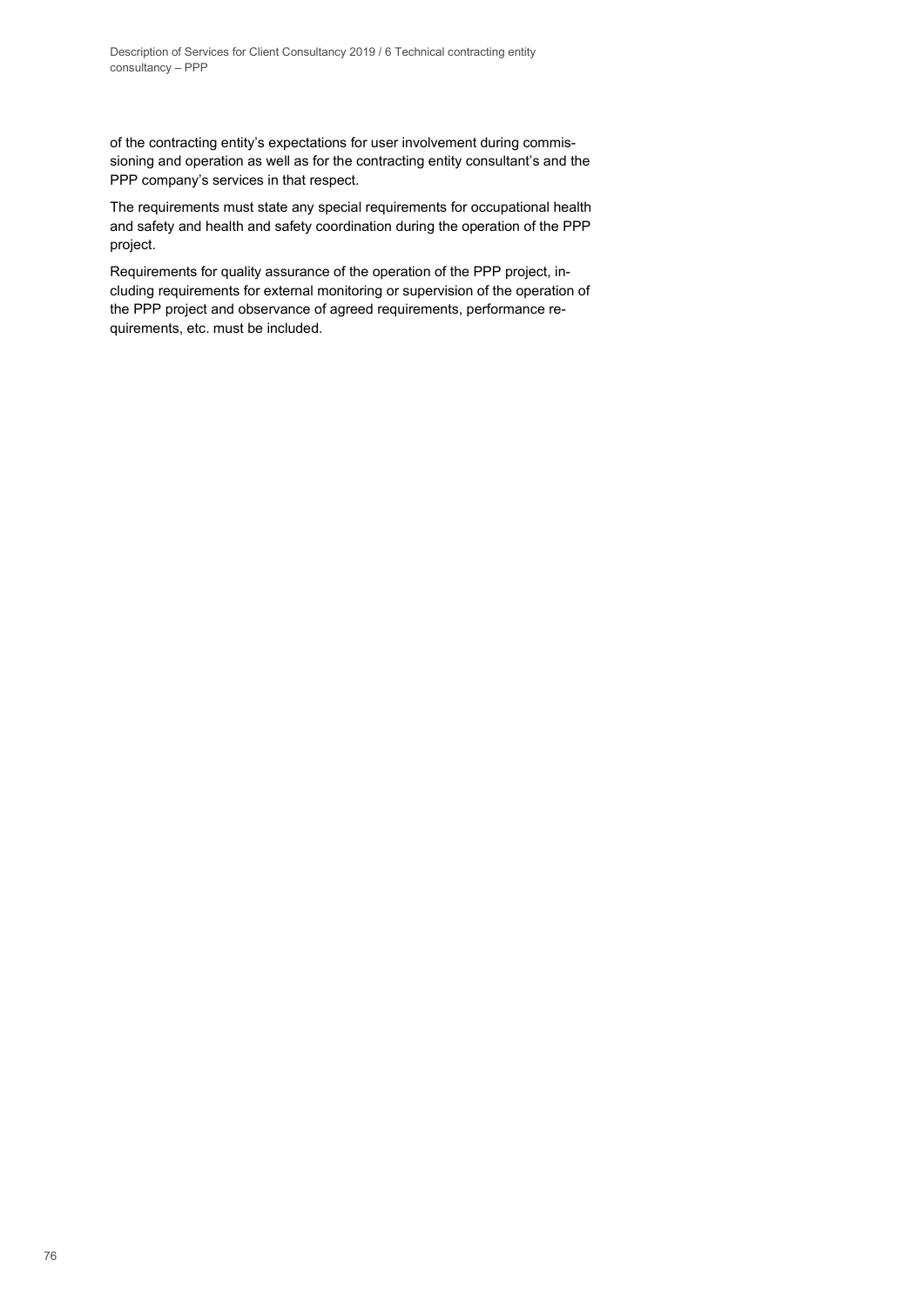Description of Services for Client Consultancy 2019 / 6 Technical contracting entity consultancy – PPP

### 6.2.3 Authorities

Requirements for the regulatory approval of the PPP project and any regulatory inspection in connection with commissioning and during operation must be determined in cooperation with the contracting entity.

### 6.2.4 Programming

The operating period of the PPP project must be determined.

The commissioning and completion and any assignment to the contracting entity of the PPP project must be described.

The contracting entity's requirements for the programming routines during the calendar year, if any, must be determined.

### 6.2.5 Cost management

An overall operating budget for the PPP project is prepared or updated.

The sub-division and content of the operating budget depends on the nature of the PPP project and may comprise the following main items that must be divided into budget for payment to the PPP company and budget for the contracting entity's own income and expenses:

- any income
- financing
- technical operation and maintenance of buildings and structures, installations, fixed and non-fixed furniture and equipment, operating equipment, etc.
- utilities, including electricity, water, heating, etc.
- operation corresponding to the purpose of the PPP project
- other costs
- VAT

Taxable implications are included where relevant.

The operating budget must be accrued and comprise the entire agreement period of the PPP project, and special expenses and income at the start and end of the PPP period must be stated.

The operating budget must be indexed, and the selected price index must be specified and motivated.

A risk analysis outlining special risk-related matters in relation to the establishment and operation of the PPP project must be prepared.

### 6.2.6 Quality assurance

In connection with the review of the design specification, the contracting entity consultant will undertake a review of requirements and performance requirements as well as the basis of such requirements to ensure that requirements for the operation of the PPP project as well as cost management and programming are adequately described to form a basis for a tender and agreement.

### 6.2.7 Project documentation

Requirements and performance requirements are collected in a document with relevant appendices that together with the design specification and other agreement documents may form the basis for a tender and agreement about the PPP project.

Risk analysis.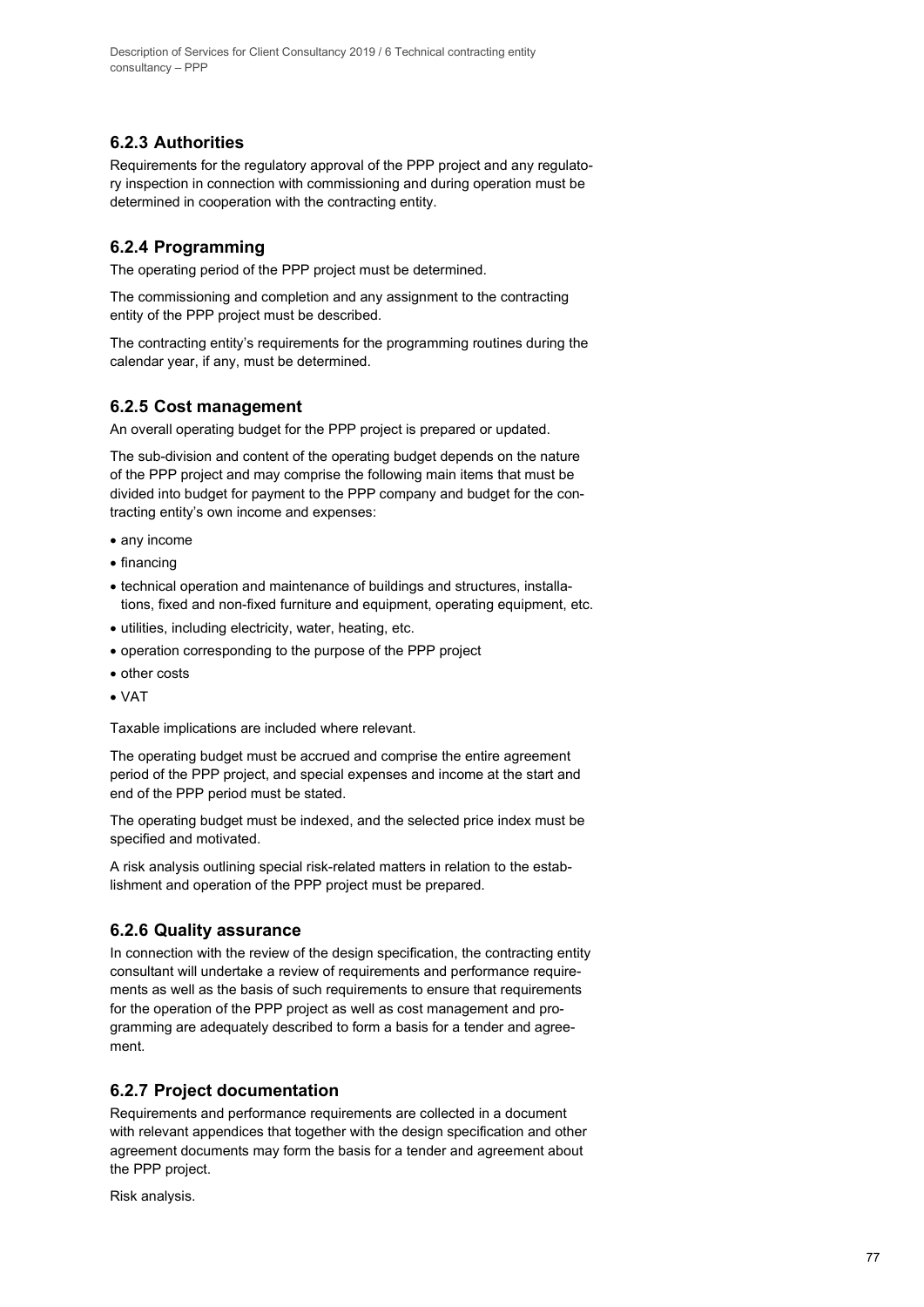### 6.2.8 The contracting entity

The contracting entity assists in initiating the preparation of requirements and performance requirements for the operation of the building project during the agreement period. The contracting entity appoints any user representatives and defines their responsibilities.

The contracting entity must consider any assignment of the contracting entity's tasks, see the health and safety legislation.

The contracting entity approves requirements and performance requirements for obtaining tenders and agreement.

# 6.3 Choice of PPP company

Contracting entity consultancy in connection with invitation to tender and conclusion of agreement may comprise:

6.3.1 Prequalification

6.3.2 Tendering procedure

6.3.3 Evaluation

6.3.4 Negotiation

6.3.5 Conclusion of agreement

6.3.6 Quality assurance

The contracting entity consultant's project documentation is described in section:

6.3.7 Project documentation

The contracting entity's services are described in section:

6.3.8 The contracting entity

The tendering procedure and conclusion of agreement are conducted in accordance with relevant legislation, including the Danish Act on Tendering Procedures for Work Contracts and the Danish Act on Invitation to Submit Tenders or EU directives.

### 6.3.1 Prequalification

The contracting entity consultant undertakes prequalification, including preparation of proposals for selection criteria, draft contract notice, review of applications, preparation of recommendation and issuing of notice for applicants about the prequalification.

### 6.3.2 Tendering procedure

The contracting entity consultant prepares the tender documents, including design specification, requirements and performance requirements and other tender and agreement basis adapted to the project so as to provide clarity about services and terms.

The competitive procedure must comprise proposals for how cooperation between the parties of the building project, including any proposals for incentives that contribute to achieving the contracting entity's goals for the building project.

The contracting entity consultant prepares proposals for the composition of any evaluation committee.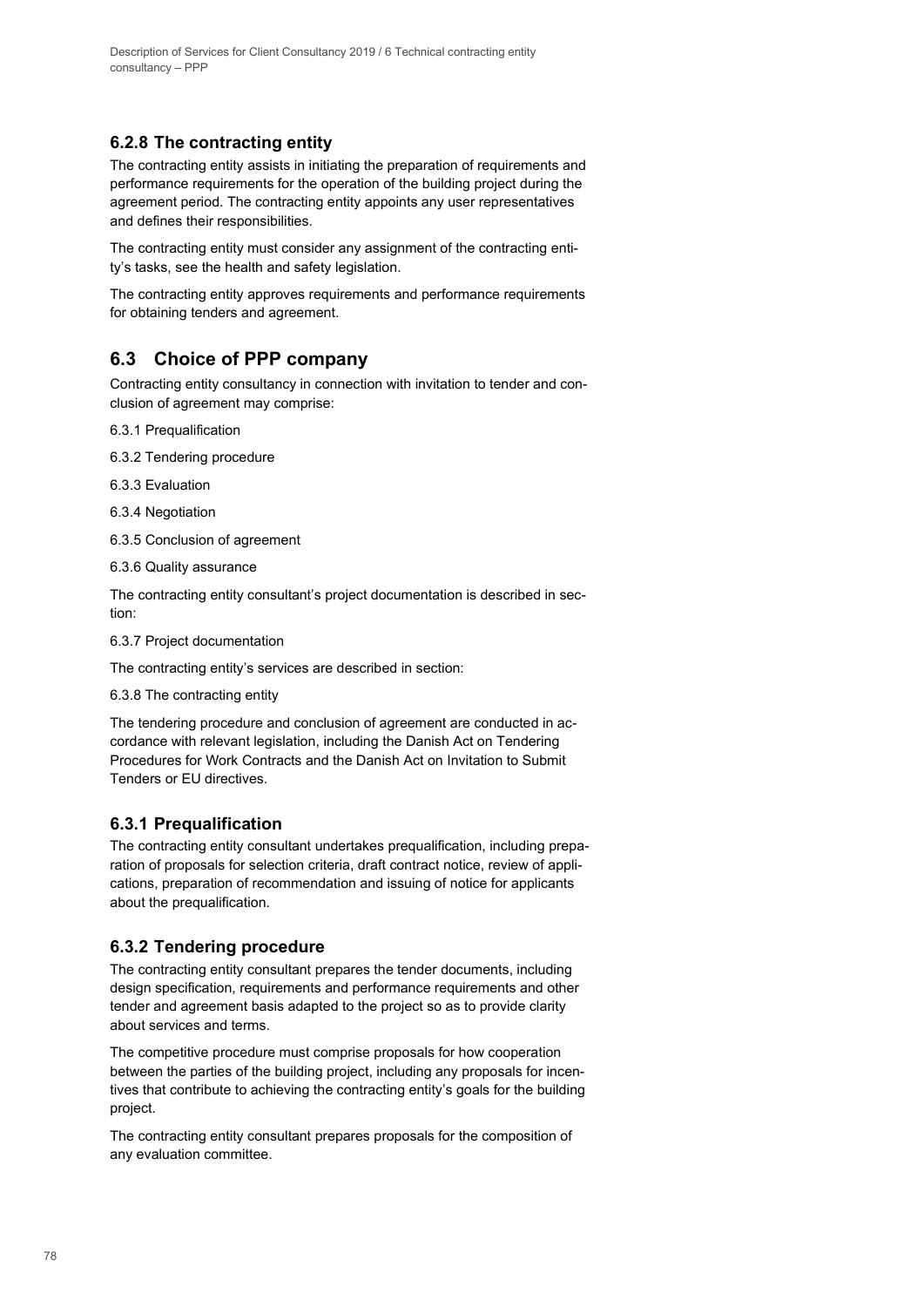The contracting entity consultant undertakes the tender procedure, including issuing of tender documents, answering of questions and issuing any amendment sheets.

The contracting entity consultant receives tenders.

### 6.3.3 Evaluation

The contracting entity consultant evaluates PPP tenders and prepares a recommendation.

Where an evaluation committee has been established, the contracting entity consultant undertakes the secretary function and serves as consultant.

The contracting entity consultant notifies the tenderers of the outcome of the evaluation and undertakes any publication.

### 6.3.4 Negotiation

In cooperation with the contracting entity, the contracting entity consultant carries out negotiations, including determination of procedure, undertaking of negotiation and preparation of recommendation regarding the negotiation outcome.

#### 6.3.5 Conclusion of agreement

The contracting entity consultant prepares a draft agreement and assists with the conclusion of the agreement.

#### 6.3.6 Quality assurance

The contracting entity consultant quality assures its services in connection with the choice of PPP company.

### 6.3.7 Project documentation

Basis for undertaking prequalification and recommendations to the client in this respect.

Basis for undertaking invitation to tender and recommendations to the client in this respect.

Documentation for the evaluation and recommendations to the client in this respect.

Documentation for completed negotiations and recommendations to the client in this respect.

Draft agreement and recommendations to the client in this respect.

Updated service plan for the contracting entity consultant and the contracting entity's services.

# 6.3.8 The contracting entity

The contracting entity approves the contracting entity consultant's service plan for the contracting entity consultant's and the contracting entity's services.

The contracting entity approves the contracting entity consultant's recommendations regarding prequalification, tender procedure, evaluation, negotiation and conclusion of agreement.

The contracting entity appoints an evaluation committee, if relevant.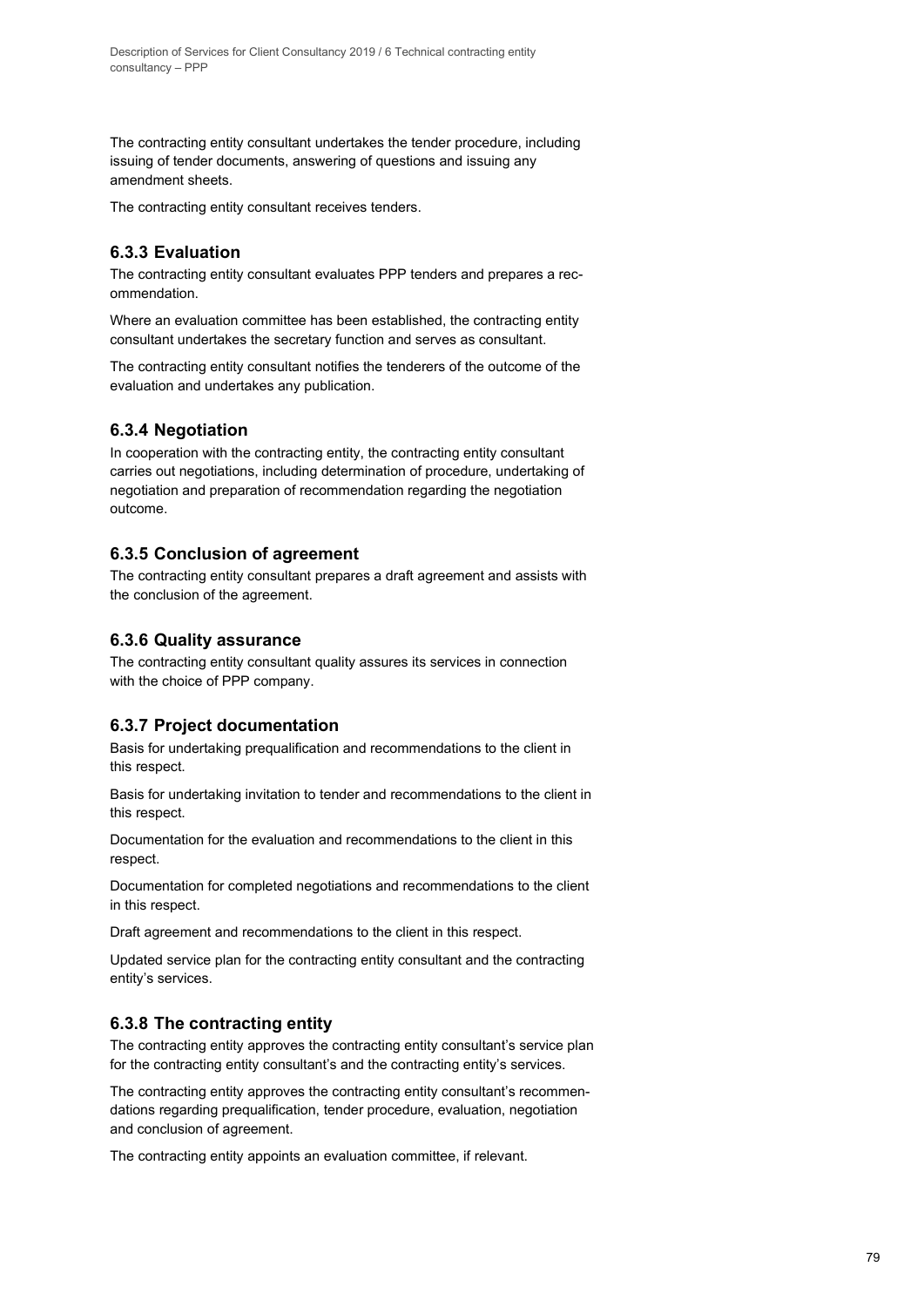Unless otherwise agreed, the contracting entity undertakes the contractual review of the drafts prepared by the contracting entity consultant concerning prequalification, tender documents, agreement documents, etc.

The client takes out any necessary insurance.

# 6.4 Design

This section outlines the contracting entity consultant's services during the design phase.

#### 6.4.1 Contents

The contracting entity consultant's services during the design phase are provided based on project material prepared by the PPP company in accordance with the PPP agreement.

The contracting entity consultant ensures that procedures for communication and cooperation between the parties to the PPP project are determined during the design phase.

The contracting entity consultant presides over and prepares minutes of the contracting entity's meeting with the PPP company.

The contracting entity consultant initiates and follows-up in connection with any consultants being hired by the contracting entity.

The contracting entity consultant reviews the prepared project material and assesses whether the scope and quality of the project material are in accordance with the agreement and ensures that the plan for project decisions and approvals is followed.

The contracting entity consultant ensures that a health and safety coordinator (D) for the design phase is appointed.

The contracting entity consultant ensures that a health and safety plan is prepared.

The contracting entity consultant prepares comments for the projects and any related recommendations, including amendment proposals, proposals for choice of materials, structures, installations, etc.

#### 6.4.2 Commissioning and operation

The contracting entity consultant ensures that a file for occupational health and safety in relation to operation and maintenance is prepared.

The contracting entity consultant assesses proposals for operating and maintenance manual as well as proposals for operating, inspection and maintenance plan for the building project.

The contracting entity consultant assesses proposals for plan for commissioning and assignment to the contracting entity's operating organisation.

The contracting entity consultant may assess proposals for the operating organisation of the PPP project and other matters regarding the functioning of the PPP project during the operating period.

### 6.4.3 Authorities

The contracting entity consultant ensures that any advance dialogue takes place and that any necessary applications for exemptions are approved by the contracting entity and submitted.

For building projects in structural class 4 or fire safety class 4, the contracting entity consultant ensures that the PPP company has entered into an agree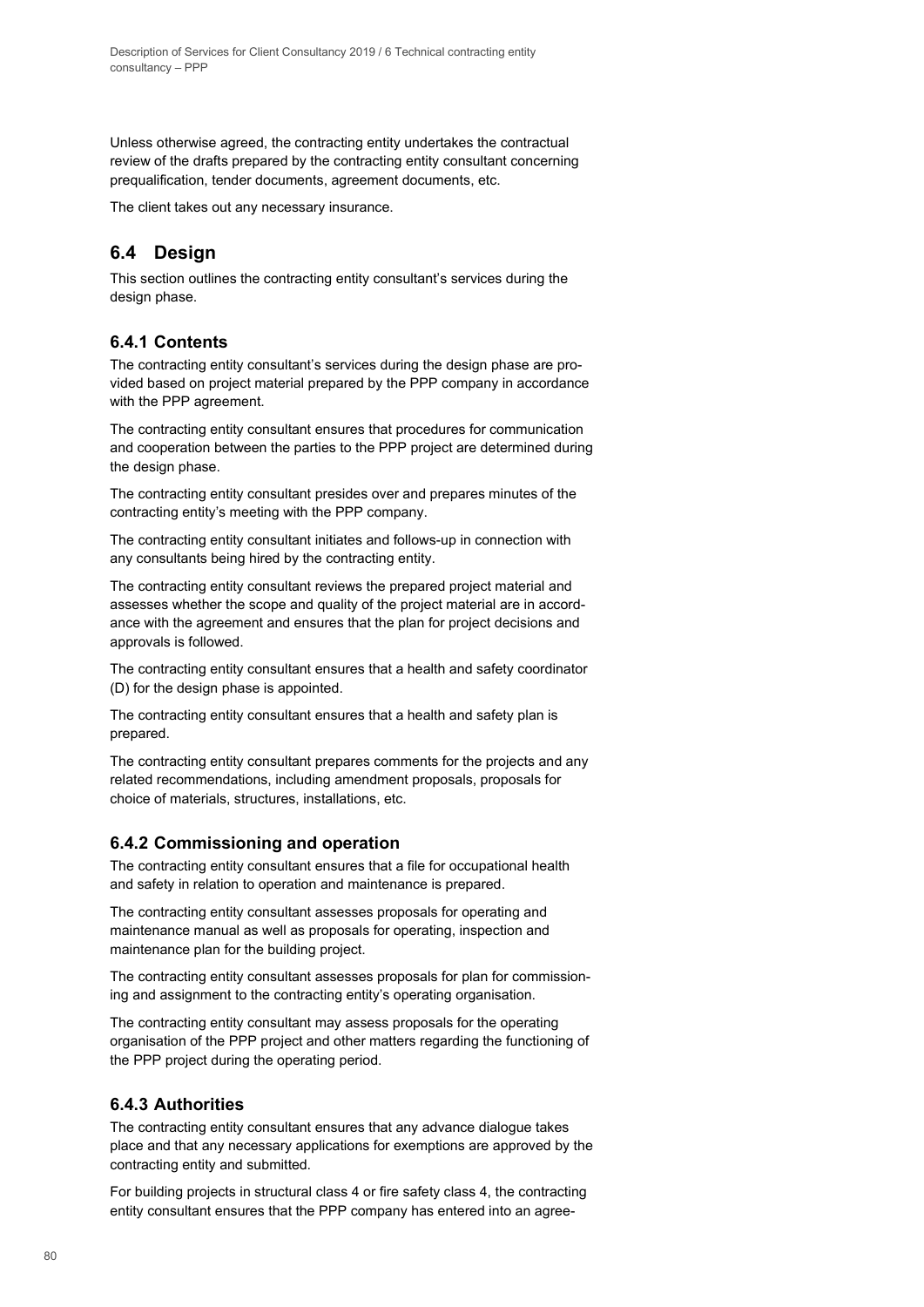ment with an independent certified statics engineer and/or certified fire consultant, see the requirements of the Danish Building Regulations.

The contracting entity consultant ensures that application for a building permit is submitted and that the project is adapted to take account of any comments in the building permit.

# 6.4.4 Programming

The contracting entity consultant assesses whether the design and construction schedule is prepared in accordance with the main time schedule and checks that the time schedule is followed.

The contracting entity consultant updates the service plan for its own and the contracting entity's services.

### 6.4.5 Cost management

The contracting entity consultant checks that the insurance agreed is taken out.

The contracting entity consultant checks that agreed performance bonds are provided in a timely manner.

Based on the PPP agreement, the contracting entity consultant updates the overall budget, including the contracting entity's other expenses, which is to be delimited subject to agreement with the investor. The budget is updated quarterly.

The contracting entity consultant regularly records required and agreed changes and any obstacles as well as their consequences for the project in terms of programming and cost management, and coordinates with the PPP company and makes recommendations to this effect to the contracting entity.

The contracting entity consultant assesses any other requirements for the contracting entity regarding the design phase and makes recommendations to this effect to the contracting entity.

The contracting entity consultant prepares a risk analysis focusing on quality, regulatory matters, programming, cost management, etc. and makes recommendations to this effect to the contracting entity.

The risk analysis is updated in all design phases.

The contracting entity consultant keeps construction accounts and verifies bills for expenses during the design phase payable by the contracting entity.

The contracting entity consultant prepares monthly reports to the contracting entity regarding the financial progress of the PPP project and makes arrangements for the contracting entity's approval of transactions during the design phase.

The contracting entity consultant may prepare and update a cashflow budget.

### 6.4.6 Quality assurance

The contracting entity consultant quality assures its services.

The contracting entity consultant assesses whether the PPP company's quality plan for quality assurance during the design phase is in accordance with the agreement.

The contracting entity consultant undertakes spot checks of whether the PPP company provides the agreed quality assurance during the design phase.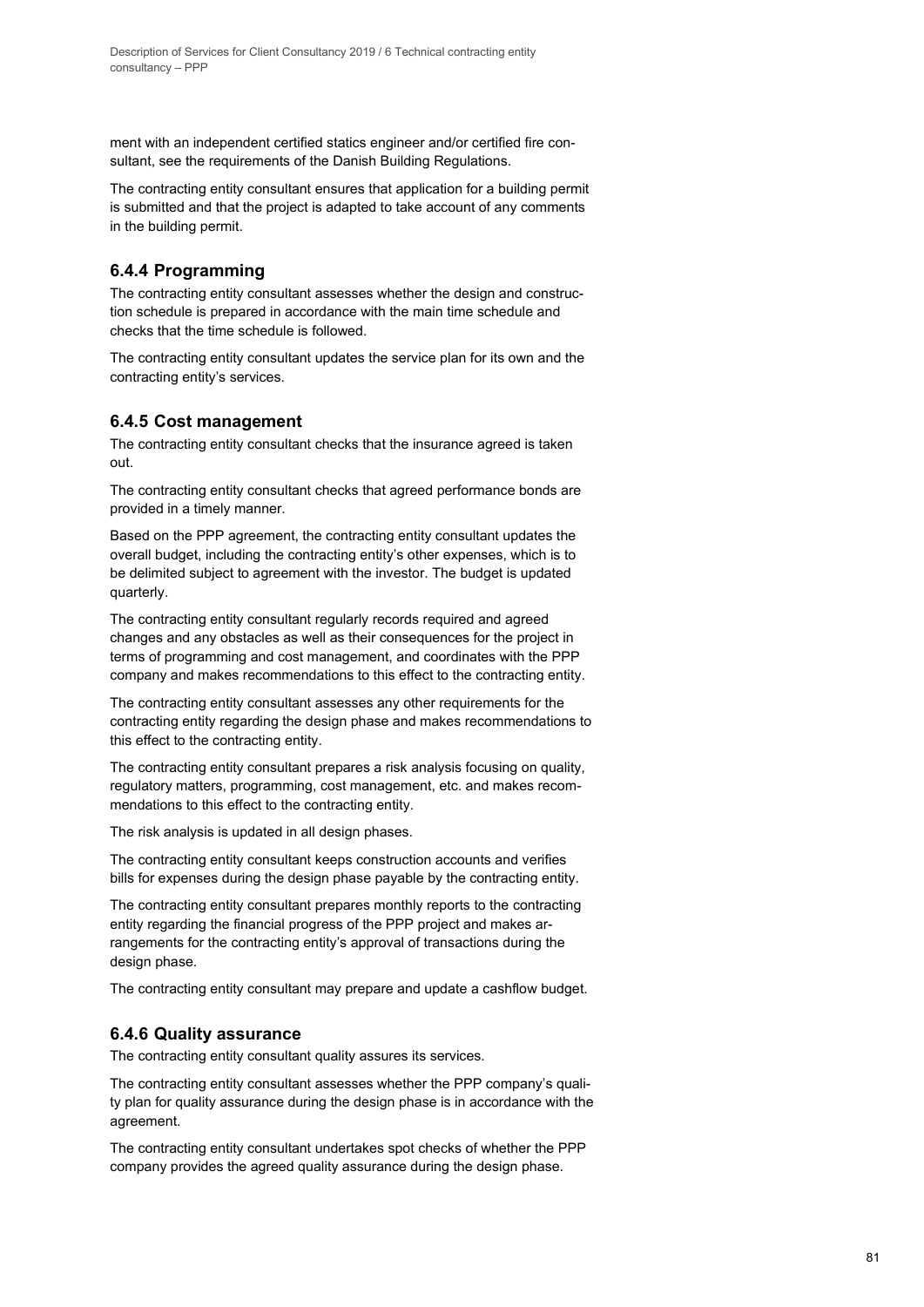The contracting entity consultant performs an overall project review of whether the scope and quality of the project are in accordance with the requirements of the design specification and other agreements.

The contracting entity consultant assesses the PPP company's proposal for inspection plans and supervision plans.

The contracting entity consultant prepares a supervision plan for its own overall supervision.

### 6.4.7 Project documentation

The contracting entity consultant must, as part of the proposal and design phases, prepare or update:

- minutes of the contracting entity's meetings with the PPP company
- recommendations to the contracting entity about proposals regarding the project, programming or cost management, including about any instructions to the PPP company
- overview of required and agreed changes etc.
- service plan for the contracting entity consultant and the contracting entity's services.

As basis for the contracting entity's assessment and decision on the conclusion of each phase, the contracting entity consultant must forward:

- project comments on the PPP company's project documentation for the phase, including project, authority status, time schedules, budget for payments, risk analysis and documentation for the PPP company's project review
- where digital design has been agreed, an assessment of whether the project documentation meets the phase requirements of the ICT specification
- risk analysis that supplements the PPP company's risk analysis, including regarding matters outside the PPP company's area of responsibility
- updated budget for the contracting entity's total expenses, including ongoing payments and for expenses related to the planning and initial operation of the building project
- recommendation to the contracting entity about whether the documentation of the phase can be approved, including motivation for any reservations or rejections.

# 6.4.8 The contracting entity

The contracting entity takes out any necessary insurance.

Based on the recommendation from the contracting entity consultant, the contracting entity approves the project in its individual phases, including any project changes.

The contracting entity approves the service plan as updated by the contracting entity consultant.

Based on the recommendation of the contracting entity consultant, the contracting entity approves risk analyses as updated by the contracting entity consultant.

The contracting entity approves the updated budget prepared by the contracting entity consultant.

The contracting entity approves and pays verified invoices regarding the design phase.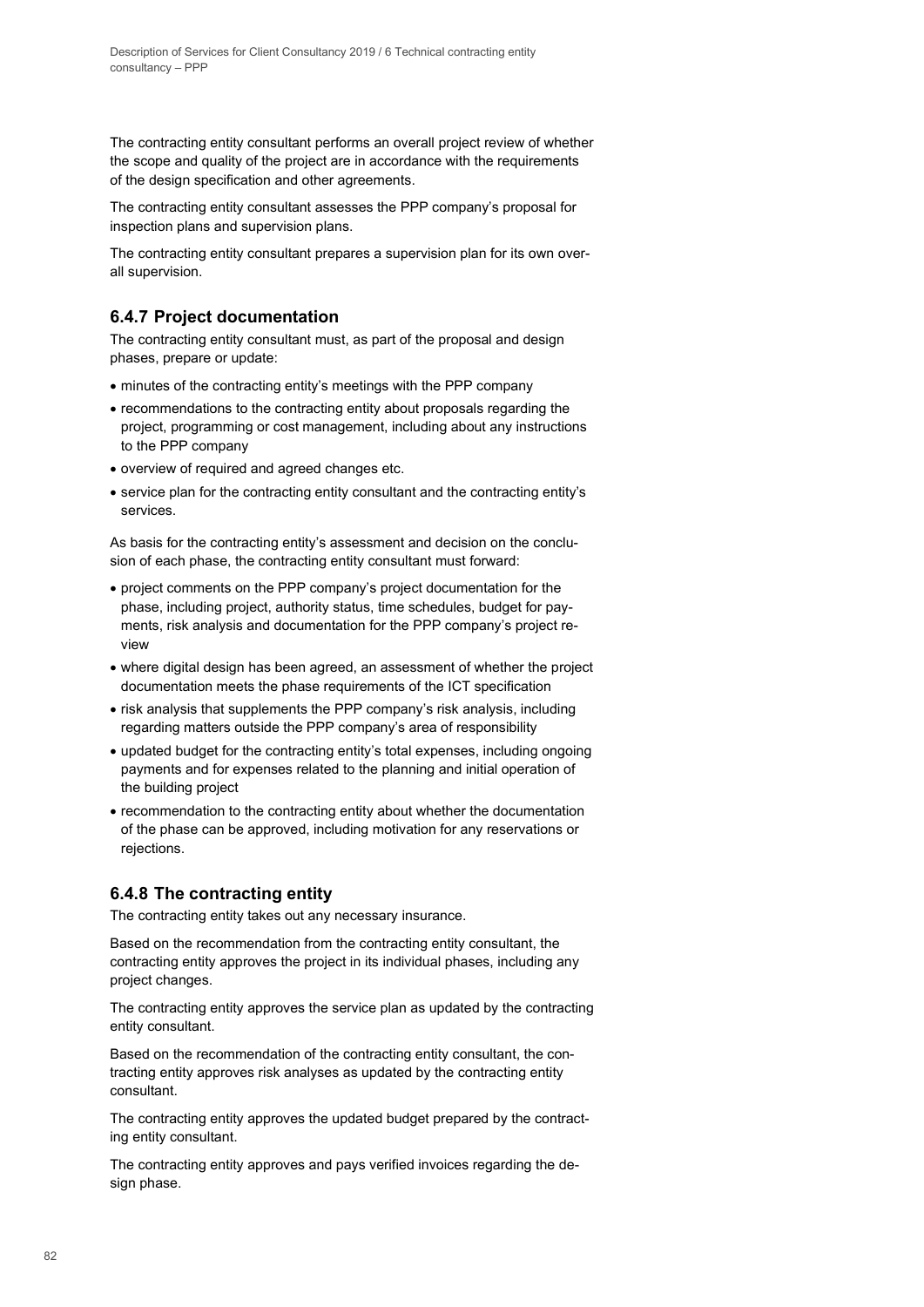# 6.5 Construction phase

Besides monitoring the construction of the planned building project, the contracting entity consultant's services during the construction phase also include supervision that agreed services provided in connection with site supervision and project follow-up are carried out in accordance with the PPP agreement.

### 6.5.1 Contents

The contracting entity consultant ensures that procedures for communication and cooperation between the parties of the building project are determined.

The contracting entity consultant initiates and follows-up in connection with any consultants being hired by the contracting entity.

The contracting entity consultant presides over and prepares minutes of the contracting entity's meeting with the PPP company.

The contracting entity consultant undertakes overall supervision in accordance with an approved plan for its supervision.

The contracting entity consultant ensures that a health and safety coordinator (C) for the construction phase is appointed.

The contracting entity consultant ensures that the health and safety plan is completed and updated and that safety meetings are convened.

The contracting entity consultant ensures that a file for occupational health and safety in relation to operation and maintenance is updated.

The contracting entity consultant makes an assessment and recommendation regarding presented material samples, including any proposals to change the material selected, structures or installations during construction.

The contracting entity consultant coordinates any of the contracting entity's works and deliveries to the building project to the extent that they have not been assigned to the PPP company.

# 6.5.2 Commissioning and operation

No separate activities.

# 6.5.3 Authorities

The contracting entity consultant monitors that regulatory requirements are observed during construction.

# 6.5.4 Programming

The contracting entity consultant assesses whether the design and construction schedule is prepared in accordance with the main time schedule and checks that the main time schedule is followed.

The contracting entity consultant updates the service plan for its own and the contracting entity's services.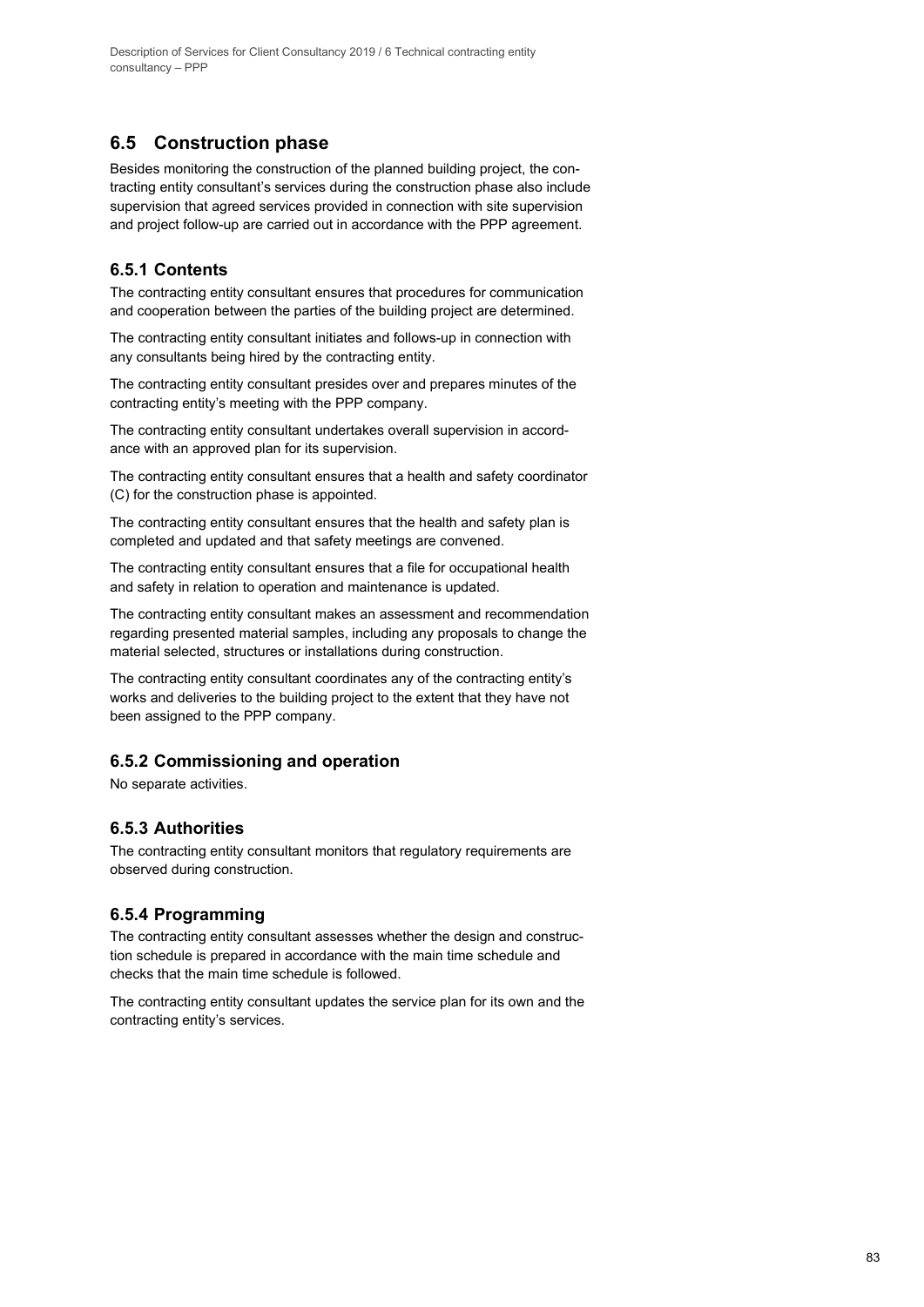#### 6.5.5 Cost management

Before construction starts, the contracting entity consultant updates the overall budget for expenses payable by the contracting entity, which is to be delimited subject to agreement with the contracting entity.

The contracting entity consultant regularly records required and agreed changes and any obstacles as well as their consequences for the project in terms of programming, cost management and fees, and coordinates with the PPP company and makes recommendations to this effect to the contracting entity.

The contracting entity consultant assesses any other requirements for the contracting entity during construction and makes recommendations to this effect to the contracting entity.

The contracting entity consultant prepares a risk analysis and makes recommendations to this effect to the contracting entity.

The risk analysis is updated quarterly.

The contracting entity consultant updates on a quarterly basis a budget for expenses payable by the contracting entity.

The contracting entity consultant keeps construction accounts and verifies bills for expenses during the design phase payable by the contracting entity.

The contracting entity consultant prepares monthly reports to the contracting entity regarding the financial progress of the PPP project and makes arrangements for the contracting entity's approval of transactions during the construction phase.

The contracting entity consultant may update a cashflow budget.

#### 6.5.6 Quality assurance

The contracting entity consultant quality assures its services.

The contracting entity consultant assesses whether the PPP company's quality management system for the construction is in accordance with the agreement.

The contracting entity consultant makes spot checks to see whether the supervision plans and inspection plans are observed.

The contracting entity consultant assesses on a spot-check basis whether quality documentation has been provided as agreed.

#### 6.5.7 Project documentation

As part of the construction phase, the contracting entity consultant must prepare or update:

- supervision plan for overall supervision
- minutes of the contracting entity's meetings with the PPP company
- recommendations to the contracting entity about proposals related to the project, programming or cost management
- overview of required and agreed changes etc.
- updated budget for the contracting entity's overall expenses regarding the PPP project
- service plan for the contracting entity consultant and the contracting entity's services.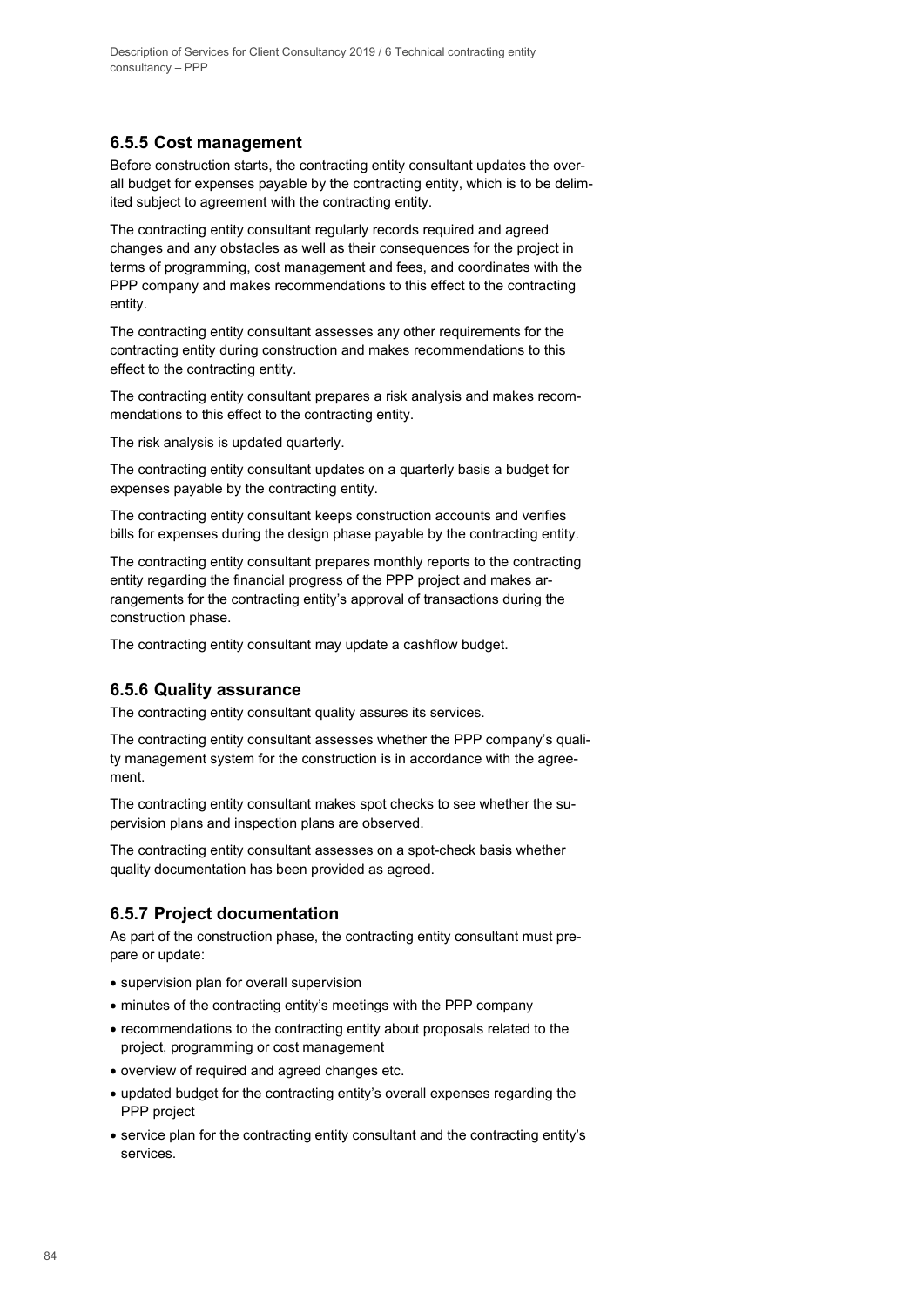### 6.5.8 The contracting entity

The contracting entity approves the contracting entity consultant's service plan and supervision plan.

The contracting entity approves recommendations from the contracting entity consultant regarding construction, including any project changes.

The contracting entity approves the risk analyses prepared by the contracting entity consultant.

The contracting entity pays any credit vouchers presented by the contracting entity consultant.

Well in advance of initial operation, the contracting entity will appoint its operations officer with a view to planning and ensuring the initial operation of the PPP project.

# 6.6 Initial operation

The contracting entity consultant's services comprise services related to the contracting entity's initial operation of the PPP project.

### 6.6.1 Contents

The contracting entity consultant participates in the preliminary inspection.

After the PPP company's statement of completion, the contracting entity consultant prepares defects lists, organises initial operation meeting and checks the rectification of defects.

The contracting entity consultant prepares notices regarding defects identified by the contracting entity during the rectification period and ensures that such defects are rectified.

The contracting entity consultant prepares defects lists in connection with the 1-year inspection, undertakes the actual inspection and checks the rectification of defects.

### 6.6.2 Commissioning and operation

The contracting entity consultant assists the contracting entity in planning and commissioning the building project.

The contracting entity consultant monitors that regulation and testing of technical installations are carried out.

The contracting entity consultant assesses project material 'as built'.

The contracting entity consultant assesses the operating and maintenance manual, operating, inspection and maintenance plan as well as proposals for service agreements.

The contracting entity consultant monitors that 'as-built' documentation as well as the operating and maintenance manual and the operating, inspection and maintenance plan are handed over to the contracting entity.

The contracting entity consultant monitors that the plan for commissioning and assignment to the operating organisation is observed.

### 6.6.3 Authorities

The contracting entity consultant ensures that a statement of completion is submitted and that the initial operation permit etc. is obtained.

The contracting entity consultant ensures that other permits related to the initial operation of the PPP project are obtained.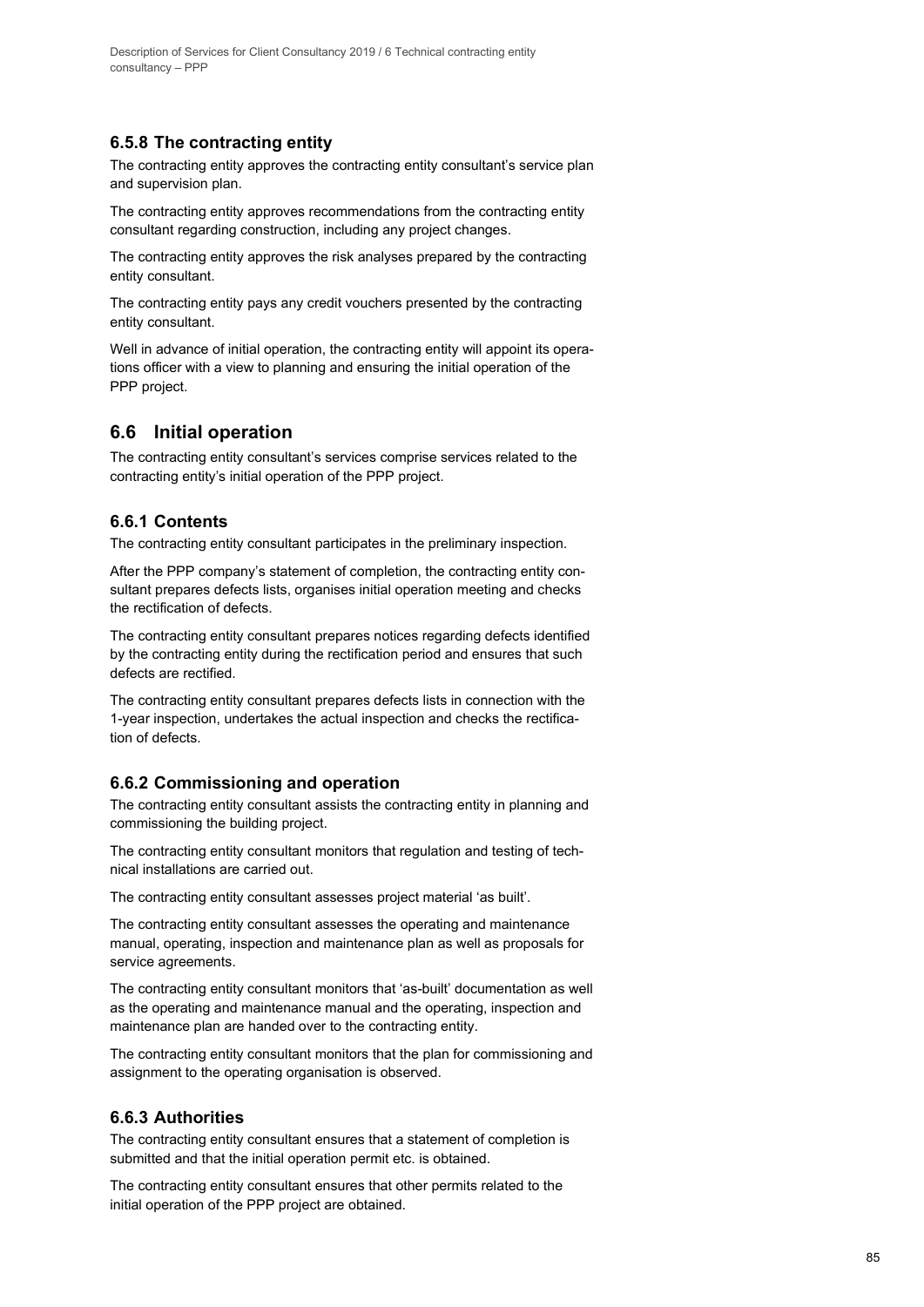### 6.6.4 Programming

The contracting entity consultant monitors that the main time schedule is followed in terms of the initial operation of the PPP project.

The contracting entity consultant updates the service plan for its own and the contracting entity's services.

#### 6.6.5 Cost management

The contracting entity consultant prepares final construction accounts for expenses payable by the contracting entity.

The contracting entity consultant makes recommendations regarding writedown of performance bonds.

#### 6.6.6 Quality assurance

The contracting entity consultant quality assures its services.

The contracting entity consultant assesses on a spot-check basis whether quality documentation has been provided as agreed.

#### 6.6.7 Project documentation

Assessments and recommendations based on documentation prepared by the PPP company regarding initial operation.

Defects lists and initial operation protocol in connection with initial operation and 1-year inspection.

Service plan for the contracting entity consultant and the contracting entity's services.

# 6.6.8 The contracting entity

The contracting entity participates in the initial operation meeting and signs the initial operation documents.

The contracting entity participates in the 1-year inspection.

After the 1-year inspection, the contracting entity records any defects and addresses them in relation to the PPP company.

Before the expiry of the 5-year liability period, the contracting entity will make an agreement on the performance of a 5-year inspection, where relevant.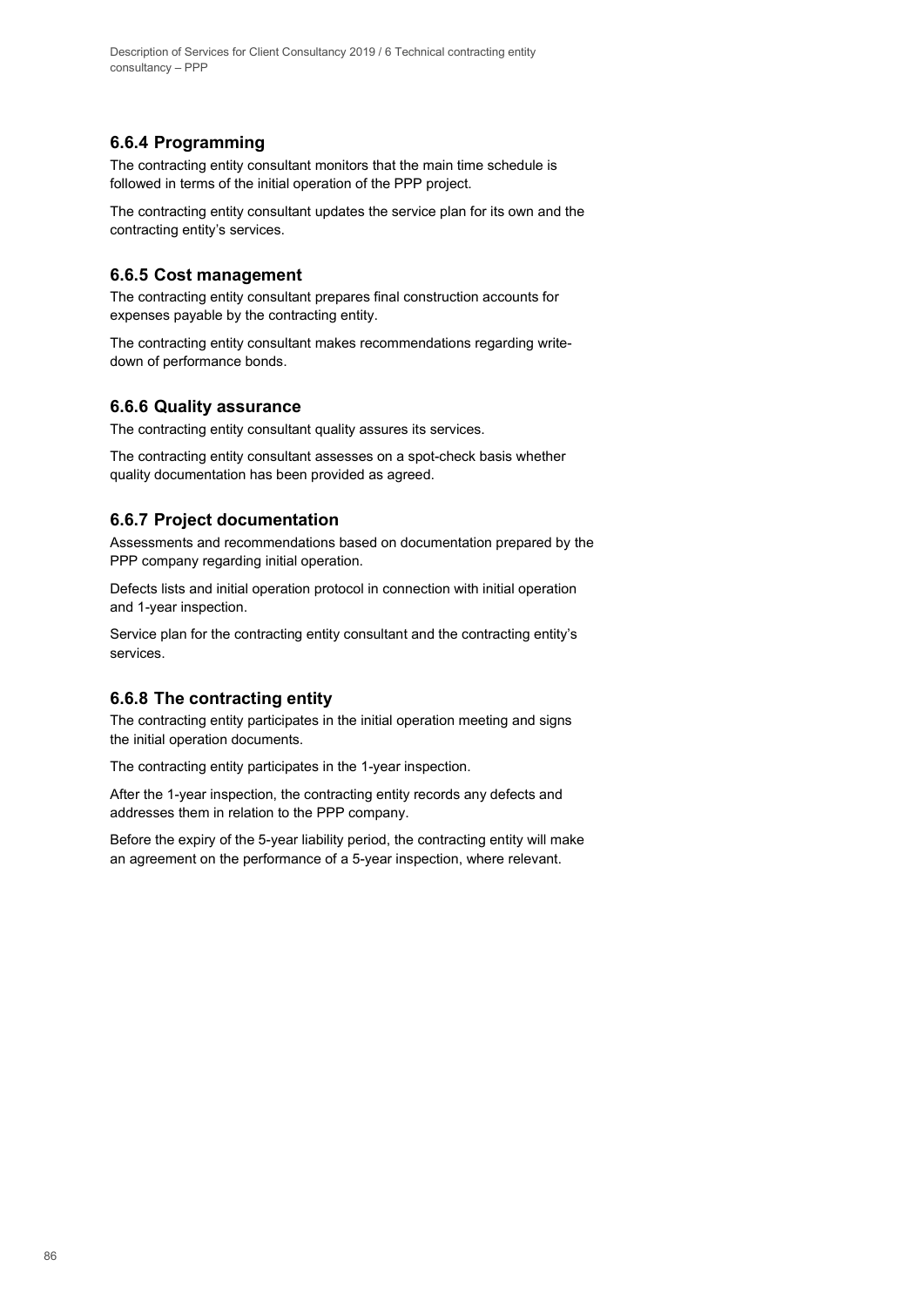# 7. OTHER SERVICES

The client consultant may, if agreed with the client, provide the following services or, on behalf of the client, arrange for such services to be provided by other parties.

### The client consultant's ICT services

If the client wants one or more of the services described in 7.1-7.5 below to be included, it is a condition that the service is clearly specified in the agreement.

If the parties have not made a specific agreement as to the scope of the service, the client consultant will determine the scope of the services.

# 7.1 ICT strategy

Assistance to develop a ICT strategy, including about the client's handling and use of digital data in relation to building projects and operation.

#### 7.2 ICT requirements

The service may comprise preparation of requirements for ICT management in connection with the planning, design, construction and commissioning of the building project.

The service may comprise preparation of ICT specification as basis for tendering. The ICT specification must define the client's requirements for:

- classification
- use of digital communication platform
- establishment, administration and operation of digital communication platform
- digital design
- handling of process for digital tendering
- preparation of bills of quantities stating quantities
- delivery of digital project material or digital 'as-built' documentation
- delivery of digital operating and maintenance manual as well as operating, control and maintenance plan
- digitalisation of existing conditions
- special visualisations.

The service may comprise control of the consultant's and other agreement parties' performance of agreed ICT services.

#### 7.3 Digitalisation of existing conditions

The service encompasses the digitalisation of existing areas, buildings and facilities in building models or drawings to the extent agreed.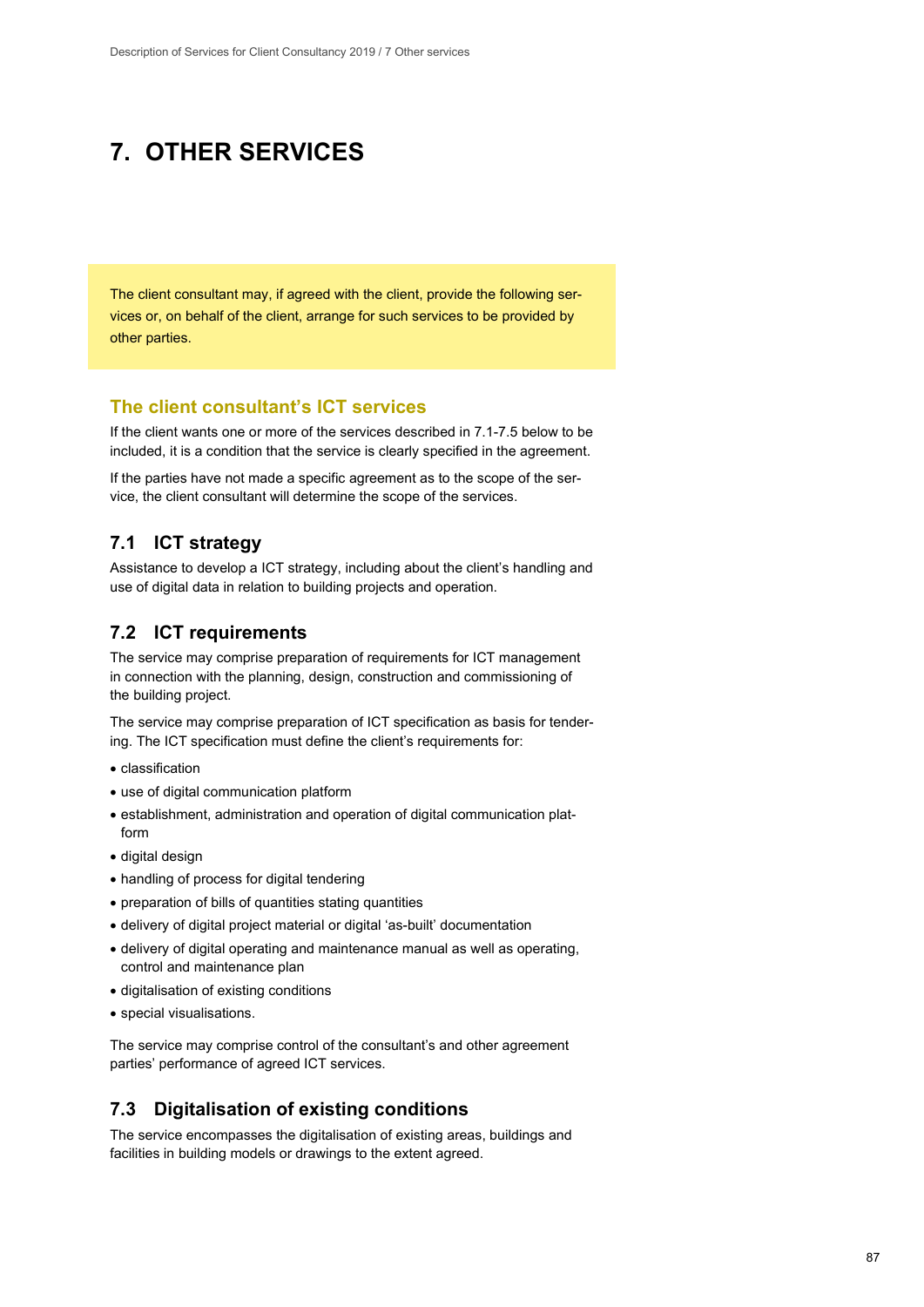### 7.4 Special visualisations

This service may comprise photorealistic visualisation, 3D visualisation, architectural photos, animations, video and interactive presentations. This service may also comprise the preparation of physical models on the basis of the above.

# 7.5 Other digital services

Other digital services may comprise 4D visualisations (programming), 5D visualisations (programming and costs), assistance in connection with the client's establishment of tendering and communications platform, implementation of software in the client's system, etc.

### Risks and cost management

If the client wants one or more of the services specified in 7.6-7.13 below to be included, it is a condition that the service is clearly specified in the agreement.

If the parties have not made a specific agreement as to the scope of the service, the client consultant will determine the scope of the services.

# 7.6 Analysis of market conditions

Analysis of the competitive situation for consultancy, construction and materials as basis for assessing the localisation, design, localisation and construction plan of the building project.

# 7.7 Project development

Performance of project development for a specific building site and/or building, including assessment of use options, any market analysis, clarification of infrastructure, clarification of zoning basis, performance of cost analyses, etc.

# 7.8 Due diligence

Performance of technical due diligence in connection with purchase of real property, including assessment of the value and use options of the building site and buildings as well as assessment of any technical and building-related risks.

The survey undertakes a review of e.g. zoning, regulatory conditions, environmental conditions, technical reports, project material, cooperation agreements and construction and operating budgets. For existing properties, this may also involve registration of existing conditions.

The result is summarised in a report for the buyer's assessment of the property.

The theme of technical due diligence is determined on a case-by-case basis.

# 7.9 Cost analyses

Preparation of special estimates carried out according to the client's special requirements.

Calculations of the cost consequences of alternative scenarios.

Preparation of operating budgets according to the client's guidelines.

Preparation of investment plans and profitability calculations.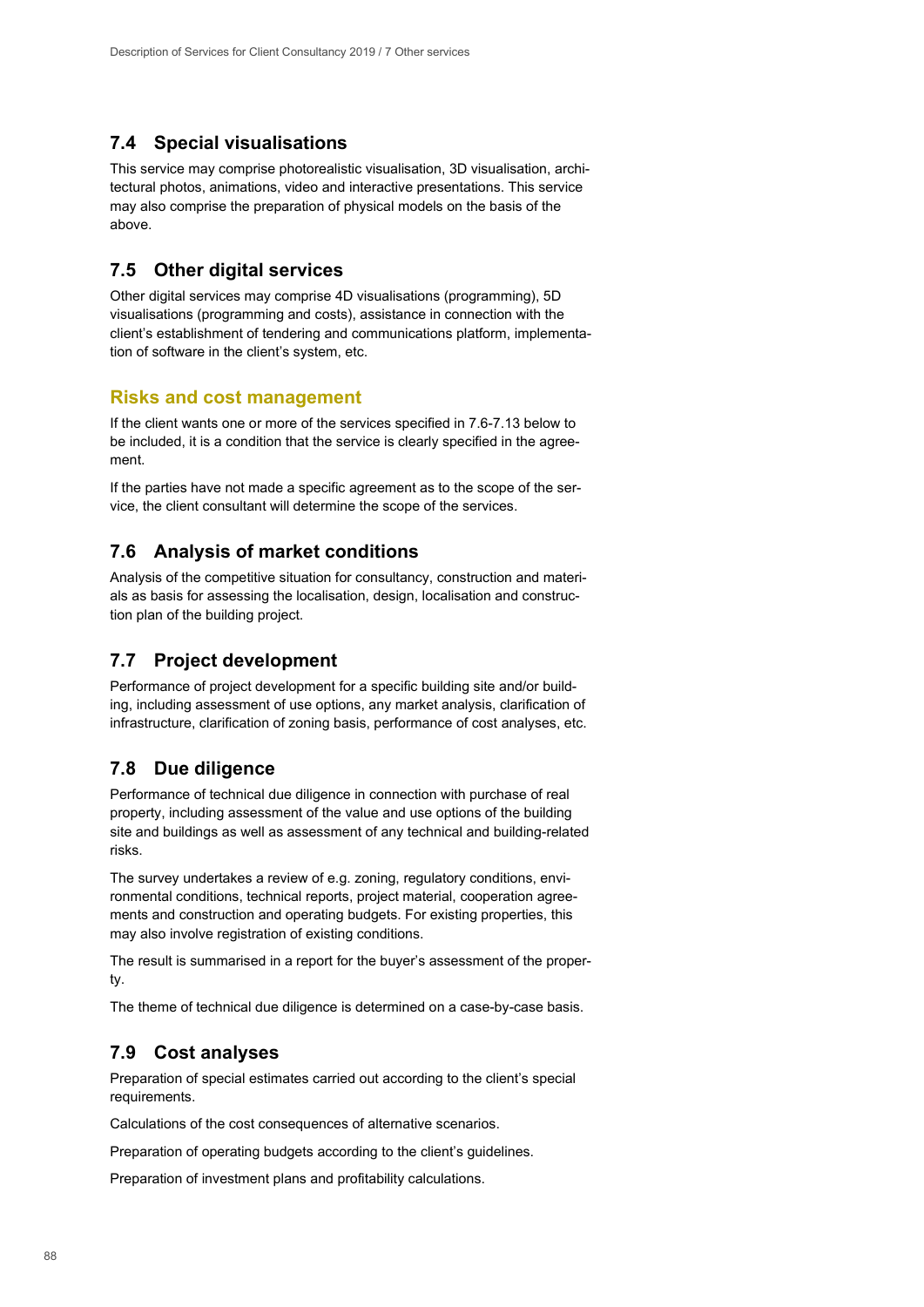Preparation of whole-life cost assessments or whole-life cycle cost calculations comprising capitalisation of the overall construction and operating costs during the building's lifetime.

# 7.10 Risk analyses

Assistance in connection with risk analyses according to the client's guidelines, including performance of analyses of special risk-related conditions as required by the client in relation to the design, construction and operation of the building project.

# 7.11 Risk management

Management (risk management) of identified risks according to the client's guidelines.

# 7.12 Insurance

Assistance in connection with the obtaining of guidance on insurance types in connection with the design, construction and operation of the building project, including any assistance in connection with obtaining quotes for insurance via an insurance broker.

# 7.13 Incentives

Guidance on incentives in relation to agreements with the consultant and contractors.

'APP incentives' may be used as basis for specific agreements.

# Preliminary studies and planning

If the client wants one or more of the services specified in 7.14-7.20 below to be included, it is a condition that the service is clearly specified in the agreement.

If the parties have not made a specific agreement as to the scope of the service, the client consultant will determine the scope of the services.

# 7.14 Public planning

The client consultant may offer assistance in connection with public planning that is a condition for the building project to be realised.

Public planning may include:

- EIA screening or EIA statement
- local authority plan
- local development plan.

Including assistance in connection with:

- listing or terms for listing
- nature protection
- environmental protection
- traffic planning.

The client cooperates with the client consultant on the conditions for such planning.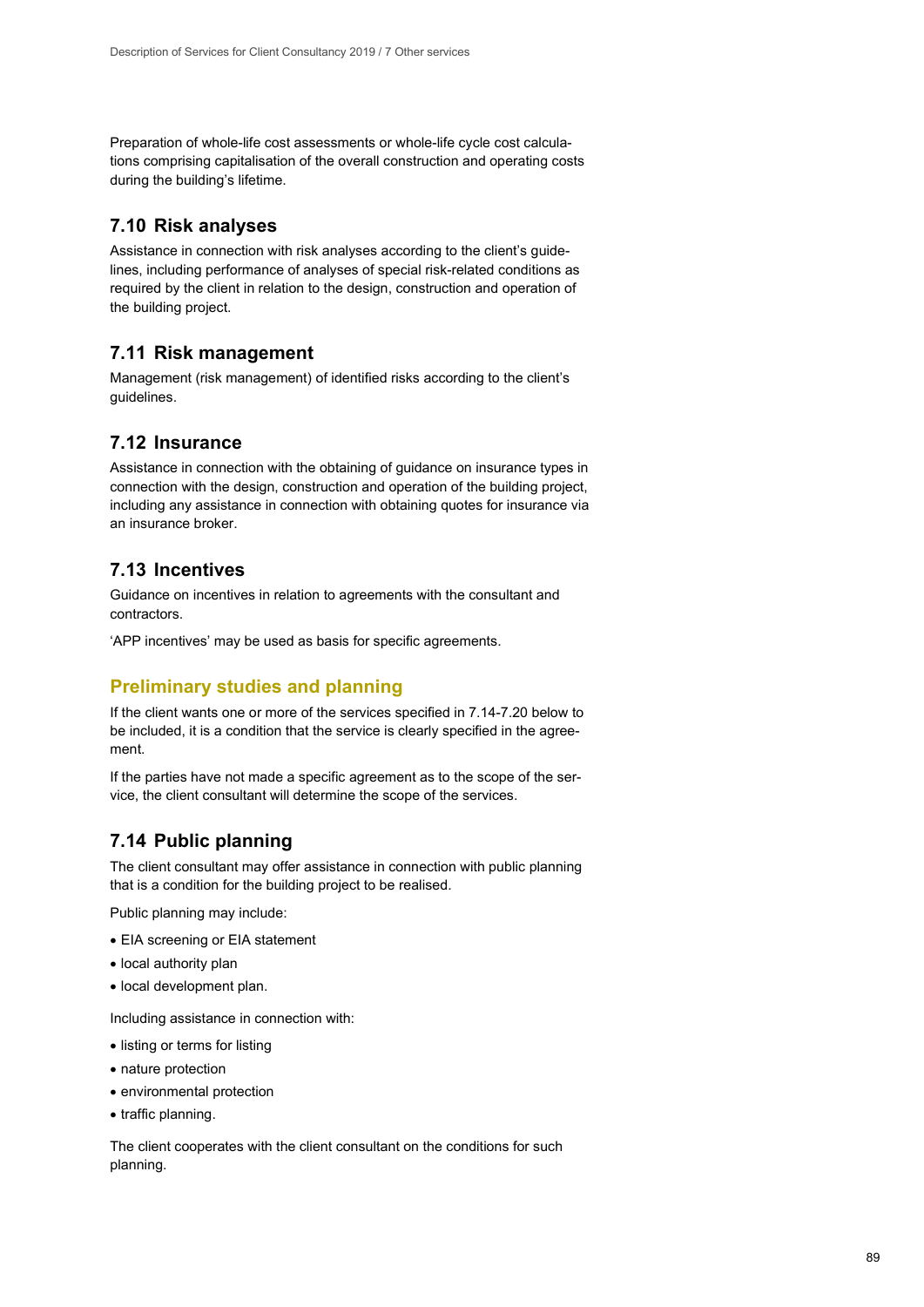# 7.15 Assessment of building sites

Overall assessment of possible building sites for the client's planned building project.

A report is drawn up, which may contain an assessment of:

- price of land/property
- zoning
- infrastructure
- possible uses
- ground conditions and accessibility
- soil conditions and environmental aspects
- supplies.

# 7.16 Registration of existing conditions

Registration of existing conditions may include:

- an assessment of the property's condition as documentation for the property owner and the authorities
- an assessment of the property's possibility of fulfilling accessibility requirements
- an assessment of the property's possibility of fulfilling requirements for health and safety and indoor climate
- inspection, measurement and drawing or digitalisation of existing open spaces, facilities and buildings
- photo registration
- registration of fixtures and fittings
- historical investigations and archive research.

The registration comprises only what is relevant to the current newbuild, refurbishment or rebuilding project.

The registration may be updated if the conditions change during the further design process or the physical performance of work.

# 7.17 Geotechnical investigations

Initial geotechnical assessments based on available existing investigations in the area in question, supplemented by individual geotechnical drilling and water table monitoring, if required.

Development of a programme for geotechnical investigations as a basis for design work, including estimates of such investigations.

Any ordering on behalf of the client of geotechnical investigations comprising field work, laboratory tests, geological evaluation and classification, reporting, including drilling profiles as well as determination of strength parameters and design water levels.

Follow-up during the construction phase.

# 7.18 Environmental investigations, building site

Collection of basic information about the building site and compilation of history, including assessment of the likelihood of pollution and contamination and the nature of such pollution and contamination.

Development of a programme for environmental investigations, including estimates of such investigations.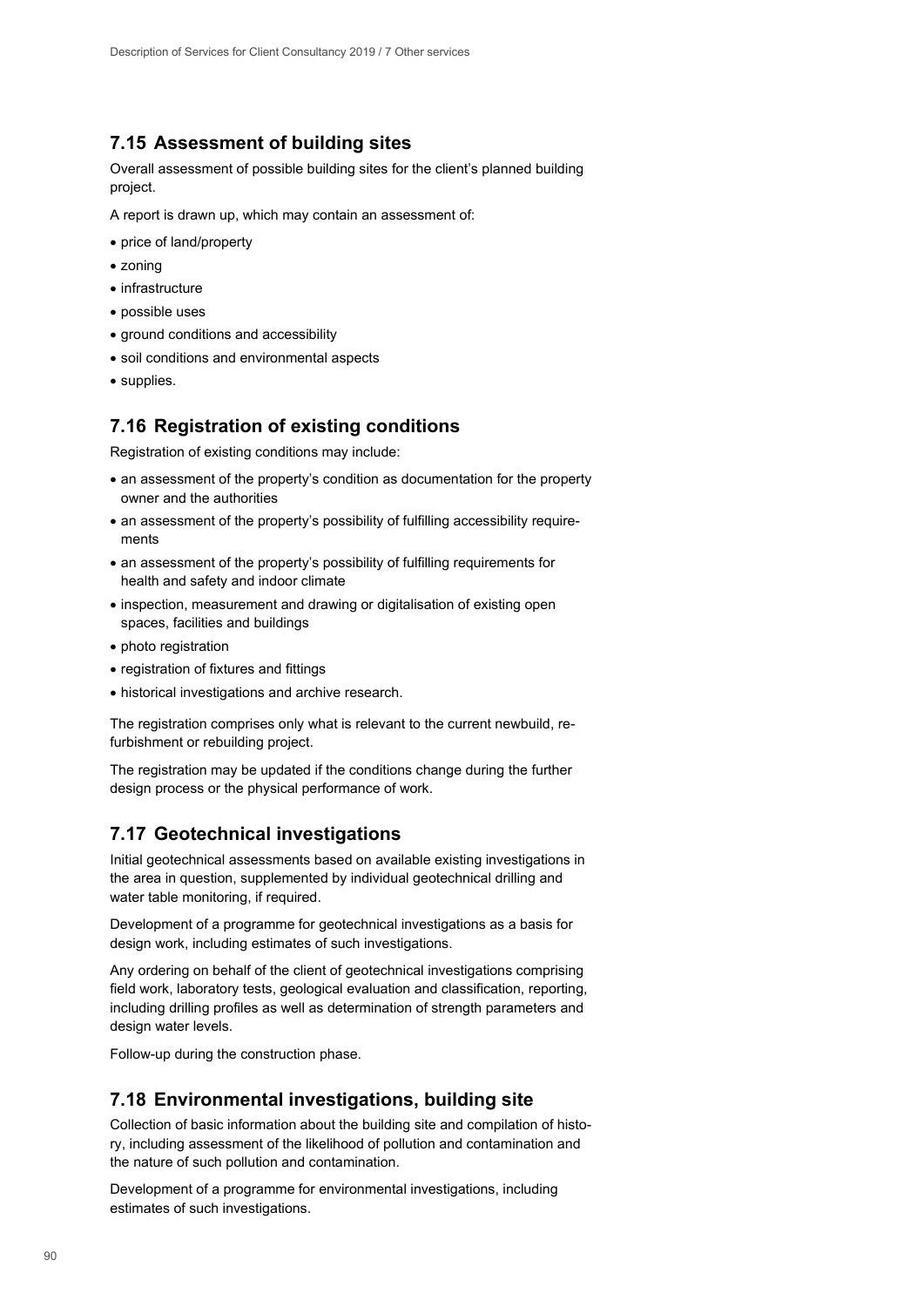Any ordering on behalf of the client or performance and documentation of interviews of property owners and other relevant parties with a view to assessing the possibility of pollution/contamination sources and their nature.

Any ordering on behalf of the client of environmental investigations, analysis of samples and processing of test results. Reporting on investigations, including assessment of the extent and nature of pollution and contamination, proposals for remedial action and estimates of the costs of such action.

Follow-up during the construction phase.

Negotiation with authorities.

### 7.19 Environmental investigations, buildings

Collection of basic information regarding existing buildings and preparation of a report that assesses the likelihood of the presence of pollution environmental and health-harming substances and their nature.

Development of a programme for environmental investigations, including estimates of such investigations.

Any ordering on behalf of the client of environmental investigations comprising analysis of samples, processing of test results, reporting on the investigations, including assessing the extent and nature of environmental and healthharming substances, proposals for remedial action and estimates of the costs of such action.

Follow-up during the construction phase.

Negotiation with authorities.

#### 7.20 Official duties

Preparation of material for and participation in official duties such as inspection and expropriation, including preparation for and negotiations with authorities.

Preparation of relevant documentation of the outcome of such official duties and negotiations etc.

#### Stakeholders and users

If the client wants one or more of the services specified in 7.21-7.26 below to be included, it is a condition that the service is clearly specified in the agreement.

If the parties have not made a specific agreement as to the scope of the service, the client consultant will determine the scope of the services.

### 7.21 Vision processes

Assistance to cover and formulate visions and goals in the client organisation in respect of the project.

### 7.22 Organisational development

Assistance in connection with the assessment and development of the client's organisation, e.g. in connection with planning, programming and initial operation of a new or rebuilt building project.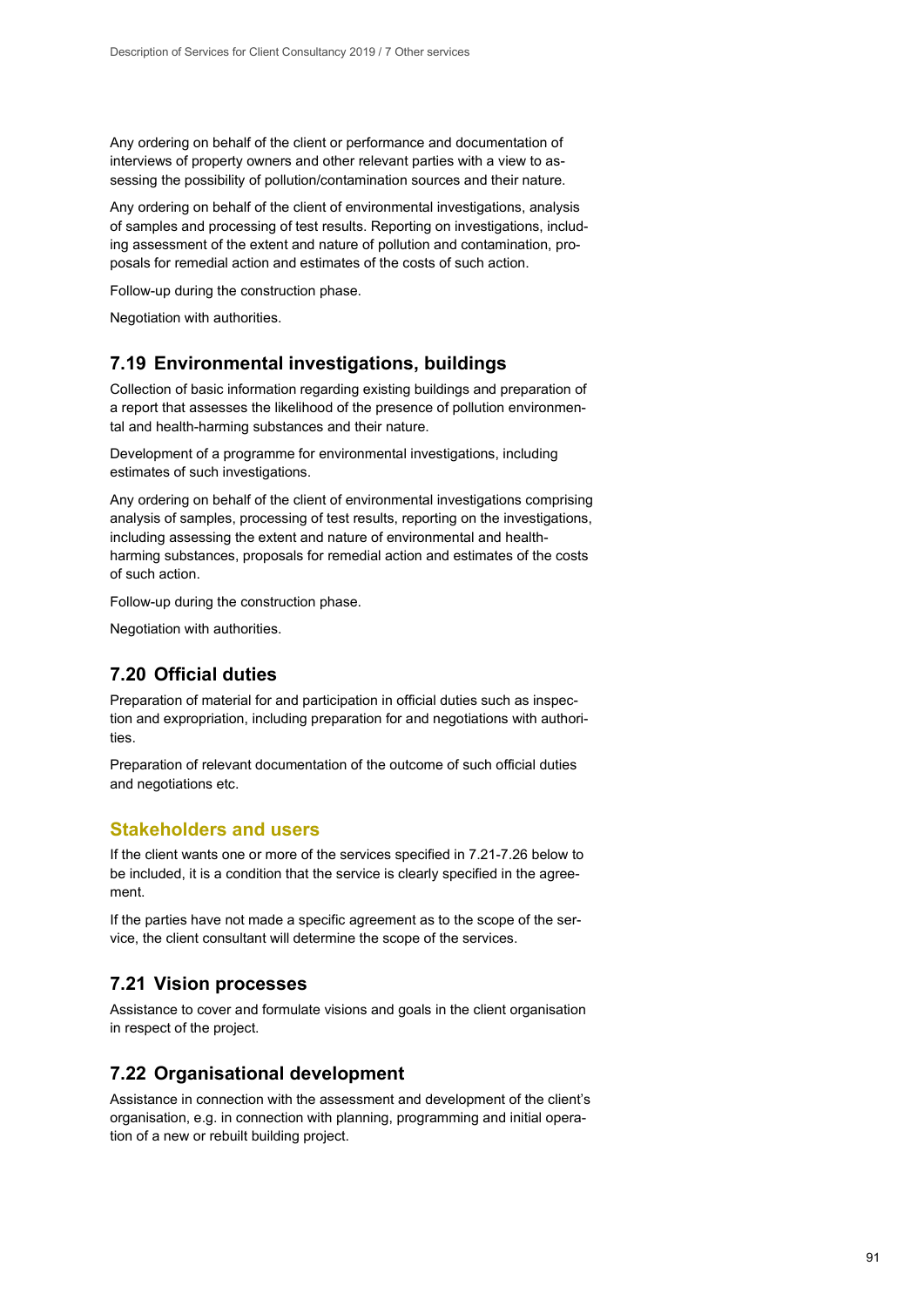### 7.23 Change management

Assistance in connection with change management may comprise a strategy for and coordination and management of changes in the organisational or physical working environment, e.g. in connection with movement from one office environment to another.

The service comprises e.g. the involvement of user groups to ensure matching of expectations, development of interior design and furnishing plans, etc.

The service may comprise preparation and maintenance of communication strategy for management and employees before, during and after the move.

### 7.24 Stakeholders and users

Assistance in connection with stakeholder analyses.

Assistance in connection with the preparation of communication strategy and communication plan in relation to stakeholders and users.

Organisation and establishment of user involvement, including performance of special user seminars etc.

# 7.25 Special meeting activities

Assistance and participation in special meetings, including preparation of materials for and participation in:

- user meetings
- general meetings and board meetings
- political meetings
- public meetings
- team building
- workshops, start-up seminars, etc.

in connection with the planning and construction of the building project.

# 7.26 Sales material

Assistance with the preparation of sales and lease material.

# **Disputes**

If the client wants one or more of the services specified in 7.27-7.28 below to be included, it is a condition that the service is clearly specified in the agreement.

If the parties have not made a specific agreement as to the scope of the service, the client consultant will determine the scope of the services.

# 7.27 Mediation

Assistance in connection with planning, preparation or holding of mediation, see section 65 of AB18, section 60 of AB18 or other conflict management model.

### 7.28 Inspection and survey or arbitration

Assistance in connection with planning, preparation or holding of inspection and survey or arbitration or in connection with other legal dispute between the client and a third party.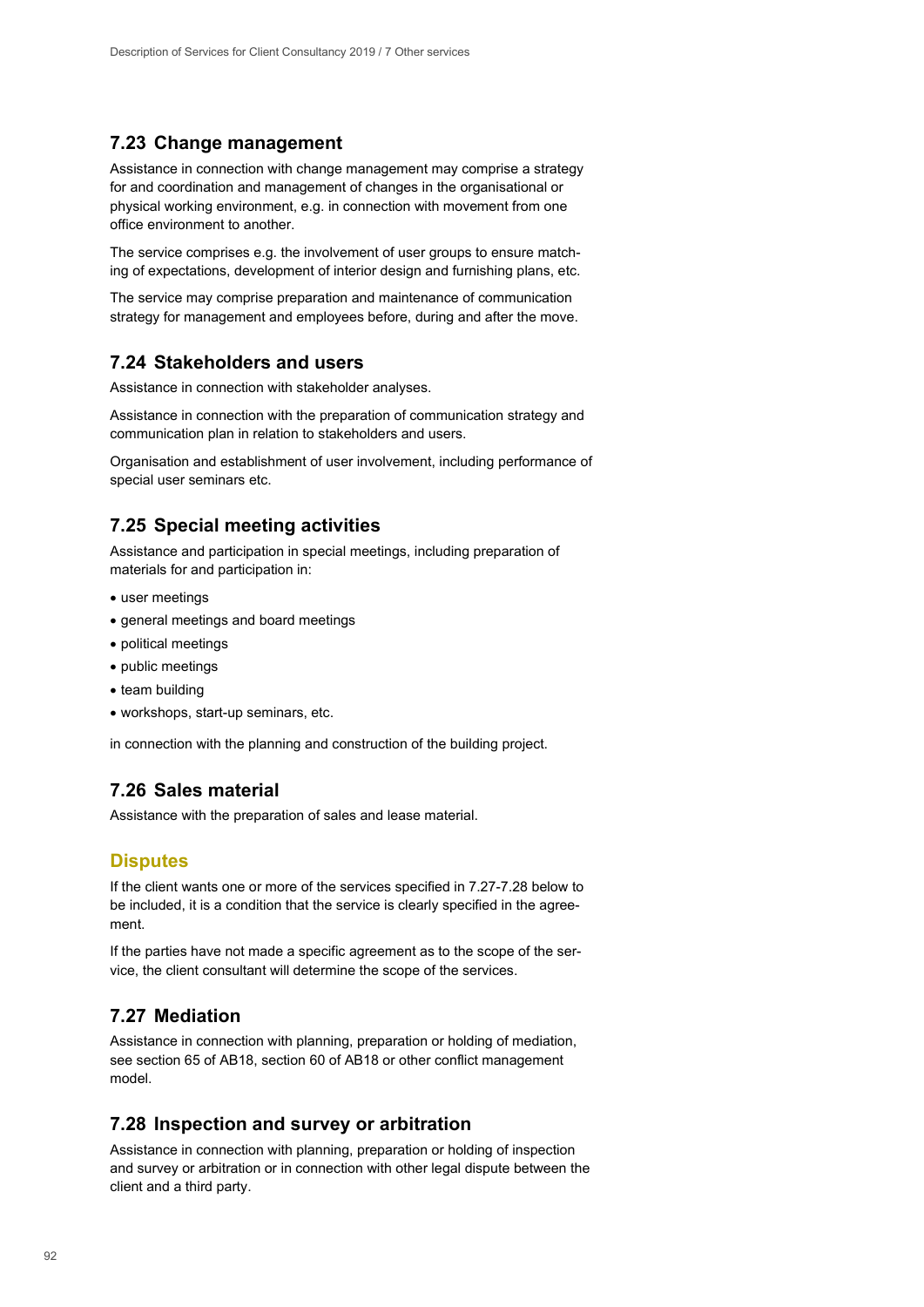# **Sustainability**

If the client wants one or more of the services specified in 7.29-7.31 below to be included, it is a condition that the service is clearly specified in the agreement.

If the parties have not made a specific agreement as to the scope of the service, the client consultant will determine the scope of the services.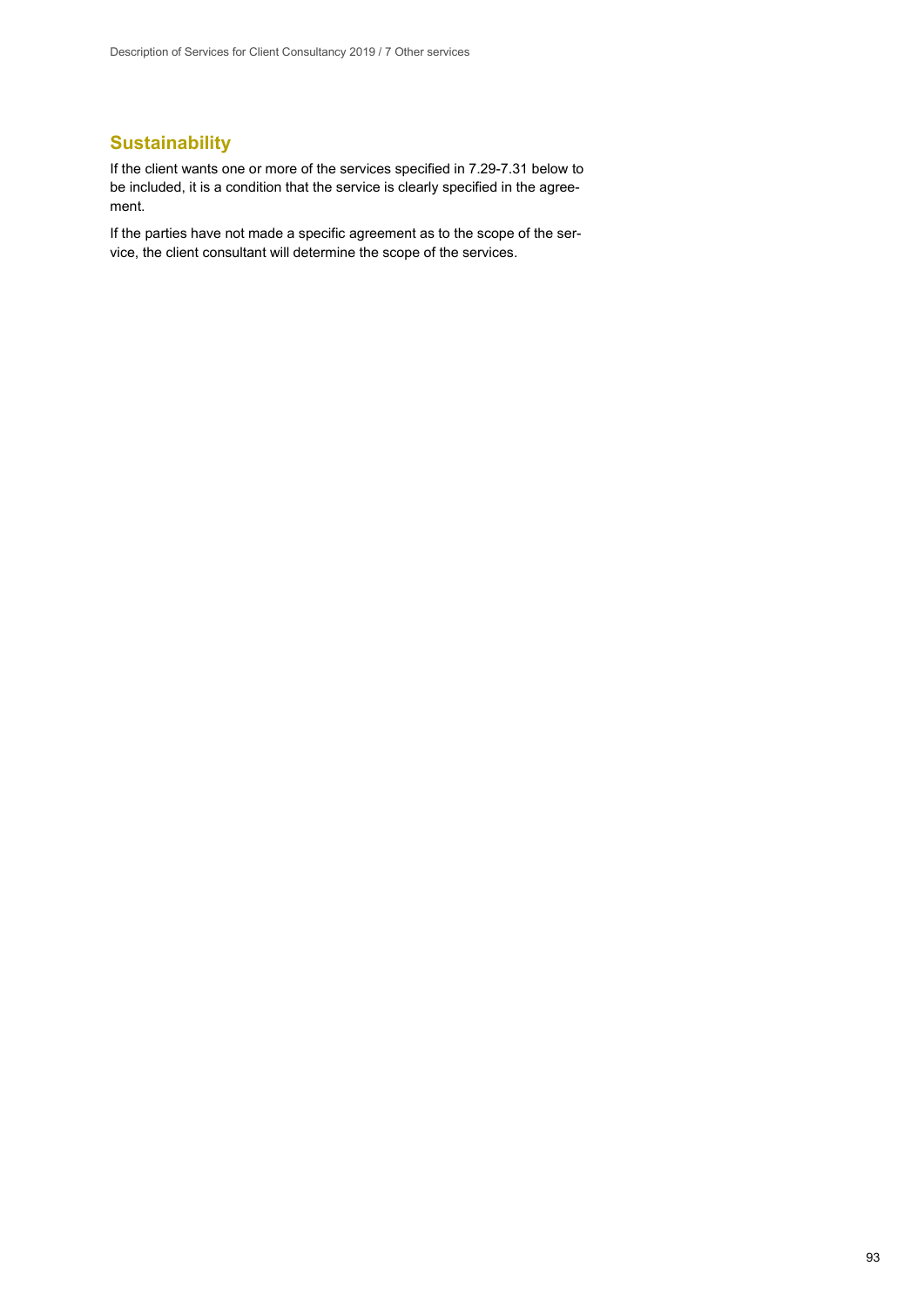#### 7.29 Special requirements for sustainability

Assistance in connection with sustainability may comprise clarification of the client's special requirements for sustainability besides requirements, see the Danish Building Regulations and other legislation, etc. applicable to the building project.

The service also comprises incorporation of the client's requirements for sustainability in tender documents and agreement basis prepared by the client consultant.

The service may also comprise follow up of whether the client's requirements for sustainability are observed in connection with planning, design and construction of the building project.

Sustainability consultancy may also comprise a number of individual services, including analysing, assessing and optimising the social, environmental, financial, process and technical qualities of the project.

The services may be agreed individually or by referring to an agreed requirements specification or a certification system that may comprise e.g.:

- whole-life cost calculations
- life-cycle analyses
- resource optimisation
- climate proofing.

#### 7.30 Sustainability management

Assistance in connection with the listing of requirements for, prioritising and defining levels for sustainability.

Coordination, allocation and management of sustainability-related tasks and services.

Sustainability management is undertaken in cooperation with the design manager.

#### 7.31 Sustainability certification

Reporting, documentation and communication for compliance with sustainability requirements in relation to a predefined requirements specification, reporting system or certification system for sustainability.

Certification level to be determined.

### Occupational health and safety

If the client wants one or more of the services specified in 7.32-7.34 below to be included, it is a condition that the service is clearly specified in the agreement.

If the parties have not made a specific agreement as to the scope of the service, the client consultant will determine the scope of the services.

### 7.32 CSR

The client consultant may collect and formulate the client's requirements for company CSR, any requirements for social considerations, including for observance of human rights and any requirements for employment of vulnerable employee groups in connection with the project.

The client consultant may follow up on the observance of the determined requirements during the design and construction phase.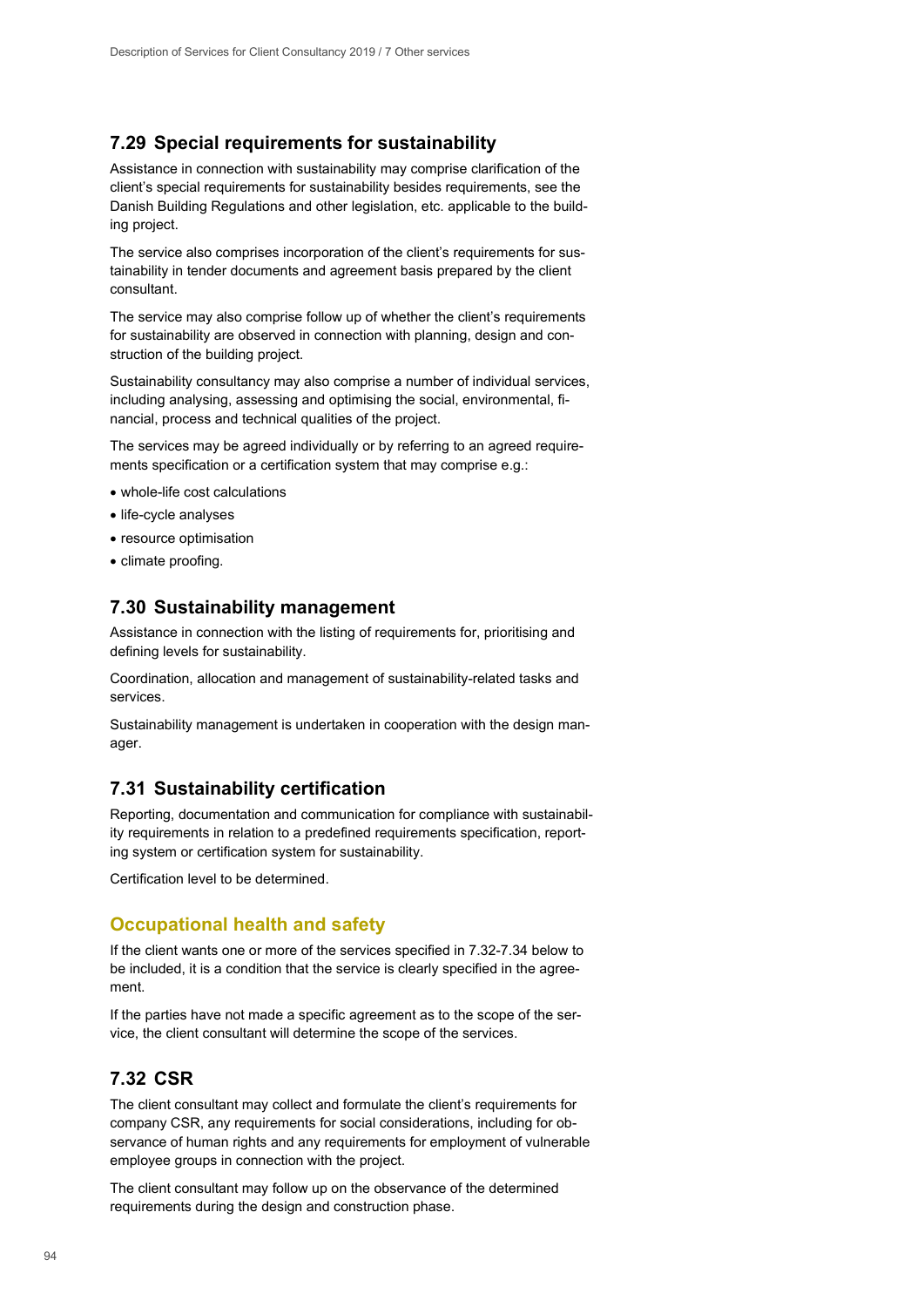# 7.33 Health and safety coordination during the design phase

The client consultant may undertake to handle the client's obligations in respect of health and safety coordination during the design phases.

The client consultant is, as a minimum, obligated to deliver the services so as to ensure that the client's obligations in respect of health and safety coordination are observed.

# 7.34 Health and safety coordination during the construction phase

The client consultant may undertake to handle the client's obligations in respect of health and safety coordination during the construction phase.

The client consultant is, as a minimum, obligated to deliver the services so as to ensure that the client's obligations in respect of health and safety coordination are observed.

# **Accessibility**

If the client wants one or more of the services specified in 7.35-7.38 below to be included, it is a condition that the service is clearly specified in the agreement.

If the parties have not made a specific agreement as to the scope of the service, the client consultant will determine the scope of the services.

# 7.35 Special requirements for accessibility

Assistance in ensuring compliance with special accessibility requirements in addition to those provided in the Danish Building Regulations, including instructions and guides to promote accessibility.

# 7.36 Accessibility design

Assistance to plan process for accessibility design.

# 7.37 Accessibility audit

Review of accessibility.

# 7.38 Guides on accessibility

Preparation of guides, including user guides on the accessibility conditions of the property in and outside the building.

# Fittings, fixtures and equipment, client deliverables

If the client wants one or more of the services specified in 7.39-7.42 below to be included, it is a condition that the service is clearly specified in the agreement.

If the parties have not made a specific agreement as to the scope of the service, the client consultant will determine the scope of the services.

# 7.39 Standard fittings, fixtures and equipment

The client consultant may assist with the registration of existing fittings, fixtures and equipment.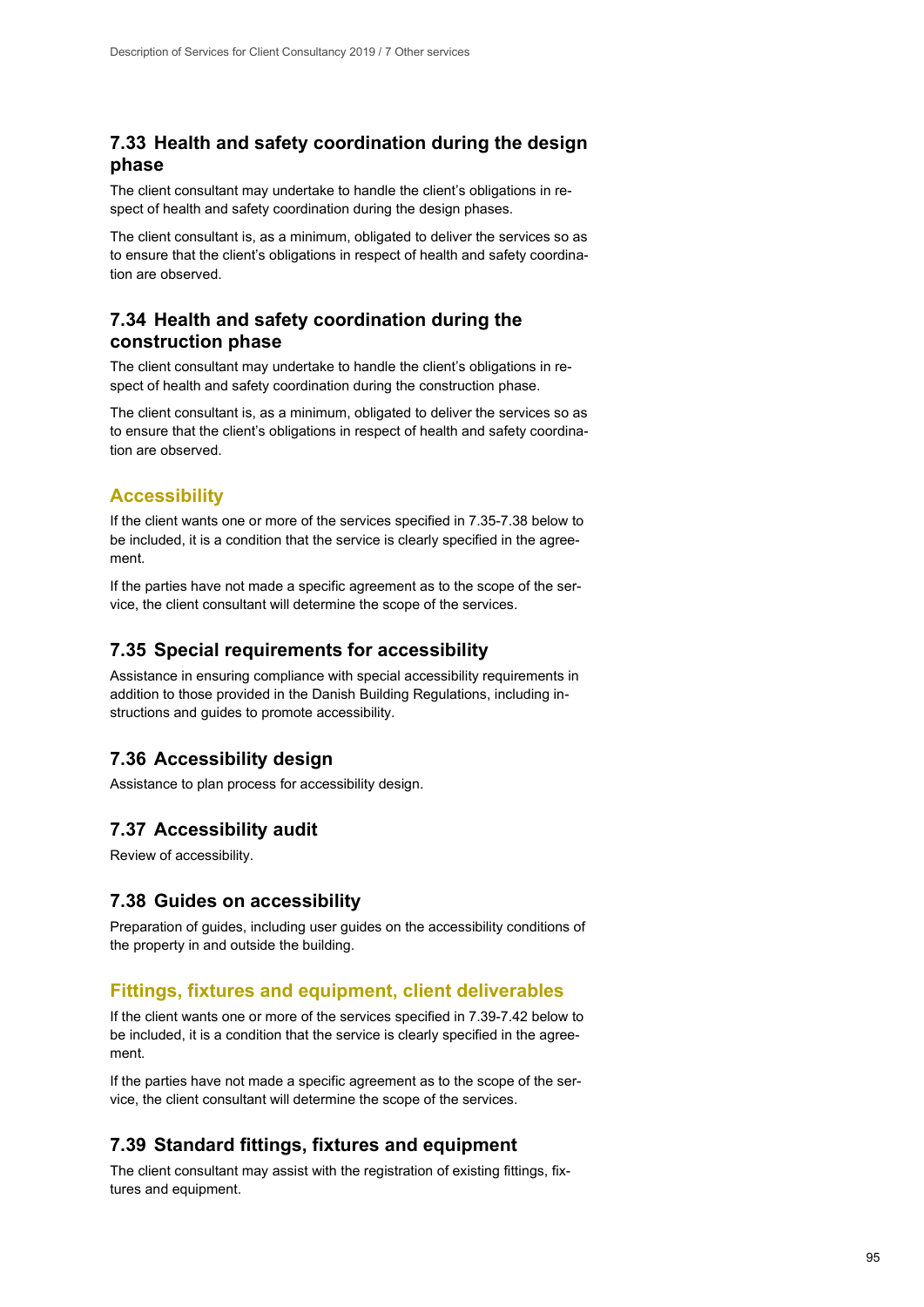The client consultant may assist in specifying fixed/non-fixed standard fittings, fixtures and equipment.

The client consultant may prepare furnishing plans.

The client consultant may prepare a time schedule for purchasing, delivery and installation and coordinate such activities against the main time schedule.

The client consultant may prepare a budget for purchasing, installation, etc.

### 7.40 Special fittings, fixtures and equipment

The client consultant may assist in the design of special fittings, fixtures and equipment.

The client consultant may prepare layout plans etc.

The client consultant may prepare a time schedule for purchasing, delivery and installation and coordinate such activities against the main time schedule.

The client consultant may prepare a budget for purchasing, installation, etc.

### 7.41 Client deliverables

The client consultant may undertake tendering, purchasing and coordination of any client deliverables, including fittings, fixtures and equipment.

### 7.42 Artistic decoration

The client consultant may assist in connection with the organisation and negotiation related to artistic decoration

### Tendering procedure

If the client wants one or more of the services specified in 7.43-7.47 below to be included, it is a condition that the service is clearly specified in the agreement.

If the parties have not made a specific agreement as to the scope of the service, the client consultant will determine the scope of the services.

# 7.43 Market dialogue

Assistance in connection with conducting market dialogue with consultants, contractors or suppliers prior to tendering with a view to obtaining potential tenderers' proposal for optimising planned tendering procedures, including sub-division, terms, etc.

The market dialogue may help clarify market interest and the interest of relevant tenderers in the tendering procedure.

# 7.44 Prequalification

Assistance in connection with the implementation of a prequalification round.

# 7.45 Tendering under the Danish Act on Tendering Procedures for Work Contracts or EU directive

Assistance in connection with EU procedure in accordance with the Danish Act on Tendering Procedures for Work Contracts or other EU directive. and tendering under the Danish Act on Invitation to Submit Tenders.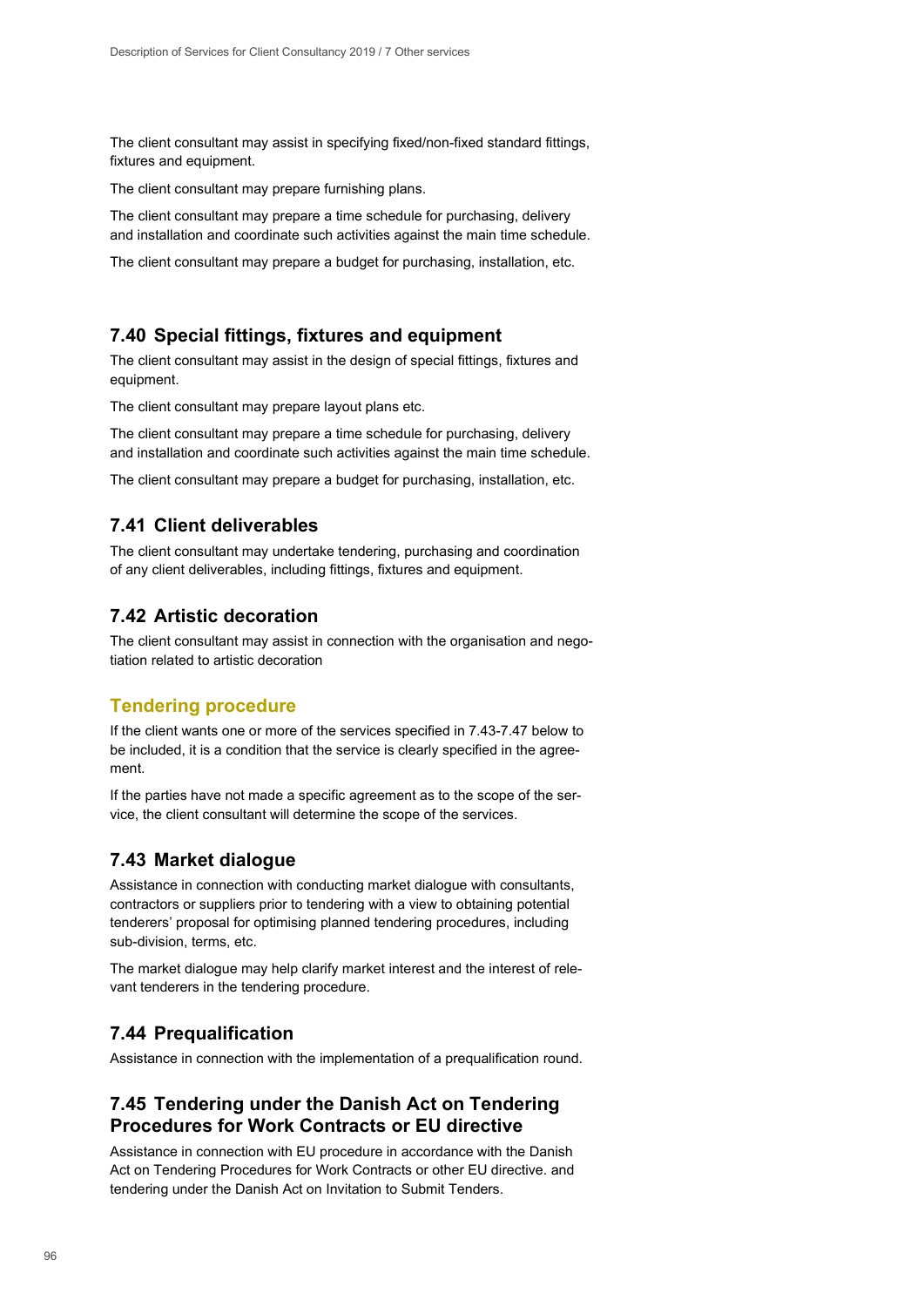# 7.46 Negotiation according to the Danish Act on Tendering Procedures for Work Contracts or EU directive

Assistance in connection with negotiations to be conducted in accordance with the Danish Act on Tendering Procedures for Work Contracts or other EU directive as well as negotiations in accordance with the Danish Act on Invitation to Submit Tenders.

# 7.47 ESCO procedure

Assistance in connection with ESCO procedure with a view to undertaking various energy-optimising renovations in buildings.

The investment is typically financed via the energy savings achieved.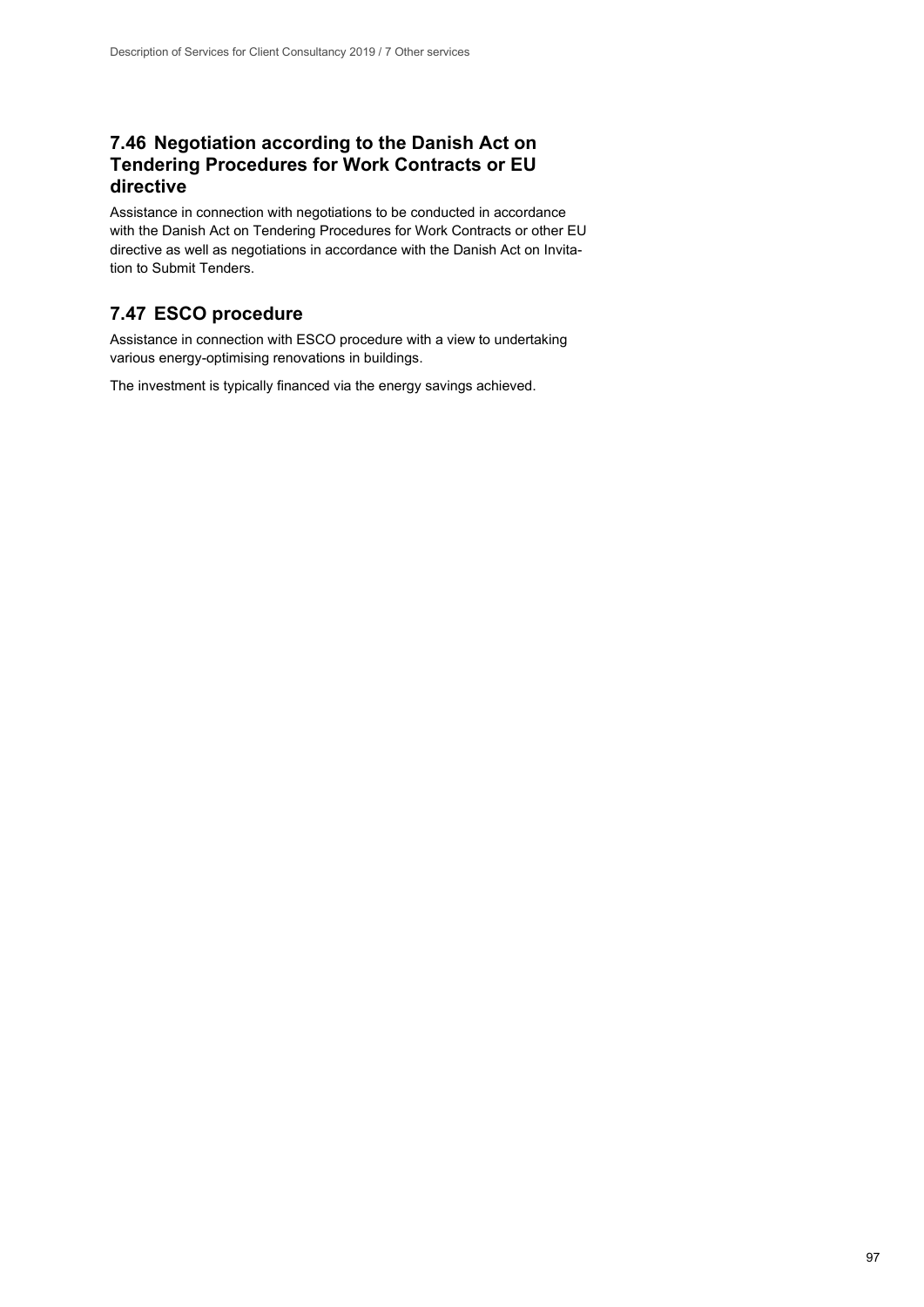#### Other, design and construction

If the client wants one or more of the services specified in 7.48-7.55 below to be included, it is a condition that the service is clearly specified in the agreement.

If the parties have not made a specific agreement as to the scope of the service, the client consultant will determine the scope of the services.

# 7.48 Project optimisation

The client consultant may assist in connection with project optimisation after the tendering procedure, including:

- technical and cost assessment of alternatives proposed by consultants or contractors
- recommendation to the client on any choice of alternatives
- coordination of selected alternatives with other consultants and contractors
- updating of the consultant's project with selected alternatives
- quality assurance of updated project

Project optimisation may be agreed on the basis of 'APP Project Optimisation'.

### 7.49 Complementary/alternative projects and project changes

- assessment of complementary projects ordered by the client
- assessment of alternative projects prepared by other consultants
- assistance in carrying out project changes, including any redesign
- assessment of project adaptations caused by changes ordered by the client.

#### 7.50 Compliance with special regulatory requirements

Assistance to ensure compliance with requirements in addition to existing requirements contained in legislation, provisions, etc., governing the building project in question.

Documentation of technical matters in addition to what is stipulated in the Danish Building Regulations.

Documentation of technical matters provided by an independent, certified consultant, including documentation the statics and fire safety of the building project by an independent, certified consultant.

Assistance to ensure compliance with requirements contained in legislation, provisions, etc., taking effect after the conclusion of the client consultancy agreement.

### 7.51 Detailed time schedules

Preparation of detailed time schedules in addition to those described for the individual phase.

#### 7.52 Special quality assurance

Assistance in connection with quality assurance comprising client requirements for special quality assurance in the form of organisation and documentation of quality assurance as specified by the client in connection with the design and construction processes.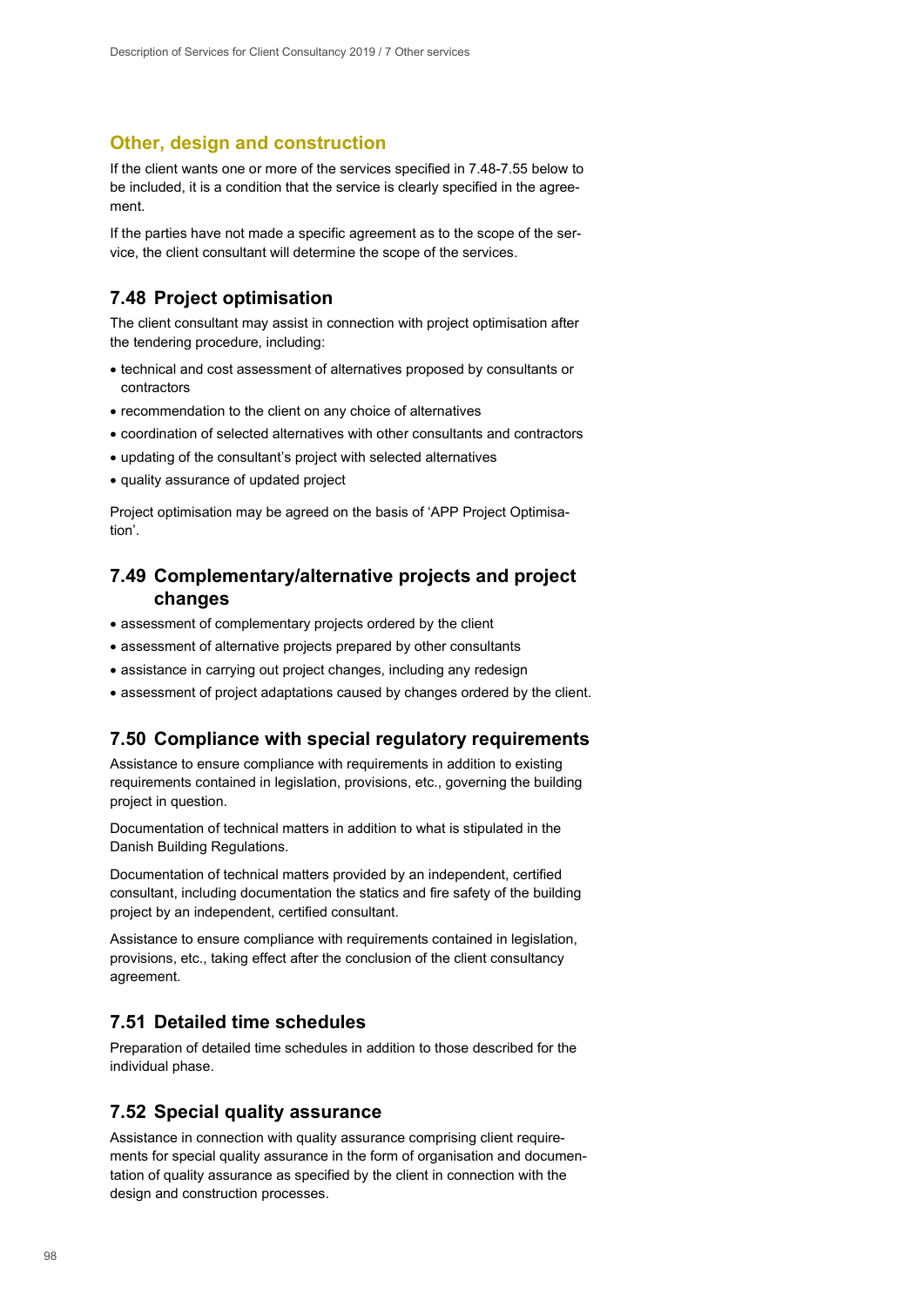### 7.53 Construction management

Performance of construction management in accordance with 'Description of Services for Building and Landscape', section 7.1.

### 7.54 Extended site supervision

Assistance in connection with extended site supervision

# 7.55 Special tests

Planning and ordering and any performance of laboratory and model tests.

# Delivery and operation

If the client wants one or more of the services specified in 7.56-7.61 below to be included, it is a condition that the service is clearly specified in the agreement.

If the parties have not made a specific agreement as to the scope of the service, the client consultant will determine the scope of the services.

# 7.56 Commissioning

The service may include management of a detailed commissioning process.

The service may also include assistance in connection with the planning and activities in the commissioning process, including in connection with:

- participation in the commissioning organisation
- documenting that commissioning requirements have been incorporated in all project phases
- contributing to the commissioning manager's commissioning plan
- answering outstanding issues in the commissioning log
- answering comments found in connection with the review carried out by the commissioning group
- contributing to test scenarios and content of test templates
- contributing to training content
- participation in commissioning test.

# 7.57 'As built'

The client consultant may assist the client in determining requirements for 'asbuilt' documentation in addition to the update needed to observe the requirements of the Danish Building Regulations.

The client consultant may monitor that the above 'as-built' documentation is prepared and handed over as agreed.

# 7.58 Relocation planning

Planning and assistance in connection with physical relocation.

# 7.59 Assistance in connection with commissioning and operation

Assistance in connection with the client's commissioning of the building project in addition to assistance described in the project, including e.g. in connection with the client's establishment of an operating organisation.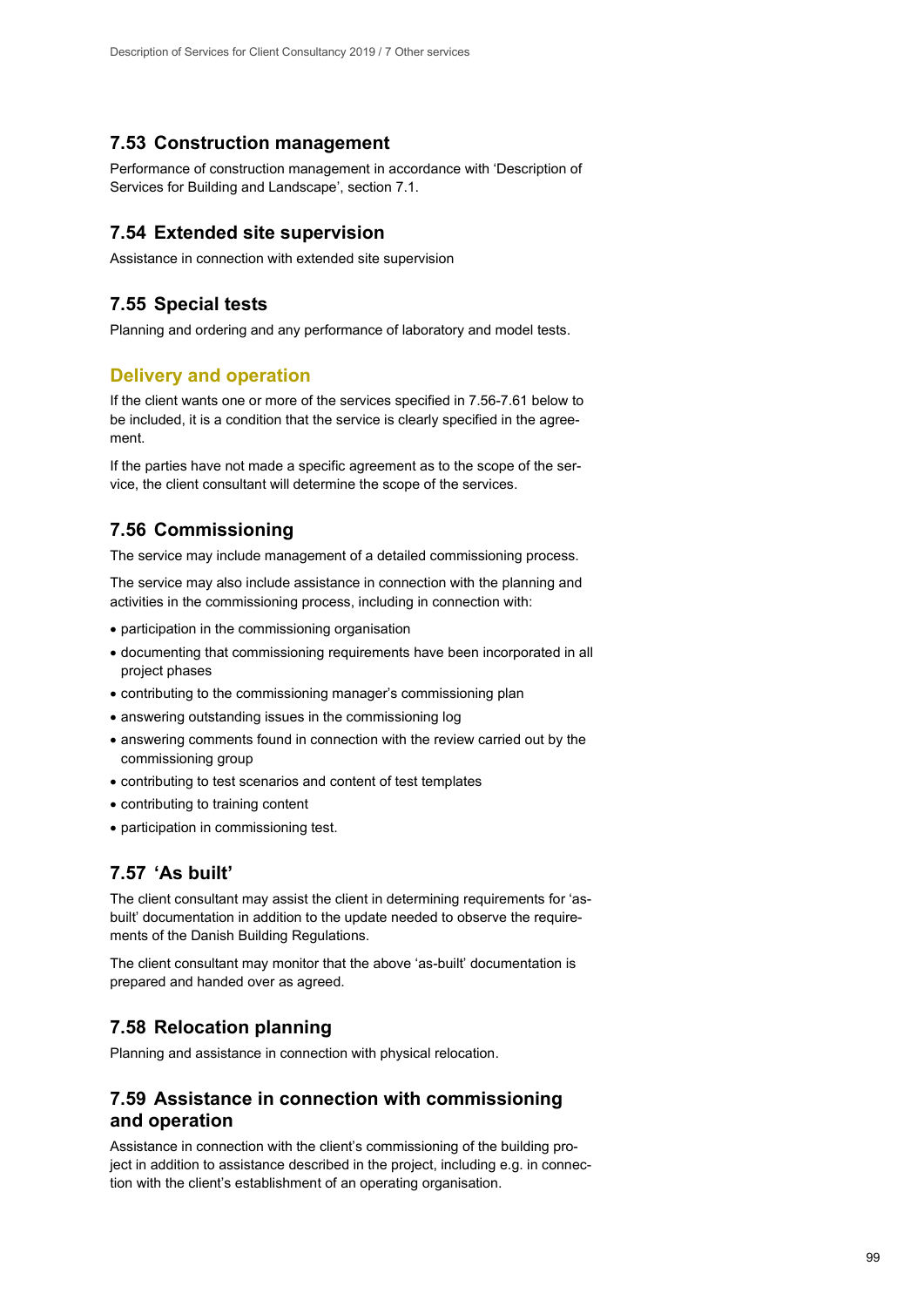Assistance in connection with the preparation of a care plan for landscape works related to the building project.

Assistance in connection with the client's operation and maintenance of the property, including e.g. documentation of agreed operation and maintenance.

Assistance in connection with registration or measurement of specific requirements for the operational condition or performance of the building after delivery and initial operation, including with reference to 'APP Operating Requirements'.

### 7.60 Facilities management

Preparation of proposal for organising the management of the company or the property, including area management, administrative management, operation management and management of services.

### 7.61 5-year inspection

Inspection is performed according to the guidelines laid down by the Danish Building Defects Fund or as otherwise agreed.

The service may also include technical assistance for 5-year inspections carried out by another consultant.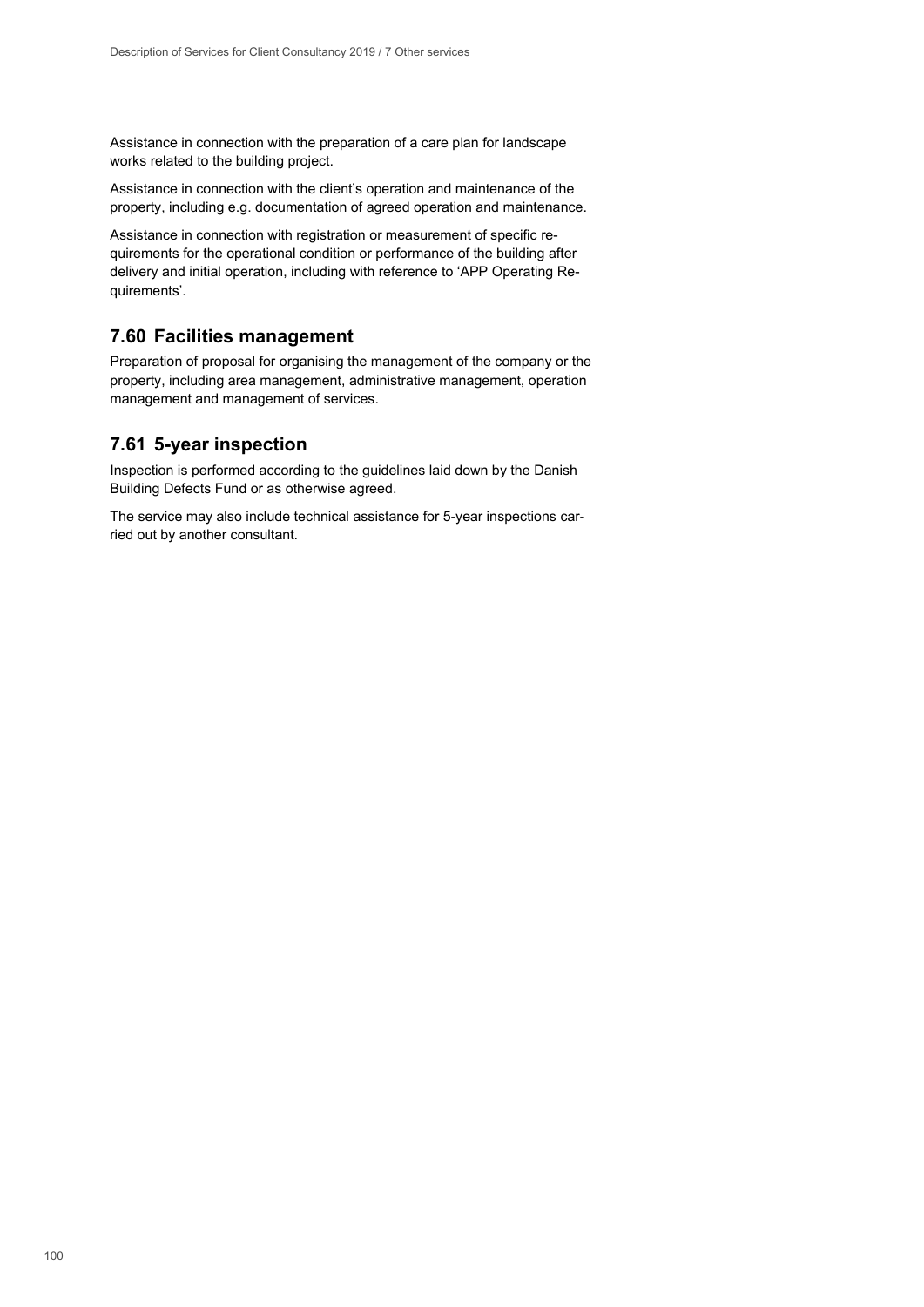Description of Services for Client Consultancy 2019 / 7 Other services